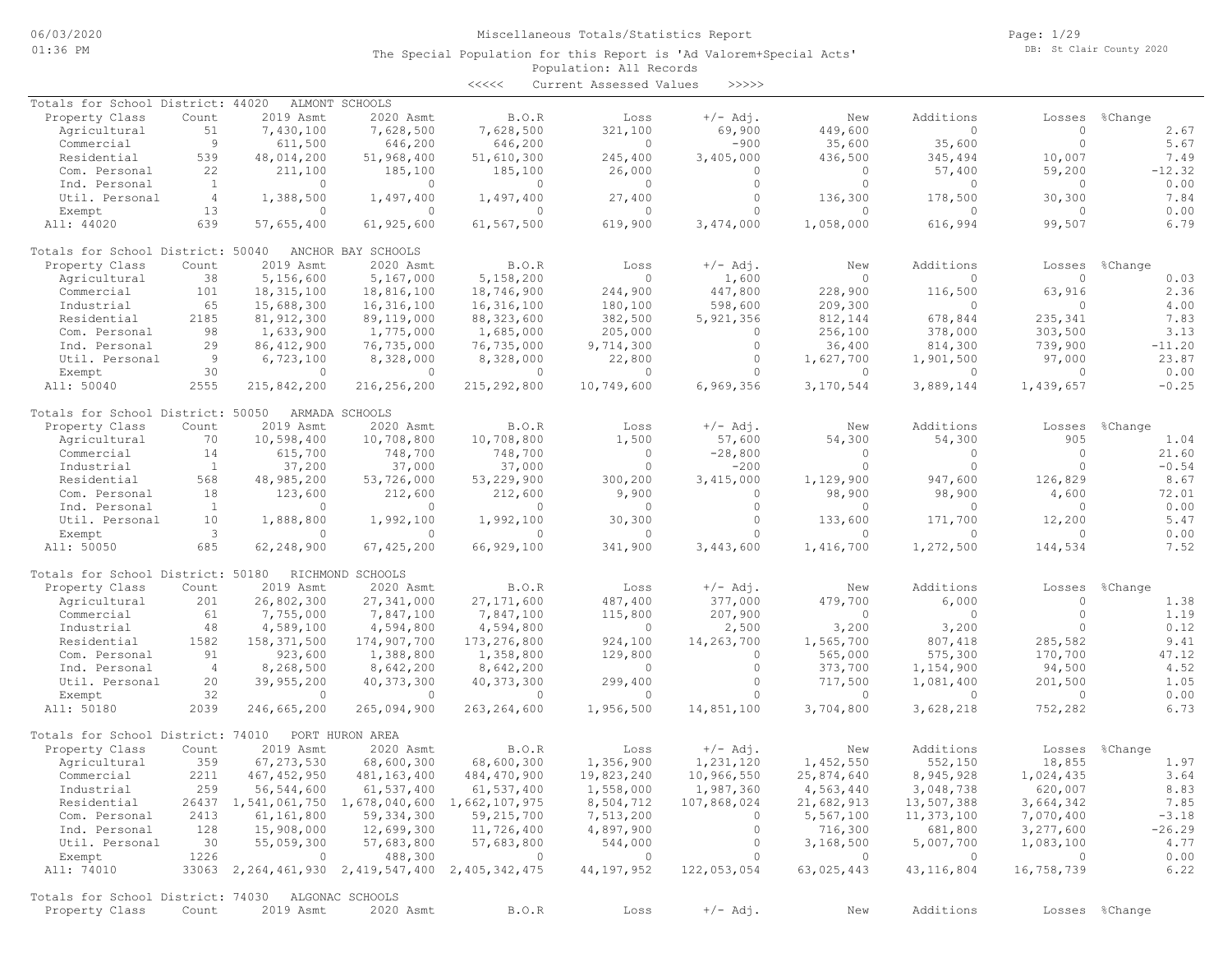|                                                |                |                                                  |                                   | $\prec \prec \prec \prec \prec$ | Current Assessed Values | >>>>>                  |                       |                             |                              |                  |
|------------------------------------------------|----------------|--------------------------------------------------|-----------------------------------|---------------------------------|-------------------------|------------------------|-----------------------|-----------------------------|------------------------------|------------------|
| Agricultural                                   | 102            | 21,380,000                                       | 21,625,400                        | 21,625,400                      | 358,000                 | 293,400                | 310,000               | 21,000                      | $\circ$                      | 1.15             |
| Commercial                                     | 635            | 58,429,300                                       | 61,064,200                        | 60, 412, 100                    | 541,457                 | 1,430,257              | 1,094,000             | 799,400                     | 348,648                      | 3.39             |
| Industrial                                     | 32             | 3,499,700                                        | 3,607,500                         | 3,607,500                       | 600                     | 92,100                 | 16,300                | 16,300                      | 400                          | 3.08             |
| Residential                                    | 9808           | 790,468,057                                      | 870,593,900                       | 862,380,673                     | 4,153,869               | 65, 417, 152           | 10,746,033            | 8,592,414                   | 2,268,560                    | 9.10             |
| Aq. Personal                                   | $\mathbf{1}$   | 12,300                                           | 13,000                            | 13,000                          | $\circ$                 | $\circ$                | 700                   | 1,800                       | $\circ$                      | 5.69             |
| Com. Personal                                  | 437            | 4,156,200                                        | 3,869,500                         | 3,866,700                       | 426,100                 | $\circ$                | 136,600               | 642,400                     | 583,800                      | $-6.97$          |
| Ind. Personal                                  | 13             | 116,100                                          | 108,500                           | 108,500                         | 10,400                  | $\circ$                | 2,800                 | 2,800                       | 1,600                        | $-6.55$          |
| Util. Personal                                 | - 8            | 11,620,700                                       | 12,432,400                        | 12,432,400                      | 68,200                  | $\circ$                | 879,900               | 1,386,500                   | 214,100                      | 6.98             |
| Exempt                                         | 685            | $\circ$                                          | $\circ$                           | $\circ$                         | $\circ$                 | $\circ$                | $\circ$               | $\circ$                     | $\circ$                      | 0.00             |
| All: 74030                                     | 11721          | 889,682,357                                      | 973, 314, 400                     | 964, 446, 273                   | 5,558,626               | 67,232,909             | 13, 186, 333          | 11,462,614                  | 3, 417, 108                  | 8.40             |
| Totals for School District: 74040              |                |                                                  | CAPAC SCHOOLS                     |                                 |                         |                        |                       |                             |                              |                  |
| Property Class                                 | Count          | 2019 Asmt                                        | 2020 Asmt                         | B.O.R                           | Loss                    | $+/-$ Adj.             | New                   | Additions                   | Losses                       | %Change          |
| Agricultural                                   | 683            | 88,509,100                                       | 90,684,200                        | 90,531,700                      | 4,930,900               | 4,531,700              | 2,421,800             | 138,300                     | 18,773                       | 2.29             |
| Commercial                                     | 123            | 13,912,300                                       | 14,185,600                        | 14,150,400                      | 178,300                 | 479,500                | 98,700                | 97,022                      | 54,958                       | 1.71             |
| Industrial                                     | 31             | 6,777,600                                        | 5,996,300                         | 5,996,300                       | 3,563,900               | 121,700                | 2,660,900             | 2,660,900                   | 3,563,900                    | $-11.53$         |
| Residential                                    | 3715           | 261,667,300                                      | 285,846,700                       | 283, 230, 700                   | 2,286,700               | 17, 154, 300           | 6,695,800             | 1,662,582                   | 353,262                      | 8.24             |
| Com. Personal                                  | 216            | 3,836,300                                        | 3,631,800                         | 3,631,800                       | 470,800                 | $\circ$                | 266,300               | 431,100                     | 169,700                      | $-5.33$          |
| Ind. Personal                                  | 8 <sup>8</sup> | 2,087,300                                        | 1,939,100                         | 1,939,100                       | 148,200                 | $\circ$                | $\circ$               | $\circ$                     | 106,700                      | $-7.10$          |
| Util. Personal                                 | 19             | 12,758,400                                       | 13, 133, 500                      | 13, 133, 500                    | 55,300                  | $\circ$                | 430,400               | 506,900                     | 1,448,400                    | 2.94             |
| Exempt                                         | 121            | $\circ$                                          | $\circ$                           | $\circ$                         | $\circ$                 | $\circ$                | $\circ$               | $\circ$                     | $\circ$                      | 0.00             |
| All: 74040                                     | 4916           | 389,548,300                                      | 415, 417, 200                     | 412,613,500                     | 11,634,100              | 22, 287, 200           | 12,573,900            | 5,496,804                   | 5,715,693                    | 5.92             |
| Totals for School District: 74050              |                |                                                  | EAST CHINA SCHOOLS                |                                 |                         |                        |                       |                             |                              |                  |
| Property Class                                 | Count          | 2019 Asmt                                        | 2020 Asmt                         | B.O.R                           | Loss                    | $+/-$ Adj.             | New                   | Additions                   | Losses                       | %Change          |
| Agricultural                                   | 879            | 102, 311, 700                                    | 103,041,200                       | 101,869,975                     | 4,656,200               | $-346,848$             | 4,561,323             | 984,323                     | 358,077                      | $-0.43$          |
| Commercial                                     | 598            | 85,486,900                                       | 95,854,000                        | 95,827,500                      | 447,200                 | 3,271,500              | 7,516,300             | 5,700,100                   | 223,633                      | 12.10            |
| Industrial                                     | 256            | 679,575,100                                      | 371,439,800                       | 371,369,700                     | 2,959,400               | $-310, 876, 400$       | 5,630,400             | 5,047,695                   | 931,716                      | $-45.35$         |
| Residential                                    | 12816          | 1,080,330,800                                    | 1,181,989,800                     | 1, 174, 476, 320                | 6, 267, 881             | 83, 174, 161           | 17,202,840            | 11,086,591                  | 1,749,387                    | 8.71             |
| Com. Personal                                  | 1020           | 12,940,100                                       | 14,342,900                        | 14,393,600                      | 2,541,200               | $\circ$                | 3,994,700             | 5,128,900                   | 2,386,300                    | 11.23            |
| Ind. Personal                                  | 113            | 95, 345, 400                                     | 419,300,800                       | 419,300,800                     | 7,968,200               | $\circ$                | 331, 923, 600         | 331, 273, 000               | 3,392,900                    | 339.77           |
| Util. Personal                                 | 55             | 131,355,600                                      | 135,166,800                       | 134,406,780                     | 5,178,520               | $\circ$                | 8,229,700             | 11,876,200                  | 3,374,900                    | 2.32             |
| Exempt                                         | 356            | $\circ$                                          | $\circ$                           | $\circ$                         | $\circ$                 | $\circ$                | $\circ$               | $\circ$                     | $\circ$                      | 0.00             |
| All: 74050                                     | 16093          |                                                  | 2, 187, 345, 600 2, 321, 135, 300 | 2, 311, 644, 675                | 30,018,601              | $-224, 777, 587$       | 379,058,863           | 371,096,809                 | 12, 416, 913                 | 5.68             |
| Totals for School District: 74100              |                |                                                  | MARYSVILLE PUBLIC SCHOOLS         |                                 |                         |                        |                       |                             |                              |                  |
| Property Class                                 | Count          | 2019 Asmt                                        | 2020 Asmt                         | B.O.R                           | Loss                    | $+/-$ Adj.             | New                   | Additions                   | Losses                       | %Change          |
| Agricultural                                   | 102            | 10,929,300                                       | 11,382,100                        | 11,232,100                      | 104,700                 | 228,586                | 178,914               | 178,914                     | $\circ$                      | 2.77             |
| Commercial                                     | 380            | 58,363,600                                       |                                   | 60,292,300                      | 552,500                 | 2,035,300              | 445,900               | 419,900                     | 819                          | 3.30             |
|                                                |                |                                                  | 60,340,800                        |                                 |                         |                        |                       |                             |                              |                  |
| Industrial                                     | 204            | 61,740,600                                       | 64,649,000                        | 64,643,840                      | 154,300                 | 2,915,540              | 142,000               | 142,000                     | 105,744                      | 4.70             |
| Residential                                    | 5983           | 409,209,800                                      | 440,916,000                       | 437,488,100                     | 2,367,500               | 25, 403, 493           | 5,242,307             | 3,751,454                   | 984,361                      | 6.91             |
| Com. Personal                                  | 528            | 30,541,400                                       | 23,558,000                        | 23,547,900                      | 7,903,500               | $\circ$                | 910,000               | 1,782,900                   | 6,503,400                    | $-22.90$         |
| Ind. Personal                                  | 37             | 8,482,100                                        | 6,774,300                         | 6,774,300                       | 1,776,500               | $\circ$                | 68,700                | 363,600                     | 1,554,500                    | $-20.13$         |
| Util. Personal                                 | 31             | 80,863,000                                       | 77,945,900                        | 77,945,900                      | 4,819,000               | $\circ$                | 1,901,900             | 4,456,100                   | 342,665                      | $-3.61$          |
| Exempt<br>All: 74100                           | 313<br>7578    | $\circ$<br>660, 129, 800                         | 147,100<br>685, 713, 200          | $\circ$<br>681, 924, 440        | $\circ$<br>17,678,000   | $\circ$<br>30,582,919  | $\circ$<br>8,889,721  | $\circ$<br>11,094,868       | $\circ$<br>9,491,489         | 0.00<br>3.30     |
|                                                |                |                                                  |                                   |                                 |                         |                        |                       |                             |                              |                  |
| Totals for School District: 74120              |                |                                                  | MEMPHIS SCHOOLS                   |                                 |                         |                        |                       |                             |                              |                  |
| Property Class                                 | Count          | 2019 Asmt                                        | 2020 Asmt                         | B.O.R                           | Loss                    | $+/-$ Adj.             | New                   | Additions                   | Losses                       | %Change          |
| Agricultural                                   | 395            | 42,465,100                                       | 36, 181, 200                      | 35,778,200                      | 8,896,000               | 64,800                 | 2,144,300             | 147,200                     | 293,057                      | $-15.75$         |
| Commercial                                     | 48             | 4,962,500                                        | 5,232,000                         | 5,232,000                       | 965,200                 | 143,300                | 1,118,900             | $\overline{0}$              | 31,880                       | 5.43             |
| Industrial                                     | 20             | 2,613,600                                        | 2,586,600                         | 2,586,600                       | $\sim$ 0                | $-27,000$              | $\sim$ 0              | $\circ$                     | $\overline{0}$               | $-1.03$          |
| Residential                                    | 1953           | 151,794,400                                      | 165,416,000                       | 163,792,000                     | 2,096,400               | 4,233,400              | 9,860,600             | 1,818,345                   | 293,844                      | 7.90             |
| Com. Personal                                  | 79             | 1,017,900                                        | 870,600                           | 870,600                         | 222,000                 | $\circ$                | 96,800                | 177,400                     | 202,700                      | $-14.47$         |
| Ind. Personal                                  | - 9            | 78,600                                           | 179,200                           | 179,200                         | 9,900                   | $\circ$                | 110,500               | 58,600                      | 9,400                        | 127.99           |
| Util. Personal                                 | 25             | 74,529,700                                       | 40,543,200                        | 40,543,200                      | 34,408,400              | $\circ$                | 421,900               | 6,759,800                   | 10,273,600                   | $-45.60$         |
| Exempt<br>All: 74120                           | 48<br>2577     | $\sim$ 0 $\sim$ 0 $\sim$ 0 $\sim$<br>277,461,800 | $\sim$ 0<br>251,008,800           | $\sim$ 0<br>248,981,800         | $\circ$<br>46,597,900   | $\circ$<br>4, 414, 500 | $\circ$<br>13,753,000 | $\overline{0}$<br>8,961,345 | $\overline{0}$<br>11,104,481 | 0.00<br>$-10.26$ |
|                                                |                |                                                  |                                   |                                 |                         |                        |                       |                             |                              |                  |
| Totals for School District: 74130 YALE SCHOOLS |                |                                                  |                                   |                                 |                         |                        |                       |                             |                              |                  |
| Property Class                                 | Count          | 2019 Asmt                                        | 2020 Asmt                         | B.O.R                           | Loss                    | $+/-$ Adj.             | New                   | Additions                   |                              | Losses %Change   |
|                                                |                |                                                  |                                   |                                 |                         |                        |                       |                             |                              |                  |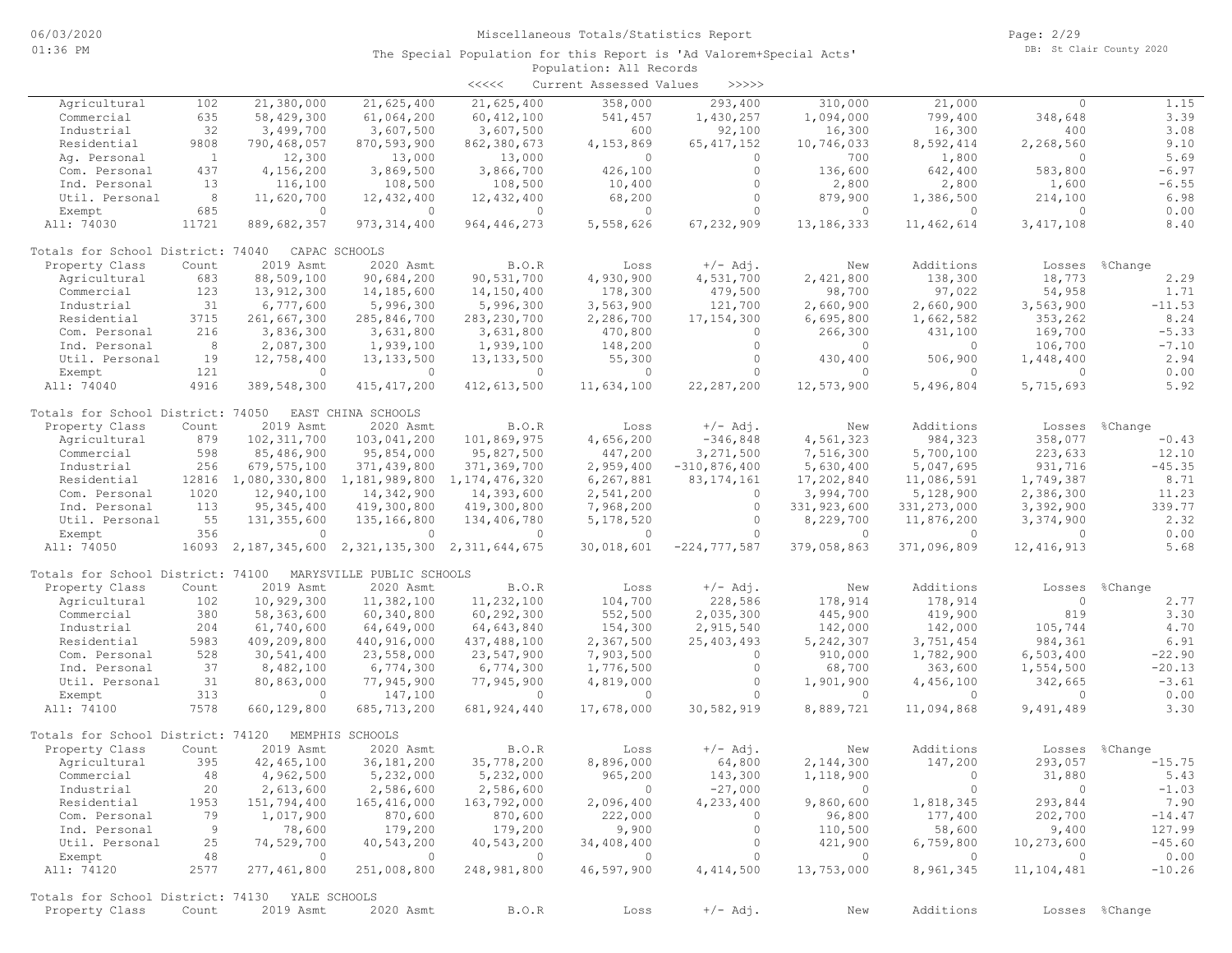|                                                                             |                |                             |                             | $\prec\prec\prec\prec\prec$ | Current Assessed Values   | >>>>>                 |                        |                       |                    |                 |
|-----------------------------------------------------------------------------|----------------|-----------------------------|-----------------------------|-----------------------------|---------------------------|-----------------------|------------------------|-----------------------|--------------------|-----------------|
| Agricultural                                                                | 1082           | 127,627,030                 | 126, 192, 000               | 125, 959, 550               | 6,142,650                 | 1,403,970             | 3,071,200              | 337,548               | 122,895            | $-1.31$         |
| Commercial                                                                  | 196            | 18,653,600                  | 19,977,600                  | 19,943,200                  | 213,900                   | 835,900               | 640,100                | 560,338               | 17,715             | 6.91            |
| Industrial                                                                  | 53             | 82, 373, 500                | 82,369,700                  | 82,369,700                  | 47,500                    | 700                   | 43,000                 | $\Omega$              | $\circ$            | 0.00            |
| Residential                                                                 | 5443           | 283, 421, 100               | 317,129,800                 | 313,726,374                 | 2,941,747                 | 24,708,321            | 8,538,700              | 1,983,058             | 477,725            | 10.69           |
| Com. Personal                                                               | 282            | 1,572,685                   | 1,544,800                   | 1,544,800                   | 234,043                   | $\circ$               | 184,058                | 190,200               | 202,790            | $-1.77$         |
| Ind. Personal                                                               | 16             | 12,041,777                  | 12,527,200                  | 12,527,200                  | 349,131                   | $\circ$               | 834,554                | 974,000               | 228,541            | 4.03            |
| Util. Personal                                                              | 32             | 48,847,477                  | 50,701,500                  | 50,701,500                  | 789,070                   | $\circ$               | 2,643,093              | 3,755,100             | 1,357,700          | 3.80            |
| Exempt                                                                      | 125            | $\circ$                     | $\overline{0}$              | $\overline{0}$              | $\overline{0}$            | $\Omega$              | $\circ$                | $\circ$               | $\circ$            | 0.00            |
| All: 74130                                                                  | 7229           | 574, 537, 169               | 610, 442, 600               | 606, 772, 324               | 10,718,041                | 26,948,891            | 15,954,705             | 7,800,244             | 2,407,366          | 5.61            |
| Totals for School District: 76060                                           |                |                             | BROWN CITY SCHOOLS          |                             |                           |                       |                        |                       |                    |                 |
| Property Class                                                              | Count          | 2019 Asmt                   | 2020 Asmt                   | B.O.R                       | Loss                      | $+/-$ Adj.            | New                    | Additions             | Losses             | %Change         |
| Agricultural                                                                | 42             | 5,289,400                   | 5,723,800                   | 5,723,800                   | $\circ$                   | 434,400               | $\circ$                | $\circ$               | $\circ$            | 8.21            |
| Industrial                                                                  | $\mathbf{1}$   | 70,700                      | 83,700                      | 83,700                      | $\circ$                   | 13,000                | $\circ$                | $\circ$               | $\circ$            | 18.39           |
| Residential                                                                 | 75             | 5,908,300                   | 5,664,300                   | 5,664,300                   | $\circ$                   | $-252,400$            | 8,400                  | 8,400                 | $\circ$            | $-4.13$         |
| Com. Personal                                                               | 3              | $\circ$                     | $\circ$                     | $\circ$                     | $\Omega$                  | $\circ$               | $\circ$                | $\circ$               | $\Omega$           | 0.00            |
| Util. Personal                                                              | $\overline{2}$ | 432,300                     | 424,100                     | 424,100                     | 8,200                     | $\circ$               | $\circ$                | 2,400                 | 3,300              | $-1.90$         |
| Exempt                                                                      | $\overline{2}$ | $\circ$                     | $\circ$                     | $\circ$                     | $\Omega$                  | $\circ$               | $\circ$                | $\circ$               | $\circ$            | 0.00            |
| All: 76060                                                                  | 125            | 11,700,700                  | 11,895,900                  | 11,895,900                  | 8,200                     | 195,000               | 8,400                  | 10,800                | 3,300              | 1.67            |
| Totals for School District: 76080                                           |                |                             | CROS-LEX SCHOOLS            |                             |                           |                       |                        |                       |                    |                 |
| Property Class                                                              | Count          | 2019 Asmt                   | 2020 Asmt                   | B.O.R                       | Loss                      | $+/-$ Adj.            | New                    | Additions             | Losses             | %Change         |
| Agricultural                                                                | 109            | 15,468,712                  | 15,937,600                  | 15,937,600                  | 324,700                   | 793,588               | $\circ$                | $\circ$               | 731                | 3.03            |
| Commercial                                                                  | 25             | 2,471,300                   | 2,543,000                   | 2,543,000                   | $\bigcirc$                | 35,200                | 36,500                 | 36,500                | $\circ$            | 2.90            |
| Industrial                                                                  | 10             | 925,900                     | 1,811,900                   | 1,811,900                   | $\circ$                   | $-200$                | 886,200                | 605,400               | $\circ$            | 95.69           |
| Residential                                                                 | 750            | 66,249,443                  | 69,016,900                  | 68,443,600                  | 570,500                   | 1,522,572             | 1,242,085              | 638,940               | 97,733             | 3.31            |
| Com. Personal                                                               | 30             | 121,100                     | 107,700                     | 107,700                     | 13,400                    | $\Omega$              | $\Omega$               | $\circ$               | 10,300             | $-11.07$        |
| Ind. Personal                                                               | $\mathbf{1}$   | 733,600                     | 810,000                     | 810,000                     | $\Omega$                  | $\Omega$              | 76,400                 | 196,200               | 42,900             | 10.41           |
| Util. Personal                                                              | 5              | 4,120,900                   | 4,579,600                   | 4,579,600                   | 52,700                    | $\circ$               | 511,400                | 563,300               | 36,700             | 11.13           |
| Exempt                                                                      | 18             | $\circ$                     | $\overline{0}$              | $\overline{0}$              | $\circ$                   | $\Omega$              | $\circ$                | $\circ$               | $\overline{0}$     | 0.00            |
| All: 76080                                                                  | 948            | 90,090,955                  | 94,806,700                  | 94, 233, 400                | 961,300                   | 2,351,160             | 2,752,585              | 2,040,340             | 188,364            | 4.60            |
|                                                                             |                |                             |                             |                             |                           |                       |                        |                       |                    |                 |
| Totals for Property Class: Agricultural By School District                  |                |                             |                             |                             |                           |                       |                        |                       |                    |                 |
| School District                                                             | Count          | 2019 Asmt                   | 2020 Asmt                   | B.O.R                       | Loss                      | $+/-$ Adj.            | New                    | Additions<br>$\Omega$ | Losses<br>$\circ$  | %Change         |
| 44020<br>50040                                                              | 51<br>38       | 7,430,100<br>5,156,600      | 7,628,500<br>5,167,000      | 7,628,500<br>5,158,200      | 321,100<br>$\overline{0}$ | 69,900<br>1,600       | 449,600<br>$\circ$     | $\circ$               | $\circ$            | 2.67<br>0.03    |
|                                                                             | 70             |                             |                             |                             |                           |                       |                        |                       | 905                |                 |
| 50050                                                                       |                | 10,598,400                  | 10,708,800                  | 10,708,800                  | 1,500                     | 57,600                | 54,300                 | 54,300                | $\circ$            | 1.04            |
| 50180                                                                       | 201            | 26,802,300                  | 27, 341, 000                | 27,171,600                  | 487,400                   | 377,000               | 479,700                | 6,000                 |                    | 1.38            |
| 74010                                                                       | 359            | 67, 273, 530                | 68,600,300                  | 68,600,300                  | 1,356,900                 | 1,231,120             | 1,452,550              | 552,150               | 18,855<br>$\circ$  | 1.97            |
| 74030<br>74040                                                              | 102<br>683     | 21,380,000                  | 21,625,400                  | 21,625,400                  | 358,000                   | 293,400               | 310,000                | 21,000                |                    | 1.15            |
| 74050                                                                       | 879            | 88,509,100                  | 90,684,200                  | 90,531,700                  | 4,930,900                 | 4,531,700             | 2,421,800              | 138,300               | 18,773<br>358,077  | 2.29<br>$-0.43$ |
|                                                                             | 102            | 102, 311, 700<br>10,929,300 | 103,041,200<br>11,382,100   | 101,869,975<br>11,232,100   | 4,656,200                 | $-346,848$<br>228,586 | 4,561,323<br>178,914   | 984,323<br>178,914    | $\circ$            | 2.77            |
| 74100<br>74120                                                              | 395            |                             |                             | 35,778,200                  | 104,700                   |                       |                        |                       |                    | $-15.75$        |
| 74130                                                                       | 1082           | 42,465,100<br>127,627,030   | 36,181,200<br>126,192,000   | 125, 959, 550               | 8,896,000<br>6,142,650    | 64,800                | 2,144,300<br>3,071,200 | 147,200<br>337,548    | 293,057<br>122,895 | $-1.31$         |
| 76060                                                                       | 42             |                             |                             | 5,723,800                   | $\circ$                   | 1,403,970             | $\circ$                | $\circ$               | $\circ$            | 8.21            |
| 76080                                                                       | 109            | 5,289,400                   | 5,723,800                   |                             |                           | 434,400               | $\circ$                | $\circ$               | 731                | 3.03            |
| All: Agricultural                                                           | 4113           | 15,468,712<br>531, 241, 272 | 15,937,600<br>530, 213, 100 | 15,937,600<br>527, 925, 725 | 324,700<br>27,580,050     | 793,588<br>9,140,816  | 15, 123, 687           | 2,419,735             | 813,293            | $-0.62$         |
|                                                                             |                |                             |                             |                             |                           |                       |                        |                       |                    |                 |
| Totals for Property Class: Commercial By School District<br>School District | Count          | 2019 Asmt                   | 2020 Asmt                   | B.O.R                       | Loss                      | $+/-$ Adj.            | New                    | Additions             |                    | Losses %Change  |
| 44020                                                                       | 9              | 611,500                     | 646,200                     | 646,200                     | $\overline{0}$            | $-900$                | 35,600                 | 35,600                | $\overline{0}$     | 5.67            |
| 50040                                                                       | 101            | 18, 315, 100                | 18,816,100                  | 18,746,900                  | 244,900                   | 447,800               | 228,900                | 116,500               | 63,916             | 2.36            |
| 50050                                                                       | 14             | 615,700                     | 748,700                     | 748,700                     | $\overline{0}$            | $-28,800$             | $\circ$                | $\circ$               | 0                  | 21.60           |
| 50180                                                                       | 61             | 7,755,000                   | 7,847,100                   | 7,847,100                   | 115,800                   | 207,900               | $\circ$                | $\overline{0}$        | $\circ$            | 1.19            |
| 74010                                                                       | 2211           | 467, 452, 950               | 481,163,400                 | 484,470,900                 | 19,823,240                | 10,966,550            | 25,874,640             | 8,945,928             | 1,024,435          | 3.64            |
| 74030                                                                       | 635            | 58,429,300                  | 61,064,200                  | 60, 412, 100                | 541,457                   | 1,430,257             | 1,094,000              | 799,400               | 348,648            | 3.39            |
| 74040                                                                       | 123            | 13,912,300                  | 14,185,600                  | 14,150,400                  | 178,300                   | 479,500               | 98,700                 | 97,022                | 54,958             | 1.71            |
| 74050                                                                       | 598            | 85,486,900                  | 95,854,000                  | 95,827,500                  | 447,200                   | 3,271,500             | 7,516,300              | 5,700,100             | 223,633            | 12.10           |
| 74100                                                                       | 380            | 58,363,600                  | 60,340,800                  | 60,292,300                  | 552,500                   | 2,035,300             | 445,900                | 419,900               | 819                | 3.30            |
|                                                                             |                |                             |                             |                             |                           |                       |                        |                       |                    |                 |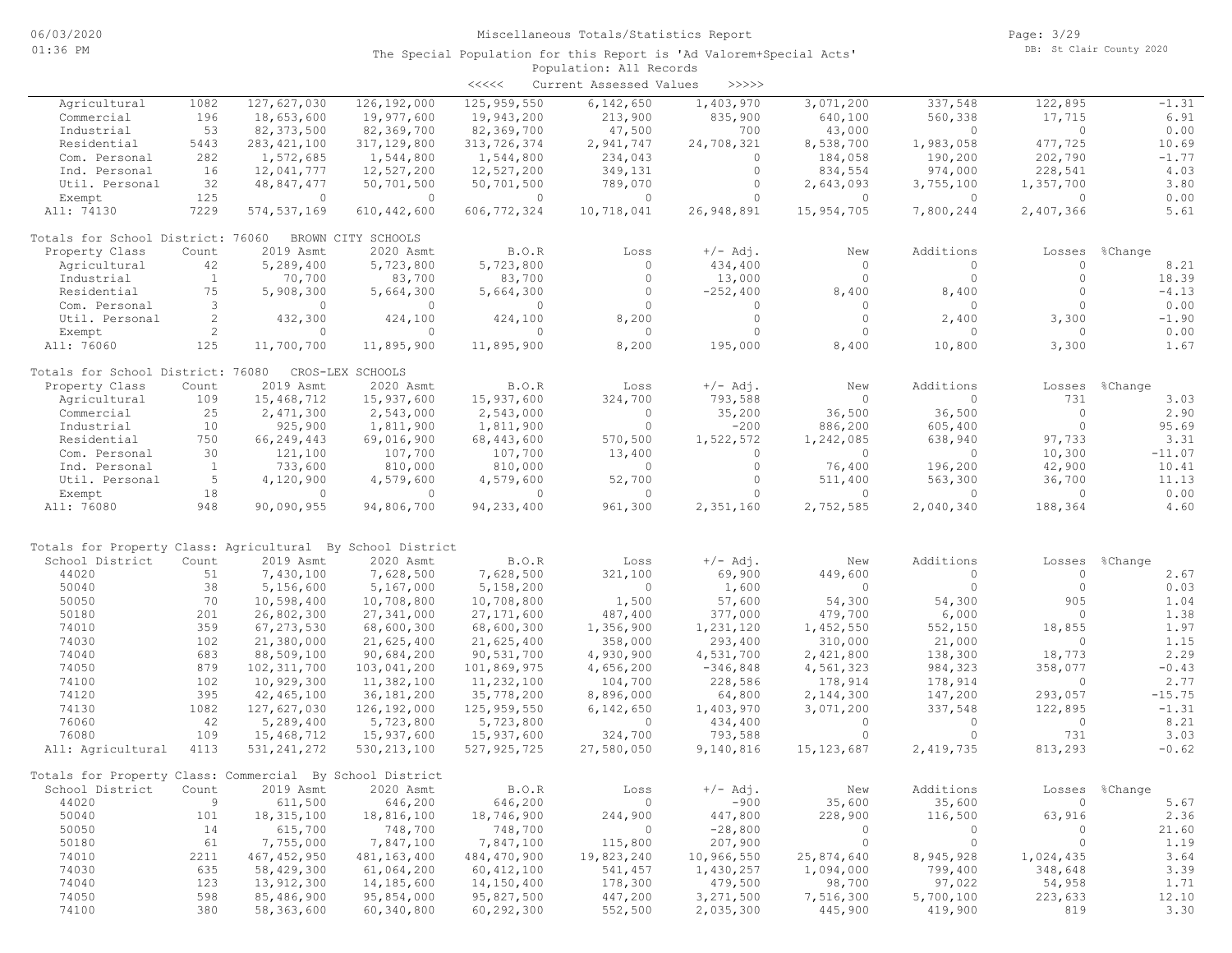|                                                             |              |                                                 |               | $\begin{array}{c} < \,<< \,<< \end{array}$ | Current Assessed Values | >>>>>            |                |              |             |                |
|-------------------------------------------------------------|--------------|-------------------------------------------------|---------------|--------------------------------------------|-------------------------|------------------|----------------|--------------|-------------|----------------|
| 74120                                                       | 48           | 4,962,500                                       | 5,232,000     | 5,232,000                                  | 965,200                 | 143,300          | 1,118,900      | $\circ$      | 31,880      | 5.43           |
| 74130                                                       | 196          | 18,653,600                                      | 19,977,600    | 19,943,200                                 | 213,900                 | 835,900          | 640,100        | 560,338      | 17,715      | 6.91           |
| 76080                                                       | 25           | 2,471,300                                       | 2,543,000     | 2,543,000                                  | $\circ$                 | 35,200           | 36,500         | 36,500       | $\circ$     | 2.90           |
| All: Commercial                                             | 4401         | 737,029,750                                     | 768, 418, 700 | 770,860,300                                | 23,082,497              | 19,823,507       | 37,089,540     | 16,711,288   | 1,766,004   | 4.59           |
| Totals for Property Class: Industrial By School District    |              |                                                 |               |                                            |                         |                  |                |              |             |                |
| School District                                             | Count        | 2019 Asmt                                       | 2020 Asmt     | B.O.R                                      | Loss                    | $+/-$ Adj.       | New            | Additions    | Losses      | %Change        |
| 50040                                                       | 65           | 15,688,300                                      | 16, 316, 100  | 16, 316, 100                               | 180,100                 | 598,600          | 209,300        | $\circ$      | $\circ$     | 4.00           |
| 50050                                                       | <sup>1</sup> | 37,200                                          | 37,000        | 37,000                                     | $\Omega$                | $-200$           | $\circ$        | $\circ$      | $\circ$     | $-0.54$        |
| 50180                                                       | 48           | 4,589,100                                       | 4,594,800     | 4,594,800                                  | $\circ$                 | 2,500            | 3,200          | 3,200        | $\circ$     | 0.12           |
| 74010                                                       | 259          | 56, 544, 600                                    | 61,537,400    | 61,537,400                                 | 1,558,000               | 1,987,360        | 4,563,440      | 3,048,738    | 620,007     | 8.83           |
| 74030                                                       | 32           | 3,499,700                                       | 3,607,500     | 3,607,500                                  | 600                     | 92,100           | 16,300         | 16,300       | 400         | 3.08           |
| 74040                                                       | 31           | 6,777,600                                       | 5,996,300     | 5,996,300                                  | 3,563,900               | 121,700          | 2,660,900      | 2,660,900    | 3,563,900   | $-11.53$       |
| 74050                                                       | 256          | 679, 575, 100                                   | 371,439,800   | 371,369,700                                | 2,959,400               | $-310, 876, 400$ | 5,630,400      | 5,047,695    | 931,716     | $-45.35$       |
| 74100                                                       | 204          | 61,740,600                                      | 64,649,000    | 64,643,840                                 | 154,300                 | 2,915,540        | 142,000        | 142,000      | 105,744     | 4.70           |
| 74120                                                       | 20           | 2,613,600                                       | 2,586,600     | 2,586,600                                  | $\circ$                 | $-27,000$        | $\circ$        | $\circ$      | $\circ$     | $-1.03$        |
| 74130                                                       | 53           | 82, 373, 500                                    | 82,369,700    | 82,369,700                                 | 47,500                  | 700              | 43,000         | $\circ$      | $\circ$     | 0.00           |
| 76060                                                       | $\mathbf{1}$ | 70,700                                          | 83,700        | 83,700                                     | $\mathbf{0}$            | 13,000           | $\circ$        | $\circ$      | $\circ$     | 18.39          |
| 76080                                                       | 10           | 925,900                                         | 1,811,900     | 1,811,900                                  | $\Omega$                | $-200$           | 886,200        | 605,400      | $\Omega$    | 95.69          |
| All: Industrial                                             | 980          | 914, 435, 900                                   | 615,029,800   | 614,954,540                                | 8,463,800               | $-305, 172, 300$ | 14, 154, 740   | 11,524,233   | 5, 221, 767 | $-32.75$       |
| Totals for Property Class: Residential By School District   |              |                                                 |               |                                            |                         |                  |                |              |             |                |
| School District                                             | Count        | 2019 Asmt                                       | 2020 Asmt     | B.O.R                                      | Loss                    | $+/-$ Adj.       | New            | Additions    |             | Losses %Change |
| 44020                                                       | 539          | 48,014,200                                      | 51,968,400    | 51,610,300                                 | 245,400                 | 3,405,000        | 436,500        | 345,494      | 10,007      | 7.49           |
| 50040                                                       | 2185         | 81, 912, 300                                    | 89,119,000    | 88, 323, 600                               | 382,500                 | 5, 921, 356      | 812,144        | 678,844      | 235,341     | 7.83           |
| 50050                                                       | 568          | 48,985,200                                      | 53,726,000    | 53,229,900                                 | 300,200                 | 3,415,000        | 1,129,900      | 947,600      | 126,829     | 8.67           |
| 50180                                                       | 1582         | 158, 371, 500                                   | 174,907,700   | 173, 276, 800                              | 924,100                 | 14,263,700       | 1,565,700      | 807,418      | 285,582     | 9.41           |
| 74010                                                       |              | 26437 1,541,061,750 1,678,040,600 1,662,107,975 |               |                                            | 8,504,712               | 107,868,024      | 21,682,913     | 13,507,388   | 3,664,342   | 7.85           |
| 74030                                                       | 9808         | 790,468,057                                     | 870,593,900   | 862,380,673                                | 4,153,869               | 65, 417, 152     | 10,746,033     | 8,592,414    | 2,268,560   | 9.10           |
| 74040                                                       | 3715         | 261,667,300                                     | 285,846,700   | 283, 230, 700                              | 2,286,700               | 17, 154, 300     | 6,695,800      | 1,662,582    | 353,262     | 8.24           |
| 74050                                                       |              | 12816 1,080,330,800 1,181,989,800 1,174,476,320 |               |                                            | 6,267,881               | 83, 174, 161     | 17,202,840     | 11,086,591   | 1,749,387   | 8.71           |
| 74100                                                       | 5983         | 409,209,800                                     | 440,916,000   | 437,488,100                                | 2,367,500               | 25, 403, 493     | 5, 242, 307    | 3,751,454    | 984,361     | 6.91           |
| 74120                                                       | 1953         | 151,794,400                                     | 165,416,000   | 163,792,000                                | 2,096,400               | 4,233,400        | 9,860,600      | 1,818,345    | 293,844     | 7.90           |
| 74130                                                       | 5443         | 283, 421, 100                                   | 317, 129, 800 | 313,726,374                                | 2,941,747               | 24,708,321       | 8,538,700      | 1,983,058    | 477,725     | 10.69          |
| 76060                                                       | 75           | 5,908,300                                       | 5,664,300     | 5,664,300                                  | $\overline{0}$          | $-252,400$       | 8,400          | 8,400        | $\circ$     | $-4.13$        |
| 76080                                                       | 750          | 66,249,443                                      | 69,016,900    | 68, 443, 600                               | 570,500                 | 1,522,572        | 1,242,085      | 638,940      | 97,733      | 3.31           |
| All: Residential                                            |              | 71854 4,927,394,150 5,384,335,100 5,337,750,642 |               |                                            | 31,041,509              | 356, 234, 079    | 85, 163, 922   | 45,828,528   | 10,546,973  | 8.33           |
| Totals for Property Class: Ag. Personal By School District  |              |                                                 |               |                                            |                         |                  |                |              |             |                |
| School District                                             | Count        | 2019 Asmt                                       | 2020 Asmt     | B.O.R                                      | Loss                    | $+/-$ Adj.       | New            | Additions    | Losses      | %Change        |
| 74030                                                       | $\mathbf{1}$ | 12,300                                          | 13,000        | 13,000                                     | $\circ$                 | $\circ$          | 700            | 1,800        | $\circ$     | 5.69           |
| All: Aq. Personal                                           | $\mathbf{1}$ | 12,300                                          | 13,000        | 13,000                                     | $\Omega$                | $\Omega$         | 700            | 1,800        | $\circ$     | 5.69           |
|                                                             |              |                                                 |               |                                            |                         |                  |                |              |             |                |
| Totals for Property Class: Com. Personal By School District |              |                                                 |               |                                            |                         |                  |                |              |             |                |
| School District                                             | Count        | 2019 Asmt                                       | 2020 Asmt     | B.O.R                                      | Loss                    | $+/-$ Adj.       | New            | Additions    | Losses      | %Change        |
| 44020                                                       | 22           | 211,100                                         | 185,100       | 185,100                                    | 26,000                  | $\Omega$         | $\overline{0}$ | 57,400       | 59,200      | $-12.32$       |
| 50040                                                       | 98           | 1,633,900                                       | 1,775,000     | 1,685,000                                  | 205,000                 | $\circ$          | 256,100        | 378,000      | 303,500     | 3.13           |
| 50050                                                       | 18           | 123,600                                         | 212,600       | 212,600                                    | 9,900                   | $\circ$          | 98,900         | 98,900       | 4,600       | 72.01          |
| 50180                                                       | 91           | 923,600                                         | 1,388,800     | 1,358,800                                  | 129,800                 | $\Omega$         | 565,000        | 575,300      | 170,700     | 47.12          |
| 74010                                                       | 2413         | 61, 161, 800                                    | 59, 334, 300  | 59, 215, 700                               | 7,513,200               | $\circ$          | 5,567,100      | 11, 373, 100 | 7,070,400   | $-3.18$        |
| 74030                                                       | 437          | 4,156,200                                       | 3,869,500     | 3,866,700                                  | 426,100                 | $\circ$          | 136,600        | 642,400      | 583,800     | $-6.97$        |
| 74040                                                       | 216          | 3,836,300                                       | 3,631,800     | 3,631,800                                  | 470,800                 | $\circ$          | 266,300        | 431,100      | 169,700     | $-5.33$        |
| 74050                                                       | 1020         | 12,940,100                                      | 14,342,900    | 14,393,600                                 | 2,541,200               | $\circ$          | 3,994,700      | 5,128,900    | 2,386,300   | 11.23          |
| 74100                                                       | 528          | 30,541,400                                      | 23,558,000    | 23,547,900                                 | 7,903,500               | $\circ$          | 910,000        | 1,782,900    | 6,503,400   | $-22.90$       |
| 74120                                                       | 79           | 1,017,900                                       | 870,600       | 870,600                                    | 222,000                 | $\circ$          | 96,800         | 177,400      | 202,700     | $-14.47$       |
| 74130                                                       | 282          | 1,572,685                                       | 1,544,800     | 1,544,800                                  | 234,043                 | $\circ$          | 184,058        | 190,200      | 202,790     | $-1.77$        |
| 76060                                                       | 3            | $\circ$                                         | $\circ$       | $\circ$                                    | $\Omega$                | $\Omega$         | $\overline{0}$ | $\circ$      | $\circ$     | 0.00           |
| 76080                                                       | 30           | 121,100                                         | 107,700       | 107,700                                    | 13,400                  | $\circ$          | $\circ$        | $\circ$      | 10,300      | $-11.07$       |
| All: Com. Personal 5237                                     |              | 118,239,685                                     | 110,821,100   | 110,620,300                                | 19,694,943              | $\Omega$         | 12,075,558     | 20,835,600   | 17,667,390  | $-6.44$        |

Totals for Property Class: Ind. Personal By School District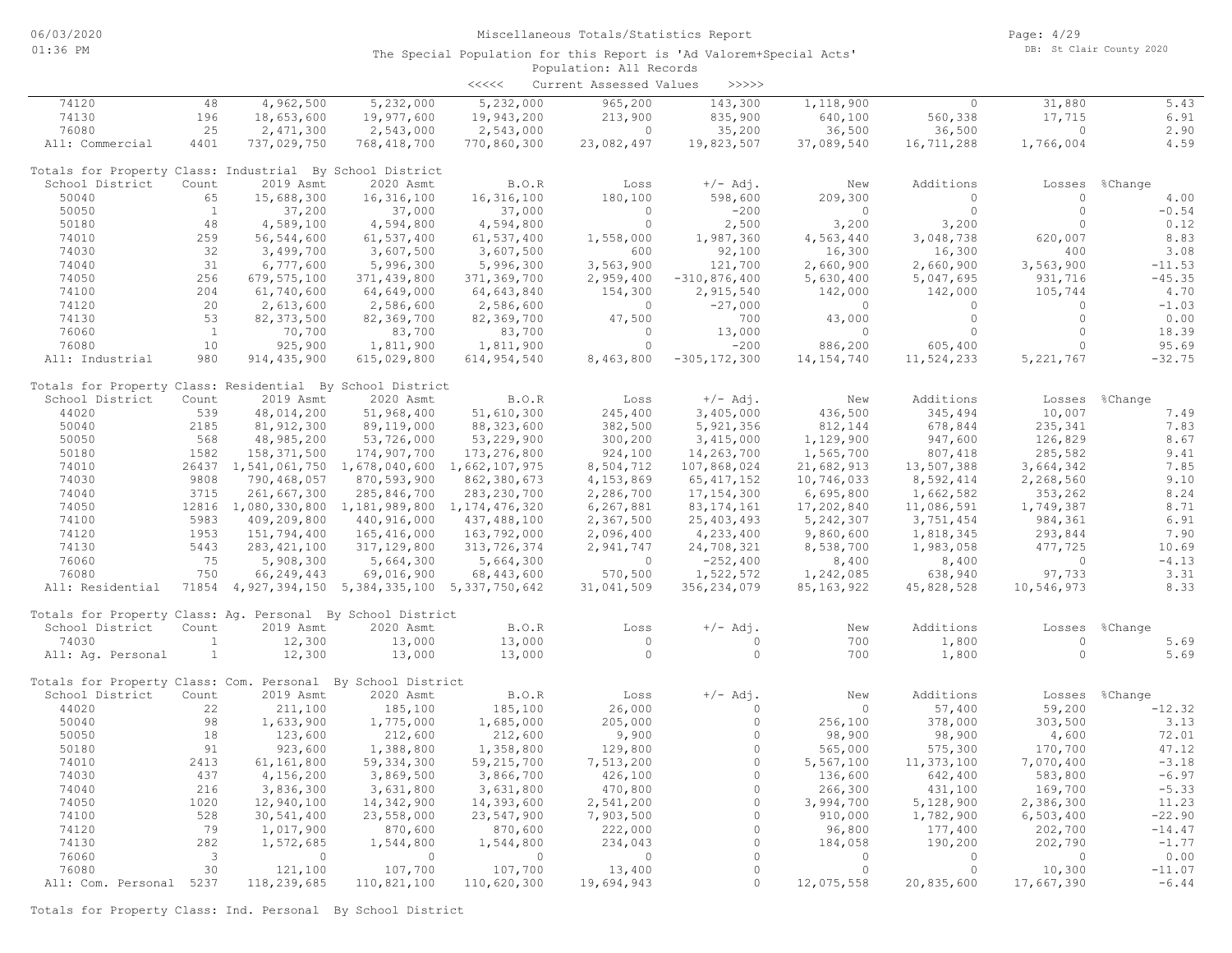|                                                      |                |               |                    | $\begin{array}{c} \begin{array}{c} < \  \  < \  \  < \end{array} \end{array}$ | Current Assessed Values | >>>>>      |               |               |              |          |
|------------------------------------------------------|----------------|---------------|--------------------|-------------------------------------------------------------------------------|-------------------------|------------|---------------|---------------|--------------|----------|
| School District                                      | Count          | 2019 Asmt     | 2020 Asmt          | B.O.R                                                                         | Loss                    | $+/-$ Adj. | New           | Additions     | Losses       | %Change  |
| 44020                                                | $\mathbf{1}$   | $\circ$       | $\Omega$           | $\Omega$                                                                      | $\Omega$                | $\Omega$   | $\Omega$      | $\Omega$      | $\Omega$     | 0.00     |
| 50040                                                | 29             | 86, 412, 900  | 76,735,000         | 76,735,000                                                                    | 9,714,300               | $\circ$    | 36,400        | 814,300       | 739,900      | $-11.20$ |
| 50050                                                | <sup>1</sup>   | $\circ$       | $\circ$            | $\mathbf{0}$                                                                  | $\circ$                 | $\Omega$   | 0             | $\circ$       | $\Omega$     | 0.00     |
| 50180                                                | $\overline{4}$ | 8,268,500     | 8,642,200          | 8,642,200                                                                     | $\circ$                 | $\Omega$   | 373,700       | 1,154,900     | 94,500       | 4.52     |
| 74010                                                | 128            | 15,908,000    | 12,699,300         | 11,726,400                                                                    | 4,897,900               | $\Omega$   | 716,300       | 681,800       | 3,277,600    | $-26.29$ |
| 74030                                                | 13             | 116,100       | 108,500            | 108,500                                                                       | 10,400                  | $\Omega$   | 2,800         | 2,800         | 1,600        | $-6.55$  |
| 74040                                                | $\,8\,$        | 2,087,300     | 1,939,100          | 1,939,100                                                                     | 148,200                 | $\Omega$   | $\Omega$      | $\Omega$      | 106,700      | $-7.10$  |
| 74050                                                | 113            | 95, 345, 400  | 419,300,800        | 419,300,800                                                                   | 7,968,200               | $\circ$    | 331, 923, 600 | 331, 273, 000 | 3,392,900    | 339.77   |
| 74100                                                | 37             | 8,482,100     | 6,774,300          | 6,774,300                                                                     | 1,776,500               | $\Omega$   | 68,700        | 363,600       | 1,554,500    | $-20.13$ |
| 74120                                                | 9              | 78,600        | 179,200            | 179,200                                                                       | 9,900                   | $\Omega$   | 110,500       | 58,600        | 9,400        | 127.99   |
| 74130                                                | 16             | 12,041,777    | 12,527,200         | 12,527,200                                                                    | 349,131                 | $\circ$    | 834,554       | 974,000       | 228,541      | 4.03     |
| 76080                                                | <sup>1</sup>   | 733,600       | 810,000            | 810,000                                                                       | $\Omega$                | $\circ$    | 76,400        | 196,200       | 42,900       | 10.41    |
| All: Ind. Personal                                   | 360            | 229, 474, 277 | 539,715,600        | 538,742,700                                                                   | 24,874,531              | $\Omega$   | 334, 142, 954 | 335, 519, 200 | 9,448,541    | 134.77   |
| Totals for Property Class: Util. Personal            |                |               | By School District |                                                                               |                         |            |               |               |              |          |
| School District                                      | Count          | 2019 Asmt     | 2020 Asmt          | B.O.R                                                                         | Loss                    | $+/-$ Adj. | New           | Additions     | Losses       | %Change  |
| 44020                                                | $\overline{4}$ | 1,388,500     | 1,497,400          | 1,497,400                                                                     | 27,400                  | $\Omega$   | 136,300       | 178,500       | 30,300       | 7.84     |
| 50040                                                | $\overline{9}$ | 6,723,100     | 8,328,000          | 8,328,000                                                                     | 22,800                  | $\Omega$   | 1,627,700     | 1,901,500     | 97,000       | 23.87    |
| 50050                                                | 10             | 1,888,800     | 1,992,100          | 1,992,100                                                                     | 30,300                  | $\Omega$   | 133,600       | 171,700       | 12,200       | 5.47     |
| 50180                                                | 20             | 39,955,200    | 40, 373, 300       | 40, 373, 300                                                                  | 299,400                 | $\Omega$   | 717,500       | 1,081,400     | 201,500      | 1.05     |
| 74010                                                | 30             | 55,059,300    | 57,683,800         | 57,683,800                                                                    | 544,000                 | $\Omega$   | 3,168,500     | 5,007,700     | 1,083,100    | 4.77     |
| 74030                                                | 8              | 11,620,700    | 12,432,400         | 12,432,400                                                                    | 68,200                  | $\Omega$   | 879,900       | 1,386,500     | 214,100      | 6.98     |
| 74040                                                | 19             | 12,758,400    | 13, 133, 500       | 13, 133, 500                                                                  | 55,300                  | $\Omega$   | 430,400       | 506,900       | 1,448,400    | 2.94     |
| 74050                                                | 55             | 131, 355, 600 | 135,166,800        | 134,406,780                                                                   | 5,178,520               | $\Omega$   | 8,229,700     | 11,876,200    | 3,374,900    | 2.32     |
| 74100                                                | 31             | 80,863,000    | 77,945,900         | 77,945,900                                                                    | 4,819,000               | $\Omega$   | 1,901,900     | 4,456,100     | 342,665      | $-3.61$  |
| 74120                                                | 25             | 74,529,700    | 40,543,200         | 40,543,200                                                                    | 34,408,400              | $\Omega$   | 421,900       | 6,759,800     | 10,273,600   | $-45.60$ |
| 74130                                                | 32             | 48,847,477    | 50,701,500         | 50,701,500                                                                    | 789,070                 | $\Omega$   | 2,643,093     | 3,755,100     | 1,357,700    | 3.80     |
| 76060                                                | 2              | 432,300       | 424,100            | 424,100                                                                       | 8,200                   | $\Omega$   | 0             | 2,400         | 3,300        | $-1.90$  |
| 76080                                                | 5              | 4,120,900     | 4,579,600          | 4,579,600                                                                     | 52,700                  | $\circ$    | 511,400       | 563,300       | 36,700       | 11.13    |
| All: Util. Personal                                  | 250            | 469, 542, 977 | 444,801,600        | 444,041,580                                                                   | 46,303,290              | $\Omega$   | 20,801,893    | 37,647,100    | 18, 475, 465 | $-5.43$  |
| Totals for Property Class: Exempt By School District |                |               |                    |                                                                               |                         |            |               |               |              |          |
| School District                                      | Count          | 2019 Asmt     | 2020 Asmt          | B.O.R                                                                         | Loss                    | $+/-$ Adj. | New           | Additions     | Losses       | %Change  |
| 44020                                                | 13             | 0             | $\circ$            | 0                                                                             | $\Omega$                | $\Omega$   | 0             | $\Omega$      | $\circ$      | 0.00     |
| 50040                                                | 30             | $\circ$       | $\circ$            | $\circ$                                                                       | $\Omega$                | $\Omega$   | $\circ$       | $\circ$       | $\circ$      | 0.00     |
| 50050                                                | $\mathbf{3}$   | $\circ$       | $\circ$            | $\Omega$                                                                      | $\circ$                 | $\Omega$   | $\circ$       | $\circ$       | $\circ$      | 0.00     |
| 50180                                                | 32             | $\circ$       | $\circ$            | $\circ$                                                                       | $\Omega$                | $\Omega$   | $\Omega$      | $\circ$       | $\Omega$     | 0.00     |
| 74010                                                | 1226           | $\Omega$      | 488,300            | $\Omega$                                                                      | $\Omega$                | $\Omega$   | $\Omega$      | $\Omega$      | $\cap$       | 0.00     |
| 74030                                                | 685            | $\Omega$      | $\Omega$           | $\Omega$                                                                      | $\Omega$                | $\Omega$   | $\Omega$      | $\Omega$      | $\Omega$     | 0.00     |
| 74040                                                | 121            | $\Omega$      | $\circ$            | $\Omega$                                                                      | $\Omega$                | $\Omega$   | $\Omega$      | $\Omega$      | $\Omega$     | 0.00     |
| 74050                                                | 356            | $\circ$       | $\Omega$           | $\Omega$                                                                      | $\Omega$                | $\Omega$   | $\Omega$      | $\Omega$      | $\cap$       | 0.00     |
| 74100                                                | 313            | $\Omega$      | 147,100            | $\Omega$                                                                      | $\Omega$                | $\Omega$   | $\Omega$      | $\Omega$      | $\circ$      | 0.00     |
| 74120                                                | 48             | $\circ$       | $\circ$            | $\Omega$                                                                      | $\Omega$                | $\Omega$   | $\Omega$      | $\Omega$      | $\Omega$     | 0.00     |
| 74130                                                | 125            | $\Omega$      | $\Omega$           | $\Omega$                                                                      | $\Omega$                | $\Omega$   | $\Omega$      | $\Omega$      | $\cap$       | 0.00     |
| 76060                                                | 2              | $\circ$       | $\circ$            | $\circ$                                                                       | $\Omega$                | $\Omega$   | $\circ$       | $\circ$       | $\circ$      | 0.00     |
| 76080                                                | 18             | $\Omega$      | $\Omega$           | $\Omega$                                                                      | $\Omega$                | $\Omega$   | $\Omega$      | $\Omega$      | $\cap$       | 0.00     |
| All: Exempt                                          | 2972           | $\Omega$      | 635,400            | $\cap$                                                                        | $\cap$                  | $\cap$     | $\cap$        | $\Omega$      | 79,583       | 0.00     |
|                                                      |                |               |                    |                                                                               |                         |            |               |               |              |          |
| Totals                                               | Count          | 2019 Asmt     | 2020 Asmt          | B.O.R                                                                         | Loss                    | $+/-$ Adj. | New           | Additions     | Losses       | %Change  |
| Real                                                 | 81,348         | 7,110,101,072 | 7,297,996,700      | 7,251,491,207                                                                 | 90,167,856              | 80,026,102 | 151,531,889   | 76, 483, 784  | 18,348,037   | 1.99     |
| Personal                                             | 5,848          | 817,269,239   | 1,095,351,300      | 1,093,417,580                                                                 | 90,872,764              | $\circ$    | 367,021,105   | 394,003,700   | 45,591,396   | 33.79    |
| Real & Personal 87,196                               |                | 7,927,370,311 | 8,393,348,000      | 8, 344, 908, 787                                                              | 181,040,620             | 80,026,102 | 518, 552, 994 | 470, 487, 484 | 63, 939, 433 | 5.27     |
| Exempt                                               | 2,972          | $\circ$       | 635,400            | $\circ$                                                                       | $\circ$                 | $\circ$    | $\Omega$      | $\circ$       | 79,583       | 0.00     |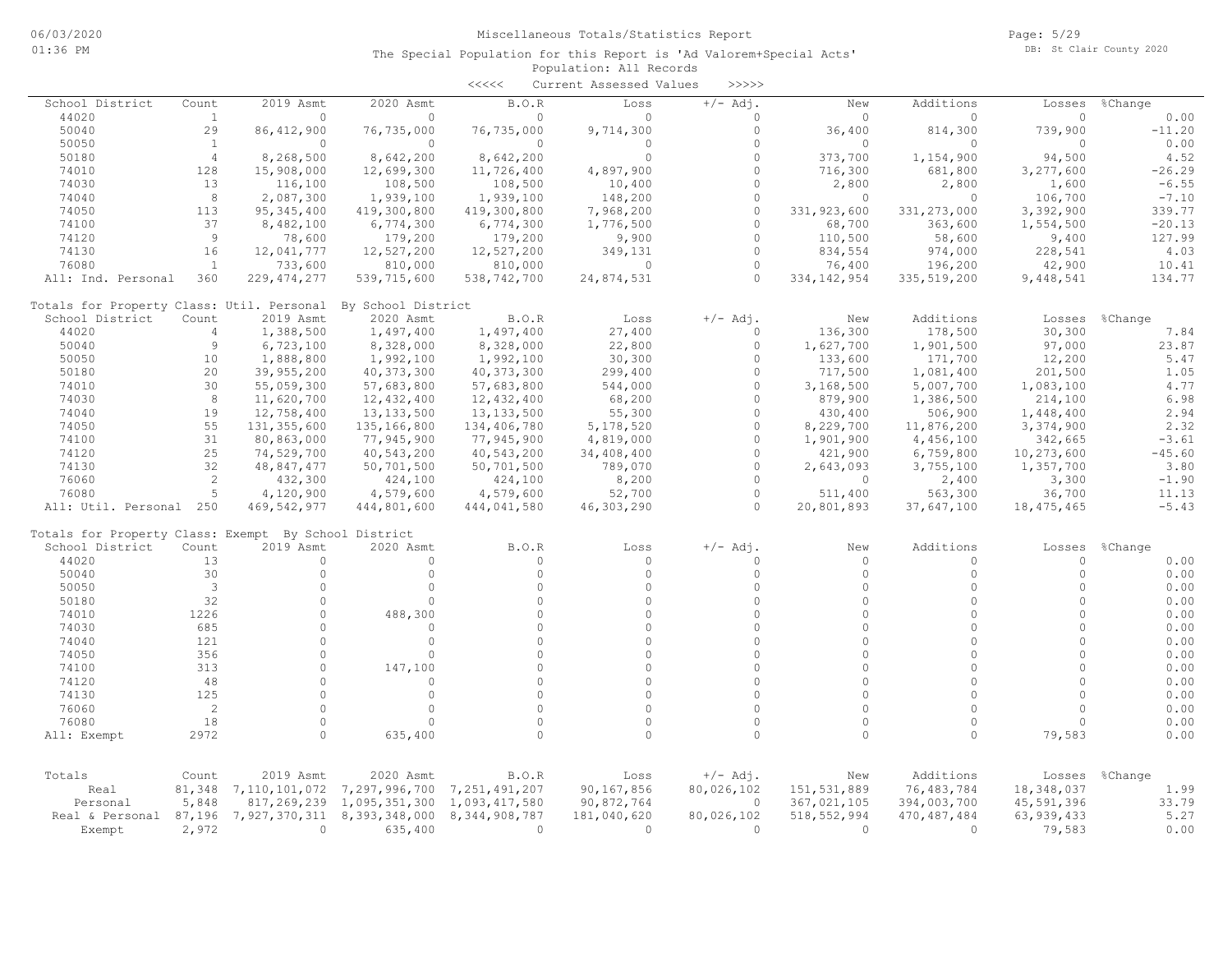<<<<< S.E.V., Taxable and Capped Values >>>>>

| Totals for School District: 44020                 |                |                | ALMONT SCHOOLS     |                |                |               |                                                                                                                                     |                |                |                |
|---------------------------------------------------|----------------|----------------|--------------------|----------------|----------------|---------------|-------------------------------------------------------------------------------------------------------------------------------------|----------------|----------------|----------------|
| Property Class                                    | Count          | 2019 SEV       | Fin SEV            | 2020 SEV       | 2019 Tax       | Fin Tax       | 2020 Tax                                                                                                                            | BOR Tax        | 2020 Cap       | 2020 MCAP      |
| Agricultural                                      | 51             | 7,430,100      | 7,430,100          | 7,628,500      | 4, 153, 244    | 4,153,244     | 4,272,931                                                                                                                           | 4,272,931      | 4,267,450      | 4,267,450      |
| Commercial                                        | 9              | 611,500        | 611,500            | 646,200        | 519,082        | 519,082       | 590,779                                                                                                                             | 590,779        | 564,538        | 564,538        |
| Residential                                       | 539            | 48,014,200     | 48,014,200         | 51,610,300     | 34,929,402     | 34,929,402    | 36, 482, 377                                                                                                                        | 36, 273, 744   | 36, 101, 404   | 35,892,771     |
| Com. Personal                                     | 22             | 211,100        | 348,534            | 185,100        | 211,100        | 348,534       | 185,100                                                                                                                             | 185,100        | 185,100        | 185,100        |
| Ind. Personal                                     | <sup>1</sup>   | $\circ$        | $\circ$            | $\circ$        | $\circ$        | $\circ$       | $\Omega$                                                                                                                            | 0              | $\circ$        | - 0            |
| Util. Personal                                    | $\overline{4}$ | 1,388,500      | 1,388,500          | 1,497,400      | 1,388,500      | 1,388,500     | 1,497,400                                                                                                                           | 1,497,400      | 1,497,400      | 1,497,400      |
| Exempt                                            | 13             | $\circ$        | 0                  | $\circ$        | $\circ$        | $\circ$       | $\circ$                                                                                                                             | 0              | $\circ$        | $\Omega$       |
| All: 44020                                        | 639            | 57,655,400     | 57,792,834         | 61,567,500     | 41,201,328     | 41,338,762    | 43,028,587                                                                                                                          | 42,819,954     | 42,615,892     | 42, 407, 259   |
|                                                   |                |                |                    |                |                |               |                                                                                                                                     |                |                |                |
| Totals for School District: 50040                 |                |                | ANCHOR BAY SCHOOLS |                |                |               |                                                                                                                                     |                |                |                |
| Property Class                                    | Count          | 2019 SEV       | Fin SEV            | 2020 SEV       | 2019 Tax       | Fin Tax       | 2020 Tax                                                                                                                            | BOR Tax        | 2020 Cap       | 2020 MCAP      |
| Agricultural                                      | 38             | 5,156,600      | 5,156,600          | 5,158,200      | 3,458,426      | 3,395,411     | 3,552,560                                                                                                                           | 3,543,760      | 3,459,906      | 3,459,906      |
| Commercial                                        | 101            | 18, 315, 100   | 18,134,000         | 18,746,900     | 14,039,370     | 13,858,270    | 14,495,561                                                                                                                          | 14,428,097     | 14, 159, 281   | 14, 110, 573   |
| Industrial                                        | 65             | 15,688,300     | 15,688,300         | 16, 316, 100   | 13,082,165     | 13,082,165    | 13,499,184                                                                                                                          | 13, 499, 184   | 13, 347, 431   | 13, 347, 431   |
| Residential                                       | 2185           | 81, 912, 300   | 81, 912, 300       | 88, 323, 600   | 62,841,263     | 62,808,139    | 65,956,505                                                                                                                          | 65,380,581     | 65,109,874     | 64, 613, 069   |
| Com. Personal                                     | 98             | 1,633,900      | 1,633,900          | 1,685,000      | 1,633,900      | 1,633,900     | 1,775,000                                                                                                                           | 1,685,000      | 1,775,000      | 1,685,000      |
| Ind. Personal                                     | 29             | 86, 412, 900   | 86, 413, 300       | 76,735,000     | 86, 412, 900   | 86, 413, 300  | 76,735,000                                                                                                                          | 76,735,000     | 76,735,000     | 76,735,000     |
| Util. Personal                                    | 9              | 6,723,100      | 6,723,400          | 8,328,000      | 6,723,100      | 6,723,400     | 8,328,000                                                                                                                           | 8,328,000      | 8,328,000      | 8,328,000      |
| Exempt                                            | 30             | $\circ$        | $\circ$            | $\circ$        | $\circ$        | $\circ$       | $\circ$                                                                                                                             | $\overline{0}$ | $\overline{0}$ | $\Omega$       |
| All: 50040                                        | 2555           | 215,842,200    | 215,661,800        | 215, 292, 800  | 188, 191, 124  | 187, 914, 585 | 184, 341, 810                                                                                                                       | 183,599,622    | 182, 914, 492  | 182, 278, 979  |
|                                                   |                |                |                    |                |                |               |                                                                                                                                     |                |                |                |
| Totals for School District: 50050                 |                |                | ARMADA SCHOOLS     |                |                |               |                                                                                                                                     |                |                |                |
| Property Class                                    | Count          | 2019 SEV       | Fin SEV            | 2020 SEV       | 2019 Tax       | Fin Tax       | 2020 Tax                                                                                                                            | BOR Tax        | 2020 Cap       | 2020 MCAP      |
| Agricultural                                      | 70             | 10,598,400     | 10,598,400         | 10,708,800     | 6,020,808      | 6,020,808     | 6,188,545                                                                                                                           | 6,188,545      | 6,188,545      | 6,188,545      |
| Commercial                                        | 14             | 615,700        | 637,800            | 748,700        | 394,404        | 397,004       | 533,145                                                                                                                             | 533,145        | 538,562        | 538,562        |
| Industrial                                        | <sup>1</sup>   | 37,200         | 37,200             | 37,000         | 33,963         | 33,963        | 34,608                                                                                                                              | 34,608         | 34,608         | 34,608         |
| Residential                                       | 568            | 48,985,200     | 48,875,500         | 53,229,900     | 36,669,325     | 36,567,525    | 39,061,126                                                                                                                          | 38,637,906     | 38, 534, 451   | 38, 184, 137   |
| Com. Personal                                     | 18             | 123,600        | 123,600            | 212,600        | 123,600        | 123,600       | 212,600                                                                                                                             | 212,600        | 212,600        | 212,600        |
| Ind. Personal                                     | $\mathbf{1}$   | $\circ$        | 0                  | $\circ$        | $\circ$        | $\circ$       | $\Omega$                                                                                                                            | $\circ$        | $\Omega$       | $\circ$        |
| Util. Personal                                    | 10             | 1,888,800      | 1,821,990          | 1,992,100      | 1,888,800      | 1,821,990     | 1,992,100                                                                                                                           | 1,992,100      | 1,992,100      | 1,992,100      |
| Exempt                                            | 3              | $\Omega$       | 0                  | $\circ$        | $\Omega$       | $\Omega$      | $\Omega$                                                                                                                            | $\Omega$       | $\Omega$       | $\Omega$       |
| All: 50050                                        | 685            | 62,248,900     | 62,094,490         | 66,929,100     | 45,130,900     | 44,964,890    | 48,022,124                                                                                                                          | 47,598,904     | 47,500,866     | 47,150,552     |
|                                                   |                |                |                    |                |                |               |                                                                                                                                     |                |                |                |
| Totals for School District: 50180                 |                |                | RICHMOND SCHOOLS   |                |                |               |                                                                                                                                     |                |                |                |
| Property Class                                    | Count          | 2019 SEV       | Fin SEV            | 2020 SEV       | 2019 Tax       | Fin Tax       | 2020 Tax                                                                                                                            | BOR Tax        | 2020 Cap       | 2020 MCAP      |
| Agricultural                                      | 201            | 26,802,300     | 26,802,300         | 27, 171, 600   | 18,008,939     | 18, 113, 307  | 18,877,341                                                                                                                          | 18,712,264     | 18,599,266     | 18,434,189     |
| Commercial                                        | 61             | 7,755,000      | 7,639,200          | 7,847,100      | 5,294,991      | 5,259,245     | 5, 354, 319                                                                                                                         | 5, 354, 319    | 5,359,139      | 5,359,139      |
| Industrial                                        | 48             | 4,589,100      | 4,589,100          | 4,594,800      | 2,830,757      | 2,830,757     | 2,887,641                                                                                                                           | 2,887,641      | 2,887,720      | 2,887,720      |
| Residential                                       | 1582           | 158, 371, 500  | 158,199,400        | 173, 276, 800  | 116,908,776    | 116,745,575   | 122,579,922                                                                                                                         | 121, 404, 349  | 120, 921, 102  | 119,779,226    |
| Com. Personal                                     | 91             | 923,600        | 898,100            | 1,358,800      | 923,600        | 898,100       | 1,388,800                                                                                                                           | 1,358,800      | 1,388,800      | 1,358,800      |
|                                                   | $\overline{4}$ |                |                    |                |                |               |                                                                                                                                     |                |                |                |
| Ind. Personal                                     |                | 8,268,500      | 8,268,500          | 8,642,200      | 8,268,500      | 8,268,500     | 8,642,200                                                                                                                           | 8,642,200      | 8,642,200      | 8,642,200      |
| Util. Personal                                    | 20             | 39,955,200     | 39,916,100         | 40, 373, 300   | 39, 130, 632   | 39,091,532    | 39,693,638                                                                                                                          | 39,693,638     | 39,693,638     | 39,693,638     |
| Exempt                                            | 32             | $\circ$        | $\circ$            | $\circ$        | $\circ$        | $\circ$       | $\Omega$                                                                                                                            | $\circ$        | $\Omega$       | $\Omega$       |
| All: 50180                                        | 2039           | 246,665,200    | 246,312,700        | 263, 264, 600  | 191,366,195    | 191,207,016   | 199, 423, 861                                                                                                                       | 198,053,211    | 197,491,865    | 196, 154, 912  |
| Totals for School District: 74010                 |                |                | PORT HURON AREA    |                |                |               |                                                                                                                                     |                |                |                |
| Property Class                                    | Count          | 2019 SEV       | Fin SEV            | 2020 SEV       | 2019 Tax       | Fin Tax       | 2020 Tax                                                                                                                            | BOR Tax        | 2020 Cap       | 2020 MCAP      |
| Agricultural                                      | 359            | 67, 273, 530   | 67, 273, 530       | 68,600,300     | 31, 233, 809   | 31, 233, 809  | 32,099,808                                                                                                                          | 32,099,808     | 32, 121, 536   | 32, 121, 536   |
| Commercial                                        | 2211           | 467, 452, 950  | 457,402,075        | 484, 470, 900  | 341,819,866    | 337, 334, 609 | 349, 315, 793                                                                                                                       | 352, 711, 783  | 347,531,616    | 351,482,016    |
| Industrial                                        | 259            | 56,544,600     | 56,544,600         | 61,537,400     | 47,303,081     | 47,303,081    | 50,600,129                                                                                                                          | 50,600,129     | 50,377,940     | 50,377,940     |
|                                                   |                |                |                    |                |                |               |                                                                                                                                     |                |                |                |
| Residential                                       |                |                |                    |                |                |               | 26437 1,541,061,750 1,538,707,261 1,662,107,975 1,254,821,300 1,252,236,527 1,317,122,426 1,304,608,526 1,300,157,184 1,289,280,554 |                |                |                |
| Com. Personal                                     | 2413           | 61, 161, 800   | 60,230,985         | 59,215,700     | 61,161,800     | 60,230,985    | 59,334,300                                                                                                                          | 59, 215, 700   | 59,334,300     | 59,215,700     |
| Ind. Personal                                     | 128            | 15,908,000     | 15,908,000         | 11,726,400     | 15,908,000     | 15,908,000    | 12,699,300                                                                                                                          | 11,726,400     | 12,699,300     | 11,726,400     |
| Util. Personal                                    | 30             | 55,059,300     | 55,047,700         | 57,683,800     | 54,939,306     | 54,927,706    | 57,563,507                                                                                                                          | 57,563,507     | 57, 573, 773   | 57, 573, 773   |
| Exempt                                            | 1226           | $\overline{0}$ | $\overline{0}$     | $\overline{0}$ | $\overline{0}$ | $\circ$       | 487,176                                                                                                                             | $\overline{0}$ | 422,213        | $\overline{0}$ |
| All: 74010                                        |                |                |                    |                |                |               | 33063 2,264,461,930 2,251,114,151 2,405,342,475 1,807,187,162 1,799,174,717 1,879,222,439 1,868,525,853 1,860,217,862 1,851,777,919 |                |                |                |
| Totals for School District: 74030 ALGONAC SCHOOLS |                |                |                    |                |                |               |                                                                                                                                     |                |                |                |
|                                                   |                |                |                    |                |                |               |                                                                                                                                     |                |                |                |
| Property Class                                    | Count          | 2019 SEV       | Fin SEV            | 2020 SEV       | 2019 Tax       | Fin Tax       | 2020 Tax                                                                                                                            | BOR Tax        | 2020 Cap       | 2020 MCAP      |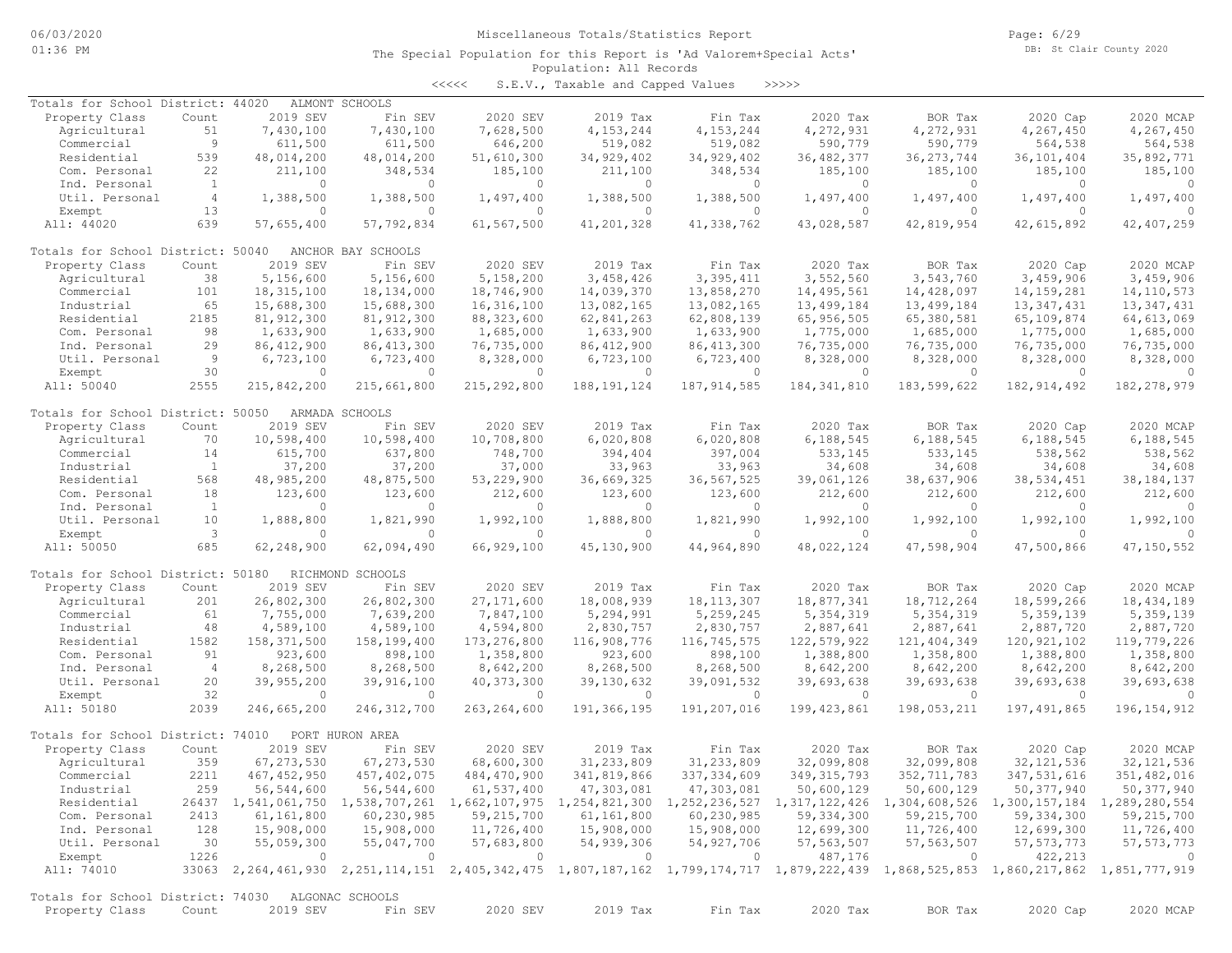| くくくくく | S.E.V., Taxable and Capped Values |  |  |  | >>>>> |
|-------|-----------------------------------|--|--|--|-------|
|-------|-----------------------------------|--|--|--|-------|

|                                   |              |                            |                           |                  | $\frac{1}{2}$ |                                                                                                                 |               |               |                |               |
|-----------------------------------|--------------|----------------------------|---------------------------|------------------|---------------|-----------------------------------------------------------------------------------------------------------------|---------------|---------------|----------------|---------------|
| Agricultural                      | 102          | 21,380,000                 | 21,380,000                | 21,625,400       | 12,698,067    | 12,698,067                                                                                                      | 12,893,939    | 12,893,939    | 12,827,650     | 12,827,650    |
| Commercial                        | 635          | 58,429,300                 | 58,405,600                | 60, 412, 100     | 42,591,064    | 42,567,364                                                                                                      | 44,717,288    | 44,291,243    | 44,248,647     | 43,843,115    |
| Industrial                        | 32           | 3,499,700                  | 3,499,700                 | 3,607,500        | 2,716,207     | 2,716,207                                                                                                       | 2,782,072     | 2,782,072     | 2,783,691      | 2,783,691     |
| Residential                       | 9808         | 790,468,057                | 789,512,057               | 862,380,673      | 602, 318, 536 | 601, 531, 266                                                                                                   | 634, 429, 383 | 628,839,043   | 625,569,184    | 620, 267, 712 |
| Aq. Personal                      | <sup>1</sup> | 12,300                     | 12,300                    | 13,000           | 12,300        | 12,300                                                                                                          | 13,000        | 13,000        | 13,000         | 13,000        |
| Com. Personal                     | 437          | 4,156,200                  | 4,139,400                 | 3,866,700        | 4,156,200     | 4,139,400                                                                                                       | 3,869,500     | 3,866,700     | 3,869,500      | 3,866,700     |
| Ind. Personal                     | 13           | 116,100                    | 116,100                   | 108,500          | 116,100       | 116,100                                                                                                         | 108,500       | 108,500       | 108,500        | 108,500       |
| Util. Personal                    | 8            | 11,620,700                 | 11,621,000                | 12,432,400       | 11,620,700    | 11,621,000                                                                                                      | 12,432,400    | 12,432,400    | 12,432,400     | 12,432,400    |
| Exempt                            | 685          | $\circ$                    | $\circ$                   | $\circ$          | $\circ$       | $\circ$                                                                                                         | $\circ$       | $\circ$       | $\circ$        | $\Omega$      |
| All: 74030                        | 11721        | 889,682,357                | 888,686,157               | 964, 446, 273    | 676, 229, 174 | 675, 401, 704                                                                                                   | 711,246,082   | 705, 226, 897 | 701,852,572    | 696, 142, 768 |
|                                   |              |                            |                           |                  |               |                                                                                                                 |               |               |                |               |
| Totals for School District: 74040 |              |                            | CAPAC SCHOOLS             |                  |               |                                                                                                                 |               |               |                |               |
| Property Class                    | Count        | 2019 SEV                   | Fin SEV                   | 2020 SEV         | 2019 Tax      | Fin Tax                                                                                                         | 2020 Tax      | BOR Tax       | 2020 Cap       | 2020 MCAP     |
| Agricultural                      | 683          | 88,509,100                 | 88, 345, 900              | 90,531,700       | 51,405,495    | 51, 167, 375                                                                                                    | 50,737,325    | 50,659,142    | 50, 376, 615   | 50,298,432    |
| Commercial                        | 123          | 13, 912, 300               | 13,799,400                | 14,150,400       | 11,277,685    | 11, 164, 785                                                                                                    | 11, 191, 254  | 11,160,666    | 11,283,850     | 11,283,850    |
| Industrial                        | 31           | 6,777,600                  | 6,777,600                 | 5,996,300        | 5,836,808     | 5,836,808                                                                                                       | 4,971,242     | 4,971,242     | 4,976,980      | 4,976,980     |
| Residential                       | 3715         | 261,667,300                | 261,007,400               | 283, 230, 700    | 190,754,942   | 190, 153, 331                                                                                                   | 202,744,989   | 200, 991, 245 | 199,338,185    | 197,690,876   |
| Com. Personal                     | 216          | 3,836,300                  | 3,842,230                 | 3,631,800        | 3,836,300     | 3,842,230                                                                                                       | 3,631,800     | 3,631,800     | 3,631,800      | 3,631,800     |
| Ind. Personal                     | $^{\circ}$ 8 | 2,087,300                  | 2,087,300                 | 1,939,100        | 2,087,300     | 2,087,300                                                                                                       | 1,939,100     | 1,939,100     | 1,939,100      | 1,939,100     |
| Util. Personal                    | 19           | 12,758,400                 | 12,765,177                | 13, 133, 500     | 12,758,400    | 12,765,177                                                                                                      | 13, 133, 500  | 13, 133, 500  | 13, 133, 500   | 13, 133, 500  |
| Exempt                            | 121          | $\Omega$                   | $\Omega$                  | $\Omega$         | $\circ$       | $\circ$                                                                                                         | $\circ$       | $\circ$       | $\overline{0}$ | $\Omega$      |
| All: 74040                        | 4916         | 389,548,300                | 388,625,007               | 412,613,500      | 277,956,930   | 277,017,006                                                                                                     | 288, 349, 210 | 286, 486, 695 | 284,680,030    | 282, 954, 538 |
|                                   |              |                            |                           |                  |               |                                                                                                                 |               |               |                |               |
| Totals for School District: 74050 |              |                            | EAST CHINA SCHOOLS        |                  |               |                                                                                                                 |               |               |                |               |
| Property Class                    | Count        | 2019 SEV                   | Fin SEV                   | 2020 SEV         | 2019 Tax      | Fin Tax                                                                                                         | 2020 Tax      | BOR Tax       | 2020 Cap       | 2020 MCAP     |
| Agricultural                      | 879          | 102, 311, 700              | 101,749,120               | 101,869,975      | 71,168,454    | 70,835,181                                                                                                      | 73,927,816    | 72,874,608    | 73,203,438     | 72,510,905    |
| Commercial                        | 598          | 85,486,900                 | 85,420,200                | 95,827,500       | 68,289,999    | 68, 331, 603                                                                                                    | 75,782,854    | 75,778,419    | 75,941,094     | 75,941,094    |
| Industrial                        | 256          | 679, 575, 100              | 679,548,050               | 371,369,700      | 584, 922, 712 | 584,895,662                                                                                                     | 335,698,790   | 335,698,790   | 598,779,064    | 598,779,064   |
| Residential                       | 12816        | 1,080,330,800              | 1,082,052,882             | 1, 174, 476, 320 | 874, 459, 543 | 876, 528, 365                                                                                                   | 915,692,353   | 910, 110, 379 | 906, 102, 763  | 900,666,944   |
|                                   |              |                            | 13,474,400                |                  |               |                                                                                                                 |               |               |                | 14,393,600    |
| Com. Personal                     | 1020         | 12,940,100<br>95, 345, 400 |                           | 14,393,600       | 12,940,100    | 13,474,400                                                                                                      | 14,342,900    | 14,393,600    | 14,342,900     |               |
| Ind. Personal                     | 113          |                            | 95,256,000                | 419,300,800      | 95, 345, 400  | 95,256,000                                                                                                      | 419,300,800   | 419,300,800   | 419,300,800    | 419,300,800   |
| Util. Personal                    | 55           | 131, 355, 600              | 131,380,600               | 134,406,780      | 131,355,600   | 131,380,600                                                                                                     | 135,166,800   | 134,406,780   | 135, 244, 404  | 134,484,384   |
| Exempt                            | 356          | $\circ$                    | $\circ$                   | $\circ$          | $\circ$       | $\circ$                                                                                                         | $\circ$       | $\circ$       | $\circ$        | $\Omega$      |
| All: 74050                        | 16093        |                            |                           |                  |               | 2,187,345,600 2,188,881,252 2,311,644,675 1,838,481,808 1,840,701,811 1,969,912,313 1,962,563,376 2,222,914,463 |               |               |                | 2,216,076,791 |
|                                   |              |                            |                           |                  |               |                                                                                                                 |               |               |                |               |
| Totals for School District: 74100 |              |                            | MARYSVILLE PUBLIC SCHOOLS |                  |               |                                                                                                                 |               |               |                |               |
| Property Class                    | Count        | 2019 SEV                   | Fin SEV                   | 2020 SEV         | 2019 Tax      | Fin Tax                                                                                                         | 2020 Tax      | BOR Tax       | 2020 Cap       | 2020 MCAP     |
| Agricultural                      | 102          | 10,929,300                 | 10,929,300                | 11,232,100       | 8,020,671     | 7,893,263                                                                                                       | 8, 313, 313   | 8,195,677     | 8,276,300      | 8,158,664     |
| Commercial                        | 380          | 58,363,600                 | 58,001,500                | 60,292,300       | 44,644,364    | 44,548,725                                                                                                      | 45,779,127    | 45,777,026    | 45,753,768     | 45,753,768    |
| Industrial                        | 204          | 61,740,600                 | 61,740,600                | 64,643,840       | 49,945,389    | 49, 945, 389                                                                                                    | 51,494,986    | 51,489,826    | 50,907,695     | 50,907,695    |
| Residential                       | 5983         | 409,209,800                | 408, 467, 021             | 437, 488, 100    | 327, 401, 130 | 326,783,611                                                                                                     | 343,011,102   | 340, 456, 369 | 338,635,853    | 336, 327, 237 |
| Com. Personal                     | 528          | 30,541,400                 | 30,426,600                | 23,547,900       | 30,541,400    | 30,426,600                                                                                                      | 23,558,000    | 23,547,900    | 23,558,000     | 23,547,900    |
| Ind. Personal                     | 37           | 8,482,100                  | 8,482,100                 | 6,774,300        | 8,482,100     | 8,482,100                                                                                                       | 6,774,300     | 6,774,300     | 6,774,300      | 6,774,300     |
| Util. Personal                    | 31           | 80,863,000                 | 76,971,900                | 77,945,900       | 80,726,141    | 76,835,041                                                                                                      | 77,873,578    | 77,873,578    | 77,936,766     | 77,936,766    |
| Exempt                            | 313          | $\circ$                    | $\circ$                   | $\circ$          | $\circ$       | $\circ$                                                                                                         | 147,100       | $\circ$       | 102,478        | $\Omega$      |
| All: 74100                        | 7578         | 660,129,800                | 655,019,021               | 681, 924, 440    | 549,761,195   | 544, 914, 729                                                                                                   | 556, 951, 506 | 554, 114, 676 | 551,945,160    | 549,406,330   |
|                                   |              |                            |                           |                  |               |                                                                                                                 |               |               |                |               |
| Totals for School District: 74120 |              |                            | MEMPHIS SCHOOLS           |                  |               |                                                                                                                 |               |               |                |               |
| Property Class                    | Count        | 2019 SEV                   | Fin SEV                   | 2020 SEV         | 2019 Tax      | Fin Tax                                                                                                         | 2020 Tax      | BOR Tax       | 2020 Cap       | 2020 MCAP     |
| Agricultural                      | 395          | 42, 465, 100               | 42,156,000                | 35,778,200       | 25,952,692    | 25,693,769                                                                                                      | 21,814,774    | 21,487,894    | 21,891,414     | 21,564,534    |
| Commercial                        | 48           | 4,962,500                  | 4,858,900                 | 5,232,000        | 3,222,589     | 3, 113, 380                                                                                                     | 3,367,438     | 3,367,438     | 3,357,206      | 3,357,206     |
| Industrial                        | 20           | 2,613,600                  | 2,613,600                 | 2,586,600        | 2,003,046     | 2,003,046                                                                                                       | 2,041,095     | 2,041,095     | 2,041,095      | 2,041,095     |
| Residential                       | 1953         | 151,794,400                | 151,349,900               | 163,792,000      | 112, 433, 464 | 112, 139, 602                                                                                                   | 122,638,449   | 121, 363, 337 | 121,810,424    | 120,588,930   |
| Com. Personal                     | 79           | 1,017,900                  | 1,017,900                 | 870,600          | 1,017,900     | 1,017,900                                                                                                       | 870,600       | 870,600       | 870,600        | 870,600       |
| Ind. Personal                     | 9            | 78,600                     | 78,600                    | 179,200          | 78,600        | 78,600                                                                                                          | 179,200       | 179,200       | 179,200        | 179,200       |
| Util. Personal                    | 25           | 74,529,700                 | 43,399,500                | 40,543,200       | 74,529,700    | 43,399,500                                                                                                      | 40,543,200    | 40,543,200    | 40,543,200     | 40,543,200    |
| Exempt                            | 48           | $\circ$                    | $\circ$                   | $\circ$          | $\circ$       | $\circ$                                                                                                         | $\circ$       | $\circ$       | $\overline{0}$ | $\circ$       |
| All: 74120                        | 2577         | 277,461,800                | 245, 474, 400             | 248,981,800      | 219,237,991   | 187, 445, 797                                                                                                   | 191,454,756   | 189,852,764   | 190,693,139    | 189, 144, 765 |
|                                   |              |                            |                           |                  |               |                                                                                                                 |               |               |                |               |
| Totals for School District: 74130 |              | YALE SCHOOLS               |                           |                  |               |                                                                                                                 |               |               |                |               |
| Property Class                    | Count        | 2019 SEV                   | Fin SEV                   | 2020 SEV         | 2019 Tax      | Fin Tax                                                                                                         | 2020 Tax      | BOR Tax       | 2020 Cap       | 2020 MCAP     |
|                                   |              |                            |                           |                  |               |                                                                                                                 |               |               |                |               |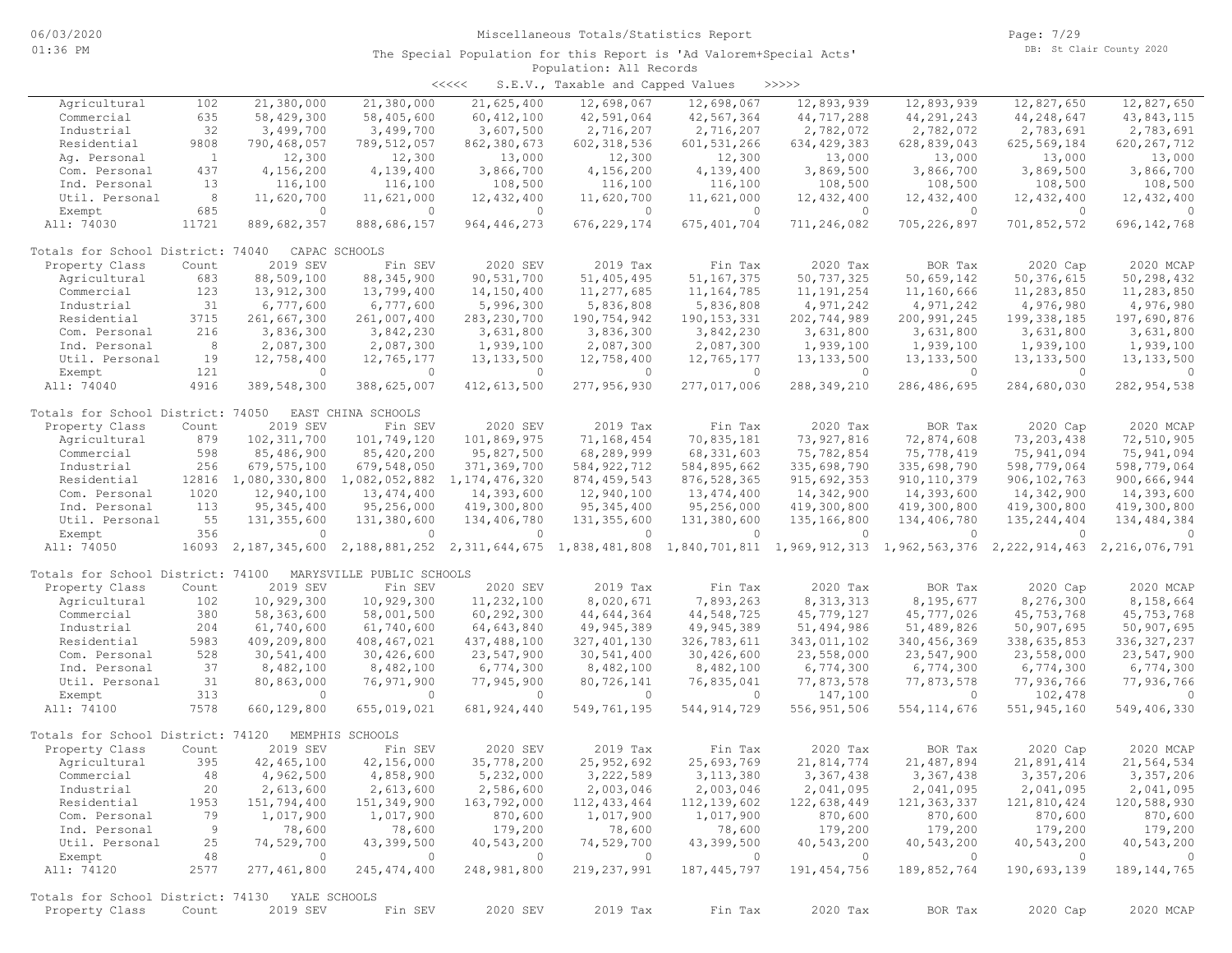| くくくくく | S.E.V., Taxable and Capped Values |  |  |  | >>>>> |
|-------|-----------------------------------|--|--|--|-------|
|-------|-----------------------------------|--|--|--|-------|

| Agricultural                                               | 1082           | 127,627,030   | 127,591,930        | 125,959,550    | 69,826,492   | 69,791,386    | 69,587,635    | 69,380,841    | 69, 325, 706  | 69,186,811    |
|------------------------------------------------------------|----------------|---------------|--------------------|----------------|--------------|---------------|---------------|---------------|---------------|---------------|
| Commercial                                                 | 196            | 18,653,600    | 18,651,100         | 19,943,200     | 14,565,527   | 14,563,027    | 15,250,168    | 15,240,133    | 15, 321, 692  | 15, 321, 692  |
| Industrial                                                 | 53             | 82, 373, 500  | 79,441,937         | 82,369,700     | 74,656,976   | 78, 133, 178  | 79,597,236    | 79,597,236    | 79,603,616    | 79,603,616    |
| Residential                                                | 5443           | 283, 421, 100 | 282,627,725        | 313,726,374    | 212,702,988  | 212, 148, 521 | 226,791,324   | 224,073,862   | 223, 207, 232 | 220,641,367   |
| Com. Personal                                              | 282            | 1,572,685     | 1,598,726          | 1,544,800      | 1,572,685    | 1,598,726     | 1,544,800     | 1,544,800     | 1,544,800     | 1,544,800     |
| Ind. Personal                                              | 16             | 12,041,777    | 12,041,777         | 12,527,200     | 12,041,777   | 12,041,777    | 12,527,200    | 12,527,200    | 12,527,200    | 12,527,200    |
| Util. Personal                                             | 32             | 48,847,477    | 48,847,877         | 50,701,500     | 44, 426, 197 | 44, 426, 597  | 46,288,052    | 46,288,052    | 46,288,052    | 46,288,052    |
|                                                            |                |               |                    |                |              |               |               |               |               |               |
| Exempt                                                     | 125            | $\circ$       | $\circ$            | $\overline{0}$ | $\circ$      | $\circ$       | $\circ$       | $\circ$       | $\circ$       | $\Omega$      |
| All: 74130                                                 | 7229           | 574, 537, 169 | 570,801,072        | 606, 772, 324  | 429,792,642  | 432,703,212   | 451,586,415   | 448,652,124   | 447,818,298   | 445, 113, 538 |
|                                                            |                |               |                    |                |              |               |               |               |               |               |
| Totals for School District: 76060                          |                |               | BROWN CITY SCHOOLS |                |              |               |               |               |               |               |
| Property Class                                             | Count          | 2019 SEV      | Fin SEV            | 2020 SEV       | 2019 Tax     | Fin Tax       | 2020 Tax      | BOR Tax       | 2020 Cap      | 2020 MCAP     |
| Agricultural                                               | 42             | 5,289,400     | 5,289,400          | 5,723,800      | 2,764,242    | 2,764,242     | 2,816,742     | 2,816,742     | 2,816,742     | 2,816,742     |
| Industrial                                                 | $\mathbf{1}$   | 70,700        | 70,700             | 83,700         | 21,274       | 21,274        | 21,678        | 21,678        | 21,678        | 21,678        |
| Residential                                                | 75             | 5,908,300     | 5,846,300          | 5,664,300      | 3,725,711    | 3,694,468     | 3,895,934     | 3,895,934     | 3,804,859     | 3,804,859     |
| Com. Personal                                              | 3              | $\circ$       | $\circ$            | $\circ$        | $\circ$      | $\circ$       | $\circ$       | $\circ$       | $\circ$       | $\circ$       |
| Util. Personal                                             | $\overline{c}$ | 432,300       | 432,300            | 424,100        | 432,300      | 432,300       | 424,100       | 424,100       | 427,360       | 427,360       |
| Exempt                                                     | $\overline{c}$ | $\circ$       | $\circ$            | $\circ$        | $\circ$      | $\Omega$      | $\circ$       | $\circ$       | $\circ$       | 0             |
| All: 76060                                                 | 125            | 11,700,700    | 11,638,700         | 11,895,900     | 6,943,527    | 6,912,284     | 7,158,454     | 7,158,454     | 7,070,639     | 7,070,639     |
|                                                            |                |               |                    |                |              |               |               |               |               |               |
| Totals for School District: 76080                          |                |               | CROS-LEX SCHOOLS   |                |              |               |               |               |               |               |
| Property Class                                             | Count          | 2019 SEV      | Fin SEV            | 2020 SEV       | 2019 Tax     | Fin Tax       | 2020 Tax      | BOR Tax       | 2020 Cap      | 2020 MCAP     |
| Agricultural                                               | 109            | 15,468,712    | 15,468,712         | 15,937,600     | 7,869,503    | 7,869,503     | 7,877,370     | 7,877,370     | 7,867,032     | 7,867,032     |
|                                                            |                |               |                    |                |              |               |               |               |               |               |
| Commercial                                                 | 25             | 2,471,300     | 2,471,300          | 2,543,000      | 1,724,860    | 1,724,860     | 1,782,824     | 1,782,824     | 1,794,122     | 1,794,122     |
| Industrial                                                 | 10             | 925,900       | 925,900            | 1,811,900      | 823,257      | 823,257       | 1,584,061     | 1,584,061     | 1,586,083     | 1,586,083     |
| Residential                                                | 750            | 66,249,443    | 66,160,143         | 68,443,600     | 51,940,565   | 51,814,808    | 54,300,932    | 53,829,826    | 53,872,740    | 53, 401, 634  |
| Com. Personal                                              | 30             | 121,100       | 114,900            | 107,700        | 121,100      | 114,900       | 107,700       | 107,700       | 107,700       | 107,700       |
| Ind. Personal                                              | $\mathbf{1}$   | 733,600       | 733,600            | 810,000        | 733,600      | 733,600       | 810,000       | 810,000       | 810,000       | 810,000       |
| Util. Personal                                             | 5              | 4,120,900     | 4,125,000          | 4,579,600      | 4,120,900    | 4,125,000     | 4,579,600     | 4,579,600     | 4,579,600     | 4,579,600     |
| Exempt                                                     | 18             | $\circ$       | $\circ$            | $\circ$        | $\circ$      | $\circ$       | $\circ$       | $\circ$       | $\circ$       | $\mathbf{0}$  |
| All: 76080                                                 | 948            | 90,090,955    | 89,999,555         | 94, 233, 400   | 67, 333, 785 | 67,205,928    | 71,042,487    | 70,571,381    | 70,617,277    | 70,146,171    |
|                                                            |                |               |                    |                |              |               |               |               |               |               |
|                                                            |                |               |                    |                |              |               |               |               |               |               |
| Totals for Property Class: Agricultural By School District |                |               |                    |                |              |               |               |               |               |               |
| School District                                            | Count          | 2019 SEV      | Fin SEV            | 2020 SEV       | 2019 Tax     | Fin Tax       | 2020 Tax      | BOR Tax       | 2020 Cap      | 2020 MCAP     |
| 44020                                                      | 51             | 7,430,100     | 7,430,100          | 7,628,500      | 4, 153, 244  | 4, 153, 244   | 4,272,931     | 4,272,931     | 4,267,450     | 4,267,450     |
| 50040                                                      | 38             | 5,156,600     | 5,156,600          | 5,158,200      | 3,458,426    | 3,395,411     | 3,552,560     | 3,543,760     | 3,459,906     | 3,459,906     |
| 50050                                                      | 70             | 10,598,400    | 10,598,400         | 10,708,800     | 6,020,808    | 6,020,808     | 6,188,545     | 6,188,545     | 6,188,545     | 6,188,545     |
| 50180                                                      | 201            |               | 26,802,300         |                | 18,008,939   | 18, 113, 307  | 18,877,341    | 18,712,264    | 18,599,266    | 18, 434, 189  |
|                                                            |                | 26,802,300    |                    | 27, 171, 600   |              |               |               |               |               |               |
| 74010                                                      | 359            | 67, 273, 530  | 67, 273, 530       | 68,600,300     | 31, 233, 809 | 31,233,809    | 32,099,808    | 32,099,808    | 32, 121, 536  | 32, 121, 536  |
| 74030                                                      | 102            | 21,380,000    | 21,380,000         | 21,625,400     | 12,698,067   | 12,698,067    | 12,893,939    | 12,893,939    | 12,827,650    | 12,827,650    |
| 74040                                                      | 683            | 88,509,100    | 88, 345, 900       | 90,531,700     | 51,405,495   | 51, 167, 375  | 50,737,325    | 50,659,142    | 50, 376, 615  | 50,298,432    |
| 74050                                                      | 879            | 102, 311, 700 | 101,749,120        | 101,869,975    | 71,168,454   | 70,835,181    | 73,927,816    | 72,874,608    | 73, 203, 438  | 72,510,905    |
| 74100                                                      | 102            | 10,929,300    | 10,929,300         | 11,232,100     | 8,020,671    | 7,893,263     | 8, 313, 313   | 8,195,677     | 8,276,300     | 8,158,664     |
| 74120                                                      | 395            | 42,465,100    | 42,156,000         | 35,778,200     | 25, 952, 692 | 25,693,769    | 21,814,774    | 21, 487, 894  | 21,891,414    | 21,564,534    |
| 74130                                                      | 1082           | 127,627,030   | 127,591,930        | 125, 959, 550  | 69,826,492   | 69,791,386    | 69,587,635    | 69,380,841    | 69,325,706    | 69,186,811    |
| 76060                                                      | 42             | 5,289,400     | 5,289,400          | 5,723,800      | 2,764,242    | 2,764,242     | 2,816,742     | 2,816,742     | 2,816,742     | 2,816,742     |
| 76080                                                      | 109            | 15,468,712    | 15,468,712         | 15,937,600     | 7,869,503    | 7,869,503     | 7,877,370     | 7,877,370     | 7,867,032     | 7,867,032     |
| All: Agricultural                                          | 4113           | 531, 241, 272 | 530, 171, 292      | 527, 925, 725  | 312,580,842  | 311,629,365   | 312,960,099   | 311,003,521   | 311,221,600   | 309,702,396   |
|                                                            |                |               |                    |                |              |               |               |               |               |               |
| Totals for Property Class: Commercial By School District   |                |               |                    |                |              |               |               |               |               |               |
| School District Count                                      |                | 2019 SEV      | Fin SEV            | 2020 SEV       | 2019 Tax     | Fin Tax       | 2020 Tax      | BOR Tax       | 2020 Cap      | 2020 MCAP     |
| 44020                                                      | 9              | 611,500       | 611,500            | 646,200        | 519,082      | 519,082       | 590,779       | 590,779       | 564,538       | 564,538       |
| 50040                                                      | 101            | 18,315,100    | 18,134,000         | 18,746,900     | 14,039,370   | 13,858,270    | 14,495,561    | 14,428,097    | 14, 159, 281  | 14, 110, 573  |
| 50050                                                      |                |               |                    |                |              |               |               |               |               | 538,562       |
|                                                            | 14             | 615,700       | 637,800            | 748,700        | 394,404      | 397,004       | 533,145       | 533,145       | 538,562       |               |
| 50180                                                      | 61             | 7,755,000     | 7,639,200          | 7,847,100      | 5,294,991    | 5,259,245     | 5,354,319     | 5, 354, 319   | 5,359,139     | 5,359,139     |
| 74010                                                      | 2211           | 467, 452, 950 | 457, 402, 075      | 484,470,900    | 341,819,866  | 337, 334, 609 | 349, 315, 793 | 352, 711, 783 | 347,531,616   | 351,482,016   |
| 74030                                                      | 635            | 58,429,300    | 58,405,600         | 60, 412, 100   | 42,591,064   | 42,567,364    | 44,717,288    | 44,291,243    | 44,248,647    | 43,843,115    |
| 74040                                                      | 123            | 13,912,300    | 13,799,400         | 14,150,400     | 11,277,685   | 11,164,785    | 11, 191, 254  | 11,160,666    | 11,283,850    | 11,283,850    |
| 74050                                                      | 598            | 85,486,900    | 85,420,200         | 95,827,500     | 68,289,999   | 68,331,603    | 75,782,854    | 75,778,419    | 75,941,094    | 75,941,094    |
| 74100                                                      | 380            | 58,363,600    | 58,001,500         | 60,292,300     | 44,644,364   | 44,548,725    | 45,779,127    | 45,777,026    | 45, 753, 768  | 45, 753, 768  |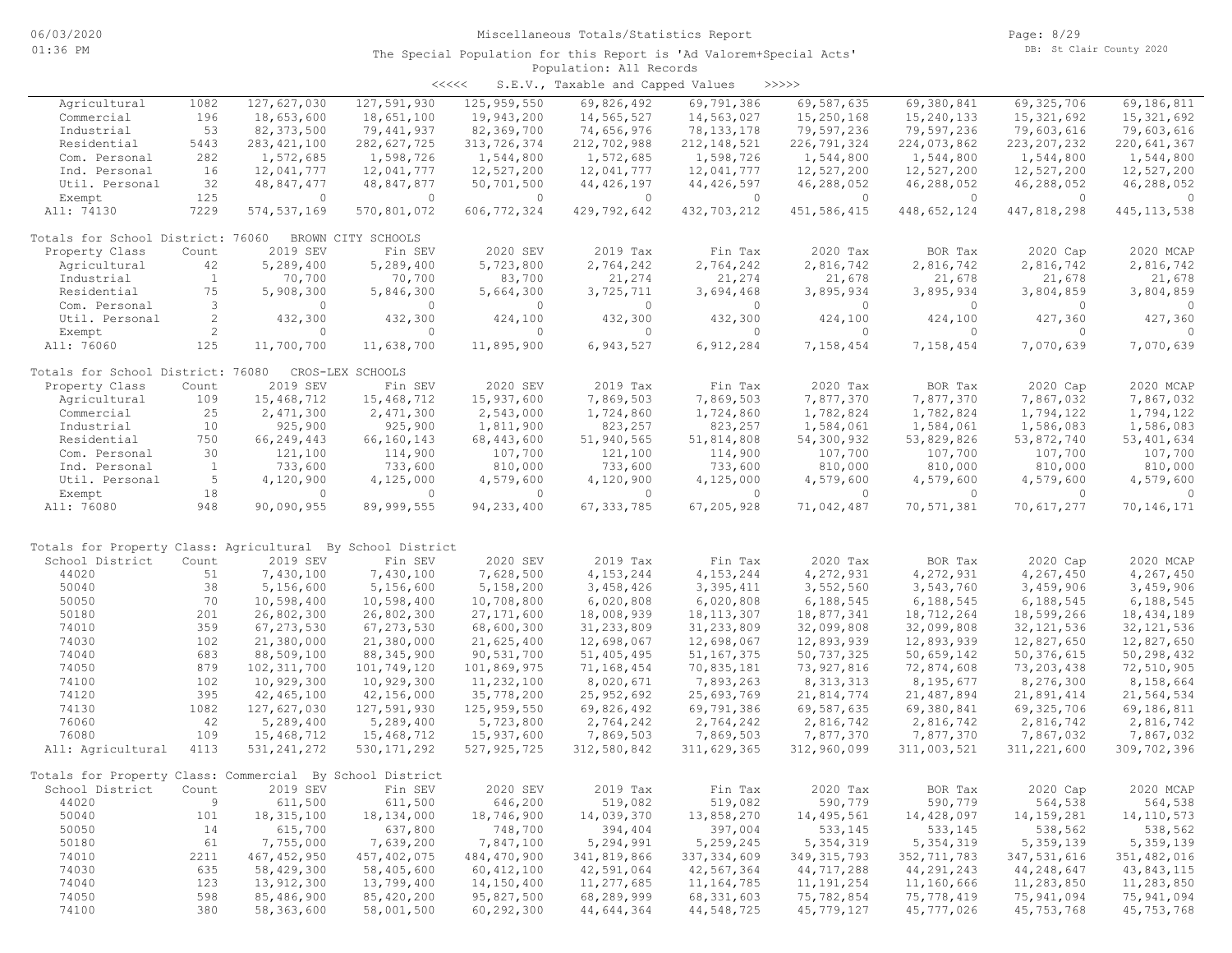| <<<< | S.E.V., Taxable and Capped Values |  |  |  | >>>>> |
|------|-----------------------------------|--|--|--|-------|
|------|-----------------------------------|--|--|--|-------|

| 74120                                                       | 48           | 4,962,500           | 4,858,900                                                                   | 5,232,000                   | 3,222,589     | 3, 113, 380                       | 3,367,438     | 3,367,438     | 3,357,206                                                           | 3,357,206     |
|-------------------------------------------------------------|--------------|---------------------|-----------------------------------------------------------------------------|-----------------------------|---------------|-----------------------------------|---------------|---------------|---------------------------------------------------------------------|---------------|
| 74130                                                       | 196          | 18,653,600          | 18,651,100                                                                  | 19,943,200                  | 14,565,527    | 14,563,027                        | 15,250,168    | 15, 240, 133  | 15, 321, 692                                                        | 15, 321, 692  |
| 76080                                                       | 25           | 2,471,300           | 2,471,300                                                                   | 2,543,000                   | 1,724,860     | 1,724,860                         | 1,782,824     | 1,782,824     | 1,794,122                                                           | 1,794,122     |
| All: Commercial                                             | 4401         | 737,029,750         | 726,032,575                                                                 | 770,860,300                 | 548, 383, 801 | 543, 381, 954                     | 568,160,550   | 571,015,872   | 565,853,515                                                         | 569, 349, 675 |
|                                                             |              |                     |                                                                             |                             |               |                                   |               |               |                                                                     |               |
| Totals for Property Class: Industrial By School District    |              |                     |                                                                             |                             |               |                                   |               |               |                                                                     |               |
| School District                                             | Count        | 2019 SEV            | Fin SEV                                                                     | 2020 SEV                    | 2019 Tax      | Fin Tax                           | 2020 Tax      | BOR Tax       | 2020 Cap                                                            | 2020 MCAP     |
| 50040                                                       | 65           | 15,688,300          | 15,688,300                                                                  | 16, 316, 100                | 13,082,165    | 13,082,165                        | 13,499,184    | 13,499,184    | 13, 347, 431                                                        | 13, 347, 431  |
| 50050                                                       | $\mathbf{1}$ | 37,200              | 37,200                                                                      | 37,000                      | 33,963        | 33,963                            | 34,608        | 34,608        | 34,608                                                              | 34,608        |
| 50180                                                       | 48           | 4,589,100           | 4,589,100                                                                   | 4,594,800                   | 2,830,757     | 2,830,757                         | 2,887,641     | 2,887,641     | 2,887,720                                                           | 2,887,720     |
| 74010                                                       | 259          | 56, 544, 600        | 56, 544, 600                                                                | 61,537,400                  | 47,303,081    | 47,303,081                        | 50,600,129    | 50,600,129    | 50, 377, 940                                                        | 50, 377, 940  |
| 74030                                                       | 32           | 3,499,700           | 3,499,700                                                                   |                             |               | 2,716,207                         |               |               |                                                                     | 2,783,691     |
|                                                             |              |                     |                                                                             | 3,607,500                   | 2,716,207     |                                   | 2,782,072     | 2,782,072     | 2,783,691                                                           |               |
| 74040                                                       | 31           | 6,777,600           | 6,777,600                                                                   | 5,996,300                   | 5,836,808     | 5,836,808                         | 4,971,242     | 4,971,242     | 4,976,980                                                           | 4,976,980     |
| 74050                                                       | 256          | 679, 575, 100       | 679,548,050                                                                 | 371,369,700                 | 584, 922, 712 | 584,895,662                       | 335,698,790   | 335,698,790   | 598,779,064                                                         | 598,779,064   |
| 74100                                                       | 204          | 61,740,600          | 61,740,600                                                                  | 64,643,840                  | 49,945,389    | 49, 945, 389                      | 51,494,986    | 51,489,826    | 50,907,695                                                          | 50,907,695    |
| 74120                                                       | 20           | 2,613,600           | 2,613,600                                                                   | 2,586,600                   | 2,003,046     | 2,003,046                         | 2,041,095     | 2,041,095     | 2,041,095                                                           | 2,041,095     |
| 74130                                                       | 53           | 82, 373, 500        | 79, 441, 937                                                                | 82,369,700                  | 74,656,976    | 78, 133, 178                      | 79,597,236    | 79,597,236    | 79,603,616                                                          | 79,603,616    |
| 76060                                                       | $\mathbf{1}$ | 70,700              | 70,700                                                                      | 83,700                      | 21,274        | 21,274                            | 21,678        | 21,678        | 21,678                                                              | 21,678        |
| 76080                                                       | 10           | 925,900             | 925,900                                                                     | 1,811,900                   | 823,257       | 823,257                           | 1,584,061     | 1,584,061     | 1,586,083                                                           | 1,586,083     |
| All: Industrial                                             | 980          | 914, 435, 900       | 911, 477, 287                                                               | 614, 954, 540               | 784, 175, 635 | 787,624,787                       | 545, 212, 722 | 545, 207, 562 | 807, 347, 601                                                       | 807, 347, 601 |
|                                                             |              |                     |                                                                             |                             |               |                                   |               |               |                                                                     |               |
| Totals for Property Class: Residential By School District   |              |                     |                                                                             |                             |               |                                   |               |               |                                                                     |               |
| School District                                             | Count        | 2019 SEV            | Fin SEV                                                                     | 2020 SEV                    | 2019 Tax      | Fin Tax                           | 2020 Tax      | BOR Tax       | 2020 Cap                                                            | 2020 MCAP     |
| 44020                                                       | 539          | 48,014,200          | 48,014,200                                                                  | 51,610,300                  | 34,929,402    | 34, 929, 402                      | 36, 482, 377  | 36, 273, 744  | 36, 101, 404                                                        | 35,892,771    |
| 50040                                                       | 2185         | 81, 912, 300        | 81, 912, 300                                                                | 88, 323, 600                | 62,841,263    | 62,808,139                        | 65, 956, 505  | 65,380,581    | 65,109,874                                                          | 64, 613, 069  |
| 50050                                                       | 568          | 48,985,200          | 48,875,500                                                                  | 53,229,900                  | 36,669,325    | 36, 567, 525                      | 39,061,126    | 38,637,906    | 38,534,451                                                          | 38, 184, 137  |
| 50180                                                       | 1582         | 158,371,500         | 158,199,400                                                                 | 173,276,800                 | 116,908,776   | 116,745,575                       | 122,579,922   | 121, 404, 349 | 120, 921, 102                                                       | 119,779,226   |
| 74010                                                       |              | 26437 1,541,061,750 |                                                                             | 1,538,707,261 1,662,107,975 |               | 1, 254, 821, 300 1, 252, 236, 527 |               |               | 1, 317, 122, 426 1, 304, 608, 526 1, 300, 157, 184 1, 289, 280, 554 |               |
| 74030                                                       | 9808         | 790,468,057         | 789, 512, 057                                                               | 862,380,673                 | 602, 318, 536 | 601, 531, 266                     | 634, 429, 383 | 628,839,043   | 625, 569, 184                                                       | 620, 267, 712 |
| 74040                                                       | 3715         | 261,667,300         | 261,007,400                                                                 | 283, 230, 700               | 190,754,942   | 190, 153, 331                     | 202,744,989   | 200,991,245   | 199, 338, 185                                                       | 197,690,876   |
| 74050                                                       |              |                     | 12816 1,080,330,800 1,082,052,882 1,174,476,320                             |                             |               | 876, 528, 365                     |               |               | 906, 102, 763                                                       |               |
| 74100                                                       | 5983         |                     |                                                                             |                             | 874, 459, 543 |                                   | 915,692,353   | 910, 110, 379 |                                                                     | 900,666,944   |
|                                                             |              | 409,209,800         | 408, 467, 021                                                               | 437,488,100                 | 327, 401, 130 | 326,783,611                       | 343,011,102   | 340, 456, 369 | 338,635,853                                                         | 336, 327, 237 |
| 74120                                                       | 1953         | 151,794,400         | 151,349,900                                                                 | 163,792,000                 | 112, 433, 464 | 112, 139, 602                     | 122,638,449   | 121, 363, 337 | 121,810,424                                                         | 120,588,930   |
| 74130                                                       | 5443         | 283, 421, 100       | 282, 627, 725                                                               | 313,726,374                 | 212,702,988   | 212, 148, 521                     | 226,791,324   | 224,073,862   | 223, 207, 232                                                       | 220,641,367   |
| 76060                                                       | 75           | 5,908,300           | 5,846,300                                                                   | 5,664,300                   | 3,725,711     | 3,694,468                         | 3,895,934     | 3,895,934     | 3,804,859                                                           | 3,804,859     |
| 76080                                                       | 750          | 66,249,443          | 66,160,143                                                                  | 68, 443, 600                | 51,940,565    | 51,814,808                        | 54,300,932    | 53,829,826    | 53,872,740                                                          | 53, 401, 634  |
| All: Residential                                            |              |                     | 71854 4,927,394,150 4,922,732,089 5,337,750,642 3,881,906,945 3,878,081,140 |                             |               |                                   |               |               | 4,084,706,822 4,049,865,101 4,033,165,255 4,001,139,316             |               |
|                                                             |              |                     |                                                                             |                             |               |                                   |               |               |                                                                     |               |
| Totals for Property Class: Aq. Personal By School District  |              |                     |                                                                             |                             |               |                                   |               |               |                                                                     |               |
| School District                                             | Count        | 2019 SEV            | Fin SEV                                                                     | 2020 SEV                    | 2019 Tax      | Fin Tax                           | 2020 Tax      | BOR Tax       | 2020 Cap                                                            | 2020 MCAP     |
| 74030                                                       | 1            | 12,300              | 12,300                                                                      | 13,000                      | 12,300        | 12,300                            | 13,000        | 13,000        | 13,000                                                              | 13,000        |
| All: Aq. Personal                                           | 1            | 12,300              | 12,300                                                                      | 13,000                      | 12,300        | 12,300                            | 13,000        | 13,000        | 13,000                                                              | 13,000        |
|                                                             |              |                     |                                                                             |                             |               |                                   |               |               |                                                                     |               |
| Totals for Property Class: Com. Personal By School District |              |                     |                                                                             |                             |               |                                   |               |               |                                                                     |               |
| School District                                             | Count        | 2019 SEV            | Fin SEV                                                                     | 2020 SEV                    | 2019 Tax      | Fin Tax                           | 2020 Tax      | BOR Tax       | 2020 Cap                                                            | 2020 MCAP     |
| 44020                                                       | 22           | 211,100             | 348,534                                                                     | 185,100                     | 211,100       | 348,534                           | 185,100       | 185,100       | 185,100                                                             | 185,100       |
| 50040                                                       | 98           | 1,633,900           | 1,633,900                                                                   | 1,685,000                   | 1,633,900     | 1,633,900                         | 1,775,000     | 1,685,000     | 1,775,000                                                           | 1,685,000     |
| 50050                                                       | 18           | 123,600             | 123,600                                                                     | 212,600                     | 123,600       | 123,600                           | 212,600       | 212,600       | 212,600                                                             | 212,600       |
| 50180                                                       | 91           | 923,600             | 898,100                                                                     | 1,358,800                   | 923,600       | 898,100                           | 1,388,800     | 1,358,800     | 1,388,800                                                           | 1,358,800     |
| 74010                                                       | 2413         |                     |                                                                             |                             |               |                                   |               |               |                                                                     | 59, 215, 700  |
|                                                             |              | 61,161,800          | 60,230,985                                                                  | 59, 215, 700                | 61,161,800    | 60,230,985                        | 59, 334, 300  | 59, 215, 700  | 59, 334, 300                                                        |               |
| 74030                                                       | 437          | 4,156,200           | 4,139,400                                                                   | 3,866,700                   | 4,156,200     | 4,139,400                         | 3,869,500     | 3,866,700     | 3,869,500                                                           | 3,866,700     |
| 74040                                                       | 216          | 3,836,300           | 3,842,230                                                                   | 3,631,800                   | 3,836,300     | 3,842,230                         | 3,631,800     | 3,631,800     | 3,631,800                                                           | 3,631,800     |
| 74050                                                       | 1020         | 12,940,100          | 13, 474, 400                                                                | 14,393,600                  | 12,940,100    | 13, 474, 400                      | 14,342,900    | 14,393,600    | 14,342,900                                                          | 14,393,600    |
| 74100                                                       | 528          | 30,541,400          | 30,426,600                                                                  | 23,547,900                  | 30,541,400    | 30,426,600                        | 23,558,000    | 23,547,900    | 23,558,000                                                          | 23,547,900    |
| 74120                                                       | 79           | 1,017,900           | 1,017,900                                                                   | 870,600                     | 1,017,900     | 1,017,900                         | 870,600       | 870,600       | 870,600                                                             | 870,600       |
| 74130                                                       | 282          | 1,572,685           | 1,598,726                                                                   | 1,544,800                   | 1,572,685     | 1,598,726                         | 1,544,800     | 1,544,800     | 1,544,800                                                           | 1,544,800     |
| 76060                                                       | -3           | $\Omega$            | $\circ$                                                                     | $\circ$                     | $\circ$       | $\circ$                           | $\circ$       | $\circ$       | $\circ$                                                             | $\circ$       |
| 76080                                                       | 30           | 121,100             | 114,900                                                                     | 107,700                     | 121,100       | 114,900                           | 107,700       | 107,700       | 107,700                                                             | 107,700       |
| All: Com. Personal 5237                                     |              | 118,239,685         | 117,849,275                                                                 | 110,620,300                 | 118,239,685   | 117,849,275                       | 110,821,100   | 110,620,300   | 110,821,100                                                         | 110,620,300   |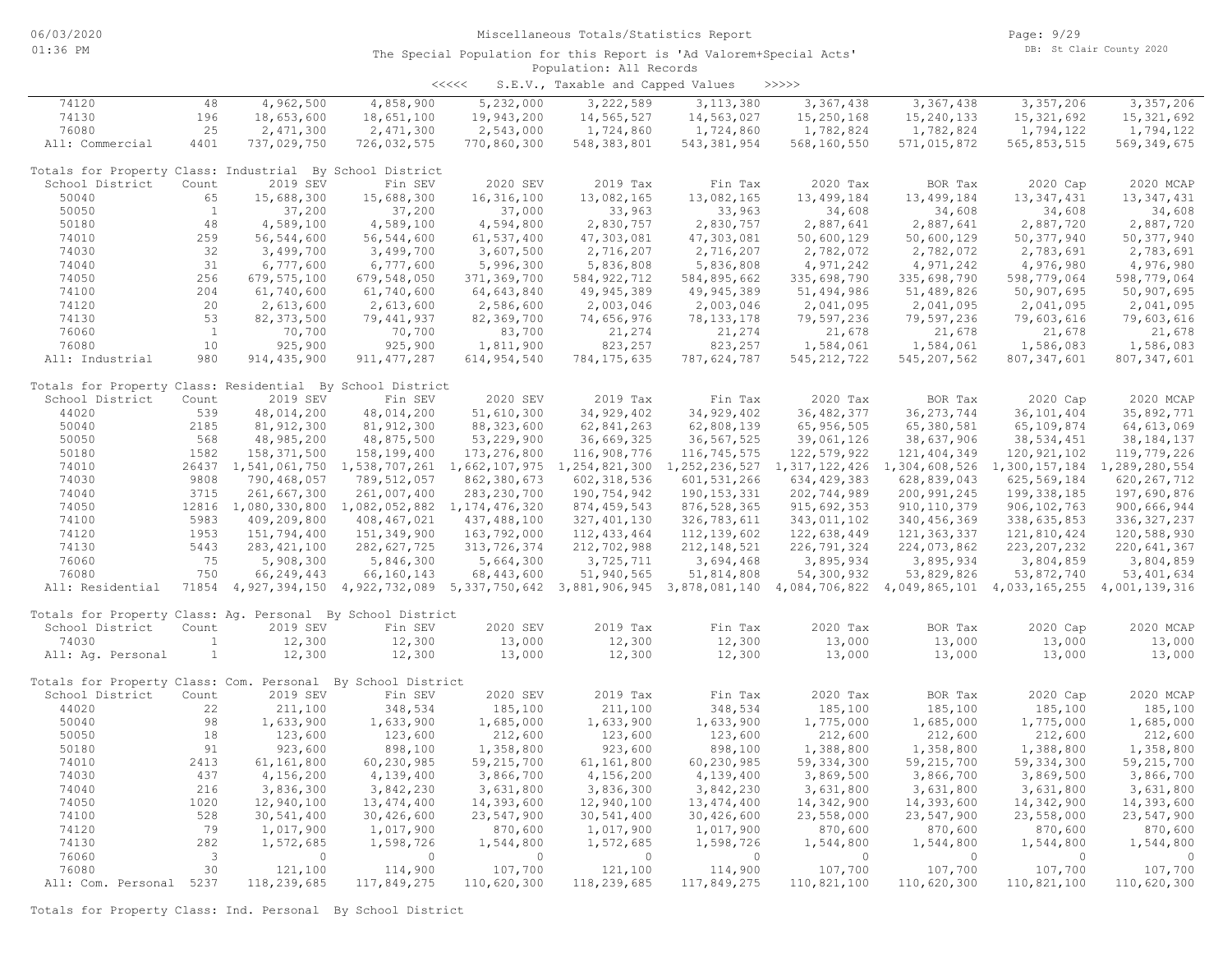|                                                      |                |               |                     | <<<<                 | S.E.V., Taxable and Capped Values |                     | >>>>>         |                     |                      |                       |
|------------------------------------------------------|----------------|---------------|---------------------|----------------------|-----------------------------------|---------------------|---------------|---------------------|----------------------|-----------------------|
| School District                                      | Count          | 2019 SEV      | Fin SEV             | 2020 SEV             | 2019 Tax                          | Fin Tax             | 2020 Tax      | BOR Tax             | 2020<br>Cap          | 2020 MCAP             |
| 44020                                                | $\mathbf{1}$   | $\circ$       | $\circ$             | $\circ$              | 0                                 | $\Omega$            | 0             | 0                   | $\Omega$             | $\Omega$              |
| 50040                                                | 29             | 86, 412, 900  | 86, 413, 300        | 76,735,000           | 86, 412, 900                      | 86, 413, 300        | 76,735,000    | 76,735,000          | 76,735,000           | 76,735,000            |
| 50050                                                | $\mathbf{1}$   | $\circ$       | $\circ$             | $\circ$              | $\circ$                           | $\circ$             | 0             | $\mathbf{0}$        | $\mathbf{0}$         | $\Omega$              |
| 50180                                                | $\overline{4}$ | 8,268,500     | 8,268,500           | 8,642,200            | 8,268,500                         | 8,268,500           | 8,642,200     | 8,642,200           | 8,642,200            | 8,642,200             |
| 74010                                                | 128            | 15,908,000    | 15,908,000          | 11,726,400           | 15,908,000                        | 15,908,000          | 12,699,300    | 11,726,400          | 12,699,300           | 11,726,400            |
| 74030                                                | 13             | 116,100       | 116,100             | 108,500              | 116,100                           | 116,100             | 108,500       | 108,500             | 108,500              | 108,500               |
| 74040                                                | 8              | 2,087,300     | 2,087,300           | 1,939,100            | 2,087,300                         | 2,087,300           | 1,939,100     | 1,939,100           | 1,939,100            | 1,939,100             |
| 74050                                                | 113            | 95, 345, 400  | 95,256,000          | 419,300,800          | 95, 345, 400                      | 95,256,000          | 419,300,800   | 419,300,800         | 419,300,800          | 419,300,800           |
| 74100                                                | 37             | 8,482,100     | 8,482,100           | 6,774,300            | 8,482,100                         | 8,482,100           | 6,774,300     | 6,774,300           | 6,774,300            | 6,774,300             |
| 74120                                                | $\overline{9}$ | 78,600        | 78,600              | 179,200              | 78,600                            | 78,600              | 179,200       | 179,200             | 179,200              | 179,200               |
| 74130                                                | 16             | 12,041,777    | 12,041,777          | 12,527,200           | 12,041,777                        | 12,041,777          | 12,527,200    | 12,527,200          | 12,527,200           | 12,527,200            |
| 76080                                                | $\overline{1}$ | 733,600       | 733,600             | 810,000              | 733,600                           | 733,600             | 810,000       | 810,000             | 810,000              | 810,000               |
| All: Ind. Personal                                   | 360            | 229, 474, 277 | 229, 385, 277       | 538,742,700          | 229, 474, 277                     | 229, 385, 277       | 539,715,600   | 538,742,700         | 539,715,600          | 538,742,700           |
| Totals for Property Class: Util. Personal            |                |               | By School District  |                      |                                   |                     |               |                     |                      |                       |
| School District                                      | Count          | 2019 SEV      | Fin SEV             | 2020 SEV             | 2019 Tax                          | Fin Tax             | 2020 Tax      | BOR Tax             | 2020 Cap             | 2020 MCAP             |
| 44020                                                | $\overline{4}$ | 1,388,500     | 1,388,500           | 1,497,400            | 1,388,500                         | 1,388,500           | 1,497,400     | 1,497,400           | 1,497,400            | 1,497,400             |
| 50040                                                | $\overline{9}$ | 6,723,100     | 6,723,400           | 8,328,000            | 6,723,100                         | 6,723,400           | 8,328,000     | 8,328,000           | 8,328,000            | 8,328,000             |
| 50050                                                | 10             | 1,888,800     | 1,821,990           | 1,992,100            | 1,888,800                         | 1,821,990           | 1,992,100     | 1,992,100           | 1,992,100            | 1,992,100             |
| 50180                                                | 20             | 39,955,200    | 39,916,100          | 40, 373, 300         | 39, 130, 632                      | 39,091,532          | 39,693,638    | 39,693,638          | 39,693,638           | 39,693,638            |
| 74010                                                | 30             | 55,059,300    | 55,047,700          | 57,683,800           | 54,939,306                        | 54, 927, 706        | 57, 563, 507  | 57, 563, 507        | 57, 573, 773         | 57, 573, 773          |
| 74030                                                | 8              | 11,620,700    | 11,621,000          | 12,432,400           | 11,620,700                        | 11,621,000          | 12,432,400    | 12, 432, 400        | 12,432,400           | 12,432,400            |
| 74040                                                | 19             | 12,758,400    | 12,765,177          | 13, 133, 500         | 12,758,400                        | 12,765,177          | 13, 133, 500  | 13, 133, 500        | 13, 133, 500         | 13, 133, 500          |
| 74050                                                | 55             | 131, 355, 600 | 131,380,600         | 134,406,780          | 131, 355, 600                     | 131,380,600         | 135, 166, 800 | 134,406,780         | 135, 244, 404        | 134, 484, 384         |
| 74100                                                | 31             | 80,863,000    | 76,971,900          | 77,945,900           | 80,726,141                        | 76,835,041          | 77,873,578    | 77,873,578          | 77,936,766           | 77,936,766            |
| 74120                                                | 25             | 74,529,700    | 43,399,500          | 40,543,200           | 74,529,700                        | 43,399,500          | 40,543,200    | 40,543,200          | 40,543,200           | 40,543,200            |
| 74130                                                | 32             | 48,847,477    | 48,847,877          | 50,701,500           | 44, 426, 197                      | 44, 426, 597        | 46,288,052    | 46,288,052          | 46,288,052           | 46,288,052            |
| 76060                                                | 2              | 432,300       | 432,300             | 424,100              | 432,300                           | 432,300             | 424,100       | 424,100             | 427,360              | 427,360               |
| 76080                                                | 5              | 4,120,900     | 4,125,000           | 4,579,600            | 4,120,900                         | 4,125,000           | 4,579,600     | 4,579,600           | 4,579,600            | 4,579,600             |
| All: Util. Personal 250                              |                | 469,542,977   | 434, 441, 044       | 444,041,580          | 464,040,276                       | 428, 938, 343       | 439, 515, 875 | 438,755,855         | 439,670,193          | 438, 910, 173         |
|                                                      |                |               |                     |                      |                                   |                     |               |                     |                      |                       |
| Totals for Property Class: Exempt By School District |                | 2019 SEV      |                     |                      |                                   |                     |               |                     |                      |                       |
| School District                                      | Count          |               | Fin SEV<br>$\circ$  | 2020 SEV             | 2019 Tax<br>$\mathbf{0}$          | Fin Tax             | 2020 Tax<br>0 | BOR Tax<br>$\circ$  | 2020 Cap<br>$\Omega$ | 2020 MCAP<br>$\Omega$ |
| 44020                                                | 13<br>30       | 0<br>$\circ$  | $\circ$             | $\circ$<br>$\circ$   | $\circ$                           | 0                   | $\circ$       | $\circ$             | $\circ$              | $\Omega$              |
| 50040                                                | 3              | $\circ$       | $\circ$             | $\circ$              | $\circ$                           | 0<br>$\circ$        | $\circ$       | $\Omega$            | $\circ$              | $\cap$                |
| 50050                                                |                | $\cap$        | $\circ$             | $\Omega$             | $\circ$                           | $\Omega$            |               | $\cap$              | $\cap$               | $\cap$                |
| 50180                                                | 32             | $\Omega$      | $\circ$             |                      |                                   |                     | $\circ$       |                     |                      | $\cap$                |
| 74010                                                | 1226           | $\Omega$      |                     | $\circ$              | $\circ$                           | $\circ$             | 487,176       | $\circ$<br>$\Omega$ | 422,213              | $\cap$                |
| 74030                                                | 685            | $\Omega$      | $\circ$<br>$\Omega$ | $\circ$              | $\circ$<br>$\Omega$               | $\circ$<br>$\Omega$ | $\circ$       | $\Omega$            | $\circ$<br>$\Omega$  | $\Omega$              |
| 74040                                                | 121            | $\Omega$      | $\Omega$            | $\Omega$<br>$\Omega$ | $\Omega$                          | $\Omega$            | $\Omega$      | $\Omega$            |                      | $\cap$                |
| 74050                                                | 356            | $\Omega$      |                     |                      |                                   |                     | $\circ$       |                     | $\circ$              | $\cap$                |
| 74100                                                | 313            | $\Omega$      | $\circ$<br>$\Omega$ | $\circ$              | $\circ$                           | $\circ$             | 147,100       | $\Omega$            | 102,478              | $\Omega$              |
| 74120                                                | 48             | $\Omega$      |                     | $\circ$              | $\circ$                           | 0                   | $\Omega$      | $\Omega$            | $\Omega$             |                       |
| 74130                                                | 125            |               | $\Omega$            | $\Omega$             | $\circ$                           | $\Omega$            | $\Omega$      | $\Omega$            | $\circ$              |                       |
| 76060                                                | $\overline{2}$ | $\Omega$      | $\Omega$            | $\Omega$             | $\circ$                           | $\Omega$            | $\Omega$      | $\Omega$            | $\Omega$             |                       |
| 76080                                                | 18             | $\circ$       | $\circ$             | $\circ$              | $\circ$                           | 0                   | 0             | $\Omega$            | $\Omega$             | $\Omega$              |
| All: Exempt                                          | 2972           | $\Omega$      | $\Omega$            | $\Omega$             | $\Omega$                          | 0                   | 634,276       | $\Omega$            | 524,691              | $\Omega$              |
|                                                      |                |               |                     |                      |                                   |                     |               |                     |                      |                       |
| Totals                                               | Count          | 2019 SEV      | Fin SEV             | 2020 SEV             | 2019 Tax                          | Fin Tax             | 2020 Tax      | BOR Tax             | 2020 Cap             | 2020 MCAP             |
| Real                                                 | 81,348         | 7,110,101,072 | 7,090,413,243       | 7, 251, 491, 207     | 5,527,047,223                     | 5,520,717,246       | 5,511,040,193 | 5,477,092,056       | 5,717,587,971        | 5,687,538,988         |
| Personal                                             | 5,848          | 817,269,239   | 781,687,896         | 1,093,417,580        | 811,766,538                       | 776, 185, 195       | 1,090,065,575 | 1,088,131,855       | 1,090,219,893        | 1,088,286,173         |
| Real & Personal                                      | 87,196         | 7,927,370,311 | 7,872,101,139       | 8, 344, 908, 787     | 6,338,813,761                     | 6,296,902,441       | 6,601,105,768 | 6,565,223,911       | 6,807,807,864        | 6,775,825,161         |
| Exempt                                               | 2,972          | $\circ$       | $\circ$             | $\circ$              | $\circ$                           | $\circ$             | 634,276       | $\circ$             | 524,691              | $\Omega$              |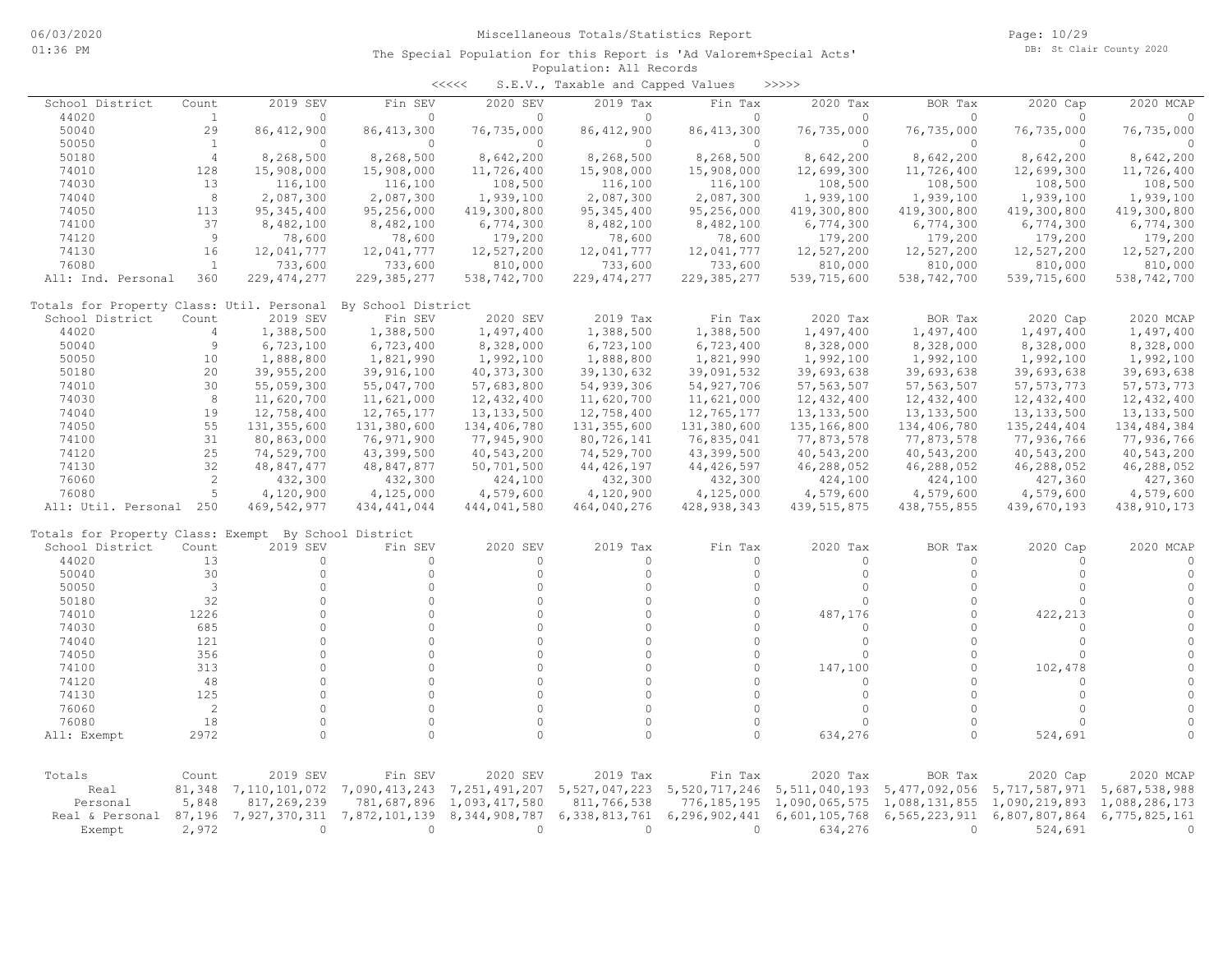| Totals for School District: 44020 |                      |                        | ALMONT SCHOOLS     |                                |                |                                |              |                                |               |
|-----------------------------------|----------------------|------------------------|--------------------|--------------------------------|----------------|--------------------------------|--------------|--------------------------------|---------------|
| Property Class                    | Count                | 2019 ORIG              | 2019 ORIG          | Final PRE                      | Final          | W/O Winter                     | W/O Winter   | 2020 ORIG                      | 2020 ORIG     |
|                                   |                      | PRE                    | Non-PRE            |                                | Non-PRE        | PRE                            | Non-PRE      | PRE                            | Non-PRE       |
| Agricultural                      | 50                   | 7,050,490              | 379,610            | 7,050,490                      | 379,610        | 7,050,490                      | 379,610      | 7,215,080                      | 413,420       |
| Commercial                        | $\circ$              | $\circ$                | 611,500            | $\circ$                        | 611,500        | $\Omega$                       | 611,500      | $\Omega$                       | 646,200       |
| Residential                       | 444                  | 43,201,760             | 4,812,440          | 43, 464, 760                   | 4,549,440      | 43,370,660                     | 4,643,540    | 47, 164, 710                   | 4,445,590     |
| Com. Personal                     | 22                   | 211,100                | $\Omega$           | 348,534                        | $\circ$        | 348,534                        | $\circ$      | 185,100                        | $\Omega$      |
| Ind. Personal                     | $\overline{1}$       | $\circ$                | $\circ$            | $\circ$                        | $\circ$        | $\circ$                        | $\circ$      | $\circ$                        | $\Omega$      |
|                                   |                      | $\circ$                |                    |                                |                |                                |              |                                |               |
| Util. Personal                    | $\circ$              |                        | 1,388,500          | $\circ$                        | 1,388,500      | $\circ$                        | 1,388,500    | $\circ$                        | 1,497,400     |
| All: 44020                        | 517                  | 50,463,350             | 7,192,050          | 50,863,784                     | 6,929,050      | 50,769,684                     | 7,023,150    | 54, 564, 890                   | 7,002,610     |
| Totals for School District: 50040 |                      |                        | ANCHOR BAY SCHOOLS |                                |                |                                |              |                                |               |
| Property Class                    | Count                | 2019 ORIG              | 2019 ORIG          | Final PRE                      | Final          | W/O Winter                     | W/O Winter   | 2020 ORIG                      | 2020 ORIG     |
|                                   |                      | PRE                    | Non-PRE            |                                | Non-PRE        | PRE                            | Non-PRE      | PRE                            | Non-PRE       |
| Agricultural                      | 37                   | 5,073,950              | 82,650             | 5,113,040                      | 43,560         | 5,113,040                      | 43,560       | 5,049,400                      | 108,800       |
| Commercial                        | 5                    | 435,101                | 17,879,999         | 435,101                        | 17,698,899     | 435,101                        | 17,698,899   | 481,699                        | 18,265,201    |
| Industrial                        | 3                    | 157,800                | 15,530,500         | 157,800                        | 15,530,500     | 157,800                        | 15,530,500   | 176,300                        | 16,139,800    |
| Residential                       | 633                  | 68,593,895             | 13, 318, 405       | 68,806,695                     | 13,105,605     | 68, 393, 895                   | 13,518,405   | 74,059,028                     | 14,264,572    |
| Com. Personal                     | 98                   | 1,633,900              | $\circ$            | 1,633,900                      | $\circ$        | 1,633,900                      | $\circ$      | 1,685,000                      | $\Omega$      |
|                                   |                      |                        | $\circ$            |                                |                |                                |              |                                | $\Omega$      |
| Ind. Personal                     | 29                   | 86, 412, 900           |                    | 86, 413, 300                   | $\circ$        | 86, 413, 300                   | $\circ$      | 76,735,000                     |               |
| Util. Personal                    | $\circ$              | $\circ$                | 6,723,100          | $\circ$                        | 6,723,400      | $\circ$                        | 6,723,400    | $\circ$                        | 8,328,000     |
| Exempt                            | $\mathbf{1}$         | $\Omega$               | $\Omega$           | $\Omega$                       | $\circ$        | $\Omega$                       | $\Omega$     | $\Omega$                       | $\bigcap$     |
| All: 50040                        | 806                  | 162,307,546            | 53, 534, 654       | 162,559,836                    | 53,101,964     | 162, 147, 036                  | 53, 514, 764 | 158, 186, 427                  | 57,106,373    |
| Totals for School District: 50050 |                      |                        | ARMADA SCHOOLS     |                                |                |                                |              |                                |               |
| Property Class                    | Count                | 2019 ORIG              | 2019 ORIG          | Final PRE                      | Final          | W/O Winter                     | W/O Winter   | 2020 ORIG                      | 2020 ORIG     |
|                                   |                      | PRE                    | Non-PRE            |                                | Non-PRE        | PRE                            | Non-PRE      | PRE                            | Non-PRE       |
| Agricultural                      | 69                   | 10,368,335             | 230,065            | 10,368,335                     | 230,065        | 10,368,335                     | 230,065      | 10,487,119                     | 221,681       |
| Commercial                        | $\mathbf{2}^{\circ}$ | $\circ$                | 615,700            | $\circ$                        | 637,800        | $\circ$                        | 637,800      | 133,800                        | 614,900       |
|                                   |                      |                        |                    |                                |                |                                |              |                                |               |
| Industrial                        | $\circ$              | $\circ$                | 37,200             | $\circ$                        | 37,200         | $\circ$                        | 37,200       | $\circ$                        | 37,000        |
| Residential                       | 505                  | 45, 450, 058           | 3,535,142          | 45,706,958                     | 3,168,542      | 45, 521, 658                   | 3,353,842    | 50,037,911                     | 3,191,989     |
| Com. Personal                     | 18                   | 123,600                | $\circ$            | 123,600                        | $\circ$        | 123,600                        | $\circ$      | 212,600                        | $\circ$       |
| Ind. Personal                     | $\overline{1}$       | $\circ$                | $\circ$            | $\circ$                        | $\circ$        | $\circ$                        | $\circ$      | $\circ$                        | $\circ$       |
| Util. Personal                    | $\circ$              | $\circ$                | 1,888,800          | $\circ$                        | 1,821,990      | $\circ$                        | 1,821,990    | $\circ$                        | 1,992,100     |
| Exempt                            | <sup>1</sup>         | $\Omega$               | $\Omega$           | $\Omega$                       | $\Omega$       |                                | $\Omega$     | $\Omega$                       | $\Omega$      |
| All: 50050                        | 596                  | 55, 941, 993           | 6,306,907          | 56,198,893                     | 5,895,597      | 56,013,593                     | 6,080,897    | 60,871,430                     | 6,057,670     |
| Totals for School District: 50180 |                      |                        | RICHMOND SCHOOLS   |                                |                |                                |              |                                |               |
|                                   | Count                | 2019 ORIG              | 2019 ORIG          | Final PRE                      | Final          | W/O Winter                     | W/O Winter   | 2020 ORIG                      | 2020 ORIG     |
| Property Class                    |                      |                        |                    |                                |                |                                |              |                                |               |
|                                   |                      | PRE                    | Non-PRE            |                                | Non-PRE        | PRE                            | Non-PRE      | PRE                            | Non-PRE       |
| Agricultural                      | 192                  | 25, 201, 563           | 1,600,737          | 25, 342, 413                   | 1,459,887      | 25, 342, 413                   | 1,459,887    | 25,554,639                     | 1,616,961     |
| Commercial                        | 5                    | 317,600                | 7,437,400          | 317,600                        | 7,321,600      | 317,600                        | 7,321,600    | 321,760                        | 7,525,340     |
| Industrial                        | $7\phantom{.0}$      | 898,306                | 3,690,794          | 898,306                        | 3,690,794      | 898,306                        | 3,690,794    | 688,065                        | 3,906,735     |
| Residential                       | 1381                 | 148, 241, 526          | 10,129,974         | 148,299,626                    | 9,899,774      | 148,299,626                    | 9,899,774    | 162,613,824                    | 10,662,976    |
| Com. Personal                     | 91                   | 923,600                | $\circ$            | 898,100                        | $\circ$        | 898,100                        | $\circ$      | 1,358,800                      | $\circ$       |
| Ind. Personal                     | $\overline{4}$       | 8,268,500              | $\circ$            | 8,268,500                      | $\circ$        | 8,268,500                      | $\circ$      | 8,642,200                      | $\Omega$      |
| Util. Personal                    | $\circ$              | $\circ$                | 39,955,200         | 0                              | 39,916,100     | $\circ$                        | 39,916,100   | $\Omega$                       | 40, 373, 300  |
| All: 50180                        | 1,680                | 183,851,095            | 62,814,105         | 184,024,545                    | 62,288,155     | 184,024,545                    | 62,288,155   | 199, 179, 288                  | 64,085,312    |
|                                   |                      |                        |                    |                                |                |                                |              |                                |               |
| Totals for School District: 74010 |                      |                        | PORT HURON AREA    |                                |                |                                |              |                                |               |
| Property Class                    | Count                | 2019 ORIG              | 2019 ORIG          | Final PRE                      | Final          | W/O Winter                     | W/O Winter   | 2020 ORIG                      | 2020 ORIG     |
|                                   |                      | PRE                    | Non-PRE            |                                | Non-PRE        | PRE                            | Non-PRE      | PRE                            | Non-PRE       |
| Agricultural                      | 357                  | 66, 542, 655           | 730,875            | 66,669,555                     | 603,975        | 66,669,555                     | 603,975      | 68,026,614                     | 573,686       |
| Commercial                        | 42                   | 3,110,187              | 464, 342, 763      | 2,888,687                      | 454, 513, 388  | 2,888,687                      | 454,513,388  | 2,946,137                      | 481, 524, 763 |
| Industrial                        | $\circ$              | $\overline{0}$         | 56,544,600         | $\overline{0}$                 | 56,544,600     | $\overline{0}$                 | 56,544,600   | $\overline{0}$                 | 61,537,400    |
| Residential                       |                      | 19057 1, 274, 997, 231 |                    | 266,064,519 1,276,232,915      |                | 262, 474, 346 1, 275, 170, 915 |              | 263, 536, 346 1, 379, 273, 855 | 282,834,120   |
| Com. Personal                     | 2413                 | 61,161,800             | $\circ$            | 60,230,985                     | $\circ$        | 60,230,985                     | $\circ$      | 59,215,700                     | $\circ$       |
|                                   | 128                  | 15,908,000             | 0                  | 15,908,000                     | $\circ$        | 15,908,000                     | $\circ$      | 11,726,400                     | $\circ$       |
| Ind. Personal                     |                      |                        |                    |                                |                |                                |              |                                |               |
| Util. Personal                    | $\overline{0}$       | 0                      | 55,059,300         | 0                              | 55,047,700     | $\overline{0}$                 | 55,047,700   | $\circ$                        | 57,683,800    |
| Exempt                            | 4                    | $\circ$                | $\circ$            | $\circ$                        | $\overline{0}$ | $\circ$                        | $\sim$ 0     | $\circ$                        | $\Omega$      |
| All: 74010                        |                      | 22,001 1,421,719,873   |                    | 842, 742, 057 1, 421, 930, 142 |                | 829, 184, 009 1, 420, 868, 142 |              | 830, 246, 009 1, 521, 188, 706 | 884, 153, 769 |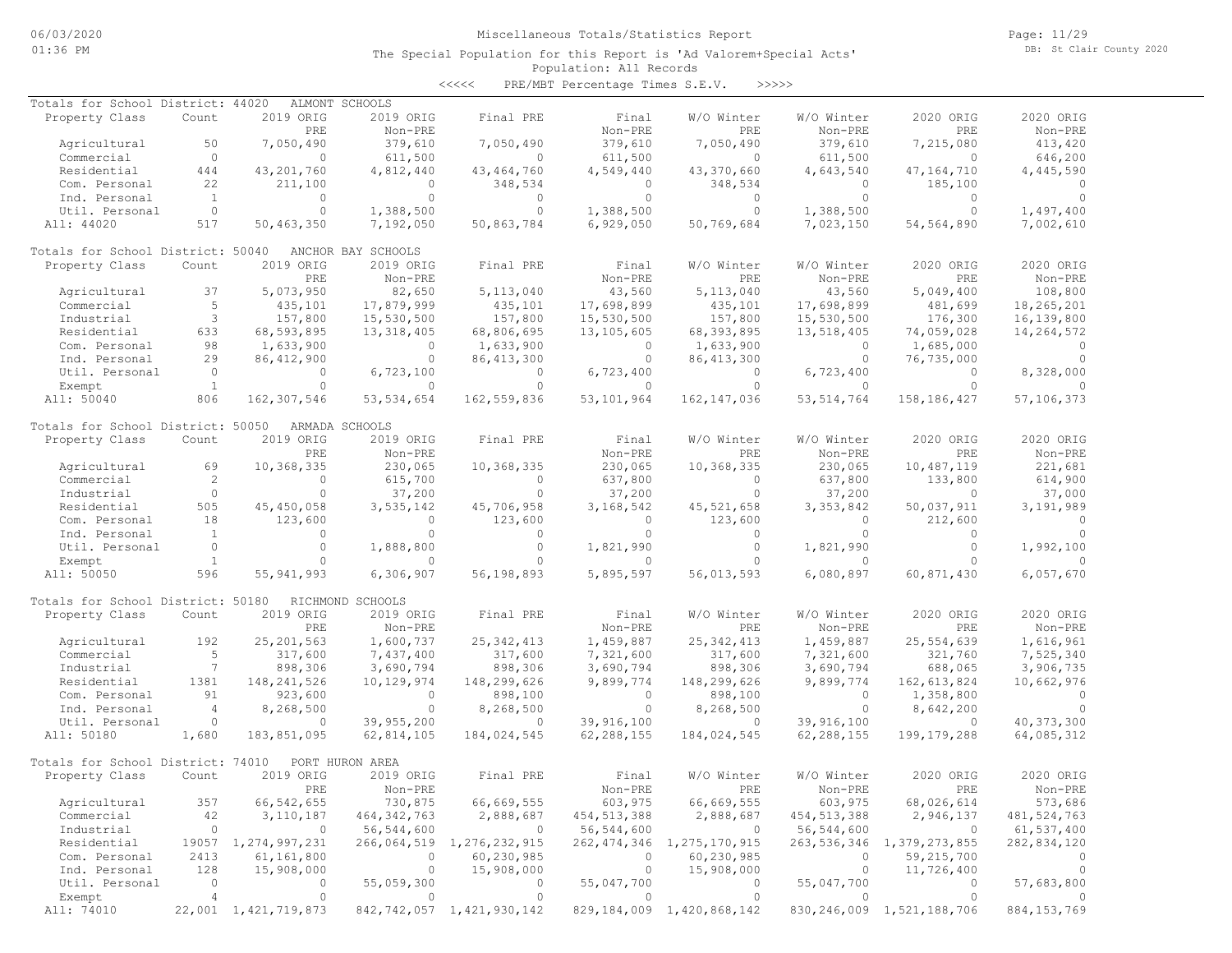Page: 12/29 DB: St Clair County 2020

### Population: All Records The Special Population for this Report is 'Ad Valorem+Special Acts'

| Totals for School District: 74030 |                            |                           | ALGONAC SCHOOLS           |                                           |                             |                           |                         |                             |                          |
|-----------------------------------|----------------------------|---------------------------|---------------------------|-------------------------------------------|-----------------------------|---------------------------|-------------------------|-----------------------------|--------------------------|
| Property Class                    | Count                      | 2019 ORIG                 | 2019 ORIG                 | Final PRE                                 | Final                       | W/O Winter                | W/O Winter              | 2020 ORIG                   | 2020 ORIG                |
|                                   |                            | PRE                       | Non-PRE                   |                                           | Non-PRE                     | PRE                       | Non-PRE                 | PRE                         | Non-PRE                  |
| Agricultural<br>Commercial        | 100<br>10                  | 21,266,931<br>1,320,914   | 113,069<br>57,108,386     | 21,266,931<br>1,320,914                   | 113,069<br>57,084,686       | 21,266,931<br>1,320,914   | 113,069<br>57,084,686   | 21,369,365<br>860,797       | 256,035<br>59, 551, 303  |
| Industrial                        | $\circ$                    | $\circ$                   | 3,499,700                 | $\circ$                                   | 3,499,700                   | $\circ$                   | 3,499,700               | $\circ$                     | 3,607,500                |
| Residential                       | 6021                       | 562, 348, 583             | 228, 119, 474             | 562,097,983                               | 227, 414, 074               | 562,097,983               | 227, 414, 074           | 615, 474, 287               | 246,906,386              |
| Ag. Personal                      | $\circ$                    | $\circ$                   | 12,300                    | $\Omega$                                  | 12,300                      | $\circ$                   | 12,300                  | $\circ$                     | 13,000                   |
| Com. Personal                     | 437                        | 4,156,200                 | $\circ$                   | 4,139,400                                 | $\circ$                     | 4,139,400                 | $\Omega$                | 3,866,700                   | $\circ$                  |
| Ind. Personal                     | 13                         | 116,100                   | $\Omega$                  | 116,100                                   | $\circ$                     | 116,100                   | $\Omega$                | 108,500                     | $\Omega$                 |
| Util. Personal                    | $\circ$                    | $\circ$                   | 11,620,700                | 0                                         | 11,621,000                  | 0                         | 11,621,000              | $\circ$                     | 12,432,400               |
| Exempt                            | 3                          | $\Omega$                  | $\circ$                   | $\Omega$                                  | $\Omega$                    | $\circ$                   | $\Omega$                | $\circ$                     |                          |
| All: 74030                        | 6,584                      | 589,208,728               | 300, 473, 629             | 588, 941, 328                             | 299,744,829                 | 588, 941, 328             | 299,744,829             | 641, 679, 649               | 322,766,624              |
| Totals for School District: 74040 |                            | CAPAC SCHOOLS             |                           |                                           |                             |                           |                         |                             |                          |
| Property Class                    | Count                      | 2019 ORIG                 | 2019 ORIG                 | Final PRE                                 | Final                       | W/O Winter                | W/O Winter              | 2020 ORIG                   | 2020 ORIG                |
|                                   |                            | PRE                       | Non-PRE                   |                                           | Non-PRE                     | PRE                       | Non-PRE                 | PRE                         | $Non-PRE$                |
| Agricultural                      | 667                        | 85,071,633                | 3,437,467                 | 85,048,183                                | 3,297,717                   | 84,908,433                | 3,437,467               | 87,080,006                  | 3,451,694                |
| Commercial                        | 7                          | 887,740                   | 13,024,560                | 868,540                                   | 12,930,860                  | 868,540                   | 12,930,860              | 630,280                     | 13,520,120               |
| Industrial                        | 10                         | 596,050                   | 6,181,550                 | 596,050                                   | 6,181,550                   | 596,050                   | 6,181,550               | 706,700                     | 5,289,600                |
| Residential                       | 2954                       | 234,020,017               | 27,647,283                | 234,616,117                               | 26,391,283                  | 233, 510, 817             | 27,496,583              | 253,641,241                 | 29,589,459               |
| Com. Personal                     | 216                        | 3,836,300                 | $\mathbf{0}$              | 3,842,230                                 | $\mathbf{0}$                | 3,842,230                 | $\circ$                 | 3,631,800                   | $\Omega$                 |
| Ind. Personal                     | 8                          | 2,087,300                 | $\mathbf{0}$              | 2,087,300                                 | $\circ$                     | 2,087,300                 | $\circ$                 | 1,939,100                   | $\Omega$                 |
| Util. Personal                    | $\Omega$<br>$\mathbf{1}$   | $\Omega$<br>$\Omega$      | 12,758,400<br>$\Omega$    | $\Omega$<br>$\Omega$                      | 12,765,177<br>$\Omega$      | $\Omega$<br>$\Omega$      | 12,765,177<br>$\Omega$  | $\circ$<br>$\Omega$         | 13, 133, 500             |
| Exempt<br>All: 74040              | 3,863                      | 326,499,040               |                           | 327,058,420                               | 61,566,587                  | 325, 813, 370             | 62,811,637              | 347,629,127                 | 64,984,373               |
|                                   |                            |                           | 63,049,260                |                                           |                             |                           |                         |                             |                          |
| Totals for School District: 74050 |                            |                           | EAST CHINA SCHOOLS        |                                           |                             |                           |                         |                             |                          |
| Property Class                    | Count                      | 2019 ORIG                 | 2019 ORIG                 | Final PRE                                 | Final                       | W/O Winter                | W/O Winter              | 2020 ORIG                   | 2020 ORIG                |
|                                   |                            | PRE                       | Non-PRE                   |                                           | Non-PRE                     | PRE                       | Non-PRE                 | <b>PRE</b>                  | Non-PRE                  |
| Agricultural                      | 852                        | 98,090,289                | 4, 221, 411               | 97,527,709                                | 4, 221, 411                 | 97,527,709                | 4, 221, 411             | 97, 297, 192                | 4,572,783                |
| Commercial                        | 29                         | 1,854,398                 | 83,632,502                | 1,876,898                                 | 83, 543, 302                | 1,854,398                 | 83,565,802              | 1,575,324                   | 94, 252, 176             |
| Industrial                        | 16                         | 39,616,495                | 639,958,605               | 39,616,495                                | 639, 931, 555               | 39,616,495                | 639, 931, 555           | 1,985,800                   | 369, 383, 900            |
| Residential                       | 10088                      | 961, 264, 120             | 119,066,680               | 968, 286, 763                             | 113,766,119                 | 966, 534, 863             | 115,518,019             | 1,050,639,677               | 123,836,643              |
| Com. Personal                     | 1020                       | 12,940,100                | $\mathbf{0}$              | 13, 474, 400                              | $\circ$                     | 13, 474, 400              | $\circ$                 | 14,393,600                  | $\Omega$                 |
| Ind. Personal                     | 113                        | 95, 345, 400              | $\circ$                   | 95,256,000                                | $\circ$                     | 95,256,000                | $\circ$                 | 419,300,800                 | $\Omega$                 |
| Util. Personal                    | $\circ$<br>$7\phantom{.0}$ | $\Omega$<br>$\circ$       | 131, 355, 600             | $\Omega$                                  | 131,380,600                 | $\Omega$<br>$\circ$       | 131,380,600<br>$\Omega$ | $\Omega$<br>$\circ$         | 134,406,780              |
| Exempt<br>All: 74050              | 12,125                     | 1,209,110,802             | 0                         | $\circ$<br>978, 234, 798 1, 216, 038, 265 | $\mathbf{0}$<br>972,842,987 | 1,214,263,865             | 974,617,387             | 1,585,192,393               | 726, 452, 282            |
|                                   |                            |                           |                           |                                           |                             |                           |                         |                             |                          |
| Totals for School District: 74100 |                            |                           | MARYSVILLE PUBLIC SCHOOLS |                                           |                             |                           |                         |                             |                          |
| Property Class                    | Count                      | 2019 ORIG                 | 2019 ORIG                 | Final PRE                                 | Final                       | W/O Winter                | W/O Winter              | 2020 ORIG                   | 2020 ORIG                |
|                                   |                            | PRE                       | Non-PRE                   |                                           | Non-PRE                     | PRE                       | Non-PRE                 | PRE                         | Non-PRE                  |
| Agricultural                      | 98                         | 10,598,101                | 331,199                   | 10,598,101                                | 331,199                     | 10,598,101                | 331,199                 | 10,930,450                  | 301,650                  |
| Commercial                        | 11<br>2                    | 254,900                   | 58,108,700                | 254,900                                   | 57,746,600                  | 254,900                   | 57,746,600              | 297,800                     | 59,994,500               |
| Industrial<br>Residential         | 4951                       | 513,900                   | 61,226,700                | 513,900                                   | 61,226,700                  | 513,900                   | 61,226,700              | 582,400                     | 64,061,440               |
| Com. Personal                     | 528                        | 372,596,825<br>30,541,400 | 36,612,975<br>0           | 373, 612, 546<br>30,426,600               | 34,854,475<br>$\circ$       | 372,982,246<br>30,426,600 | 35, 484, 775<br>$\circ$ | 400, 322, 450<br>23,547,900 | 37, 165, 650<br>$\Omega$ |
| Ind. Personal                     | 37                         | 8,482,100                 | $\circ$                   | 8,482,100                                 | $\circ$                     | 8,482,100                 | $\circ$                 | 6,774,300                   | $\cap$                   |
| Util. Personal                    | $\circ$                    | $\circ$                   | 80,863,000                | $\circ$                                   | 76,971,900                  | $\circ$                   | 76,971,900              | $\circ$                     | 77,945,900               |
| Exempt                            | 3                          | $\Omega$                  | $\mathbf{0}$              | $\Omega$                                  | $\Omega$                    | $\circ$                   | $\bigcap$               | $\circ$                     |                          |
| All: 74100                        | 5,630                      | 422,987,226               | 237, 142, 574             | 423,888,147                               | 231, 130, 874               | 423, 257, 847             | 231,761,174             | 442, 455, 300               | 239,469,140              |
|                                   |                            |                           |                           |                                           |                             |                           |                         |                             |                          |
| Totals for School District: 74120 |                            |                           | MEMPHIS SCHOOLS           |                                           |                             |                           |                         |                             |                          |
| Property Class                    | Count                      | 2019 ORIG                 | 2019 ORIG                 | Final PRE                                 | Final                       | W/O Winter                | W/O Winter              | 2020 ORIG                   | 2020 ORIG                |
|                                   |                            | PRE                       | Non-PRE                   |                                           | Non-PRE                     | PRE                       | Non-PRE                 | PRE                         | Non-PRE                  |
| Agricultural                      | 386                        | 40,532,286                | 1,932,814                 | 40,358,186                                | 1,797,814                   | 40,358,186                | 1,797,814               | 34, 153, 234                | 1,624,966                |
| Commercial                        | $\overline{4}$<br>$\circ$  | 336,620                   | 4,625,880                 | 336,620                                   | 4,522,280                   | 336,620                   | 4,522,280               | 316,380                     | 4,915,620                |
| Industrial<br>Residential         | 1653                       | $\circ$                   | 2,613,600<br>12,286,356   | $\Omega$                                  | 2,613,600                   | $\circ$                   | 2,613,600               | $\circ$                     | 2,586,600                |
|                                   |                            | 139,508,044               |                           | 139, 482, 444                             | 11,867,456                  | 139, 304, 344             | 12,045,556              | 150, 755, 974               | 13,036,026               |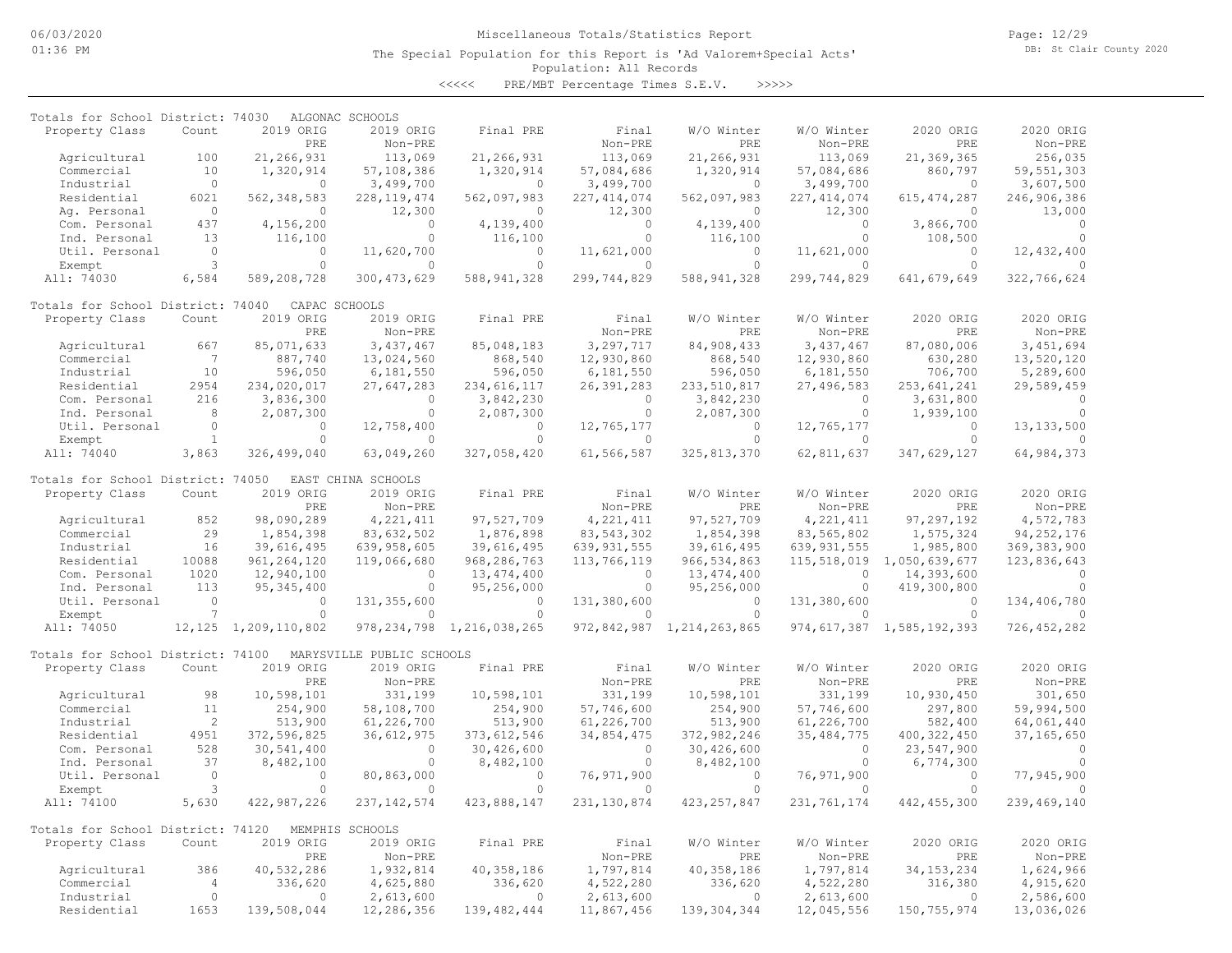| Com. Personal                                              | 79             | 1,017,900                | $\circ$                  | 1,017,900                | $\circ$                  | 1,017,900                | $\circ$                  | 870,600                    | $\Omega$                 |  |
|------------------------------------------------------------|----------------|--------------------------|--------------------------|--------------------------|--------------------------|--------------------------|--------------------------|----------------------------|--------------------------|--|
| Ind. Personal                                              | 9              | 78,600                   | $\Omega$                 | 78,600                   | $\Omega$                 | 78,600                   | $\circ$                  | 179,200                    | $\Omega$                 |  |
| Util. Personal                                             | $\circ$        | $\circ$                  | 74,529,700               | $\circ$                  | 43,399,500               | $\circ$                  | 43,399,500               | 0                          | 40,543,200               |  |
| Exempt                                                     | $\overline{c}$ | $\circ$                  | $\Omega$                 | $\circ$                  | $\circ$                  | $\circ$                  | $\circ$                  | $\circ$                    | $\circ$                  |  |
| All: 74120                                                 | 2,133          | 181, 473, 450            | 95,988,350               | 181, 273, 750            | 64,200,650               | 181,095,650              | 64,378,750               | 186, 275, 388              | 62,706,412               |  |
| Totals for School District: 74130                          |                | YALE SCHOOLS             |                          |                          |                          |                          |                          |                            |                          |  |
| Property Class                                             | Count          | 2019 ORIG                | 2019 ORIG                | Final PRE                | Final                    | W/O Winter               | W/O Winter               | 2020 ORIG                  | 2020 ORIG                |  |
|                                                            |                | PRE                      | Non-PRE                  |                          | Non-PRE                  | PRE                      | Non-PRE                  | PRE                        | Non-PRE                  |  |
| Agricultural                                               | 1067           | 122, 953, 637            | 4,673,393                | 122, 973, 617            | 4,618,313                | 122, 973, 617            | 4,618,313                | 122, 156, 758              | 3,802,792                |  |
| Commercial                                                 | 12             | 740,020                  | 17,913,580               | 740,020                  | 17,911,080               | 740,020                  | 17,911,080               | 748,800                    | 19,194,400               |  |
| Industrial                                                 | 12             | 918,836                  | 81, 454, 664             | 918,836                  | 78, 523, 101             | 918,836                  | 78, 523, 101             | 930,891                    | 81,438,809               |  |
| Residential                                                | 3930           | 255, 522, 352            | 27,898,748               | 256, 384, 836            | 26, 242, 889             | 255, 245, 036            | 27,382,689               | 282, 952, 668              | 30, 773, 706             |  |
| Com. Personal                                              | 282            | 1,572,685                | $\Omega$                 | 1,598,726                | $\Omega$                 | 1,598,726                | $\Omega$                 | 1,544,800                  | $\Omega$                 |  |
| Ind. Personal                                              | 16             | 12,041,777               | $\circ$                  | 12,041,777               | $\circ$                  | 12,041,777               | $\circ$                  | 12,527,200                 | $\circ$                  |  |
| Util. Personal                                             | $\circ$        | $\circ$                  | 48,847,477               | $\circ$                  | 48,847,877               | $\circ$                  | 48,847,877               | $\circ$                    | 50,701,500               |  |
| Exempt                                                     | 3              | $\circ$                  | $\Omega$                 | $\circ$                  | $\Omega$                 | $\circ$                  | $\Omega$                 | $\circ$                    | $\Omega$                 |  |
| All: 74130                                                 | 5,322          | 393,749,307              | 180,787,862              | 394,657,812              | 176, 143, 260            | 393,518,012              | 177,283,060              | 420,861,117                | 185, 911, 207            |  |
| Totals for School District: 76060                          |                |                          | BROWN CITY SCHOOLS       |                          |                          |                          |                          |                            |                          |  |
| Property Class                                             | Count          | 2019 ORIG                | 2019 ORIG                | Final PRE                | Final                    | W/O Winter               | W/O Winter               | 2020 ORIG                  | 2020 ORIG                |  |
|                                                            |                | PRE                      | Non-PRE                  |                          | Non-PRE                  | PRE                      | Non-PRE                  | PRE                        | Non-PRE                  |  |
| Agricultural                                               | 41             | 5,221,800                | 67,600                   | 5,221,800                | 67,600                   | 5,221,800                | 67,600                   | 5,641,300                  | 82,500                   |  |
| Industrial                                                 | $\mathbf{1}$   | 70,700                   | $\circ$                  | 70,700                   | $\circ$                  | 70,700                   | $\circ$                  | 83,700                     | $\circ$                  |  |
| Residential                                                | 61             | 5,375,820                | 532,480                  | 5, 313, 820              | 532,480                  | 5, 313, 820              | 532,480                  | 5,063,980                  | 600,320                  |  |
| Com. Personal                                              | 3              | $\Omega$                 | $\Omega$                 | $\circ$                  | $\Omega$                 | $\Omega$                 | $\Omega$                 | $\Omega$                   | $\Omega$                 |  |
| Util. Personal                                             | $\circ$        | $\Omega$                 | 432,300                  | $\Omega$                 | 432,300                  | $\circ$                  | 432,300                  | $\cap$                     | 424,100                  |  |
| All: 76060                                                 | 106            | 10,668,320               | 1,032,380                | 10,606,320               | 1,032,380                | 10,606,320               | 1,032,380                | 10,788,980                 | 1,106,920                |  |
| Totals for School District: 76080                          |                |                          | CROS-LEX SCHOOLS         |                          |                          |                          |                          |                            |                          |  |
| Property Class                                             | Count          | 2019 ORIG                | 2019 ORIG                | Final PRE                | Final                    | W/O Winter               | W/O Winter               | 2020 ORIG                  | 2020 ORIG                |  |
|                                                            |                | PRE                      | Non-PRE                  |                          | Non-PRE                  | PRE                      | Non-PRE                  | PRE                        | Non-PRE                  |  |
| Agricultural                                               | 106            | 14,881,913               | 586,799                  | 14,881,913               | 586,799                  | 14,881,913               | 586,799                  | 15, 313, 601               | 623,999                  |  |
| Commercial                                                 | $\mathbf{1}$   | 28,935                   | 2,442,365                | 28,935                   | 2,442,365                | 28,935                   | 2,442,365                | 32,535                     | 2,510,465                |  |
| Industrial                                                 | $\circ$        | $\circ$                  | 925,900                  | $\circ$                  | 925,900                  | $\circ$                  | 925,900                  | $\circ$                    | 1,811,900                |  |
| Residential                                                | 538            | 52,690,190               | 13,559,253               | 53, 241, 690             | 12,918,453               | 52,847,690               | 13, 312, 453             | 55, 247, 129               | 13, 196, 471             |  |
| Com. Personal                                              | 30             | 121,100                  | $\circ$                  | 114,900                  | $\circ$                  | 114,900                  | $\circ$                  | 107,700                    | $\circ$                  |  |
| Ind. Personal                                              | <sup>1</sup>   | 733,600                  | $\Omega$                 | 733,600                  | $\Omega$                 | 733,600                  | $\circ$                  | 810,000                    | $\Omega$                 |  |
| Util. Personal                                             | $\circ$        | $\circ$                  | 4,120,900                | $\circ$                  | 4,125,000                | $\circ$                  | 4,125,000                | $\circ$                    | 4,579,600                |  |
| Exempt                                                     | <sup>1</sup>   | $\circ$                  | $\Omega$                 | $\circ$                  | $\Omega$                 | $\circ$                  | $\Omega$                 | $\circ$                    | $\bigcap$                |  |
| All: 76080                                                 | 677            | 68, 455, 738             | 21,635,217               | 69,001,038               | 20,998,517               | 68,607,038               | 21,392,517               | 71,510,965                 | 22,722,435               |  |
|                                                            |                |                          |                          |                          |                          |                          |                          |                            |                          |  |
| Totals for Property Class: Agricultural By School District |                |                          |                          |                          |                          |                          |                          |                            |                          |  |
| School District                                            | Count          | 2019 ORIG                | 2019 ORIG                | Final PRE                | Final                    | W/O Winter               | W/O Winter               | 2020 ORIG                  | 2020 ORIG                |  |
|                                                            |                | PRE                      | Non-PRE                  |                          | Non-PRE                  | PRE                      | Non-PRE                  | PRE                        | Non-PRE                  |  |
| 44020                                                      | 50             | 7,050,490                | 379,610                  | 7,050,490                | 379,610                  | 7,050,490                | 379,610                  | 7,215,080                  | 413,420                  |  |
| 50040                                                      | 37             | 5,073,950                | 82,650                   | 5,113,040                | 43,560                   | 5, 113, 040              | 43,560                   | 5,049,400                  | 108,800                  |  |
| 50050                                                      | 69             | 10,368,335               | 230,065                  | 10,368,335               | 230,065                  | 10,368,335               | 230,065                  | 10,487,119                 | 221,681                  |  |
| 50180<br>74010                                             | 192<br>357     | 25, 201, 563             | 1,600,737                | 25, 342, 413             | 1,459,887                | 25, 342, 413             | 1,459,887                | 25, 554, 639               | 1,616,961                |  |
|                                                            | 100            | 66, 542, 655             | 730,875                  | 66,669,555               | 603,975                  | 66,669,555               | 603,975                  | 68,026,614                 | 573,686                  |  |
| 74030<br>74040                                             | 667            | 21,266,931               | 113,069                  | 21,266,931               | 113,069                  | 21,266,931               | 113,069                  | 21,369,365                 | 256,035                  |  |
| 74050                                                      | 852            | 85,071,633<br>98,090,289 | 3,437,467<br>4, 221, 411 | 85,048,183<br>97,527,709 | 3,297,717<br>4, 221, 411 | 84,908,433<br>97,527,709 | 3,437,467<br>4, 221, 411 | 87,080,006<br>97, 297, 192 | 3, 451, 694<br>4,572,783 |  |
| 74100                                                      | 98             | 10,598,101               | 331,199                  | 10,598,101               | 331,199                  | 10,598,101               | 331,199                  |                            |                          |  |
| 74120                                                      | 386            | 40,532,286               | 1,932,814                | 40,358,186               | 1,797,814                | 40,358,186               | 1,797,814                | 10,930,450<br>34, 153, 234 | 301,650<br>1,624,966     |  |
| 74130                                                      | 1067           | 122, 953, 637            | 4,673,393                | 122, 973, 617            | 4,618,313                | 122, 973, 617            | 4,618,313                | 122, 156, 758              | 3,802,792                |  |
| 76060                                                      | 41             | 5,221,800                | 67,600                   | 5,221,800                | 67,600                   | 5,221,800                | 67,600                   | 5,641,300                  | 82,500                   |  |
| 76080                                                      | 106            | 14,881,913               | 586,799                  | 14,881,913               | 586,799                  | 14,881,913               | 586,799                  | 15, 313, 601               | 623,999                  |  |
| All: Agricultural                                          | 4022           | 512,853,583              | 18,387,689               | 512, 420, 273            | 17,751,019               | 512,280,523              | 17,890,769               | 510, 274, 758              | 17,650,967               |  |
|                                                            |                |                          |                          |                          |                          |                          |                          |                            |                          |  |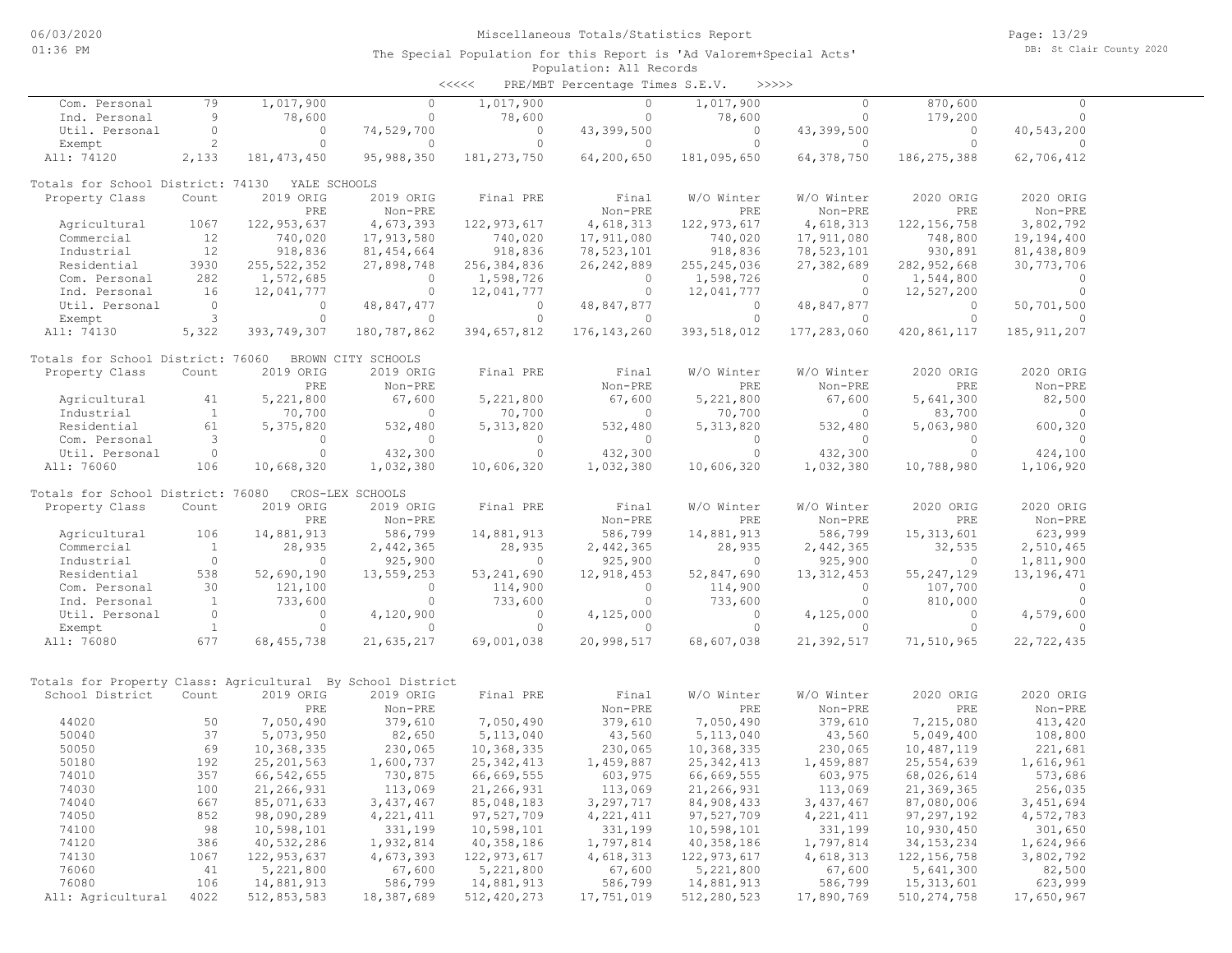Page: 14/29 DB: St Clair County 2020

### Population: All Records The Special Population for this Report is 'Ad Valorem+Special Acts'

| Totals for Property Class: Commercial                       |                 |                        | By School District |                                |               |                                |               |                                |               |
|-------------------------------------------------------------|-----------------|------------------------|--------------------|--------------------------------|---------------|--------------------------------|---------------|--------------------------------|---------------|
| School District                                             | Count           | 2019 ORIG              | 2019 ORIG          | Final PRE                      | Final         | W/O Winter                     | W/O Winter    | 2020 ORIG                      | 2020 ORIG     |
|                                                             |                 | PRE                    | Non-PRE            |                                | Non-PRE       | PRE                            | Non-PRE       | PRE                            | Non-PRE       |
| 44020                                                       | $\circ$         | $\circ$                | 611,500            | $\circ$                        | 611,500       | $\circ$                        | 611,500       | $\overline{0}$                 | 646,200       |
| 50040                                                       | 5               | 435,101                | 17,879,999         | 435,101                        | 17,698,899    | 435,101                        | 17,698,899    | 481,699                        | 18,265,201    |
| 50050                                                       | 2               | $\circ$                | 615,700            | $\circ$                        | 637,800       | $\Omega$                       | 637,800       | 133,800                        | 614,900       |
| 50180                                                       | 5               | 317,600                | 7,437,400          | 317,600                        | 7,321,600     | 317,600                        | 7,321,600     | 321,760                        | 7,525,340     |
| 74010                                                       | 42              | 3, 110, 187            | 464, 342, 763      | 2,888,687                      | 454, 513, 388 | 2,888,687                      | 454, 513, 388 | 2,946,137                      | 481, 524, 763 |
| 74030                                                       | 10              | 1,320,914              | 57,108,386         | 1,320,914                      | 57,084,686    | 1,320,914                      | 57,084,686    | 860,797                        | 59, 551, 303  |
| 74040                                                       | $7\phantom{.0}$ | 887,740                | 13,024,560         | 868,540                        | 12,930,860    | 868,540                        | 12,930,860    | 630,280                        | 13,520,120    |
| 74050                                                       | 29              | 1,854,398              | 83,632,502         | 1,876,898                      | 83, 543, 302  | 1,854,398                      | 83,565,802    | 1,575,324                      | 94, 252, 176  |
| 74100                                                       | 11              | 254,900                | 58,108,700         | 254,900                        | 57,746,600    | 254,900                        | 57,746,600    | 297,800                        | 59,994,500    |
| 74120                                                       | $\overline{4}$  | 336,620                | 4,625,880          | 336,620                        | 4,522,280     | 336,620                        | 4,522,280     | 316,380                        |               |
|                                                             |                 |                        | 17,913,580         |                                |               |                                | 17,911,080    |                                | 4,915,620     |
| 74130                                                       | 12              | 740,020                |                    | 740,020                        | 17,911,080    | 740,020                        |               | 748,800                        | 19,194,400    |
| 76080                                                       | $\overline{1}$  | 28,935                 | 2,442,365          | 28,935                         | 2,442,365     | 28,935                         | 2,442,365     | 32,535                         | 2,510,465     |
| All: Commercial                                             | 128             | 9,286,415              | 727, 743, 335      | 9,068,215                      | 716,964,360   | 9,045,715                      | 716,986,860   | 8, 345, 312                    | 762,514,988   |
| Totals for Property Class: Industrial By School District    |                 |                        |                    |                                |               |                                |               |                                |               |
| School District                                             | Count           | 2019 ORIG              | 2019 ORIG          | Final PRE                      | Final         | W/O Winter                     | W/O Winter    | 2020 ORIG                      | 2020 ORIG     |
|                                                             |                 | PRE                    | Non-PRE            |                                | Non-PRE       | PRE                            | Non-PRE       | PRE                            | Non-PRE       |
| 50040                                                       | 3               | 157,800                | 15,530,500         | 157,800                        | 15,530,500    | 157,800                        | 15,530,500    | 176,300                        | 16,139,800    |
| 50050                                                       | $\circ$         | $\circ$                | 37,200             | $\circ$                        | 37,200        | $\circ$                        | 37,200        | $\circ$                        | 37,000        |
|                                                             | $7\phantom{.0}$ |                        |                    |                                |               |                                |               |                                |               |
| 50180                                                       | $\circ$         | 898,306                | 3,690,794          | 898,306                        | 3,690,794     | 898,306                        | 3,690,794     | 688,065                        | 3,906,735     |
| 74010                                                       |                 | $\circ$                | 56, 544, 600       | $\circ$                        | 56,544,600    | $\circ$                        | 56, 544, 600  | $\circ$                        | 61,537,400    |
| 74030                                                       | $\circ$         | $\circ$                | 3,499,700          | $\circ$                        | 3,499,700     | $\circ$                        | 3,499,700     | $\circ$                        | 3,607,500     |
| 74040                                                       | 10              | 596,050                | 6,181,550          | 596,050                        | 6,181,550     | 596,050                        | 6,181,550     | 706,700                        | 5,289,600     |
| 74050                                                       | 16              | 39,616,495             | 639,958,605        | 39,616,495                     | 639, 931, 555 | 39,616,495                     | 639, 931, 555 | 1,985,800                      | 369, 383, 900 |
| 74100                                                       | $\overline{c}$  | 513,900                | 61,226,700         | 513,900                        | 61,226,700    | 513,900                        | 61,226,700    | 582,400                        | 64,061,440    |
| 74120                                                       | $\circ$         | $\circ$                | 2,613,600          | $\circ$                        | 2,613,600     | $\circ$                        | 2,613,600     | $\overline{0}$                 | 2,586,600     |
| 74130                                                       | 12              | 918,836                | 81, 454, 664       | 918,836                        | 78,523,101    | 918,836                        | 78,523,101    | 930,891                        | 81,438,809    |
| 76060                                                       | $\mathbf{1}$    | 70,700                 | 0                  | 70,700                         | $\circ$       | 70,700                         | $\circ$       | 83,700                         | $\circ$       |
| 76080                                                       | $\circ$         | $\mathbf{0}$           | 925,900            | $\circ$                        | 925,900       | $\circ$                        | 925,900       | $\overline{0}$                 | 1,811,900     |
| All: Industrial                                             | 51              | 42,772,087             | 871,663,813        | 42,772,087                     | 868,705,200   | 42,772,087                     | 868,705,200   | 5, 153, 856                    | 609,800,684   |
| Totals for Property Class: Residential By School District   |                 |                        |                    |                                |               |                                |               |                                |               |
| School District                                             | Count           | 2019 ORIG              | 2019 ORIG          | Final PRE                      | Final         | W/O Winter                     | W/O Winter    | 2020 ORIG                      | 2020 ORIG     |
|                                                             |                 |                        |                    |                                |               |                                |               |                                |               |
|                                                             |                 | PRE                    | Non-PRE            |                                | Non-PRE       | PRE                            | Non-PRE       | PRE                            | Non-PRE       |
| 44020                                                       | 444             | 43,201,760             | 4,812,440          | 43, 464, 760                   | 4,549,440     | 43,370,660                     | 4,643,540     | 47, 164, 710                   | 4,445,590     |
| 50040                                                       | 633             | 68,593,895             | 13,318,405         | 68,806,695                     | 13,105,605    | 68,393,895                     | 13,518,405    | 74,059,028                     | 14,264,572    |
| 50050                                                       | 505             | 45, 450, 058           | 3,535,142          | 45,706,958                     | 3, 168, 542   | 45, 521, 658                   | 3, 353, 842   | 50,037,911                     | 3,191,989     |
| 50180                                                       | 1381            | 148, 241, 526          | 10,129,974         | 148,299,626                    | 9,899,774     | 148,299,626                    | 9,899,774     | 162,613,824                    | 10,662,976    |
| 74010                                                       |                 | 19057 1,274,997,231    | 266,064,519        | 1,276,232,915                  |               | 262, 474, 346 1, 275, 170, 915 | 263,536,346   | 1,379,273,855                  | 282,834,120   |
| 74030                                                       | 6021            | 562, 348, 583          | 228, 119, 474      | 562,097,983                    | 227, 414, 074 | 562,097,983                    | 227, 414, 074 | 615, 474, 287                  | 246,906,386   |
| 74040                                                       | 2954            | 234,020,017            | 27,647,283         | 234,616,117                    | 26, 391, 283  | 233, 510, 817                  | 27,496,583    | 253,641,241                    | 29,589,459    |
| 74050                                                       | 10088           | 961, 264, 120          | 119,066,680        | 968, 286, 763                  | 113,766,119   | 966, 534, 863                  |               | 115,518,019 1,050,639,677      | 123,836,643   |
| 74100                                                       | 4951            | 372,596,825            | 36,612,975         | 373, 612, 546                  | 34,854,475    | 372,982,246                    | 35, 484, 775  | 400, 322, 450                  | 37, 165, 650  |
| 74120                                                       | 1653            | 139,508,044            | 12,286,356         | 139,482,444                    | 11,867,456    | 139, 304, 344                  | 12,045,556    | 150,755,974                    | 13,036,026    |
| 74130                                                       | 3930            | 255, 522, 352          | 27,898,748         | 256,384,836                    | 26, 242, 889  | 255, 245, 036                  | 27,382,689    | 282,952,668                    | 30,773,706    |
| 76060                                                       | 61              | 5,375,820              | 532,480            | 5, 313, 820                    | 532,480       | 5, 313, 820                    | 532,480       | 5,063,980                      | 600,320       |
| 76080                                                       | 538             | 52,690,190             | 13,559,253         | 53, 241, 690                   | 12,918,453    | 52,847,690                     | 13, 312, 453  | 55, 247, 129                   | 13, 196, 471  |
| All: Residential                                            |                 | 52216 4, 163, 810, 421 |                    | 763, 583, 729 4, 175, 547, 153 |               | 747, 184, 936 4, 168, 593, 553 |               | 754, 138, 536 4, 527, 246, 734 | 810,503,908   |
|                                                             |                 |                        |                    |                                |               |                                |               |                                |               |
| Totals for Property Class: Ag. Personal By School District  |                 |                        |                    |                                |               |                                |               |                                |               |
| School District                                             | Count           | 2019 ORIG              | 2019 ORIG          | Final PRE                      | Final         | W/O Winter                     | W/O Winter    | 2020 ORIG                      | 2020 ORIG     |
|                                                             |                 | PRE                    | Non-PRE            |                                | Non-PRE       | PRE                            | Non-PRE       | PRE                            | Non-PRE       |
| 74030                                                       | $\circ$         | $\circ$                | 12,300             | $\circ$                        | 12,300        | $\circ$                        | 12,300        | $\circ$                        | 13,000        |
| All: Ag. Personal                                           | $\circ$         | $\circ$                | 12,300             | $\circ$                        | 12,300        | $\circ$                        | 12,300        | 0                              | 13,000        |
|                                                             |                 |                        |                    |                                |               |                                |               |                                |               |
| Totals for Property Class: Com. Personal By School District |                 |                        |                    |                                |               |                                |               |                                |               |
| School District                                             | Count           | 2019 ORIG              | 2019 ORIG          | Final PRE                      | Final         | W/O Winter                     | W/O Winter    | 2020 ORIG                      | 2020 ORIG     |
|                                                             |                 | PRE                    | Non-PRE            |                                | Non-PRE       | PRE                            | Non-PRE       | PRE                            | Non-PRE       |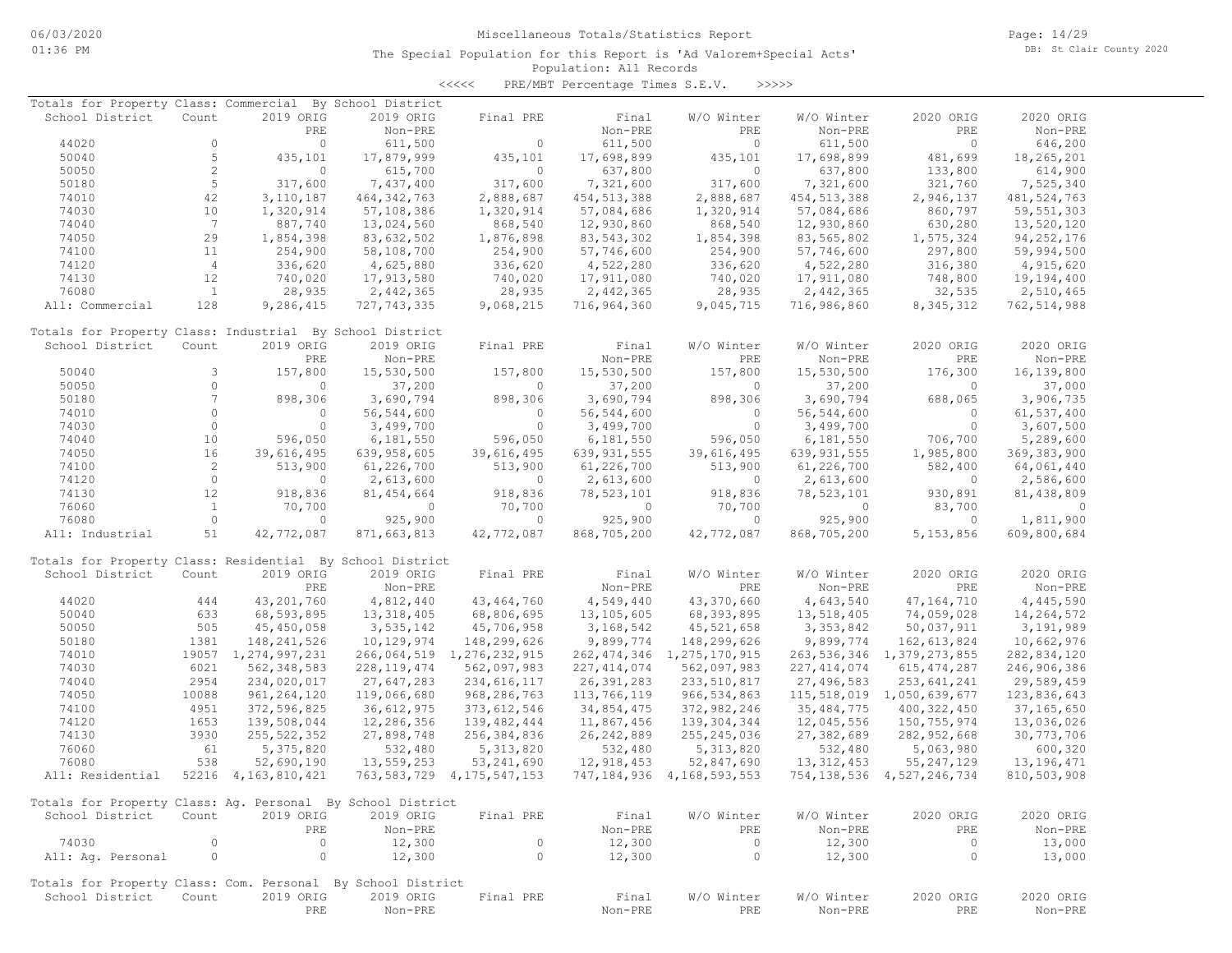| くくくくく |         | PRE/MBT Percentage Times S.E.V. |         | >>>>>> |  |
|-------|---------|---------------------------------|---------|--------|--|
|       | 348,534 |                                 | 348,534 |        |  |

| 44020                                                        | 22                      | 211,100       | $\circ$       | 348,534       | $\circ$       | 348,534       | $\Omega$      | 185,100     | $\Omega$       |  |
|--------------------------------------------------------------|-------------------------|---------------|---------------|---------------|---------------|---------------|---------------|-------------|----------------|--|
| 50040                                                        | 98                      | 1,633,900     | $\circ$       | 1,633,900     | $\Omega$      | 1,633,900     | $\circ$       | 1,685,000   | $\Omega$       |  |
| 50050                                                        | 18                      | 123,600       | $\circ$       | 123,600       | $\circ$       | 123,600       | $\circ$       | 212,600     | $\overline{0}$ |  |
| 50180                                                        | 91                      | 923,600       | $\circ$       | 898,100       | $\circ$       | 898,100       | $\circ$       | 1,358,800   | $\circ$        |  |
| 74010                                                        | 2413                    | 61,161,800    | $\circ$       | 60,230,985    | $\circ$       | 60, 230, 985  | $\circ$       | 59,215,700  | $\circ$        |  |
| 74030                                                        | 437                     | 4,156,200     | $\circ$       | 4,139,400     | $\circ$       | 4,139,400     | $\circ$       | 3,866,700   | $\circ$        |  |
| 74040                                                        | 216                     | 3,836,300     | $\circ$       | 3,842,230     | $\circ$       | 3,842,230     | $\circ$       | 3,631,800   | $\circ$        |  |
|                                                              |                         |               | $\Omega$      |               | $\circ$       |               | $\circ$       |             | $\Omega$       |  |
| 74050                                                        | 1020                    | 12,940,100    |               | 13, 474, 400  |               | 13,474,400    |               | 14,393,600  |                |  |
| 74100                                                        | 528                     | 30,541,400    | $\circ$       | 30,426,600    | $\Omega$      | 30,426,600    | $\circ$       | 23,547,900  | $\Omega$       |  |
| 74120                                                        | 79                      | 1,017,900     | $\circ$       | 1,017,900     | $\circ$       | 1,017,900     | $\circ$       | 870,600     | $\Omega$       |  |
| 74130                                                        | 282                     | 1,572,685     | $\circ$       | 1,598,726     | $\circ$       | 1,598,726     | $\circ$       | 1,544,800   | $\circ$        |  |
| 76060                                                        | $\overline{\mathbf{3}}$ | 0             | $\circ$       | $\circ$       | $\Omega$      | $\circ$       | $\circ$       | $\circ$     | $\Omega$       |  |
| 76080                                                        | 30                      | 121,100       | $\circ$       | 114,900       | $\circ$       | 114,900       | $\circ$       | 107,700     | $\Omega$       |  |
| All: Com. Personal 5237                                      |                         | 118,239,685   | $\Omega$      | 117,849,275   | $\Omega$      | 117,849,275   | $\Omega$      | 110,620,300 | $\circ$        |  |
|                                                              |                         |               |               |               |               |               |               |             |                |  |
| Totals for Property Class: Ind. Personal By School District  |                         |               |               |               |               |               |               |             |                |  |
| School District                                              |                         |               |               |               |               |               |               |             | 2020 ORIG      |  |
|                                                              | Count                   | 2019 ORIG     | 2019 ORIG     | Final PRE     | Final         | W/O Winter    | W/O Winter    | 2020 ORIG   |                |  |
|                                                              |                         | PRE           | Non-PRE       |               | Non-PRE       | PRE           | Non-PRE       | PRE         | Non-PRE        |  |
| 44020                                                        | <sup>1</sup>            | $\circ$       | $\circ$       | $\mathbf{0}$  | $\circ$       | $\circ$       | $\circ$       | $\circ$     | $\circ$        |  |
| 50040                                                        | 29                      | 86, 412, 900  | $\circ$       | 86, 413, 300  | $\circ$       | 86, 413, 300  | $\circ$       | 76,735,000  | $\circ$        |  |
| 50050                                                        | $\mathbf{1}$            | $\circ$       | $\circ$       | $\circ$       | $\circ$       | $\circ$       | $\circ$       | $\circ$     | $\circ$        |  |
| 50180                                                        | $\overline{4}$          | 8,268,500     | $\circ$       | 8,268,500     | $\circ$       | 8,268,500     | $\circ$       | 8,642,200   | $\Omega$       |  |
| 74010                                                        | 128                     | 15,908,000    | $\circ$       | 15,908,000    | $\circ$       | 15,908,000    | $\circ$       | 11,726,400  | $\circ$        |  |
| 74030                                                        | 13                      | 116,100       | $\Omega$      | 116,100       | $\circ$       | 116,100       | $\Omega$      | 108,500     | $\circ$        |  |
| 74040                                                        | 8                       | 2,087,300     | $\circ$       | 2,087,300     | $\circ$       | 2,087,300     | $\circ$       | 1,939,100   | $\circ$        |  |
|                                                              |                         |               | $\Omega$      |               | $\circ$       |               |               |             | $\Omega$       |  |
| 74050                                                        | 113                     | 95, 345, 400  |               | 95,256,000    |               | 95,256,000    | $\Omega$      | 419,300,800 |                |  |
| 74100                                                        | 37                      | 8,482,100     | $\circ$       | 8,482,100     | $\Omega$      | 8,482,100     | $\circ$       | 6,774,300   | $\Omega$       |  |
| 74120                                                        | 9                       | 78,600        | $\circ$       | 78,600        | $\Omega$      | 78,600        | $\circ$       | 179,200     | $\circ$        |  |
| 74130                                                        | 16                      | 12,041,777    | $\circ$       | 12,041,777    | $\circ$       | 12,041,777    | $\circ$       | 12,527,200  | $\circ$        |  |
| 76080                                                        | $\mathbf{1}$            | 733,600       | $\circ$       | 733,600       | $\circ$       | 733,600       | $\circ$       | 810,000     | 0              |  |
| All: Ind. Personal                                           | 360                     | 229, 474, 277 | $\Omega$      | 229, 385, 277 | $\circ$       | 229, 385, 277 | $\circ$       | 538,742,700 | $\circ$        |  |
|                                                              |                         |               |               |               |               |               |               |             |                |  |
| Totals for Property Class: Util. Personal By School District |                         |               |               |               |               |               |               |             |                |  |
| School District                                              | Count                   | 2019 ORIG     | 2019 ORIG     | Final PRE     | Final         | W/O Winter    | W/O Winter    | 2020 ORIG   | 2020 ORIG      |  |
|                                                              |                         | PRE           |               |               |               | PRE           |               | PRE         |                |  |
|                                                              |                         |               | Non-PRE       |               | Non-PRE       |               | Non-PRE       |             | Non-PRE        |  |
| 44020                                                        | $\circ$                 | $\circ$       | 1,388,500     | $\circ$       | 1,388,500     | $\circ$       | 1,388,500     | $\circ$     | 1,497,400      |  |
| 50040                                                        | $\circ$                 | $\circ$       | 6,723,100     | $\circ$       | 6,723,400     | $\circ$       | 6,723,400     | $\circ$     | 8,328,000      |  |
| 50050                                                        | $\Omega$                | $\circ$       | 1,888,800     | $\circ$       | 1,821,990     | $\circ$       | 1,821,990     | $\circ$     | 1,992,100      |  |
| 50180                                                        | $\Omega$                | $\circ$       | 39,955,200    | $\circ$       | 39,916,100    | $\circ$       | 39,916,100    | $\circ$     | 40, 373, 300   |  |
| 74010                                                        | $\Omega$                | $\circ$       | 55,059,300    | $\circ$       | 55,047,700    | $\circ$       | 55,047,700    | $\circ$     | 57,683,800     |  |
| 74030                                                        | $\Omega$                | $\circ$       | 11,620,700    | $\circ$       | 11,621,000    | $\circ$       | 11,621,000    | $\circ$     | 12,432,400     |  |
| 74040                                                        | $\Omega$                | $\Omega$      | 12,758,400    | $\circ$       | 12,765,177    | $\Omega$      | 12,765,177    | $\Omega$    | 13, 133, 500   |  |
| 74050                                                        | $\Omega$                | $\circ$       |               | $\circ$       |               | $\circ$       |               | $\circ$     |                |  |
|                                                              |                         |               | 131, 355, 600 |               | 131,380,600   |               | 131,380,600   |             | 134,406,780    |  |
| 74100                                                        | $\Omega$                | $\circ$       | 80,863,000    | $\circ$       | 76,971,900    | $\circ$       | 76,971,900    | $\circ$     | 77,945,900     |  |
| 74120                                                        | $\circ$                 | $\circ$       | 74,529,700    | $\circ$       | 43,399,500    | $\circ$       | 43,399,500    | $\circ$     | 40,543,200     |  |
| 74130                                                        | $\circ$                 | $\circ$       | 48,847,477    | $\circ$       | 48,847,877    | $\circ$       | 48,847,877    | $\circ$     | 50,701,500     |  |
| 76060                                                        | $\Omega$                | $\circ$       | 432,300       | $\circ$       | 432,300       | $\circ$       | 432,300       | $\circ$     | 424,100        |  |
| 76080                                                        | $\circ$                 | $\circ$       | 4,120,900     | $\circ$       | 4,125,000     | $\circ$       | 4,125,000     | $\circ$     | 4,579,600      |  |
| All: Util. Personal                                          | $\circ$                 | $\circ$       | 469,542,977   | $\circ$       | 434, 441, 044 | $\Omega$      | 434, 441, 044 | $\circ$     | 444,041,580    |  |
|                                                              |                         |               |               |               |               |               |               |             |                |  |
| Totals for Property Class: Exempt By School District         |                         |               |               |               |               |               |               |             |                |  |
|                                                              |                         |               |               |               |               |               |               |             |                |  |
| School District                                              | Count                   | 2019 ORIG     | 2019 ORIG     | Final PRE     | Final         | W/O Winter    | W/O Winter    | 2020 ORIG   | 2020 ORIG      |  |
|                                                              |                         | PRE           | Non-PRE       |               | Non-PRE       | PRE           | Non-PRE       | PRE         | Non-PRE        |  |
| 50040                                                        | -1                      | $\circ$       | $\circ$       | 0             | $\mathbf 0$   | $\circ$       | $\circ$       | 0           | 0              |  |
| 50050                                                        | $\overline{1}$          | $\mathbf 0$   | $\circ$       | $\circ$       | $\mathbf 0$   | 0             | $\circ$       | $\Omega$    | $\Omega$       |  |
| 74010                                                        | $\overline{4}$          | $\Omega$      | $\circ$       | $\circ$       | $\Omega$      | $\Omega$      | $\circ$       | $\circ$     | $\Omega$       |  |
| 74030                                                        | 3                       | $\Omega$      | $\Omega$      | 0             | $\Omega$      | $\Omega$      | $\circ$       | $\Omega$    | 0              |  |
| 74040                                                        | $\overline{1}$          | $\Omega$      | $\Omega$      | 0             | $\Omega$      | $\Omega$      | $\Omega$      | $\Omega$    | $\Omega$       |  |
| 74050                                                        | 7                       | $\Omega$      | $\Omega$      | 0             | $\Omega$      | $\Omega$      | $\circ$       | $\circ$     | 0              |  |
|                                                              |                         |               |               |               |               |               |               |             |                |  |
| 74100                                                        | 3                       | $\Omega$      | 0             | 0             | $\circ$       | 0             | $\circ$       | $\circ$     | 0              |  |
| 74120                                                        | $\overline{c}$          | $\circ$       | $\circ$       | $\circ$       | $\mathbb O$   | $\Omega$      | $\circ$       | $\circ$     | $\Omega$       |  |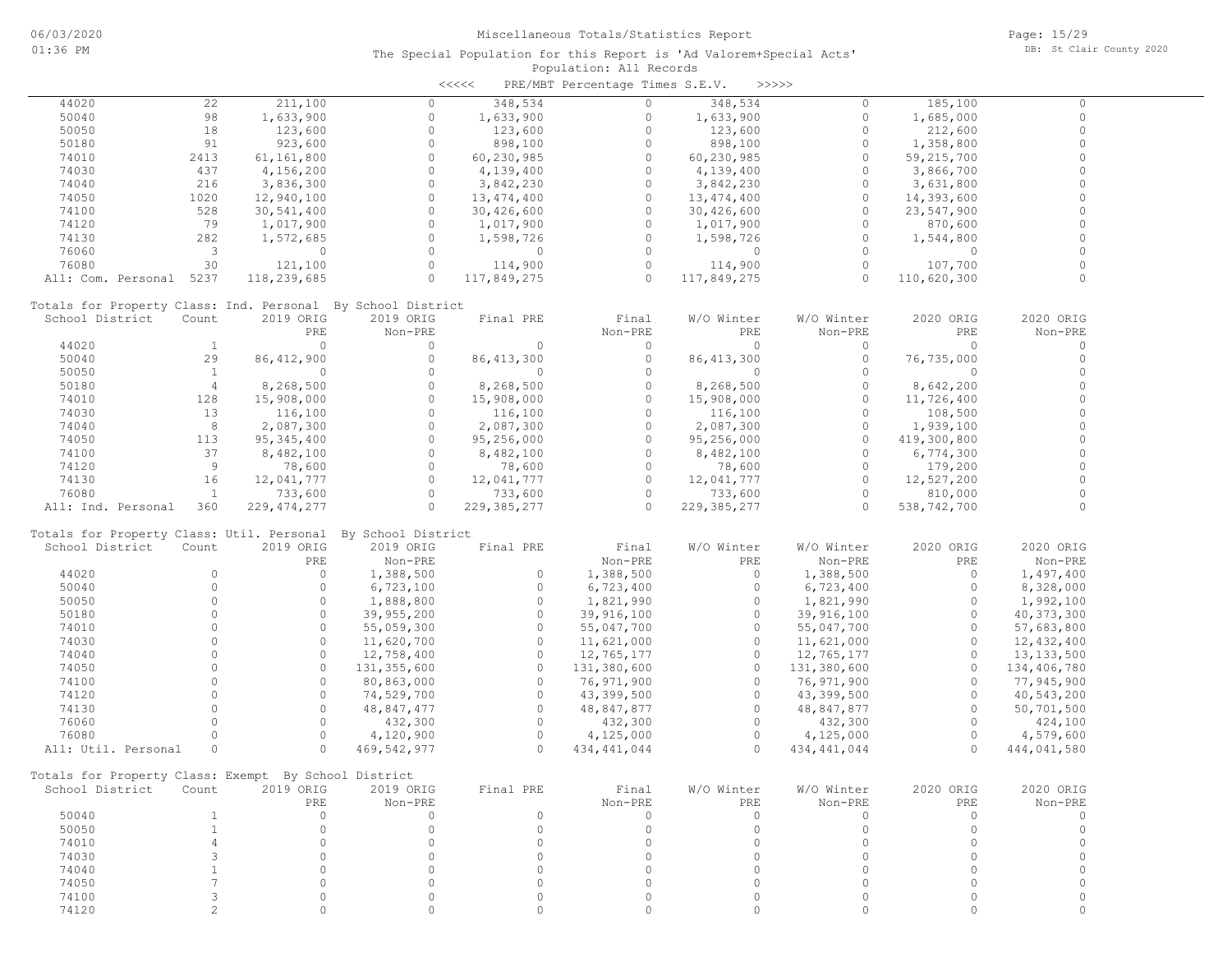|                 |        |                      |               | $\prec$ <<<<  | PRE/MBT Percentage Times S.E.V.           |             | >>>>>                                     |                             |               |  |
|-----------------|--------|----------------------|---------------|---------------|-------------------------------------------|-------------|-------------------------------------------|-----------------------------|---------------|--|
| 74130           |        |                      |               |               |                                           |             |                                           |                             |               |  |
| 76080           |        |                      |               |               |                                           |             |                                           |                             |               |  |
| All: Exempt     | 26     |                      |               |               |                                           |             |                                           |                             |               |  |
|                 |        |                      |               |               |                                           |             |                                           |                             |               |  |
| Totals          | Count  | 2019 ORIG            | 2019 ORIG     | Final PRE     | Final                                     | W/O Winter  | W/O Winter                                | 2020 ORIG                   | 2020 ORIG     |  |
|                 |        | PRE                  | Non-PRE       |               | Non-PRE                                   | PRE         | Non-PRE                                   | PRE                         | Non-PRE       |  |
| Real            |        | 56,417 4,728,722,506 | 2,381,378,566 |               | 4,739,807,728 2,350,605,515 4,732,691,878 |             | 2,357,721,365                             | 5,051,020,660               | 2,200,470,547 |  |
| Personal        | 5,597  | 347,713,962          | 469,555,277   | 347,234,552   | 434,453,344                               | 347,234,552 | 434,453,344                               | 649,363,000                 | 444,054,580   |  |
| Real & Personal | 62,014 | 5,076,436,468        | 2,850,933,843 | 5,087,042,280 |                                           |             | 2,785,058,859 5,079,926,430 2,792,174,709 | 5,700,383,660 2,644,525,127 |               |  |
| Exempt          |        |                      |               |               |                                           |             |                                           |                             |               |  |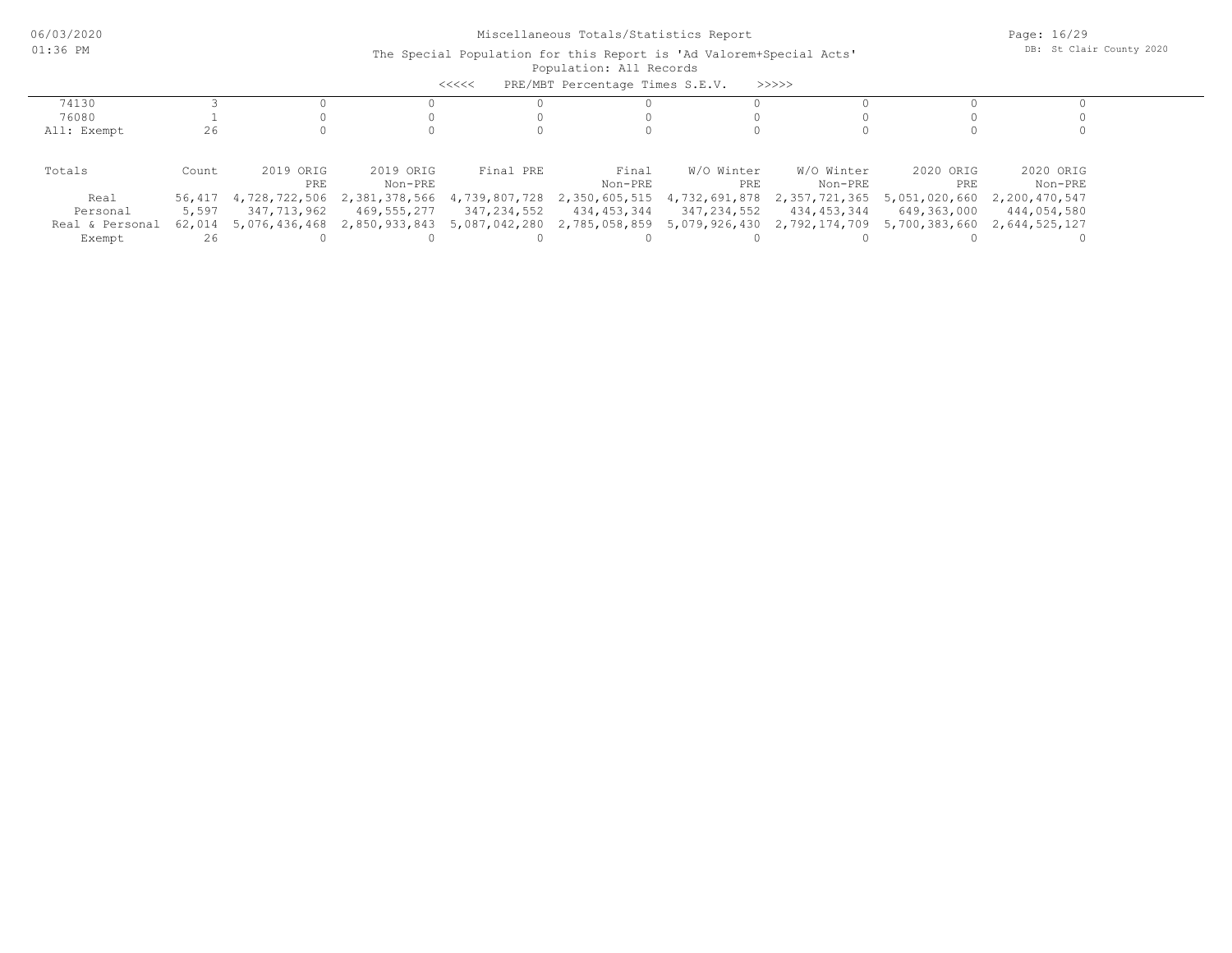Page: 17/29 DB: St Clair County 2020

### Population: All Records The Special Population for this Report is 'Ad Valorem+Special Acts'

<<<<< PRE/MBT Percentage Times Taxable >>>>>

| Totals for School District: 44020 |                          |                     | ALMONT SCHOOLS     |                                |               |                                |                |                                |                |
|-----------------------------------|--------------------------|---------------------|--------------------|--------------------------------|---------------|--------------------------------|----------------|--------------------------------|----------------|
| Property Class                    | Count                    | 2019 ORIG           | 2019 ORIG          | Final PRE                      | Final         | W/O Winter                     | W/O Winter     | 2020 ORIG                      | 2020 ORIG      |
|                                   |                          | PRE                 | Non-PRE            |                                | Non-PRE       | PRE                            | Non-PRE        | PRE                            | Non-PRE        |
| Agricultural                      | 50                       | 3,906,653           | 246,591            | 3,906,653                      | 246,591       | 3,906,653                      | 246,591        | 4,016,132                      | 256,799        |
| Commercial                        | $\circ$                  | $\circ$             | 519,082            | $\circ$                        | 519,082       | $\Omega$                       | 519,082        | $\Omega$                       | 590,779        |
| Residential                       | 444                      | 31, 468, 347        | 3,461,055          | 31,708,948                     | 3,220,454     | 31,637,247                     | 3,292,155      | 33, 165, 394                   | 3,108,350      |
|                                   | 22                       | 211,100             | $\Omega$           |                                | $\circ$       | 348,534                        | $\circ$        |                                | $\Omega$       |
| Com. Personal                     |                          |                     |                    | 348,534                        |               |                                |                | 185,100                        |                |
| Ind. Personal                     | $\mathbf{1}$             | $\circ$             | $\circ$            | $\circ$                        | $\circ$       | $\circ$                        | $\circ$        | $\circ$                        | $\circ$        |
| Util. Personal                    | $\overline{0}$           | $\circ$             | 1,388,500          | $\circ$                        | 1,388,500     | $\circ$                        | 1,388,500      | $\circ$                        | 1,497,400      |
| All: 44020                        | 517                      | 35,586,100          | 5,615,228          | 35,964,135                     | 5,374,627     | 35,892,434                     | 5,446,328      | 37,366,626                     | 5, 453, 328    |
| Totals for School District: 50040 |                          |                     | ANCHOR BAY SCHOOLS |                                |               |                                |                |                                |                |
| Property Class                    | Count                    | 2019 ORIG           | 2019 ORIG          | Final PRE                      | Final         | W/O Winter                     | W/O Winter     | 2020 ORIG                      | 2020 ORIG      |
|                                   |                          | PRE                 | Non-PRE            |                                | Non-PRE       | PRE                            | Non-PRE        | PRE                            | Non-PRE        |
| Agricultural                      | 37                       | 3,384,593           | 73,833             | 3,357,212                      | 38,199        | 3,357,212                      | 38,199         | 3,434,960                      | 108,800        |
| Commercial                        | 5                        | 303,183             | 13,736,187         | 303,183                        | 13,555,087    | 303,183                        | 13,555,087     | 308,942                        | 14, 119, 155   |
| Industrial                        | 3                        | 88,480              | 12,993,685         | 88,480                         |               | 88,480                         | 12,993,685     | 90,160                         | 13,409,024     |
|                                   |                          |                     |                    |                                | 12,993,685    |                                |                |                                |                |
| Residential                       | 633                      | 52, 579, 574        | 10,261,689         | 52,793,675                     | 10,014,464    | 52,389,682                     | 10,418,457     | 54,558,091                     | 10,822,490     |
| Com. Personal                     | 98                       | 1,633,900           | 0                  | 1,633,900                      | $\circ$       | 1,633,900                      | $\circ$        | 1,685,000                      | $\circ$        |
| Ind. Personal                     | 29                       | 86, 412, 900        | $\circ$            | 86, 413, 300                   | $\circ$       | 86, 413, 300                   | $\circ$        | 76,735,000                     | $\Omega$       |
| Util. Personal                    | $\overline{0}$           | $\overline{0}$      | 6,723,100          | $\circ$                        | 6,723,400     | $\overline{0}$                 | 6,723,400      | $\circ$                        | 8,328,000      |
| Exempt                            | $\mathbf{1}$             | $\Omega$            | $\circ$            | $\circ$                        | $\circ$       | $\circ$                        | $\Omega$       | $\Omega$                       |                |
| All: 50040                        | 806                      | 144,402,630         | 43,788,494         | 144,589,750                    | 43, 324, 835  | 144, 185, 757                  | 43,728,828     | 136,812,153                    | 46,787,469     |
| Totals for School District: 50050 |                          |                     | ARMADA SCHOOLS     |                                |               |                                |                |                                |                |
| Property Class                    | Count                    | 2019 ORIG           | 2019 ORIG          | Final PRE                      | Final         | W/O Winter                     | W/O Winter     | 2020 ORIG                      | 2020 ORIG      |
|                                   |                          | PRE                 | Non-PRE            |                                | Non-PRE       | PRE                            | Non-PRE        | PRE                            | Non-PRE        |
|                                   |                          |                     |                    |                                |               |                                |                |                                |                |
| Agricultural                      | 69                       | 5,900,780           | 120,028            | 5,900,780                      | 120,028       | 5,900,780                      | 120,028        | 6,078,141                      | 110,404        |
| Commercial                        | 2                        | $\circ$             | 394,404            | $\circ$                        | 397,004       | $\circ$                        | 397,004        | 130,377                        | 402,768        |
| Industrial                        | $\circ$                  | $\circ$             | 33,963             | $\circ$                        | 33,963        | $\circ$                        | 33,963         | $\Omega$                       | 34,608         |
| Residential                       | 505                      | 33,770,142          | 2,899,183          | 34,005,664                     | 2,561,861     | 33,826,653                     | 2,740,872      | 36, 194, 873                   | 2,443,033      |
| Com. Personal                     | 18                       | 123,600             | $\mathbf{0}$       | 123,600                        | $\circ$       | 123,600                        | $\circ$        | 212,600                        | $\Omega$       |
| Ind. Personal                     | $\overline{1}$           | $\circ$             | $\circ$            | $\circ$                        | $\circ$       | $\circ$                        | $\circ$        | $\mathbf{0}$                   | $\circ$        |
| Util. Personal                    | $\overline{0}$           | $\circ$             | 1,888,800          | $\circ$                        | 1,821,990     | $\circ$                        | 1,821,990      | $\circ$                        | 1,992,100      |
| Exempt                            | $\mathbf{1}$             | $\circ$             | $\circ$            | $\Omega$                       | $\circ$       | $\Omega$                       | $\mathbf{0}$   | $\Omega$                       | $\circ$        |
|                                   | 596                      |                     |                    |                                | 4,934,846     |                                |                |                                |                |
| All: 50050                        |                          | 39,794,522          | 5,336,378          | 40,030,044                     |               | 39,851,033                     | 5, 113, 857    | 42,615,991                     | 4,982,913      |
| Totals for School District: 50180 |                          |                     | RICHMOND SCHOOLS   |                                |               |                                |                |                                |                |
| Property Class                    | Count                    | 2019 ORIG           | 2019 ORIG          | Final PRE                      | Final         | W/O Winter                     | W/O Winter     | 2020 ORIG                      | 2020 ORIG      |
|                                   |                          | PRE                 | Non-PRE            |                                | Non-PRE       | PRE                            | Non-PRE        | PRE                            | Non-PRE        |
| Agricultural                      | 192                      | 16,893,046          | 1, 115, 893        | 17, 113, 447                   | 999,860       | 17, 113, 447                   | 999,860        | 17,603,615                     | 1,108,649      |
|                                   |                          |                     |                    |                                |               |                                |                |                                |                |
| Commercial                        | 5                        | 208,164             | 5,086,827          | 208,164                        | 5,051,081     | 208,164                        | 5,051,081      | 211,450                        | 5, 142, 869    |
| Industrial                        | $7\phantom{.0}$          | 430,490             | 2,400,267          | 430,490                        | 2,400,267     | 430,490                        | 2,400,267      | 282, 418                       | 2,605,223      |
| Residential                       | 1381                     | 109, 351, 640       | 7,557,136          | 109, 431, 796                  | 7,313,779     | 109,431,796                    | 7,313,779      | 113,858,241                    | 7,546,108      |
| Com. Personal                     | 91                       | 923,600             | $\circ$            | 898,100                        | $\circ$       | 898,100                        | $\circ$        | 1,358,800                      | $\circ$        |
| Ind. Personal                     | $\overline{4}$           | 8,268,500           | $\circ$            | 8,268,500                      | $\circ$       | 8,268,500                      | $\circ$        | 8,642,200                      | $\circ$        |
| Util. Personal                    | $\circ$                  | $\circ$             | 39,130,632         | $\circ$                        | 39,091,532    | $\circ$                        | 39,091,532     | $\circ$                        | 39,693,638     |
| All: 50180                        | 1680                     | 136,075,440         | 55,290,755         | 136,350,497                    | 54,856,519    | 136,350,497                    | 54,856,519     | 141,956,724                    | 56,096,487     |
|                                   |                          |                     |                    |                                |               |                                |                |                                |                |
| Totals for School District: 74010 |                          |                     | PORT HURON AREA    |                                |               |                                |                |                                |                |
| Property Class                    | Count                    | 2019 ORIG           | 2019 ORIG          | Final PRE                      | Final         | W/O Winter                     | W/O Winter     | 2020 ORIG                      | 2020 ORIG      |
|                                   |                          | PRE                 | Non-PRE            |                                | Non-PRE       | PRE                            | Non-PRE        | PRE                            | Non-PRE        |
| Agricultural                      | 357                      | 30,815,027          | 418,782            | 30,890,198                     | 343,611       | 30,890,198                     | 343,611        | 31,742,798                     | 357,010        |
| Commercial                        | 42                       | 2,208,448           | 339,611,418        | 2, 113, 450                    | 335, 221, 159 | 2, 113, 450                    |                | 335, 221, 159 2, 090, 583      | 350,621,200    |
| Industrial                        | $\overline{0}$           | $\overline{0}$      | 47,303,081         | $\overline{0}$                 | 47,303,081    | $\overline{0}$                 | 47,303,081     | $\overline{0}$                 | 50,600,129     |
| Residential                       |                          | 19057 1,041,500,289 |                    | 213, 321, 011 1, 042, 932, 513 |               | 209, 304, 014 1, 041, 997, 634 |                | 210, 238, 893 1, 089, 526, 132 | 215,082,394    |
| Com. Personal                     | 2413                     | 61,161,800          | $\circ$            | 60, 230, 985                   | $\circ$       | 60,230,985                     | $\overline{0}$ | 59,215,700                     | $\circ$        |
|                                   | 128                      | 15,908,000          | $\circ$            |                                | $\circ$       |                                | $\circ$        |                                |                |
| Ind. Personal                     |                          |                     |                    | 15,908,000                     |               | 15,908,000                     |                | 11,726,400                     | $\overline{0}$ |
| Util. Personal                    | $\overline{\phantom{0}}$ | 0                   | 54,939,306         | $\circ$                        | 54,927,706    | $\circ$                        | 54,927,706     | $\overline{0}$                 | 57,563,507     |
| Exempt                            | 4                        | $\circ$             | $\circ$            | $\circ$                        | $\circ$       | $\circ$                        | $\sim$ 0       | $\circ$                        |                |
| All: 74010                        |                          | 22001 1,151,593,564 |                    | 655, 593, 598 1, 152, 075, 146 |               | 647,099,571 1,151,140,267      |                | 648,034,450 1,194,301,613      | 674, 224, 240  |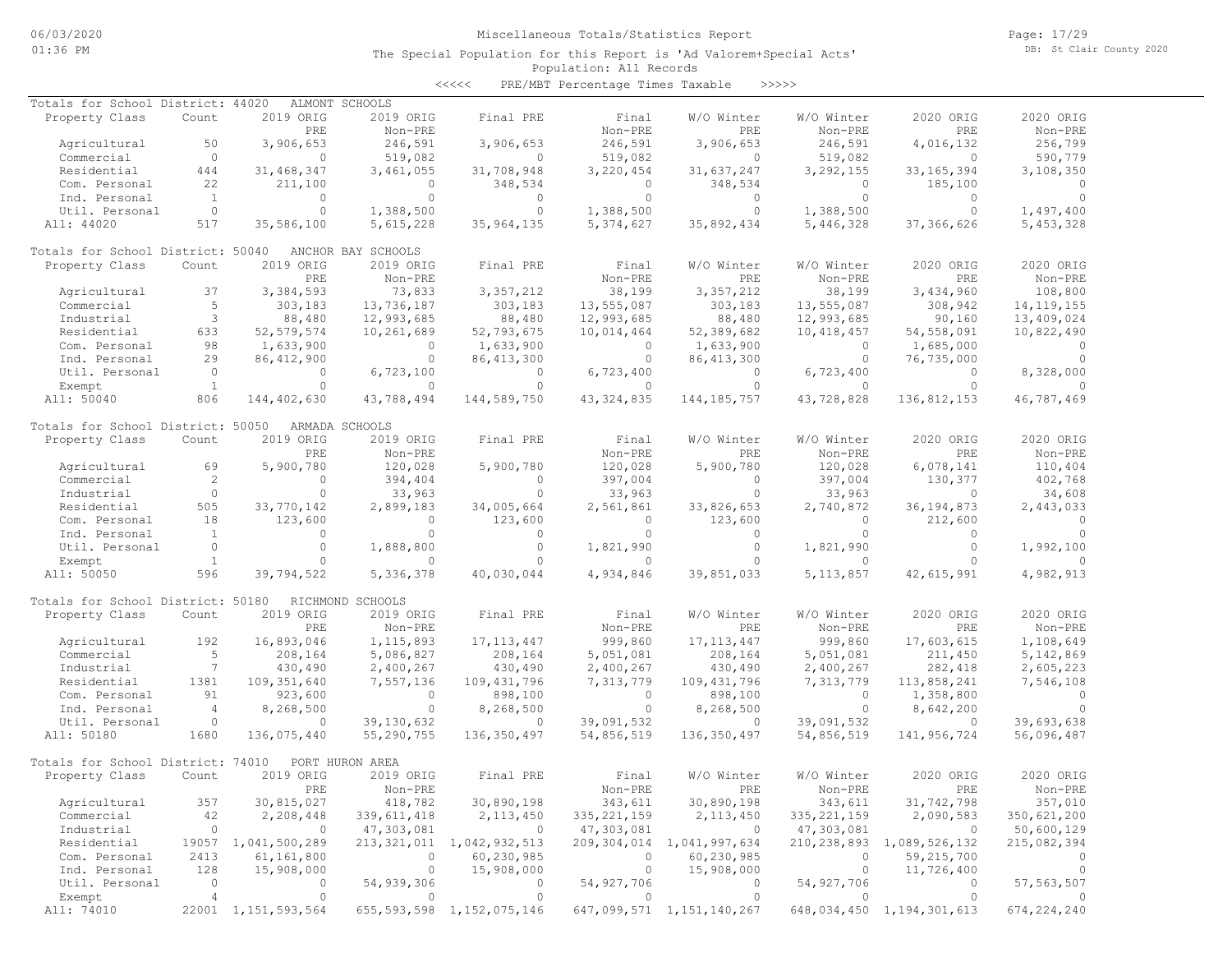Page: 18/29 DB: St Clair County 2020

### Population: All Records The Special Population for this Report is 'Ad Valorem+Special Acts'

<<<<< PRE/MBT Percentage Times Taxable >>>>>

| Totals for School District: 74030                   |                           |                            | ALGONAC SCHOOLS                        |                       |                        |                       |                          |                                |                              |
|-----------------------------------------------------|---------------------------|----------------------------|----------------------------------------|-----------------------|------------------------|-----------------------|--------------------------|--------------------------------|------------------------------|
| Property Class                                      | Count                     | 2019 ORIG<br>PRE           | 2019 ORIG                              | Final PRE             | Final                  | W/O Winter<br>PRE     | W/O Winter<br>Non-PRE    | 2020 ORIG<br>PRE               | 2020 ORIG<br>Non-PRE         |
|                                                     | 100                       | 12,617,254                 | Non-PRE                                |                       | Non-PRE<br>80,813      |                       |                          |                                | 223,949                      |
| Agricultural<br>Commercial                          | 10                        | 920,491                    | 80,813<br>41,670,573                   | 12,617,254<br>920,491 | 41,646,873             | 12,617,254<br>920,491 | 80,813<br>41,646,873     | 12,669,990<br>600,330          | 43,690,913                   |
| Industrial                                          | $\circ$                   | $\Omega$                   | 2,716,207                              | $\circ$               | 2,716,207              | $\circ$               | 2,716,207                | $\circ$                        | 2,782,072                    |
| Residential                                         | 6021                      | 431,197,086                | 171, 121, 450                          | 431,047,881           | 170, 483, 385          | 431,047,881           | 170, 483, 385            | 450, 431, 201                  | 178,407,842                  |
| Ag. Personal                                        | $\circ$                   | $\circ$                    | 12,300                                 | $\Omega$              | 12,300                 | $\circ$               | 12,300                   | $\circ$                        | 13,000                       |
| Com. Personal                                       | 437                       | 4,156,200                  | $\circ$                                | 4,139,400             | $\circ$                | 4,139,400             | $\Omega$                 | 3,866,700                      | $\Omega$                     |
| Ind. Personal                                       | 13                        | 116,100                    | $\Omega$                               | 116,100               | $\circ$                | 116,100               | $\Omega$                 | 108,500                        | $\Omega$                     |
| Util. Personal                                      | $\circ$                   | $\circ$                    | 11,620,700                             | $\circ$               | 11,621,000             | 0                     | 11,621,000               | $\circ$                        | 12,432,400                   |
| Exempt                                              | 3                         | $\circ$                    | $\circ$                                | $\Omega$              | $\Omega$               | $\circ$               | $\Omega$                 | $\circ$                        |                              |
| All: 74030                                          | 6584                      | 449,007,131                | 227, 222, 043                          | 448,841,126           | 226,560,578            | 448,841,126           | 226,560,578              | 467,676,721                    | 237,550,176                  |
|                                                     |                           |                            |                                        |                       |                        |                       |                          |                                |                              |
| Totals for School District: 74040<br>Property Class | Count                     | CAPAC SCHOOLS<br>2019 ORIG | 2019 ORIG                              | Final PRE             | Final                  | W/O Winter            | W/O Winter               | 2020 ORIG                      | 2020 ORIG                    |
|                                                     |                           | PRE                        | Non-PRE                                |                       | Non-PRE                | PRE                   | Non-PRE                  | PRE                            | Non-PRE                      |
| Agricultural                                        | 667                       | 49, 342, 576               | 2,062,919                              | 49,186,208            | 1,981,167              | 49,104,456            | 2,062,919                | 48,639,227                     | 2,019,915                    |
| Commercial                                          | 7                         | 625,519                    | 10,652,166                             | 606,319               | 10,558,466             | 606,319               | 10,558,466               | 413,899                        | 10,746,767                   |
| Industrial                                          | 10                        | 274,142                    | 5,562,666                              | 274,142               | 5,562,666              | 274,142               | 5,562,666                | 315,519                        | 4,655,723                    |
| Residential                                         | 2954                      | 171,602,100                | 19, 152, 842                           | 172,056,492           | 18,096,839             | 171, 129, 807         | 19,023,524               | 180,700,583                    | 20,290,662                   |
| Com. Personal                                       | 216                       | 3,836,300                  | 0                                      | 3,842,230             | 0                      | 3,842,230             | $\circ$                  | 3,631,800                      | $\circ$                      |
| Ind. Personal                                       | 8                         | 2,087,300                  | $\circ$                                | 2,087,300             | $\circ$                | 2,087,300             | $\circ$                  | 1,939,100                      | $\Omega$                     |
| Util. Personal                                      | $\circ$                   | $\Omega$                   | 12,758,400                             | $\Omega$              | 12,765,177             | $\circ$               | 12,765,177               | $\circ$                        | 13, 133, 500                 |
| Exempt                                              | $\mathbf{1}$              | $\circ$                    | $\circ$                                | $\Omega$              | $\Omega$               | $\circ$               | $\Omega$                 | $\circ$                        | $\Omega$                     |
| All: 74040                                          | 3863                      | 227, 767, 937              | 50,188,993                             | 228,052,691           | 48, 964, 315           | 227,044,254           | 49, 972, 752             | 235,640,128                    | 50,846,567                   |
|                                                     |                           |                            |                                        |                       |                        |                       |                          |                                |                              |
| Totals for School District: 74050                   |                           | 2019 ORIG                  | EAST CHINA SCHOOLS                     |                       |                        | W/O Winter            |                          |                                | 2020 ORIG                    |
| Property Class                                      | Count                     | PRE                        | 2019 ORIG<br>Non-PRE                   | Final PRE             | Final<br>Non-PRE       | PRE                   | W/O Winter<br>Non-PRE    | 2020 ORIG<br>PRE               | Non-PRE                      |
| Agricultural                                        | 852                       | 67,798,017                 | 3,370,437                              | 67, 464, 744          | 3,370,437              | 67, 464, 744          | 3,370,437                | 69,120,687                     | 3,753,921                    |
| Commercial                                          | 29                        | 1,570,514                  | 66,719,485                             | 1,580,084             | 66,751,519             | 1,570,514             | 66,761,089               | 1,288,979                      | 74,489,440                   |
| Industrial                                          | 16                        | 26, 307, 473               | 558,615,239                            | 26, 307, 473          | 558,588,189            | 26, 307, 473          | 558,588,189              | 949,147                        | 334,749,643                  |
| Residential                                         | 10088                     | 778, 363, 954              | 96,095,589                             | 785, 224, 709         | 91,303,656             | 783,666,863           | 92,861,502               | 815,050,254                    | 95,060,125                   |
| Com. Personal                                       | 1020                      | 12,940,100                 | $\circ$                                | 13,474,400            | 0                      | 13,474,400            | $\circ$                  | 14,393,600                     | $\Omega$                     |
| Ind. Personal                                       | 113                       | 95, 345, 400               | $\circ$                                | 95,256,000            | $\circ$                | 95,256,000            | $\circ$                  | 419,300,800                    | $\Omega$                     |
| Util. Personal                                      | $\circ$                   | $\circ$                    | 131, 355, 600                          | $\Omega$              | 131,380,600            | $\circ$               | 131,380,600              | $\Omega$                       | 134,406,780                  |
| Exempt                                              | $\overline{7}$            | $\Omega$                   | $\Omega$                               | $\Omega$              | $\Omega$               | $\Omega$              | $\Omega$                 | $\Omega$                       | $\Omega$                     |
| All: 74050                                          | 12125                     | 982, 325, 458              | 856, 156, 350                          | 989, 307, 410         | 851, 394, 401          | 987, 739, 994         |                          | 852, 961, 817 1, 320, 103, 467 | 642,459,909                  |
|                                                     |                           |                            |                                        |                       |                        |                       |                          |                                |                              |
| Totals for School District: 74100<br>Property Class | Count                     | 2019 ORIG                  | MARYSVILLE PUBLIC SCHOOLS<br>2019 ORIG | Final PRE             | Final                  | W/O Winter            | W/O Winter               | 2020 ORIG                      | 2020 ORIG                    |
|                                                     |                           | PRE                        | Non-PRE                                |                       | Non-PRE                | PRE                   | Non-PRE                  | PRE                            | Non-PRE                      |
| Agricultural                                        | 98                        |                            |                                        |                       | 199,239                | 7,694,024             |                          |                                | 236,197                      |
| Commercial                                          | 11                        | 7,821,432<br>223,366       | 199,239<br>44, 420, 998                | 7,694,024<br>223,366  | 44, 325, 359           | 223,366               | 199,239<br>44, 325, 359  | 7,959,480<br>239,863           | 45, 537, 163                 |
| Industrial                                          | $\overline{c}$            | 339,697                    | 49,605,692                             | 339,697               | 49,605,692             | 339,697               |                          | 346,151                        |                              |
| Residential                                         | 4951                      | 298, 116, 244              | 29,284,886                             | 299, 161, 907         | 27,621,704             | 298,602,618           | 49,605,692<br>28,180,993 | 312,082,978                    | 51, 143, 675<br>28, 373, 391 |
| Com. Personal                                       | 528                       | 30,541,400                 | $\circ$                                | 30,426,600            | $\circ$                | 30,426,600            | $\circ$                  | 23,547,900                     | $\circ$                      |
| Ind. Personal                                       | 37                        | 8,482,100                  | $\circ$                                | 8,482,100             | $\circ$                | 8,482,100             | $\circ$                  | 6,774,300                      | $\Omega$                     |
| Util. Personal                                      | $\circ$                   | $\circ$                    | 80,726,141                             | $\circ$               | 76,835,041             | $\circ$               | 76,835,041               | $\circ$                        | 77,873,578                   |
| Exempt                                              | 3                         | $\Omega$                   | $\circ$                                | $\Omega$              | $\circ$                | $\circ$               | $\Omega$                 | $\circ$                        |                              |
| All: 74100                                          | 5630                      | 345, 524, 239              | 204, 236, 956                          | 346, 327, 694         | 198,587,035            | 345,768,405           | 199, 146, 324            | 350,950,672                    | 203,164,004                  |
|                                                     |                           |                            |                                        |                       |                        |                       |                          |                                |                              |
| Totals for School District: 74120                   |                           |                            | MEMPHIS SCHOOLS                        |                       |                        |                       |                          |                                |                              |
| Property Class                                      | Count                     | 2019 ORIG                  | 2019 ORIG                              | Final PRE             | Final                  | W/O Winter            | W/O Winter               | 2020 ORIG                      | 2020 ORIG                    |
|                                                     |                           | PRE                        | Non-PRE                                |                       | Non-PRE                | PRE                   | Non-PRE                  | PRE                            | Non-PRE                      |
| Agricultural                                        | 386                       | 24,657,605                 | 1,295,087                              | 24,505,773            | 1,187,996              | 24,505,773            | 1,187,996                | 20, 448, 112                   | 1,039,782                    |
| Commercial<br>Industrial                            | $\overline{4}$<br>$\circ$ | 230,043<br>$\circ$         | 2,992,546<br>2,003,046                 | 230,043<br>$\Omega$   | 2,883,337<br>2,003,046 | 230,043<br>$\circ$    | 2,883,337<br>2,003,046   | 206,300<br>$\circ$             | 3, 161, 138<br>2,041,095     |
| Residential                                         | 1653                      | 103,048,148                | 9,385,316                              | 103,076,834           | 9,062,768              | 102,933,007           | 9,206,595                | 111,270,726                    | 10,092,611                   |
|                                                     |                           |                            |                                        |                       |                        |                       |                          |                                |                              |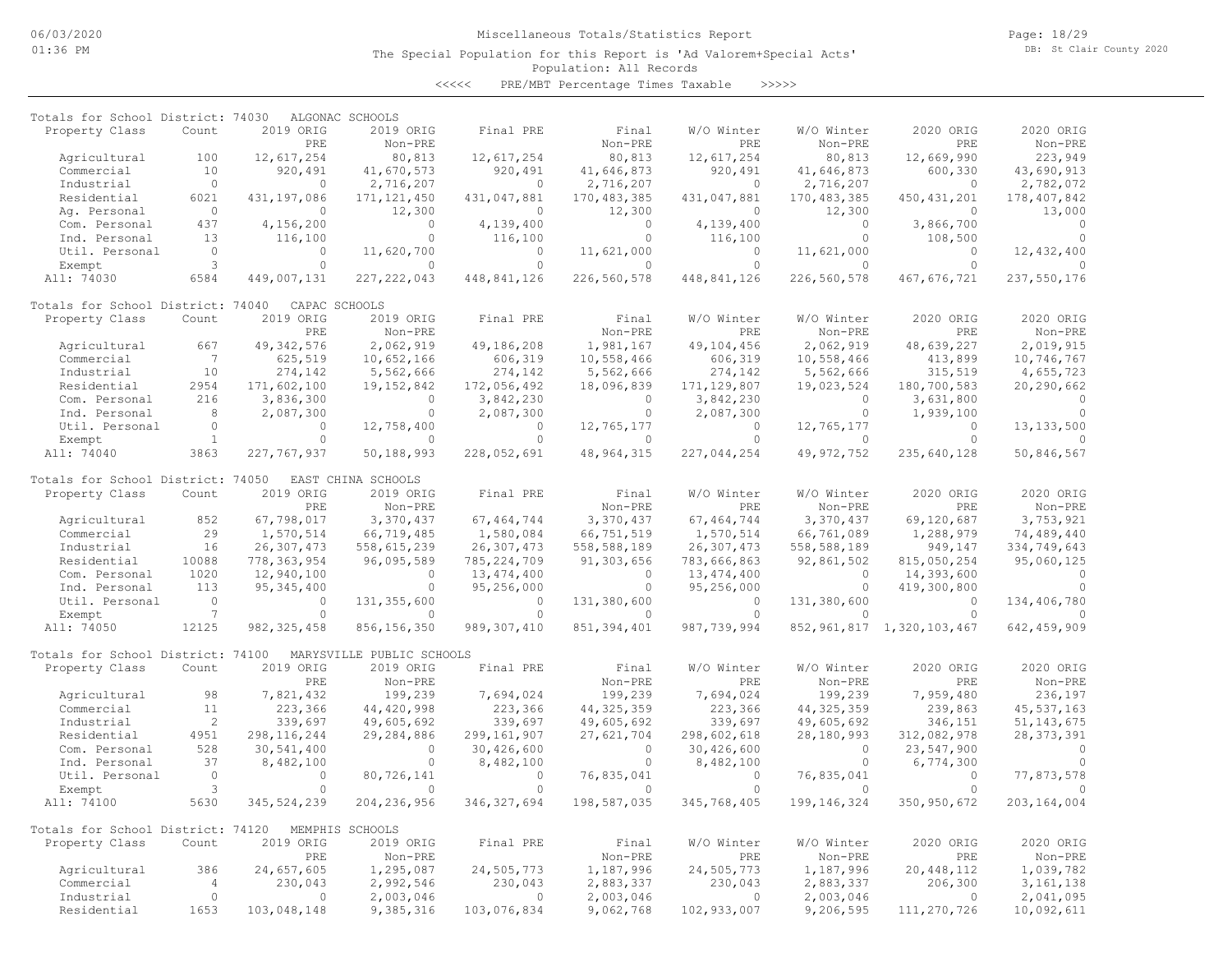| <<<< | PRE/MBT Percentage Times Taxable |  |  | >>>>> |
|------|----------------------------------|--|--|-------|
|------|----------------------------------|--|--|-------|

| 79<br>$\circ$<br>$\circ$<br>870,600<br>Com. Personal<br>$\circ$<br>$\Omega$<br>9<br>78,600<br>78,600<br>$\circ$<br>78,600<br>$\circ$<br>179,200<br>$\circ$<br>Ind. Personal<br>$\circ$<br>$\circ$<br>Util. Personal<br>$\circ$<br>74,529,700<br>$\circ$<br>43,399,500<br>$\Omega$<br>43,399,500<br>$\Omega$<br>40,543,200<br>$\overline{2}$<br>$\circ$<br>$\circ$<br>$\circ$<br>Exempt<br>$\circ$<br>$\circ$<br>$\circ$<br>$\circ$<br>$\circ$<br>All: 74120<br>2133<br>129,032,296<br>90,205,695<br>128,909,150<br>58, 536, 647<br>128,765,323<br>58,680,474<br>132, 974, 938<br>56,877,826<br>Totals for School District: 74130<br>YALE SCHOOLS<br>2019 ORIG<br>2019 ORIG<br>Final PRE<br>W/O Winter<br>W/O Winter<br>2020 ORIG<br>2020 ORIG<br>Property Class<br>Count<br>Final<br>PRE<br>Non-PRE<br>Non-PRE<br>PRE<br>Non-PRE<br>PRE<br>Non-PRE<br>67, 221, 140<br>2,580,680<br>2,580,680<br>Agricultural<br>1067<br>2,605,352<br>67,210,706<br>67,210,706<br>67, 187, 369<br>2,193,472<br>12<br>608,575<br>13,956,952<br>608,575<br>13,954,452<br>608,575<br>13,954,452<br>586,357<br>14,653,776<br>Commercial<br>12<br>621,059<br>621,059<br>77,512,119<br>77,512,119<br>78, 911, 926<br>Industrial<br>74,035,917<br>621,059<br>685,310<br>3930<br>19,979,054<br>191, 316, 520<br>191,396,142<br>21,306,846<br>192, 169, 467<br>20,832,001<br>201,569,864<br>22,503,998<br>Residential<br>282<br>1,598,726<br>Com. Personal<br>1,572,685<br>$\circ$<br>1,598,726<br>$\mathbf{0}$<br>1,544,800<br>$\circ$<br>0<br>16<br>Ind. Personal<br>12,041,777<br>0<br>12,041,777<br>$\circ$<br>12,041,777<br>$\circ$<br>12,527,200<br>$\mathbf{0}$<br>Util. Personal<br>$\Omega$<br>$\circ$<br>44, 426, 197<br>$\circ$<br>44, 426, 597<br>$\Omega$<br>44, 426, 597<br>$\circ$<br>46,288,052<br>3<br>$\circ$<br>Exempt<br>$\Omega$<br>$\Omega$<br>$\circ$<br>$\Omega$<br>$\Omega$<br>$\Omega$<br>$\Omega$<br>All: 74130<br>5322<br>273, 461, 378<br>156, 331, 264<br>274,250,310<br>158, 452, 902<br>273, 397, 363<br>159, 305, 849<br>284,100,900<br>164, 551, 224<br>Totals for School District: 76060<br>BROWN CITY SCHOOLS<br>2019 ORIG<br>W/O Winter<br>W/O Winter<br>Property Class<br>Count<br>2019 ORIG<br>Final PRE<br>Final<br>2020 ORIG<br>2020 ORIG<br>PRE<br>Non-PRE<br>Non-PRE<br>PRE<br>Non-PRE<br>PRE<br>Non-PRE<br>2,737,453<br>26,789<br>2,737,453<br>26,789<br>2,737,453<br>26,789<br>2,789,445<br>27,297<br>Agricultural<br>41<br>$\mathbf{1}$<br>21,274<br>21,678<br>Industrial<br>$\circ$<br>21,274<br>$\circ$<br>21,274<br>$\circ$<br>0<br>61<br>3,350,299<br>Residential<br>3,381,542<br>344,169<br>344,169<br>3,350,299<br>344,169<br>3,449,475<br>446,459<br>3<br>Com. Personal<br>$\circ$<br>$\circ$<br>$\circ$<br>$\mathbf{0}$<br>$\circ$<br>$\circ$<br>0<br>$\circ$<br>$\circ$<br>432,300<br>$\Omega$<br>432,300<br>$\Omega$<br>$\Omega$<br>432,300<br>$\Omega$<br>424,100<br>Util. Personal<br>6,109,026<br>897,856<br>All: 76060<br>106<br>6,140,269<br>803,258<br>6,109,026<br>803,258<br>803,258<br>6,260,598<br>Totals for School District: 76080<br>CROS-LEX SCHOOLS<br>2019 ORIG<br>2019 ORIG<br>W/O Winter<br>W/O Winter<br>2020 ORIG<br>2020 ORIG<br>Property Class<br>Count<br>Final PRE<br>Final<br>Non-PRE<br>PRE<br>Non-PRE<br>PRE<br>Non-PRE<br>PRE<br>Non-PRE<br>106<br>7,549,312<br>320,191<br>7,549,312<br>320,191<br>7,549,312<br>320,191<br>7,551,096<br>326,274<br>Agricultural<br>25,021<br>Commercial<br>$\mathbf{1}$<br>1,699,839<br>25,021<br>1,699,839<br>25,021<br>1,699,839<br>25,497<br>1,757,327<br>$\circ$<br>Industrial<br>$\circ$<br>823,257<br>$\circ$<br>823,257<br>$\circ$<br>823,257<br>0<br>1,584,061<br>41,259,904<br>41,698,086<br>41, 312, 082<br>43, 333, 308<br>Residential<br>538<br>10,680,661<br>10, 116, 722<br>10,502,726<br>10,496,518<br>30<br>121,100<br>114,900<br>114,900<br>107,700<br>Com. Personal<br>$\circ$<br>$\mathbf{0}$<br>$\mathbf{0}$<br>$\mathbf{0}$<br><sup>1</sup><br>733,600<br>$\circ$<br>$\circ$<br>Ind. Personal<br>0<br>733,600<br>733,600<br>$\circ$<br>810,000<br>Util. Personal<br>$\circ$<br>4,120,900<br>4,125,000<br>4,125,000<br>4,579,600<br>$\circ$<br>$\circ$<br>$\circ$<br>0<br><sup>1</sup><br>$\circ$<br>$\circ$<br>Exempt<br>$\Omega$<br>$\circ$<br>$\Omega$<br>$\Omega$<br>0<br>$\Omega$<br>677<br>All: 76080<br>49,688,937<br>17,644,848<br>50,120,919<br>17,085,009<br>49,734,915<br>17, 471, 013<br>51,827,601<br>18,743,780<br>Totals for Property Class: Agricultural By School District<br>School District<br>2019 ORIG<br>2019 ORIG<br>W/O Winter<br>2020 ORIG<br>2020 ORIG<br>Count<br>Final PRE<br>Final<br>W/O Winter<br>PRE<br>Non-PRE<br>Non-PRE<br>PRE<br>Non-PRE<br>PRE<br>Non-PRE<br>246,591<br>246,591<br>246,591<br>44020<br>50<br>3,906,653<br>3,906,653<br>3,906,653<br>4,016,132<br>256,799<br>50040<br>37<br>3,384,593<br>73,833<br>38,199<br>3, 357, 212<br>38,199<br>3, 357, 212<br>3,434,960<br>108,800<br>50050<br>69<br>5,900,780<br>120,028<br>120,028<br>5,900,780<br>120,028<br>5,900,780<br>6,078,141<br>110,404<br>50180<br>192<br>16,893,046<br>1, 115, 893<br>17, 113, 447<br>999,860<br>17, 113, 447<br>999,860<br>17,603,615<br>1,108,649<br>74010<br>357<br>30,815,027<br>418,782<br>30,890,198<br>343,611<br>30,890,198<br>343,611<br>31,742,798<br>357,010<br>74030<br>80,813<br>100<br>12,617,254<br>80,813<br>12,617,254<br>12,617,254<br>80,813<br>12,669,990<br>223,949<br>74040<br>667<br>2,062,919<br>2,062,919<br>49, 342, 576<br>49,186,208<br>1,981,167<br>49,104,456<br>48,639,227<br>2,019,915<br>852<br>74050<br>67,798,017<br>3,370,437<br>67, 464, 744<br>3,370,437<br>3,370,437<br>69,120,687<br>3,753,921<br>67, 464, 744<br>98<br>74100<br>7,821,432<br>199,239<br>7,694,024<br>199,239<br>7,694,024<br>199,239<br>7,959,480<br>236,197<br>74120<br>386<br>24,657,605<br>24,505,773<br>1,187,996<br>24,505,773<br>1,295,087<br>1,187,996<br>20,448,112<br>1,039,782<br>74130<br>1067<br>2,580,680<br>67, 187, 369<br>67, 221, 140<br>2,605,352<br>67,210,706<br>67,210,706<br>2,580,680<br>2,193,472<br>41<br>76060<br>2,737,453<br>26,789<br>2,737,453<br>26,789<br>2,737,453<br>26,789<br>2,789,445<br>27,297<br>106<br>76080<br>7,549,312<br>320,191<br>7,549,312<br>320,191<br>7,549,312<br>320,191<br>326,274<br>7,551,096<br>4022 |                   |             |            |               |            |             |            |               |            |
|------------------------------------------------------------------------------------------------------------------------------------------------------------------------------------------------------------------------------------------------------------------------------------------------------------------------------------------------------------------------------------------------------------------------------------------------------------------------------------------------------------------------------------------------------------------------------------------------------------------------------------------------------------------------------------------------------------------------------------------------------------------------------------------------------------------------------------------------------------------------------------------------------------------------------------------------------------------------------------------------------------------------------------------------------------------------------------------------------------------------------------------------------------------------------------------------------------------------------------------------------------------------------------------------------------------------------------------------------------------------------------------------------------------------------------------------------------------------------------------------------------------------------------------------------------------------------------------------------------------------------------------------------------------------------------------------------------------------------------------------------------------------------------------------------------------------------------------------------------------------------------------------------------------------------------------------------------------------------------------------------------------------------------------------------------------------------------------------------------------------------------------------------------------------------------------------------------------------------------------------------------------------------------------------------------------------------------------------------------------------------------------------------------------------------------------------------------------------------------------------------------------------------------------------------------------------------------------------------------------------------------------------------------------------------------------------------------------------------------------------------------------------------------------------------------------------------------------------------------------------------------------------------------------------------------------------------------------------------------------------------------------------------------------------------------------------------------------------------------------------------------------------------------------------------------------------------------------------------------------------------------------------------------------------------------------------------------------------------------------------------------------------------------------------------------------------------------------------------------------------------------------------------------------------------------------------------------------------------------------------------------------------------------------------------------------------------------------------------------------------------------------------------------------------------------------------------------------------------------------------------------------------------------------------------------------------------------------------------------------------------------------------------------------------------------------------------------------------------------------------------------------------------------------------------------------------------------------------------------------------------------------------------------------------------------------------------------------------------------------------------------------------------------------------------------------------------------------------------------------------------------------------------------------------------------------------------------------------------------------------------------------------------------------------------------------------------------------------------------------------------------------------------------------------------------------------------------------------------------------------------------------------------------------------------------------------------------------------------------------------------------------------------------------------------------------------------------------------------------------------------------------------------------------------------------------------------------------------------------------------------------------------------------------------------------------------------------------------------------------------------------------------------------------------------------------------------------------------------------------------------------------------------------------------------------------------------------------------------------------------------------------------------------------------------------------------------------------------------------------------------------------------------------------------------------------------------------------------------------------------------------------------------------------------------------------------------------------------------------------------------------------------------------------------------------------------------------------------------------------------------------------------------------------------------------------------------------------------------------------------------------------------------------------------------------|-------------------|-------------|------------|---------------|------------|-------------|------------|---------------|------------|
|                                                                                                                                                                                                                                                                                                                                                                                                                                                                                                                                                                                                                                                                                                                                                                                                                                                                                                                                                                                                                                                                                                                                                                                                                                                                                                                                                                                                                                                                                                                                                                                                                                                                                                                                                                                                                                                                                                                                                                                                                                                                                                                                                                                                                                                                                                                                                                                                                                                                                                                                                                                                                                                                                                                                                                                                                                                                                                                                                                                                                                                                                                                                                                                                                                                                                                                                                                                                                                                                                                                                                                                                                                                                                                                                                                                                                                                                                                                                                                                                                                                                                                                                                                                                                                                                                                                                                                                                                                                                                                                                                                                                                                                                                                                                                                                                                                                                                                                                                                                                                                                                                                                                                                                                                                                                                                                                                                                                                                                                                                                                                                                                                                                                                                                                                                                                                                                                                                                                                                                                                                                                                                                                                                                                                                                                                                            |                   | 1,017,900   |            | 1,017,900     |            | 1,017,900   |            |               |            |
|                                                                                                                                                                                                                                                                                                                                                                                                                                                                                                                                                                                                                                                                                                                                                                                                                                                                                                                                                                                                                                                                                                                                                                                                                                                                                                                                                                                                                                                                                                                                                                                                                                                                                                                                                                                                                                                                                                                                                                                                                                                                                                                                                                                                                                                                                                                                                                                                                                                                                                                                                                                                                                                                                                                                                                                                                                                                                                                                                                                                                                                                                                                                                                                                                                                                                                                                                                                                                                                                                                                                                                                                                                                                                                                                                                                                                                                                                                                                                                                                                                                                                                                                                                                                                                                                                                                                                                                                                                                                                                                                                                                                                                                                                                                                                                                                                                                                                                                                                                                                                                                                                                                                                                                                                                                                                                                                                                                                                                                                                                                                                                                                                                                                                                                                                                                                                                                                                                                                                                                                                                                                                                                                                                                                                                                                                                            |                   |             |            |               |            |             |            |               |            |
|                                                                                                                                                                                                                                                                                                                                                                                                                                                                                                                                                                                                                                                                                                                                                                                                                                                                                                                                                                                                                                                                                                                                                                                                                                                                                                                                                                                                                                                                                                                                                                                                                                                                                                                                                                                                                                                                                                                                                                                                                                                                                                                                                                                                                                                                                                                                                                                                                                                                                                                                                                                                                                                                                                                                                                                                                                                                                                                                                                                                                                                                                                                                                                                                                                                                                                                                                                                                                                                                                                                                                                                                                                                                                                                                                                                                                                                                                                                                                                                                                                                                                                                                                                                                                                                                                                                                                                                                                                                                                                                                                                                                                                                                                                                                                                                                                                                                                                                                                                                                                                                                                                                                                                                                                                                                                                                                                                                                                                                                                                                                                                                                                                                                                                                                                                                                                                                                                                                                                                                                                                                                                                                                                                                                                                                                                                            |                   |             |            |               |            |             |            |               |            |
|                                                                                                                                                                                                                                                                                                                                                                                                                                                                                                                                                                                                                                                                                                                                                                                                                                                                                                                                                                                                                                                                                                                                                                                                                                                                                                                                                                                                                                                                                                                                                                                                                                                                                                                                                                                                                                                                                                                                                                                                                                                                                                                                                                                                                                                                                                                                                                                                                                                                                                                                                                                                                                                                                                                                                                                                                                                                                                                                                                                                                                                                                                                                                                                                                                                                                                                                                                                                                                                                                                                                                                                                                                                                                                                                                                                                                                                                                                                                                                                                                                                                                                                                                                                                                                                                                                                                                                                                                                                                                                                                                                                                                                                                                                                                                                                                                                                                                                                                                                                                                                                                                                                                                                                                                                                                                                                                                                                                                                                                                                                                                                                                                                                                                                                                                                                                                                                                                                                                                                                                                                                                                                                                                                                                                                                                                                            |                   |             |            |               |            |             |            |               |            |
|                                                                                                                                                                                                                                                                                                                                                                                                                                                                                                                                                                                                                                                                                                                                                                                                                                                                                                                                                                                                                                                                                                                                                                                                                                                                                                                                                                                                                                                                                                                                                                                                                                                                                                                                                                                                                                                                                                                                                                                                                                                                                                                                                                                                                                                                                                                                                                                                                                                                                                                                                                                                                                                                                                                                                                                                                                                                                                                                                                                                                                                                                                                                                                                                                                                                                                                                                                                                                                                                                                                                                                                                                                                                                                                                                                                                                                                                                                                                                                                                                                                                                                                                                                                                                                                                                                                                                                                                                                                                                                                                                                                                                                                                                                                                                                                                                                                                                                                                                                                                                                                                                                                                                                                                                                                                                                                                                                                                                                                                                                                                                                                                                                                                                                                                                                                                                                                                                                                                                                                                                                                                                                                                                                                                                                                                                                            |                   |             |            |               |            |             |            |               |            |
|                                                                                                                                                                                                                                                                                                                                                                                                                                                                                                                                                                                                                                                                                                                                                                                                                                                                                                                                                                                                                                                                                                                                                                                                                                                                                                                                                                                                                                                                                                                                                                                                                                                                                                                                                                                                                                                                                                                                                                                                                                                                                                                                                                                                                                                                                                                                                                                                                                                                                                                                                                                                                                                                                                                                                                                                                                                                                                                                                                                                                                                                                                                                                                                                                                                                                                                                                                                                                                                                                                                                                                                                                                                                                                                                                                                                                                                                                                                                                                                                                                                                                                                                                                                                                                                                                                                                                                                                                                                                                                                                                                                                                                                                                                                                                                                                                                                                                                                                                                                                                                                                                                                                                                                                                                                                                                                                                                                                                                                                                                                                                                                                                                                                                                                                                                                                                                                                                                                                                                                                                                                                                                                                                                                                                                                                                                            |                   |             |            |               |            |             |            |               |            |
|                                                                                                                                                                                                                                                                                                                                                                                                                                                                                                                                                                                                                                                                                                                                                                                                                                                                                                                                                                                                                                                                                                                                                                                                                                                                                                                                                                                                                                                                                                                                                                                                                                                                                                                                                                                                                                                                                                                                                                                                                                                                                                                                                                                                                                                                                                                                                                                                                                                                                                                                                                                                                                                                                                                                                                                                                                                                                                                                                                                                                                                                                                                                                                                                                                                                                                                                                                                                                                                                                                                                                                                                                                                                                                                                                                                                                                                                                                                                                                                                                                                                                                                                                                                                                                                                                                                                                                                                                                                                                                                                                                                                                                                                                                                                                                                                                                                                                                                                                                                                                                                                                                                                                                                                                                                                                                                                                                                                                                                                                                                                                                                                                                                                                                                                                                                                                                                                                                                                                                                                                                                                                                                                                                                                                                                                                                            |                   |             |            |               |            |             |            |               |            |
|                                                                                                                                                                                                                                                                                                                                                                                                                                                                                                                                                                                                                                                                                                                                                                                                                                                                                                                                                                                                                                                                                                                                                                                                                                                                                                                                                                                                                                                                                                                                                                                                                                                                                                                                                                                                                                                                                                                                                                                                                                                                                                                                                                                                                                                                                                                                                                                                                                                                                                                                                                                                                                                                                                                                                                                                                                                                                                                                                                                                                                                                                                                                                                                                                                                                                                                                                                                                                                                                                                                                                                                                                                                                                                                                                                                                                                                                                                                                                                                                                                                                                                                                                                                                                                                                                                                                                                                                                                                                                                                                                                                                                                                                                                                                                                                                                                                                                                                                                                                                                                                                                                                                                                                                                                                                                                                                                                                                                                                                                                                                                                                                                                                                                                                                                                                                                                                                                                                                                                                                                                                                                                                                                                                                                                                                                                            |                   |             |            |               |            |             |            |               |            |
|                                                                                                                                                                                                                                                                                                                                                                                                                                                                                                                                                                                                                                                                                                                                                                                                                                                                                                                                                                                                                                                                                                                                                                                                                                                                                                                                                                                                                                                                                                                                                                                                                                                                                                                                                                                                                                                                                                                                                                                                                                                                                                                                                                                                                                                                                                                                                                                                                                                                                                                                                                                                                                                                                                                                                                                                                                                                                                                                                                                                                                                                                                                                                                                                                                                                                                                                                                                                                                                                                                                                                                                                                                                                                                                                                                                                                                                                                                                                                                                                                                                                                                                                                                                                                                                                                                                                                                                                                                                                                                                                                                                                                                                                                                                                                                                                                                                                                                                                                                                                                                                                                                                                                                                                                                                                                                                                                                                                                                                                                                                                                                                                                                                                                                                                                                                                                                                                                                                                                                                                                                                                                                                                                                                                                                                                                                            |                   |             |            |               |            |             |            |               |            |
|                                                                                                                                                                                                                                                                                                                                                                                                                                                                                                                                                                                                                                                                                                                                                                                                                                                                                                                                                                                                                                                                                                                                                                                                                                                                                                                                                                                                                                                                                                                                                                                                                                                                                                                                                                                                                                                                                                                                                                                                                                                                                                                                                                                                                                                                                                                                                                                                                                                                                                                                                                                                                                                                                                                                                                                                                                                                                                                                                                                                                                                                                                                                                                                                                                                                                                                                                                                                                                                                                                                                                                                                                                                                                                                                                                                                                                                                                                                                                                                                                                                                                                                                                                                                                                                                                                                                                                                                                                                                                                                                                                                                                                                                                                                                                                                                                                                                                                                                                                                                                                                                                                                                                                                                                                                                                                                                                                                                                                                                                                                                                                                                                                                                                                                                                                                                                                                                                                                                                                                                                                                                                                                                                                                                                                                                                                            |                   |             |            |               |            |             |            |               |            |
|                                                                                                                                                                                                                                                                                                                                                                                                                                                                                                                                                                                                                                                                                                                                                                                                                                                                                                                                                                                                                                                                                                                                                                                                                                                                                                                                                                                                                                                                                                                                                                                                                                                                                                                                                                                                                                                                                                                                                                                                                                                                                                                                                                                                                                                                                                                                                                                                                                                                                                                                                                                                                                                                                                                                                                                                                                                                                                                                                                                                                                                                                                                                                                                                                                                                                                                                                                                                                                                                                                                                                                                                                                                                                                                                                                                                                                                                                                                                                                                                                                                                                                                                                                                                                                                                                                                                                                                                                                                                                                                                                                                                                                                                                                                                                                                                                                                                                                                                                                                                                                                                                                                                                                                                                                                                                                                                                                                                                                                                                                                                                                                                                                                                                                                                                                                                                                                                                                                                                                                                                                                                                                                                                                                                                                                                                                            |                   |             |            |               |            |             |            |               |            |
|                                                                                                                                                                                                                                                                                                                                                                                                                                                                                                                                                                                                                                                                                                                                                                                                                                                                                                                                                                                                                                                                                                                                                                                                                                                                                                                                                                                                                                                                                                                                                                                                                                                                                                                                                                                                                                                                                                                                                                                                                                                                                                                                                                                                                                                                                                                                                                                                                                                                                                                                                                                                                                                                                                                                                                                                                                                                                                                                                                                                                                                                                                                                                                                                                                                                                                                                                                                                                                                                                                                                                                                                                                                                                                                                                                                                                                                                                                                                                                                                                                                                                                                                                                                                                                                                                                                                                                                                                                                                                                                                                                                                                                                                                                                                                                                                                                                                                                                                                                                                                                                                                                                                                                                                                                                                                                                                                                                                                                                                                                                                                                                                                                                                                                                                                                                                                                                                                                                                                                                                                                                                                                                                                                                                                                                                                                            |                   |             |            |               |            |             |            |               |            |
|                                                                                                                                                                                                                                                                                                                                                                                                                                                                                                                                                                                                                                                                                                                                                                                                                                                                                                                                                                                                                                                                                                                                                                                                                                                                                                                                                                                                                                                                                                                                                                                                                                                                                                                                                                                                                                                                                                                                                                                                                                                                                                                                                                                                                                                                                                                                                                                                                                                                                                                                                                                                                                                                                                                                                                                                                                                                                                                                                                                                                                                                                                                                                                                                                                                                                                                                                                                                                                                                                                                                                                                                                                                                                                                                                                                                                                                                                                                                                                                                                                                                                                                                                                                                                                                                                                                                                                                                                                                                                                                                                                                                                                                                                                                                                                                                                                                                                                                                                                                                                                                                                                                                                                                                                                                                                                                                                                                                                                                                                                                                                                                                                                                                                                                                                                                                                                                                                                                                                                                                                                                                                                                                                                                                                                                                                                            |                   |             |            |               |            |             |            |               |            |
|                                                                                                                                                                                                                                                                                                                                                                                                                                                                                                                                                                                                                                                                                                                                                                                                                                                                                                                                                                                                                                                                                                                                                                                                                                                                                                                                                                                                                                                                                                                                                                                                                                                                                                                                                                                                                                                                                                                                                                                                                                                                                                                                                                                                                                                                                                                                                                                                                                                                                                                                                                                                                                                                                                                                                                                                                                                                                                                                                                                                                                                                                                                                                                                                                                                                                                                                                                                                                                                                                                                                                                                                                                                                                                                                                                                                                                                                                                                                                                                                                                                                                                                                                                                                                                                                                                                                                                                                                                                                                                                                                                                                                                                                                                                                                                                                                                                                                                                                                                                                                                                                                                                                                                                                                                                                                                                                                                                                                                                                                                                                                                                                                                                                                                                                                                                                                                                                                                                                                                                                                                                                                                                                                                                                                                                                                                            |                   |             |            |               |            |             |            |               |            |
|                                                                                                                                                                                                                                                                                                                                                                                                                                                                                                                                                                                                                                                                                                                                                                                                                                                                                                                                                                                                                                                                                                                                                                                                                                                                                                                                                                                                                                                                                                                                                                                                                                                                                                                                                                                                                                                                                                                                                                                                                                                                                                                                                                                                                                                                                                                                                                                                                                                                                                                                                                                                                                                                                                                                                                                                                                                                                                                                                                                                                                                                                                                                                                                                                                                                                                                                                                                                                                                                                                                                                                                                                                                                                                                                                                                                                                                                                                                                                                                                                                                                                                                                                                                                                                                                                                                                                                                                                                                                                                                                                                                                                                                                                                                                                                                                                                                                                                                                                                                                                                                                                                                                                                                                                                                                                                                                                                                                                                                                                                                                                                                                                                                                                                                                                                                                                                                                                                                                                                                                                                                                                                                                                                                                                                                                                                            |                   |             |            |               |            |             |            |               |            |
|                                                                                                                                                                                                                                                                                                                                                                                                                                                                                                                                                                                                                                                                                                                                                                                                                                                                                                                                                                                                                                                                                                                                                                                                                                                                                                                                                                                                                                                                                                                                                                                                                                                                                                                                                                                                                                                                                                                                                                                                                                                                                                                                                                                                                                                                                                                                                                                                                                                                                                                                                                                                                                                                                                                                                                                                                                                                                                                                                                                                                                                                                                                                                                                                                                                                                                                                                                                                                                                                                                                                                                                                                                                                                                                                                                                                                                                                                                                                                                                                                                                                                                                                                                                                                                                                                                                                                                                                                                                                                                                                                                                                                                                                                                                                                                                                                                                                                                                                                                                                                                                                                                                                                                                                                                                                                                                                                                                                                                                                                                                                                                                                                                                                                                                                                                                                                                                                                                                                                                                                                                                                                                                                                                                                                                                                                                            |                   |             |            |               |            |             |            |               |            |
|                                                                                                                                                                                                                                                                                                                                                                                                                                                                                                                                                                                                                                                                                                                                                                                                                                                                                                                                                                                                                                                                                                                                                                                                                                                                                                                                                                                                                                                                                                                                                                                                                                                                                                                                                                                                                                                                                                                                                                                                                                                                                                                                                                                                                                                                                                                                                                                                                                                                                                                                                                                                                                                                                                                                                                                                                                                                                                                                                                                                                                                                                                                                                                                                                                                                                                                                                                                                                                                                                                                                                                                                                                                                                                                                                                                                                                                                                                                                                                                                                                                                                                                                                                                                                                                                                                                                                                                                                                                                                                                                                                                                                                                                                                                                                                                                                                                                                                                                                                                                                                                                                                                                                                                                                                                                                                                                                                                                                                                                                                                                                                                                                                                                                                                                                                                                                                                                                                                                                                                                                                                                                                                                                                                                                                                                                                            |                   |             |            |               |            |             |            |               |            |
|                                                                                                                                                                                                                                                                                                                                                                                                                                                                                                                                                                                                                                                                                                                                                                                                                                                                                                                                                                                                                                                                                                                                                                                                                                                                                                                                                                                                                                                                                                                                                                                                                                                                                                                                                                                                                                                                                                                                                                                                                                                                                                                                                                                                                                                                                                                                                                                                                                                                                                                                                                                                                                                                                                                                                                                                                                                                                                                                                                                                                                                                                                                                                                                                                                                                                                                                                                                                                                                                                                                                                                                                                                                                                                                                                                                                                                                                                                                                                                                                                                                                                                                                                                                                                                                                                                                                                                                                                                                                                                                                                                                                                                                                                                                                                                                                                                                                                                                                                                                                                                                                                                                                                                                                                                                                                                                                                                                                                                                                                                                                                                                                                                                                                                                                                                                                                                                                                                                                                                                                                                                                                                                                                                                                                                                                                                            |                   |             |            |               |            |             |            |               |            |
|                                                                                                                                                                                                                                                                                                                                                                                                                                                                                                                                                                                                                                                                                                                                                                                                                                                                                                                                                                                                                                                                                                                                                                                                                                                                                                                                                                                                                                                                                                                                                                                                                                                                                                                                                                                                                                                                                                                                                                                                                                                                                                                                                                                                                                                                                                                                                                                                                                                                                                                                                                                                                                                                                                                                                                                                                                                                                                                                                                                                                                                                                                                                                                                                                                                                                                                                                                                                                                                                                                                                                                                                                                                                                                                                                                                                                                                                                                                                                                                                                                                                                                                                                                                                                                                                                                                                                                                                                                                                                                                                                                                                                                                                                                                                                                                                                                                                                                                                                                                                                                                                                                                                                                                                                                                                                                                                                                                                                                                                                                                                                                                                                                                                                                                                                                                                                                                                                                                                                                                                                                                                                                                                                                                                                                                                                                            |                   |             |            |               |            |             |            |               |            |
|                                                                                                                                                                                                                                                                                                                                                                                                                                                                                                                                                                                                                                                                                                                                                                                                                                                                                                                                                                                                                                                                                                                                                                                                                                                                                                                                                                                                                                                                                                                                                                                                                                                                                                                                                                                                                                                                                                                                                                                                                                                                                                                                                                                                                                                                                                                                                                                                                                                                                                                                                                                                                                                                                                                                                                                                                                                                                                                                                                                                                                                                                                                                                                                                                                                                                                                                                                                                                                                                                                                                                                                                                                                                                                                                                                                                                                                                                                                                                                                                                                                                                                                                                                                                                                                                                                                                                                                                                                                                                                                                                                                                                                                                                                                                                                                                                                                                                                                                                                                                                                                                                                                                                                                                                                                                                                                                                                                                                                                                                                                                                                                                                                                                                                                                                                                                                                                                                                                                                                                                                                                                                                                                                                                                                                                                                                            |                   |             |            |               |            |             |            |               |            |
|                                                                                                                                                                                                                                                                                                                                                                                                                                                                                                                                                                                                                                                                                                                                                                                                                                                                                                                                                                                                                                                                                                                                                                                                                                                                                                                                                                                                                                                                                                                                                                                                                                                                                                                                                                                                                                                                                                                                                                                                                                                                                                                                                                                                                                                                                                                                                                                                                                                                                                                                                                                                                                                                                                                                                                                                                                                                                                                                                                                                                                                                                                                                                                                                                                                                                                                                                                                                                                                                                                                                                                                                                                                                                                                                                                                                                                                                                                                                                                                                                                                                                                                                                                                                                                                                                                                                                                                                                                                                                                                                                                                                                                                                                                                                                                                                                                                                                                                                                                                                                                                                                                                                                                                                                                                                                                                                                                                                                                                                                                                                                                                                                                                                                                                                                                                                                                                                                                                                                                                                                                                                                                                                                                                                                                                                                                            |                   |             |            |               |            |             |            |               |            |
|                                                                                                                                                                                                                                                                                                                                                                                                                                                                                                                                                                                                                                                                                                                                                                                                                                                                                                                                                                                                                                                                                                                                                                                                                                                                                                                                                                                                                                                                                                                                                                                                                                                                                                                                                                                                                                                                                                                                                                                                                                                                                                                                                                                                                                                                                                                                                                                                                                                                                                                                                                                                                                                                                                                                                                                                                                                                                                                                                                                                                                                                                                                                                                                                                                                                                                                                                                                                                                                                                                                                                                                                                                                                                                                                                                                                                                                                                                                                                                                                                                                                                                                                                                                                                                                                                                                                                                                                                                                                                                                                                                                                                                                                                                                                                                                                                                                                                                                                                                                                                                                                                                                                                                                                                                                                                                                                                                                                                                                                                                                                                                                                                                                                                                                                                                                                                                                                                                                                                                                                                                                                                                                                                                                                                                                                                                            |                   |             |            |               |            |             |            |               |            |
|                                                                                                                                                                                                                                                                                                                                                                                                                                                                                                                                                                                                                                                                                                                                                                                                                                                                                                                                                                                                                                                                                                                                                                                                                                                                                                                                                                                                                                                                                                                                                                                                                                                                                                                                                                                                                                                                                                                                                                                                                                                                                                                                                                                                                                                                                                                                                                                                                                                                                                                                                                                                                                                                                                                                                                                                                                                                                                                                                                                                                                                                                                                                                                                                                                                                                                                                                                                                                                                                                                                                                                                                                                                                                                                                                                                                                                                                                                                                                                                                                                                                                                                                                                                                                                                                                                                                                                                                                                                                                                                                                                                                                                                                                                                                                                                                                                                                                                                                                                                                                                                                                                                                                                                                                                                                                                                                                                                                                                                                                                                                                                                                                                                                                                                                                                                                                                                                                                                                                                                                                                                                                                                                                                                                                                                                                                            |                   |             |            |               |            |             |            |               |            |
|                                                                                                                                                                                                                                                                                                                                                                                                                                                                                                                                                                                                                                                                                                                                                                                                                                                                                                                                                                                                                                                                                                                                                                                                                                                                                                                                                                                                                                                                                                                                                                                                                                                                                                                                                                                                                                                                                                                                                                                                                                                                                                                                                                                                                                                                                                                                                                                                                                                                                                                                                                                                                                                                                                                                                                                                                                                                                                                                                                                                                                                                                                                                                                                                                                                                                                                                                                                                                                                                                                                                                                                                                                                                                                                                                                                                                                                                                                                                                                                                                                                                                                                                                                                                                                                                                                                                                                                                                                                                                                                                                                                                                                                                                                                                                                                                                                                                                                                                                                                                                                                                                                                                                                                                                                                                                                                                                                                                                                                                                                                                                                                                                                                                                                                                                                                                                                                                                                                                                                                                                                                                                                                                                                                                                                                                                                            |                   |             |            |               |            |             |            |               |            |
|                                                                                                                                                                                                                                                                                                                                                                                                                                                                                                                                                                                                                                                                                                                                                                                                                                                                                                                                                                                                                                                                                                                                                                                                                                                                                                                                                                                                                                                                                                                                                                                                                                                                                                                                                                                                                                                                                                                                                                                                                                                                                                                                                                                                                                                                                                                                                                                                                                                                                                                                                                                                                                                                                                                                                                                                                                                                                                                                                                                                                                                                                                                                                                                                                                                                                                                                                                                                                                                                                                                                                                                                                                                                                                                                                                                                                                                                                                                                                                                                                                                                                                                                                                                                                                                                                                                                                                                                                                                                                                                                                                                                                                                                                                                                                                                                                                                                                                                                                                                                                                                                                                                                                                                                                                                                                                                                                                                                                                                                                                                                                                                                                                                                                                                                                                                                                                                                                                                                                                                                                                                                                                                                                                                                                                                                                                            |                   |             |            |               |            |             |            |               |            |
|                                                                                                                                                                                                                                                                                                                                                                                                                                                                                                                                                                                                                                                                                                                                                                                                                                                                                                                                                                                                                                                                                                                                                                                                                                                                                                                                                                                                                                                                                                                                                                                                                                                                                                                                                                                                                                                                                                                                                                                                                                                                                                                                                                                                                                                                                                                                                                                                                                                                                                                                                                                                                                                                                                                                                                                                                                                                                                                                                                                                                                                                                                                                                                                                                                                                                                                                                                                                                                                                                                                                                                                                                                                                                                                                                                                                                                                                                                                                                                                                                                                                                                                                                                                                                                                                                                                                                                                                                                                                                                                                                                                                                                                                                                                                                                                                                                                                                                                                                                                                                                                                                                                                                                                                                                                                                                                                                                                                                                                                                                                                                                                                                                                                                                                                                                                                                                                                                                                                                                                                                                                                                                                                                                                                                                                                                                            |                   |             |            |               |            |             |            |               |            |
|                                                                                                                                                                                                                                                                                                                                                                                                                                                                                                                                                                                                                                                                                                                                                                                                                                                                                                                                                                                                                                                                                                                                                                                                                                                                                                                                                                                                                                                                                                                                                                                                                                                                                                                                                                                                                                                                                                                                                                                                                                                                                                                                                                                                                                                                                                                                                                                                                                                                                                                                                                                                                                                                                                                                                                                                                                                                                                                                                                                                                                                                                                                                                                                                                                                                                                                                                                                                                                                                                                                                                                                                                                                                                                                                                                                                                                                                                                                                                                                                                                                                                                                                                                                                                                                                                                                                                                                                                                                                                                                                                                                                                                                                                                                                                                                                                                                                                                                                                                                                                                                                                                                                                                                                                                                                                                                                                                                                                                                                                                                                                                                                                                                                                                                                                                                                                                                                                                                                                                                                                                                                                                                                                                                                                                                                                                            |                   |             |            |               |            |             |            |               |            |
|                                                                                                                                                                                                                                                                                                                                                                                                                                                                                                                                                                                                                                                                                                                                                                                                                                                                                                                                                                                                                                                                                                                                                                                                                                                                                                                                                                                                                                                                                                                                                                                                                                                                                                                                                                                                                                                                                                                                                                                                                                                                                                                                                                                                                                                                                                                                                                                                                                                                                                                                                                                                                                                                                                                                                                                                                                                                                                                                                                                                                                                                                                                                                                                                                                                                                                                                                                                                                                                                                                                                                                                                                                                                                                                                                                                                                                                                                                                                                                                                                                                                                                                                                                                                                                                                                                                                                                                                                                                                                                                                                                                                                                                                                                                                                                                                                                                                                                                                                                                                                                                                                                                                                                                                                                                                                                                                                                                                                                                                                                                                                                                                                                                                                                                                                                                                                                                                                                                                                                                                                                                                                                                                                                                                                                                                                                            |                   |             |            |               |            |             |            |               |            |
|                                                                                                                                                                                                                                                                                                                                                                                                                                                                                                                                                                                                                                                                                                                                                                                                                                                                                                                                                                                                                                                                                                                                                                                                                                                                                                                                                                                                                                                                                                                                                                                                                                                                                                                                                                                                                                                                                                                                                                                                                                                                                                                                                                                                                                                                                                                                                                                                                                                                                                                                                                                                                                                                                                                                                                                                                                                                                                                                                                                                                                                                                                                                                                                                                                                                                                                                                                                                                                                                                                                                                                                                                                                                                                                                                                                                                                                                                                                                                                                                                                                                                                                                                                                                                                                                                                                                                                                                                                                                                                                                                                                                                                                                                                                                                                                                                                                                                                                                                                                                                                                                                                                                                                                                                                                                                                                                                                                                                                                                                                                                                                                                                                                                                                                                                                                                                                                                                                                                                                                                                                                                                                                                                                                                                                                                                                            |                   |             |            |               |            |             |            |               |            |
|                                                                                                                                                                                                                                                                                                                                                                                                                                                                                                                                                                                                                                                                                                                                                                                                                                                                                                                                                                                                                                                                                                                                                                                                                                                                                                                                                                                                                                                                                                                                                                                                                                                                                                                                                                                                                                                                                                                                                                                                                                                                                                                                                                                                                                                                                                                                                                                                                                                                                                                                                                                                                                                                                                                                                                                                                                                                                                                                                                                                                                                                                                                                                                                                                                                                                                                                                                                                                                                                                                                                                                                                                                                                                                                                                                                                                                                                                                                                                                                                                                                                                                                                                                                                                                                                                                                                                                                                                                                                                                                                                                                                                                                                                                                                                                                                                                                                                                                                                                                                                                                                                                                                                                                                                                                                                                                                                                                                                                                                                                                                                                                                                                                                                                                                                                                                                                                                                                                                                                                                                                                                                                                                                                                                                                                                                                            |                   |             |            |               |            |             |            |               |            |
|                                                                                                                                                                                                                                                                                                                                                                                                                                                                                                                                                                                                                                                                                                                                                                                                                                                                                                                                                                                                                                                                                                                                                                                                                                                                                                                                                                                                                                                                                                                                                                                                                                                                                                                                                                                                                                                                                                                                                                                                                                                                                                                                                                                                                                                                                                                                                                                                                                                                                                                                                                                                                                                                                                                                                                                                                                                                                                                                                                                                                                                                                                                                                                                                                                                                                                                                                                                                                                                                                                                                                                                                                                                                                                                                                                                                                                                                                                                                                                                                                                                                                                                                                                                                                                                                                                                                                                                                                                                                                                                                                                                                                                                                                                                                                                                                                                                                                                                                                                                                                                                                                                                                                                                                                                                                                                                                                                                                                                                                                                                                                                                                                                                                                                                                                                                                                                                                                                                                                                                                                                                                                                                                                                                                                                                                                                            |                   |             |            |               |            |             |            |               |            |
|                                                                                                                                                                                                                                                                                                                                                                                                                                                                                                                                                                                                                                                                                                                                                                                                                                                                                                                                                                                                                                                                                                                                                                                                                                                                                                                                                                                                                                                                                                                                                                                                                                                                                                                                                                                                                                                                                                                                                                                                                                                                                                                                                                                                                                                                                                                                                                                                                                                                                                                                                                                                                                                                                                                                                                                                                                                                                                                                                                                                                                                                                                                                                                                                                                                                                                                                                                                                                                                                                                                                                                                                                                                                                                                                                                                                                                                                                                                                                                                                                                                                                                                                                                                                                                                                                                                                                                                                                                                                                                                                                                                                                                                                                                                                                                                                                                                                                                                                                                                                                                                                                                                                                                                                                                                                                                                                                                                                                                                                                                                                                                                                                                                                                                                                                                                                                                                                                                                                                                                                                                                                                                                                                                                                                                                                                                            |                   |             |            |               |            |             |            |               |            |
|                                                                                                                                                                                                                                                                                                                                                                                                                                                                                                                                                                                                                                                                                                                                                                                                                                                                                                                                                                                                                                                                                                                                                                                                                                                                                                                                                                                                                                                                                                                                                                                                                                                                                                                                                                                                                                                                                                                                                                                                                                                                                                                                                                                                                                                                                                                                                                                                                                                                                                                                                                                                                                                                                                                                                                                                                                                                                                                                                                                                                                                                                                                                                                                                                                                                                                                                                                                                                                                                                                                                                                                                                                                                                                                                                                                                                                                                                                                                                                                                                                                                                                                                                                                                                                                                                                                                                                                                                                                                                                                                                                                                                                                                                                                                                                                                                                                                                                                                                                                                                                                                                                                                                                                                                                                                                                                                                                                                                                                                                                                                                                                                                                                                                                                                                                                                                                                                                                                                                                                                                                                                                                                                                                                                                                                                                                            |                   |             |            |               |            |             |            |               |            |
|                                                                                                                                                                                                                                                                                                                                                                                                                                                                                                                                                                                                                                                                                                                                                                                                                                                                                                                                                                                                                                                                                                                                                                                                                                                                                                                                                                                                                                                                                                                                                                                                                                                                                                                                                                                                                                                                                                                                                                                                                                                                                                                                                                                                                                                                                                                                                                                                                                                                                                                                                                                                                                                                                                                                                                                                                                                                                                                                                                                                                                                                                                                                                                                                                                                                                                                                                                                                                                                                                                                                                                                                                                                                                                                                                                                                                                                                                                                                                                                                                                                                                                                                                                                                                                                                                                                                                                                                                                                                                                                                                                                                                                                                                                                                                                                                                                                                                                                                                                                                                                                                                                                                                                                                                                                                                                                                                                                                                                                                                                                                                                                                                                                                                                                                                                                                                                                                                                                                                                                                                                                                                                                                                                                                                                                                                                            |                   |             |            |               |            |             |            |               |            |
|                                                                                                                                                                                                                                                                                                                                                                                                                                                                                                                                                                                                                                                                                                                                                                                                                                                                                                                                                                                                                                                                                                                                                                                                                                                                                                                                                                                                                                                                                                                                                                                                                                                                                                                                                                                                                                                                                                                                                                                                                                                                                                                                                                                                                                                                                                                                                                                                                                                                                                                                                                                                                                                                                                                                                                                                                                                                                                                                                                                                                                                                                                                                                                                                                                                                                                                                                                                                                                                                                                                                                                                                                                                                                                                                                                                                                                                                                                                                                                                                                                                                                                                                                                                                                                                                                                                                                                                                                                                                                                                                                                                                                                                                                                                                                                                                                                                                                                                                                                                                                                                                                                                                                                                                                                                                                                                                                                                                                                                                                                                                                                                                                                                                                                                                                                                                                                                                                                                                                                                                                                                                                                                                                                                                                                                                                                            |                   |             |            |               |            |             |            |               |            |
|                                                                                                                                                                                                                                                                                                                                                                                                                                                                                                                                                                                                                                                                                                                                                                                                                                                                                                                                                                                                                                                                                                                                                                                                                                                                                                                                                                                                                                                                                                                                                                                                                                                                                                                                                                                                                                                                                                                                                                                                                                                                                                                                                                                                                                                                                                                                                                                                                                                                                                                                                                                                                                                                                                                                                                                                                                                                                                                                                                                                                                                                                                                                                                                                                                                                                                                                                                                                                                                                                                                                                                                                                                                                                                                                                                                                                                                                                                                                                                                                                                                                                                                                                                                                                                                                                                                                                                                                                                                                                                                                                                                                                                                                                                                                                                                                                                                                                                                                                                                                                                                                                                                                                                                                                                                                                                                                                                                                                                                                                                                                                                                                                                                                                                                                                                                                                                                                                                                                                                                                                                                                                                                                                                                                                                                                                                            |                   |             |            |               |            |             |            |               |            |
|                                                                                                                                                                                                                                                                                                                                                                                                                                                                                                                                                                                                                                                                                                                                                                                                                                                                                                                                                                                                                                                                                                                                                                                                                                                                                                                                                                                                                                                                                                                                                                                                                                                                                                                                                                                                                                                                                                                                                                                                                                                                                                                                                                                                                                                                                                                                                                                                                                                                                                                                                                                                                                                                                                                                                                                                                                                                                                                                                                                                                                                                                                                                                                                                                                                                                                                                                                                                                                                                                                                                                                                                                                                                                                                                                                                                                                                                                                                                                                                                                                                                                                                                                                                                                                                                                                                                                                                                                                                                                                                                                                                                                                                                                                                                                                                                                                                                                                                                                                                                                                                                                                                                                                                                                                                                                                                                                                                                                                                                                                                                                                                                                                                                                                                                                                                                                                                                                                                                                                                                                                                                                                                                                                                                                                                                                                            |                   |             |            |               |            |             |            |               |            |
|                                                                                                                                                                                                                                                                                                                                                                                                                                                                                                                                                                                                                                                                                                                                                                                                                                                                                                                                                                                                                                                                                                                                                                                                                                                                                                                                                                                                                                                                                                                                                                                                                                                                                                                                                                                                                                                                                                                                                                                                                                                                                                                                                                                                                                                                                                                                                                                                                                                                                                                                                                                                                                                                                                                                                                                                                                                                                                                                                                                                                                                                                                                                                                                                                                                                                                                                                                                                                                                                                                                                                                                                                                                                                                                                                                                                                                                                                                                                                                                                                                                                                                                                                                                                                                                                                                                                                                                                                                                                                                                                                                                                                                                                                                                                                                                                                                                                                                                                                                                                                                                                                                                                                                                                                                                                                                                                                                                                                                                                                                                                                                                                                                                                                                                                                                                                                                                                                                                                                                                                                                                                                                                                                                                                                                                                                                            |                   |             |            |               |            |             |            |               |            |
|                                                                                                                                                                                                                                                                                                                                                                                                                                                                                                                                                                                                                                                                                                                                                                                                                                                                                                                                                                                                                                                                                                                                                                                                                                                                                                                                                                                                                                                                                                                                                                                                                                                                                                                                                                                                                                                                                                                                                                                                                                                                                                                                                                                                                                                                                                                                                                                                                                                                                                                                                                                                                                                                                                                                                                                                                                                                                                                                                                                                                                                                                                                                                                                                                                                                                                                                                                                                                                                                                                                                                                                                                                                                                                                                                                                                                                                                                                                                                                                                                                                                                                                                                                                                                                                                                                                                                                                                                                                                                                                                                                                                                                                                                                                                                                                                                                                                                                                                                                                                                                                                                                                                                                                                                                                                                                                                                                                                                                                                                                                                                                                                                                                                                                                                                                                                                                                                                                                                                                                                                                                                                                                                                                                                                                                                                                            |                   |             |            |               |            |             |            |               |            |
|                                                                                                                                                                                                                                                                                                                                                                                                                                                                                                                                                                                                                                                                                                                                                                                                                                                                                                                                                                                                                                                                                                                                                                                                                                                                                                                                                                                                                                                                                                                                                                                                                                                                                                                                                                                                                                                                                                                                                                                                                                                                                                                                                                                                                                                                                                                                                                                                                                                                                                                                                                                                                                                                                                                                                                                                                                                                                                                                                                                                                                                                                                                                                                                                                                                                                                                                                                                                                                                                                                                                                                                                                                                                                                                                                                                                                                                                                                                                                                                                                                                                                                                                                                                                                                                                                                                                                                                                                                                                                                                                                                                                                                                                                                                                                                                                                                                                                                                                                                                                                                                                                                                                                                                                                                                                                                                                                                                                                                                                                                                                                                                                                                                                                                                                                                                                                                                                                                                                                                                                                                                                                                                                                                                                                                                                                                            |                   |             |            |               |            |             |            |               |            |
|                                                                                                                                                                                                                                                                                                                                                                                                                                                                                                                                                                                                                                                                                                                                                                                                                                                                                                                                                                                                                                                                                                                                                                                                                                                                                                                                                                                                                                                                                                                                                                                                                                                                                                                                                                                                                                                                                                                                                                                                                                                                                                                                                                                                                                                                                                                                                                                                                                                                                                                                                                                                                                                                                                                                                                                                                                                                                                                                                                                                                                                                                                                                                                                                                                                                                                                                                                                                                                                                                                                                                                                                                                                                                                                                                                                                                                                                                                                                                                                                                                                                                                                                                                                                                                                                                                                                                                                                                                                                                                                                                                                                                                                                                                                                                                                                                                                                                                                                                                                                                                                                                                                                                                                                                                                                                                                                                                                                                                                                                                                                                                                                                                                                                                                                                                                                                                                                                                                                                                                                                                                                                                                                                                                                                                                                                                            |                   |             |            |               |            |             |            |               |            |
|                                                                                                                                                                                                                                                                                                                                                                                                                                                                                                                                                                                                                                                                                                                                                                                                                                                                                                                                                                                                                                                                                                                                                                                                                                                                                                                                                                                                                                                                                                                                                                                                                                                                                                                                                                                                                                                                                                                                                                                                                                                                                                                                                                                                                                                                                                                                                                                                                                                                                                                                                                                                                                                                                                                                                                                                                                                                                                                                                                                                                                                                                                                                                                                                                                                                                                                                                                                                                                                                                                                                                                                                                                                                                                                                                                                                                                                                                                                                                                                                                                                                                                                                                                                                                                                                                                                                                                                                                                                                                                                                                                                                                                                                                                                                                                                                                                                                                                                                                                                                                                                                                                                                                                                                                                                                                                                                                                                                                                                                                                                                                                                                                                                                                                                                                                                                                                                                                                                                                                                                                                                                                                                                                                                                                                                                                                            |                   |             |            |               |            |             |            |               |            |
|                                                                                                                                                                                                                                                                                                                                                                                                                                                                                                                                                                                                                                                                                                                                                                                                                                                                                                                                                                                                                                                                                                                                                                                                                                                                                                                                                                                                                                                                                                                                                                                                                                                                                                                                                                                                                                                                                                                                                                                                                                                                                                                                                                                                                                                                                                                                                                                                                                                                                                                                                                                                                                                                                                                                                                                                                                                                                                                                                                                                                                                                                                                                                                                                                                                                                                                                                                                                                                                                                                                                                                                                                                                                                                                                                                                                                                                                                                                                                                                                                                                                                                                                                                                                                                                                                                                                                                                                                                                                                                                                                                                                                                                                                                                                                                                                                                                                                                                                                                                                                                                                                                                                                                                                                                                                                                                                                                                                                                                                                                                                                                                                                                                                                                                                                                                                                                                                                                                                                                                                                                                                                                                                                                                                                                                                                                            |                   |             |            |               |            |             |            |               |            |
|                                                                                                                                                                                                                                                                                                                                                                                                                                                                                                                                                                                                                                                                                                                                                                                                                                                                                                                                                                                                                                                                                                                                                                                                                                                                                                                                                                                                                                                                                                                                                                                                                                                                                                                                                                                                                                                                                                                                                                                                                                                                                                                                                                                                                                                                                                                                                                                                                                                                                                                                                                                                                                                                                                                                                                                                                                                                                                                                                                                                                                                                                                                                                                                                                                                                                                                                                                                                                                                                                                                                                                                                                                                                                                                                                                                                                                                                                                                                                                                                                                                                                                                                                                                                                                                                                                                                                                                                                                                                                                                                                                                                                                                                                                                                                                                                                                                                                                                                                                                                                                                                                                                                                                                                                                                                                                                                                                                                                                                                                                                                                                                                                                                                                                                                                                                                                                                                                                                                                                                                                                                                                                                                                                                                                                                                                                            |                   |             |            |               |            |             |            |               |            |
|                                                                                                                                                                                                                                                                                                                                                                                                                                                                                                                                                                                                                                                                                                                                                                                                                                                                                                                                                                                                                                                                                                                                                                                                                                                                                                                                                                                                                                                                                                                                                                                                                                                                                                                                                                                                                                                                                                                                                                                                                                                                                                                                                                                                                                                                                                                                                                                                                                                                                                                                                                                                                                                                                                                                                                                                                                                                                                                                                                                                                                                                                                                                                                                                                                                                                                                                                                                                                                                                                                                                                                                                                                                                                                                                                                                                                                                                                                                                                                                                                                                                                                                                                                                                                                                                                                                                                                                                                                                                                                                                                                                                                                                                                                                                                                                                                                                                                                                                                                                                                                                                                                                                                                                                                                                                                                                                                                                                                                                                                                                                                                                                                                                                                                                                                                                                                                                                                                                                                                                                                                                                                                                                                                                                                                                                                                            |                   |             |            |               |            |             |            |               |            |
|                                                                                                                                                                                                                                                                                                                                                                                                                                                                                                                                                                                                                                                                                                                                                                                                                                                                                                                                                                                                                                                                                                                                                                                                                                                                                                                                                                                                                                                                                                                                                                                                                                                                                                                                                                                                                                                                                                                                                                                                                                                                                                                                                                                                                                                                                                                                                                                                                                                                                                                                                                                                                                                                                                                                                                                                                                                                                                                                                                                                                                                                                                                                                                                                                                                                                                                                                                                                                                                                                                                                                                                                                                                                                                                                                                                                                                                                                                                                                                                                                                                                                                                                                                                                                                                                                                                                                                                                                                                                                                                                                                                                                                                                                                                                                                                                                                                                                                                                                                                                                                                                                                                                                                                                                                                                                                                                                                                                                                                                                                                                                                                                                                                                                                                                                                                                                                                                                                                                                                                                                                                                                                                                                                                                                                                                                                            |                   |             |            |               |            |             |            |               |            |
|                                                                                                                                                                                                                                                                                                                                                                                                                                                                                                                                                                                                                                                                                                                                                                                                                                                                                                                                                                                                                                                                                                                                                                                                                                                                                                                                                                                                                                                                                                                                                                                                                                                                                                                                                                                                                                                                                                                                                                                                                                                                                                                                                                                                                                                                                                                                                                                                                                                                                                                                                                                                                                                                                                                                                                                                                                                                                                                                                                                                                                                                                                                                                                                                                                                                                                                                                                                                                                                                                                                                                                                                                                                                                                                                                                                                                                                                                                                                                                                                                                                                                                                                                                                                                                                                                                                                                                                                                                                                                                                                                                                                                                                                                                                                                                                                                                                                                                                                                                                                                                                                                                                                                                                                                                                                                                                                                                                                                                                                                                                                                                                                                                                                                                                                                                                                                                                                                                                                                                                                                                                                                                                                                                                                                                                                                                            |                   |             |            |               |            |             |            |               |            |
|                                                                                                                                                                                                                                                                                                                                                                                                                                                                                                                                                                                                                                                                                                                                                                                                                                                                                                                                                                                                                                                                                                                                                                                                                                                                                                                                                                                                                                                                                                                                                                                                                                                                                                                                                                                                                                                                                                                                                                                                                                                                                                                                                                                                                                                                                                                                                                                                                                                                                                                                                                                                                                                                                                                                                                                                                                                                                                                                                                                                                                                                                                                                                                                                                                                                                                                                                                                                                                                                                                                                                                                                                                                                                                                                                                                                                                                                                                                                                                                                                                                                                                                                                                                                                                                                                                                                                                                                                                                                                                                                                                                                                                                                                                                                                                                                                                                                                                                                                                                                                                                                                                                                                                                                                                                                                                                                                                                                                                                                                                                                                                                                                                                                                                                                                                                                                                                                                                                                                                                                                                                                                                                                                                                                                                                                                                            |                   |             |            |               |            |             |            |               |            |
|                                                                                                                                                                                                                                                                                                                                                                                                                                                                                                                                                                                                                                                                                                                                                                                                                                                                                                                                                                                                                                                                                                                                                                                                                                                                                                                                                                                                                                                                                                                                                                                                                                                                                                                                                                                                                                                                                                                                                                                                                                                                                                                                                                                                                                                                                                                                                                                                                                                                                                                                                                                                                                                                                                                                                                                                                                                                                                                                                                                                                                                                                                                                                                                                                                                                                                                                                                                                                                                                                                                                                                                                                                                                                                                                                                                                                                                                                                                                                                                                                                                                                                                                                                                                                                                                                                                                                                                                                                                                                                                                                                                                                                                                                                                                                                                                                                                                                                                                                                                                                                                                                                                                                                                                                                                                                                                                                                                                                                                                                                                                                                                                                                                                                                                                                                                                                                                                                                                                                                                                                                                                                                                                                                                                                                                                                                            |                   |             |            |               |            |             |            |               |            |
|                                                                                                                                                                                                                                                                                                                                                                                                                                                                                                                                                                                                                                                                                                                                                                                                                                                                                                                                                                                                                                                                                                                                                                                                                                                                                                                                                                                                                                                                                                                                                                                                                                                                                                                                                                                                                                                                                                                                                                                                                                                                                                                                                                                                                                                                                                                                                                                                                                                                                                                                                                                                                                                                                                                                                                                                                                                                                                                                                                                                                                                                                                                                                                                                                                                                                                                                                                                                                                                                                                                                                                                                                                                                                                                                                                                                                                                                                                                                                                                                                                                                                                                                                                                                                                                                                                                                                                                                                                                                                                                                                                                                                                                                                                                                                                                                                                                                                                                                                                                                                                                                                                                                                                                                                                                                                                                                                                                                                                                                                                                                                                                                                                                                                                                                                                                                                                                                                                                                                                                                                                                                                                                                                                                                                                                                                                            |                   |             |            |               |            |             |            |               |            |
|                                                                                                                                                                                                                                                                                                                                                                                                                                                                                                                                                                                                                                                                                                                                                                                                                                                                                                                                                                                                                                                                                                                                                                                                                                                                                                                                                                                                                                                                                                                                                                                                                                                                                                                                                                                                                                                                                                                                                                                                                                                                                                                                                                                                                                                                                                                                                                                                                                                                                                                                                                                                                                                                                                                                                                                                                                                                                                                                                                                                                                                                                                                                                                                                                                                                                                                                                                                                                                                                                                                                                                                                                                                                                                                                                                                                                                                                                                                                                                                                                                                                                                                                                                                                                                                                                                                                                                                                                                                                                                                                                                                                                                                                                                                                                                                                                                                                                                                                                                                                                                                                                                                                                                                                                                                                                                                                                                                                                                                                                                                                                                                                                                                                                                                                                                                                                                                                                                                                                                                                                                                                                                                                                                                                                                                                                                            |                   |             |            |               |            |             |            |               |            |
|                                                                                                                                                                                                                                                                                                                                                                                                                                                                                                                                                                                                                                                                                                                                                                                                                                                                                                                                                                                                                                                                                                                                                                                                                                                                                                                                                                                                                                                                                                                                                                                                                                                                                                                                                                                                                                                                                                                                                                                                                                                                                                                                                                                                                                                                                                                                                                                                                                                                                                                                                                                                                                                                                                                                                                                                                                                                                                                                                                                                                                                                                                                                                                                                                                                                                                                                                                                                                                                                                                                                                                                                                                                                                                                                                                                                                                                                                                                                                                                                                                                                                                                                                                                                                                                                                                                                                                                                                                                                                                                                                                                                                                                                                                                                                                                                                                                                                                                                                                                                                                                                                                                                                                                                                                                                                                                                                                                                                                                                                                                                                                                                                                                                                                                                                                                                                                                                                                                                                                                                                                                                                                                                                                                                                                                                                                            |                   |             |            |               |            |             |            |               |            |
|                                                                                                                                                                                                                                                                                                                                                                                                                                                                                                                                                                                                                                                                                                                                                                                                                                                                                                                                                                                                                                                                                                                                                                                                                                                                                                                                                                                                                                                                                                                                                                                                                                                                                                                                                                                                                                                                                                                                                                                                                                                                                                                                                                                                                                                                                                                                                                                                                                                                                                                                                                                                                                                                                                                                                                                                                                                                                                                                                                                                                                                                                                                                                                                                                                                                                                                                                                                                                                                                                                                                                                                                                                                                                                                                                                                                                                                                                                                                                                                                                                                                                                                                                                                                                                                                                                                                                                                                                                                                                                                                                                                                                                                                                                                                                                                                                                                                                                                                                                                                                                                                                                                                                                                                                                                                                                                                                                                                                                                                                                                                                                                                                                                                                                                                                                                                                                                                                                                                                                                                                                                                                                                                                                                                                                                                                                            |                   |             |            |               |            |             |            |               |            |
|                                                                                                                                                                                                                                                                                                                                                                                                                                                                                                                                                                                                                                                                                                                                                                                                                                                                                                                                                                                                                                                                                                                                                                                                                                                                                                                                                                                                                                                                                                                                                                                                                                                                                                                                                                                                                                                                                                                                                                                                                                                                                                                                                                                                                                                                                                                                                                                                                                                                                                                                                                                                                                                                                                                                                                                                                                                                                                                                                                                                                                                                                                                                                                                                                                                                                                                                                                                                                                                                                                                                                                                                                                                                                                                                                                                                                                                                                                                                                                                                                                                                                                                                                                                                                                                                                                                                                                                                                                                                                                                                                                                                                                                                                                                                                                                                                                                                                                                                                                                                                                                                                                                                                                                                                                                                                                                                                                                                                                                                                                                                                                                                                                                                                                                                                                                                                                                                                                                                                                                                                                                                                                                                                                                                                                                                                                            |                   |             |            |               |            |             |            |               |            |
|                                                                                                                                                                                                                                                                                                                                                                                                                                                                                                                                                                                                                                                                                                                                                                                                                                                                                                                                                                                                                                                                                                                                                                                                                                                                                                                                                                                                                                                                                                                                                                                                                                                                                                                                                                                                                                                                                                                                                                                                                                                                                                                                                                                                                                                                                                                                                                                                                                                                                                                                                                                                                                                                                                                                                                                                                                                                                                                                                                                                                                                                                                                                                                                                                                                                                                                                                                                                                                                                                                                                                                                                                                                                                                                                                                                                                                                                                                                                                                                                                                                                                                                                                                                                                                                                                                                                                                                                                                                                                                                                                                                                                                                                                                                                                                                                                                                                                                                                                                                                                                                                                                                                                                                                                                                                                                                                                                                                                                                                                                                                                                                                                                                                                                                                                                                                                                                                                                                                                                                                                                                                                                                                                                                                                                                                                                            |                   |             |            |               |            |             |            |               |            |
|                                                                                                                                                                                                                                                                                                                                                                                                                                                                                                                                                                                                                                                                                                                                                                                                                                                                                                                                                                                                                                                                                                                                                                                                                                                                                                                                                                                                                                                                                                                                                                                                                                                                                                                                                                                                                                                                                                                                                                                                                                                                                                                                                                                                                                                                                                                                                                                                                                                                                                                                                                                                                                                                                                                                                                                                                                                                                                                                                                                                                                                                                                                                                                                                                                                                                                                                                                                                                                                                                                                                                                                                                                                                                                                                                                                                                                                                                                                                                                                                                                                                                                                                                                                                                                                                                                                                                                                                                                                                                                                                                                                                                                                                                                                                                                                                                                                                                                                                                                                                                                                                                                                                                                                                                                                                                                                                                                                                                                                                                                                                                                                                                                                                                                                                                                                                                                                                                                                                                                                                                                                                                                                                                                                                                                                                                                            |                   |             |            |               |            |             |            |               |            |
|                                                                                                                                                                                                                                                                                                                                                                                                                                                                                                                                                                                                                                                                                                                                                                                                                                                                                                                                                                                                                                                                                                                                                                                                                                                                                                                                                                                                                                                                                                                                                                                                                                                                                                                                                                                                                                                                                                                                                                                                                                                                                                                                                                                                                                                                                                                                                                                                                                                                                                                                                                                                                                                                                                                                                                                                                                                                                                                                                                                                                                                                                                                                                                                                                                                                                                                                                                                                                                                                                                                                                                                                                                                                                                                                                                                                                                                                                                                                                                                                                                                                                                                                                                                                                                                                                                                                                                                                                                                                                                                                                                                                                                                                                                                                                                                                                                                                                                                                                                                                                                                                                                                                                                                                                                                                                                                                                                                                                                                                                                                                                                                                                                                                                                                                                                                                                                                                                                                                                                                                                                                                                                                                                                                                                                                                                                            |                   |             |            |               |            |             |            |               |            |
|                                                                                                                                                                                                                                                                                                                                                                                                                                                                                                                                                                                                                                                                                                                                                                                                                                                                                                                                                                                                                                                                                                                                                                                                                                                                                                                                                                                                                                                                                                                                                                                                                                                                                                                                                                                                                                                                                                                                                                                                                                                                                                                                                                                                                                                                                                                                                                                                                                                                                                                                                                                                                                                                                                                                                                                                                                                                                                                                                                                                                                                                                                                                                                                                                                                                                                                                                                                                                                                                                                                                                                                                                                                                                                                                                                                                                                                                                                                                                                                                                                                                                                                                                                                                                                                                                                                                                                                                                                                                                                                                                                                                                                                                                                                                                                                                                                                                                                                                                                                                                                                                                                                                                                                                                                                                                                                                                                                                                                                                                                                                                                                                                                                                                                                                                                                                                                                                                                                                                                                                                                                                                                                                                                                                                                                                                                            |                   |             |            |               |            |             |            |               |            |
|                                                                                                                                                                                                                                                                                                                                                                                                                                                                                                                                                                                                                                                                                                                                                                                                                                                                                                                                                                                                                                                                                                                                                                                                                                                                                                                                                                                                                                                                                                                                                                                                                                                                                                                                                                                                                                                                                                                                                                                                                                                                                                                                                                                                                                                                                                                                                                                                                                                                                                                                                                                                                                                                                                                                                                                                                                                                                                                                                                                                                                                                                                                                                                                                                                                                                                                                                                                                                                                                                                                                                                                                                                                                                                                                                                                                                                                                                                                                                                                                                                                                                                                                                                                                                                                                                                                                                                                                                                                                                                                                                                                                                                                                                                                                                                                                                                                                                                                                                                                                                                                                                                                                                                                                                                                                                                                                                                                                                                                                                                                                                                                                                                                                                                                                                                                                                                                                                                                                                                                                                                                                                                                                                                                                                                                                                                            |                   |             |            |               |            |             |            |               |            |
|                                                                                                                                                                                                                                                                                                                                                                                                                                                                                                                                                                                                                                                                                                                                                                                                                                                                                                                                                                                                                                                                                                                                                                                                                                                                                                                                                                                                                                                                                                                                                                                                                                                                                                                                                                                                                                                                                                                                                                                                                                                                                                                                                                                                                                                                                                                                                                                                                                                                                                                                                                                                                                                                                                                                                                                                                                                                                                                                                                                                                                                                                                                                                                                                                                                                                                                                                                                                                                                                                                                                                                                                                                                                                                                                                                                                                                                                                                                                                                                                                                                                                                                                                                                                                                                                                                                                                                                                                                                                                                                                                                                                                                                                                                                                                                                                                                                                                                                                                                                                                                                                                                                                                                                                                                                                                                                                                                                                                                                                                                                                                                                                                                                                                                                                                                                                                                                                                                                                                                                                                                                                                                                                                                                                                                                                                                            |                   |             |            |               |            |             |            |               |            |
|                                                                                                                                                                                                                                                                                                                                                                                                                                                                                                                                                                                                                                                                                                                                                                                                                                                                                                                                                                                                                                                                                                                                                                                                                                                                                                                                                                                                                                                                                                                                                                                                                                                                                                                                                                                                                                                                                                                                                                                                                                                                                                                                                                                                                                                                                                                                                                                                                                                                                                                                                                                                                                                                                                                                                                                                                                                                                                                                                                                                                                                                                                                                                                                                                                                                                                                                                                                                                                                                                                                                                                                                                                                                                                                                                                                                                                                                                                                                                                                                                                                                                                                                                                                                                                                                                                                                                                                                                                                                                                                                                                                                                                                                                                                                                                                                                                                                                                                                                                                                                                                                                                                                                                                                                                                                                                                                                                                                                                                                                                                                                                                                                                                                                                                                                                                                                                                                                                                                                                                                                                                                                                                                                                                                                                                                                                            |                   |             |            |               |            |             |            |               |            |
|                                                                                                                                                                                                                                                                                                                                                                                                                                                                                                                                                                                                                                                                                                                                                                                                                                                                                                                                                                                                                                                                                                                                                                                                                                                                                                                                                                                                                                                                                                                                                                                                                                                                                                                                                                                                                                                                                                                                                                                                                                                                                                                                                                                                                                                                                                                                                                                                                                                                                                                                                                                                                                                                                                                                                                                                                                                                                                                                                                                                                                                                                                                                                                                                                                                                                                                                                                                                                                                                                                                                                                                                                                                                                                                                                                                                                                                                                                                                                                                                                                                                                                                                                                                                                                                                                                                                                                                                                                                                                                                                                                                                                                                                                                                                                                                                                                                                                                                                                                                                                                                                                                                                                                                                                                                                                                                                                                                                                                                                                                                                                                                                                                                                                                                                                                                                                                                                                                                                                                                                                                                                                                                                                                                                                                                                                                            | All: Agricultural | 300,644,888 | 11,935,954 | 300, 133, 764 | 11,495,601 | 300,052,012 | 11,577,353 | 299, 241, 052 | 11,762,469 |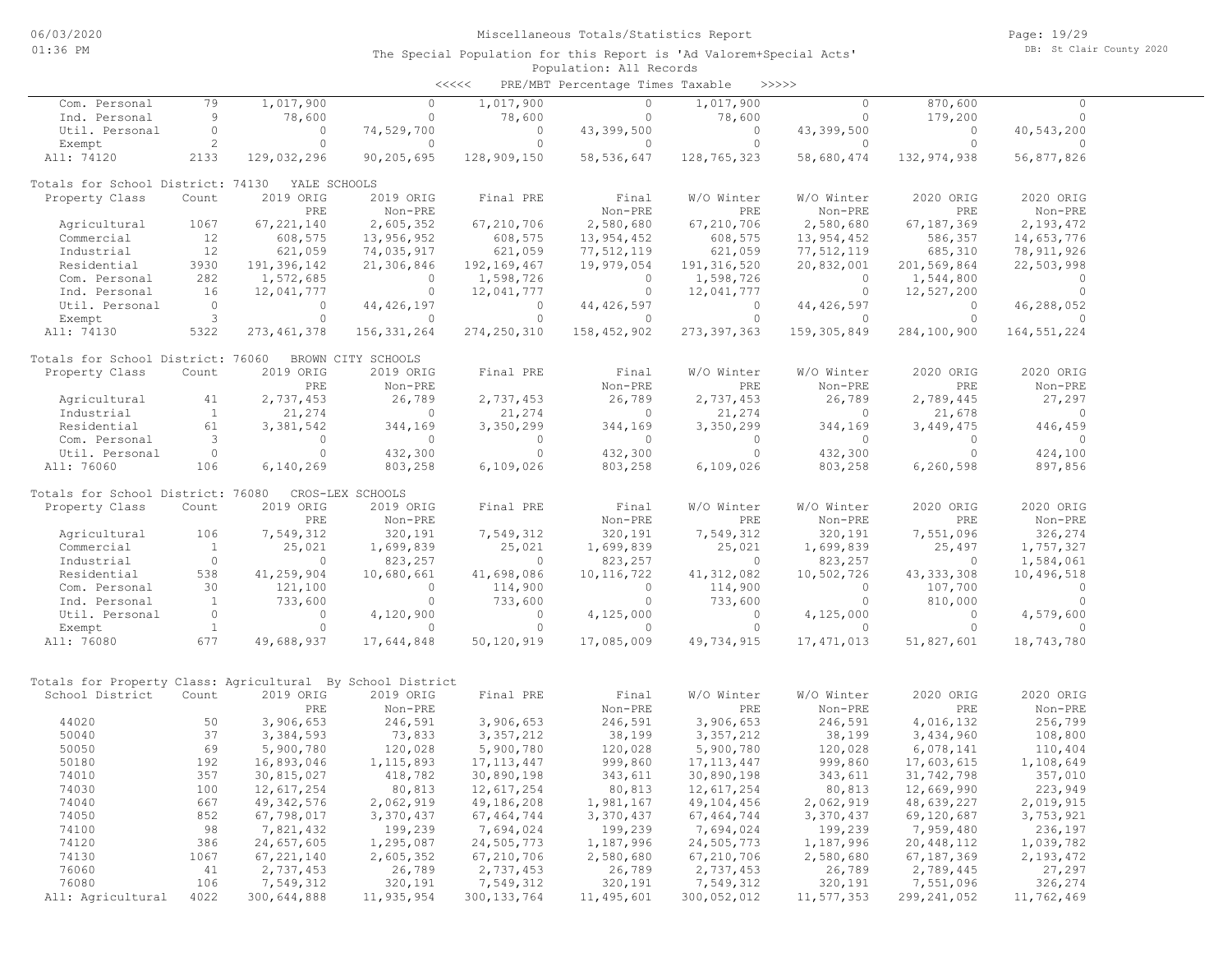Page: 20/29 DB: St Clair County 2020

### Population: All Records The Special Population for this Report is 'Ad Valorem+Special Acts'

<<<<< PRE/MBT Percentage Times Taxable >>>>>

| Totals for Property Class: Commercial By School District    |                |                     |               |                           |               |                                |               |                                |               |
|-------------------------------------------------------------|----------------|---------------------|---------------|---------------------------|---------------|--------------------------------|---------------|--------------------------------|---------------|
| School District                                             | Count          | 2019 ORIG           | 2019 ORIG     | Final PRE                 | Final         | W/O Winter                     | W/O Winter    | 2020 ORIG                      | 2020 ORIG     |
|                                                             |                | PRE                 | Non-PRE       |                           | Non-PRE       | PRE                            | Non-PRE       | PRE                            | Non-PRE       |
| 44020                                                       | $\circ$        | $\circ$             | 519,082       | $\circ$                   | 519,082       | $\circ$                        | 519,082       | $\circ$                        | 590,779       |
| 50040                                                       | 5              | 303,183             | 13,736,187    | 303,183                   | 13,555,087    | 303,183                        | 13,555,087    | 308,942                        | 14, 119, 155  |
| 50050                                                       | $\overline{c}$ | $\circ$             | 394,404       | $\circ$                   | 397,004       | $\circ$                        | 397,004       | 130,377                        | 402,768       |
| 50180                                                       | 5              | 208,164             | 5,086,827     | 208,164                   | 5,051,081     | 208,164                        | 5,051,081     | 211,450                        | 5,142,869     |
| 74010                                                       | 42             | 2,208,448           | 339, 611, 418 | 2, 113, 450               | 335, 221, 159 | 2, 113, 450                    | 335, 221, 159 | 2,090,583                      | 350,621,200   |
|                                                             | 10             |                     |               |                           |               |                                |               |                                |               |
| 74030                                                       |                | 920,491             | 41,670,573    | 920,491                   | 41,646,873    | 920,491                        | 41,646,873    | 600,330                        | 43,690,913    |
| 74040                                                       | 7              | 625,519             | 10,652,166    | 606,319                   | 10,558,466    | 606,319                        | 10,558,466    | 413,899                        | 10,746,767    |
| 74050                                                       | 29             | 1,570,514           | 66,719,485    | 1,580,084                 | 66,751,519    | 1,570,514                      | 66,761,089    | 1,288,979                      | 74,489,440    |
| 74100                                                       | 11             | 223,366             | 44,420,998    | 223,366                   | 44, 325, 359  | 223,366                        | 44, 325, 359  | 239,863                        | 45, 537, 163  |
| 74120                                                       | $\overline{4}$ | 230,043             | 2,992,546     | 230,043                   | 2,883,337     | 230,043                        | 2,883,337     | 206,300                        | 3, 161, 138   |
| 74130                                                       | 12             | 608,575             | 13,956,952    | 608,575                   | 13,954,452    | 608,575                        | 13,954,452    | 586,357                        | 14,653,776    |
| 76080                                                       | $\mathbf{1}$   | 25,021              | 1,699,839     | 25,021                    | 1,699,839     | 25,021                         | 1,699,839     | 25,497                         | 1,757,327     |
| All: Commercial                                             | 128            | 6,923,324           | 541,460,477   | 6,818,696                 | 536, 563, 258 | 6,809,126                      | 536, 572, 828 | 6,102,577                      | 564, 913, 295 |
|                                                             |                |                     |               |                           |               |                                |               |                                |               |
| Totals for Property Class: Industrial By School District    |                |                     |               |                           |               |                                |               |                                |               |
| School District                                             | Count          | 2019 ORIG           | 2019 ORIG     | Final PRE                 | Final         | W/O Winter                     | W/O Winter    | 2020 ORIG                      | 2020 ORIG     |
|                                                             |                | PRE                 | Non-PRE       |                           | Non-PRE       | PRE                            | Non-PRE       | PRE                            | Non-PRE       |
| 50040                                                       | 3              | 88,480              | 12,993,685    | 88,480                    | 12,993,685    | 88,480                         | 12,993,685    | 90,160                         | 13,409,024    |
| 50050                                                       | $\circ$        | $\circ$             | 33,963        | $\circ$                   | 33,963        | $\mathbf{0}$                   | 33,963        | $\circ$                        | 34,608        |
| 50180                                                       | 7              | 430,490             | 2,400,267     | 430,490                   | 2,400,267     | 430,490                        | 2,400,267     | 282,418                        | 2,605,223     |
| 74010                                                       | $\circ$        | $\circ$             | 47,303,081    | $\circ$                   | 47,303,081    | $\circ$                        | 47,303,081    | $\circ$                        | 50,600,129    |
| 74030                                                       | $\circ$        | $\circ$             | 2,716,207     | $\circ$                   | 2,716,207     | $\Omega$                       | 2,716,207     | $\circ$                        | 2,782,072     |
| 74040                                                       | 10             | 274,142             | 5,562,666     | 274,142                   | 5,562,666     | 274,142                        | 5,562,666     | 315,519                        | 4,655,723     |
| 74050                                                       | 16             | 26,307,473          | 558,615,239   | 26,307,473                | 558,588,189   | 26,307,473                     | 558,588,189   | 949,147                        | 334,749,643   |
| 74100                                                       | $\overline{c}$ | 339,697             | 49,605,692    | 339,697                   | 49,605,692    | 339,697                        | 49,605,692    | 346,151                        | 51, 143, 675  |
| 74120                                                       | $\circ$        | $\circ$             | 2,003,046     | $\circ$                   | 2,003,046     | $\overline{0}$                 | 2,003,046     | $\circ$                        | 2,041,095     |
| 74130                                                       | 12             | 621,059             | 74,035,917    | 621,059                   | 77,512,119    | 621,059                        | 77,512,119    | 685,310                        | 78, 911, 926  |
| 76060                                                       | $\mathbf{1}$   | 21,274              | $\mathbf{0}$  | 21,274                    | $\circ$       | 21,274                         | $\circ$       | 21,678                         | $\circ$       |
| 76080                                                       | $\circ$        | $\circ$             | 823,257       | $\circ$                   | 823,257       | $\Omega$                       | 823,257       | $\circ$                        | 1,584,061     |
| All: Industrial                                             | 51             | 28,082,615          | 756,093,020   | 28,082,615                | 759, 542, 172 | 28,082,615                     | 759, 542, 172 | 2,690,383                      | 542, 517, 179 |
|                                                             |                |                     |               |                           |               |                                |               |                                |               |
| Totals for Property Class: Residential By School District   |                |                     |               |                           |               |                                |               |                                |               |
| School District                                             | Count          | 2019 ORIG           | 2019 ORIG     | Final PRE                 | Final         | W/O Winter                     | W/O Winter    | 2020 ORIG                      | 2020 ORIG     |
|                                                             |                | PRE                 | Non-PRE       |                           | Non-PRE       | PRE                            | Non-PRE       | PRE                            | Non-PRE       |
| 44020                                                       | 444            | 31,468,347          | 3,461,055     | 31,708,948                | 3,220,454     | 31,637,247                     | 3,292,155     | 33, 165, 394                   | 3,108,350     |
| 50040                                                       | 633            | 52, 579, 574        | 10,261,689    | 52,793,675                | 10,014,464    | 52,389,682                     | 10, 418, 457  | 54,558,091                     | 10,822,490    |
| 50050                                                       | 505            | 33,770,142          | 2,899,183     | 34,005,664                | 2,561,861     | 33,826,653                     | 2,740,872     | 36, 194, 873                   | 2,443,033     |
| 50180                                                       | 1381           | 109, 351, 640       | 7,557,136     | 109, 431, 796             | 7,313,779     | 109, 431, 796                  | 7,313,779     | 113,858,241                    | 7,546,108     |
|                                                             |                |                     |               |                           |               |                                |               |                                |               |
| 74010                                                       |                | 19057 1,041,500,289 | 213, 321, 011 | 1,042,932,513             |               | 209, 304, 014 1, 041, 997, 634 | 210,238,893   | 1,089,526,132                  | 215,082,394   |
| 74030                                                       | 6021           | 431, 197, 086       | 171, 121, 450 | 431,047,881               | 170, 483, 385 | 431,047,881                    | 170, 483, 385 | 450, 431, 201                  | 178,407,842   |
| 74040                                                       | 2954           | 171,602,100         | 19, 152, 842  | 172,056,492               | 18,096,839    | 171, 129, 807                  | 19,023,524    | 180,700,583                    | 20,290,662    |
| 74050                                                       | 10088          | 778, 363, 954       | 96,095,589    | 785,224,709               | 91,303,656    | 783,666,863                    | 92,861,502    | 815,050,254                    | 95,060,125    |
| 74100                                                       | 4951           | 298, 116, 244       | 29,284,886    | 299, 161, 907             | 27,621,704    | 298,602,618                    | 28,180,993    | 312,082,978                    | 28, 373, 391  |
| 74120                                                       | 1653           | 103,048,148         | 9,385,316     | 103,076,834               | 9,062,768     | 102,933,007                    | 9,206,595     | 111,270,726                    | 10,092,611    |
| 74130                                                       | 3930           | 191,396,142         | 21,306,846    | 192, 169, 467             | 19,979,054    | 191, 316, 520                  | 20,832,001    | 201,569,864                    | 22,503,998    |
| 76060                                                       | 61             | 3,381,542           | 344,169       | 3,350,299                 | 344,169       | 3,350,299                      | 344,169       | 3,449,475                      | 446,459       |
| 76080                                                       | 538            | 41,259,904          | 10,680,661    | 41,698,086                | 10, 116, 722  | 41, 312, 082                   | 10,502,726    | 43, 333, 308                   | 10,496,518    |
| All: Residential                                            |                | 52216 3,287,035,112 |               | 594,871,833 3,298,658,271 |               | 579,422,869 3,292,642,089      |               | 585, 439, 051 3, 445, 191, 120 | 604, 673, 981 |
|                                                             |                |                     |               |                           |               |                                |               |                                |               |
| Totals for Property Class: Ag. Personal By School District  |                |                     |               |                           |               |                                |               |                                |               |
| School District                                             | Count          | 2019 ORIG           | 2019 ORIG     | Final PRE                 | Final         | W/O Winter                     | W/O Winter    | 2020 ORIG                      | 2020 ORIG     |
|                                                             |                | PRE                 | Non-PRE       |                           | Non-PRE       | PRE                            | Non-PRE       | PRE                            | Non-PRE       |
| 74030                                                       | $\circ$        | $\circ$             | 12,300        | $\circ$                   | 12,300        | $\circ$                        | 12,300        | $\circ$                        | 13,000        |
| All: Ag. Personal                                           | $\circ$        | $\circ$             | 12,300        | $\circ$                   | 12,300        | 0                              | 12,300        | $\circ$                        | 13,000        |
| Totals for Property Class: Com. Personal By School District |                |                     |               |                           |               |                                |               |                                |               |
| School District                                             | Count          | 2019 ORIG           | 2019 ORIG     | Final PRE                 | Final         | W/O Winter                     | W/O Winter    | 2020 ORIG                      | 2020 ORIG     |
|                                                             |                |                     |               |                           |               |                                |               |                                |               |
|                                                             |                | PRE                 | Non-PRE       |                           | Non-PRE       | PRE                            | Non-PRE       | PRE                            | Non-PRE       |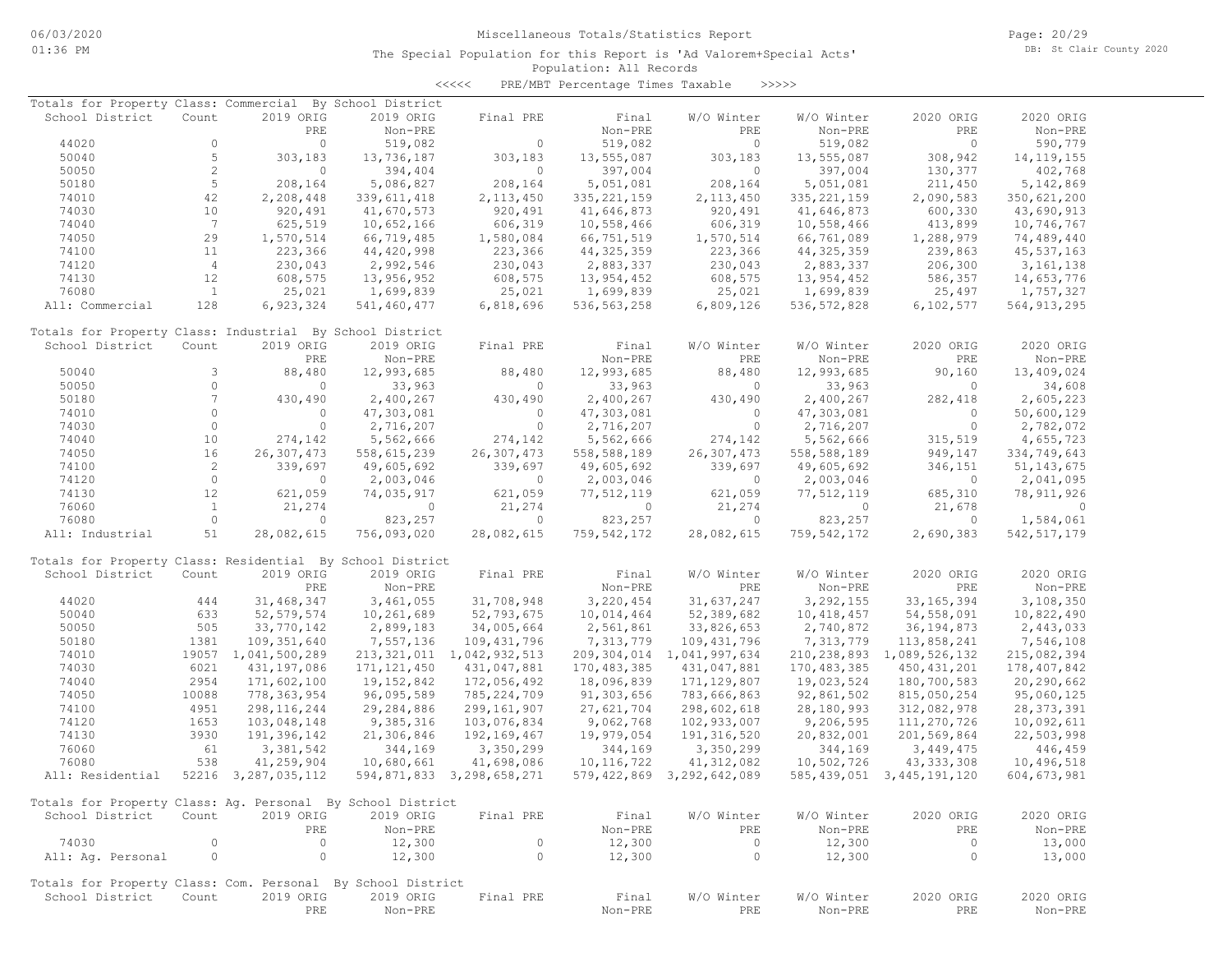| 211,100<br>44020<br>22<br>348,534<br>348,534<br>185,100<br>$\Omega$<br>$\circ$<br>$\circ$<br>$\circ$<br>$\circ$<br>50040<br>98<br>$\circ$<br>$\circ$<br>1,633,900<br>$\circ$<br>1,633,900<br>1,633,900<br>1,685,000<br>$\Omega$<br>50050<br>$\circ$<br>123,600<br>$\Omega$<br>$\Omega$<br>18<br>123,600<br>123,600<br>212,600<br>$\circ$<br>50180<br>91<br>923,600<br>$\circ$<br>$\circ$<br>$\circ$<br>898,100<br>898,100<br>1,358,800<br>$\mathbf 0$<br>2413<br>$\circ$<br>$\circ$<br>$\circ$<br>74010<br>61,161,800<br>60,230,985<br>60,230,985<br>59, 215, 700<br>$\Omega$<br>$\circ$<br>$\Omega$<br>$\circ$<br>74030<br>437<br>4,156,200<br>4,139,400<br>4,139,400<br>3,866,700<br>$\circ$<br>216<br>$\circ$<br>$\circ$<br>74040<br>3,836,300<br>$\circ$<br>3,842,230<br>3,842,230<br>3,631,800<br>1020<br>$\circ$<br>$\circ$<br>$\circ$<br>$\circ$<br>74050<br>12,940,100<br>13, 474, 400<br>13, 474, 400<br>14,393,600<br>$\circ$<br>528<br>$\circ$<br>$\circ$<br>$\circ$<br>74100<br>30,541,400<br>30,426,600<br>23,547,900<br>30,426,600<br>$\circ$<br>$\circ$<br>$\Omega$<br>$\Omega$<br>74120<br>79<br>1,017,900<br>1,017,900<br>870,600<br>1,017,900<br>$\circ$<br>$\circ$<br>$\circ$<br>$\circ$<br>74130<br>282<br>1,572,685<br>1,598,726<br>1,598,726<br>1,544,800<br>$\circ$<br>$\Omega$<br>76060<br>3<br>$\circ$<br>$\Omega$<br>$\Omega$<br>$\circ$<br>$\overline{0}$<br>$\circ$<br>$\circ$<br>30<br>$\circ$<br>$\circ$<br>76080<br>121,100<br>114,900<br>114,900<br>107,700<br>$\circ$<br>$\Omega$<br>$\Omega$<br>$\Omega$<br>$\circ$<br>All: Com. Personal 5237<br>118,239,685<br>117,849,275<br>117,849,275<br>110,620,300<br>Totals for Property Class: Ind. Personal By School District<br>2019 ORIG<br>W/O Winter<br>2020 ORIG<br>School District<br>Count<br>2019 ORIG<br>Final PRE<br>Final<br>W/O Winter<br>2020 ORIG<br>Non-PRE<br>PRE<br>PRE<br>Non-PRE<br>PRE<br>Non-PRE<br>Non-PRE<br>$\Omega$<br>44020<br>$\circ$<br>$\circ$<br>$\circ$<br>$\Omega$<br>$\circ$<br>$\Omega$<br>0<br>$\perp$<br>50040<br>29<br>86, 412, 900<br>$\circ$<br>$\circ$<br>86, 413, 300<br>$\circ$<br>$\circ$<br>86, 413, 300<br>76,735,000<br>50050<br><sup>1</sup><br>$\circ$<br>$\circ$<br>$\circ$<br>$\Omega$<br>$\Omega$<br>$\Omega$<br>$\circ$<br>$\Omega$<br>$\mathbf 0$<br>$\circ$<br>$\overline{4}$<br>$\circ$<br>$\circ$<br>50180<br>8,268,500<br>8,268,500<br>8,268,500<br>8,642,200<br>$\Omega$<br>$\Omega$<br>$\circ$<br>$\Omega$<br>74010<br>128<br>15,908,000<br>15,908,000<br>15,908,000<br>11,726,400<br>$\circ$<br>$\Omega$<br>$\circ$<br>$\Omega$<br>74030<br>13<br>116,100<br>116,100<br>116,100<br>108,500<br>8<br>$\circ$<br>$\circ$<br>$\circ$<br>$\circ$<br>74040<br>2,087,300<br>2,087,300<br>1,939,100<br>2,087,300<br>$\circ$<br>$\circ$<br>$\Omega$<br>$\circ$<br>74050<br>113<br>95, 345, 400<br>95,256,000<br>95,256,000<br>419,300,800<br>$\circ$<br>$\circ$<br>37<br>$\circ$<br>$\circ$<br>74100<br>8,482,100<br>8,482,100<br>8,482,100<br>6,774,300<br>$\Omega$<br>$\Omega$<br>9<br>$\circ$<br>$\Omega$<br>78,600<br>74120<br>78,600<br>78,600<br>179,200<br>$\circ$<br>$\circ$<br>$\circ$<br>74130<br>16<br>12,041,777<br>12,041,777<br>$\circ$<br>12,041,777<br>12,527,200<br>76080<br>$\circ$<br>$\circ$<br>$\circ$<br>$\circ$<br>$\mathbf{1}$<br>733,600<br>733,600<br>733,600<br>810,000<br>$\Omega$<br>$\circ$<br>$\Omega$<br>229, 385, 277<br>$\circ$<br>All: Ind. Personal<br>360<br>229, 474, 277<br>229, 385, 277<br>538,742,700<br>Totals for Property Class: Util. Personal By School District<br>School District<br>W/O Winter<br>2020 ORIG<br>Count<br>2019 ORIG<br>2019 ORIG<br>Final PRE<br>Final<br>W/O Winter<br>2020 ORIG<br>PRE<br>Non-PRE<br>Non-PRE<br>PRE<br>Non-PRE<br>PRE<br>Non-PRE<br>$\Omega$<br>$\Omega$<br>$\circ$<br>1,388,500<br>1,388,500<br>$\Omega$<br>$\circ$<br>44020<br>1,388,500<br>1,497,400<br>$\circ$<br>50040<br>$\circ$<br>$\circ$<br>$\Omega$<br>$\circ$<br>6,723,100<br>6,723,400<br>6,723,400<br>8,328,000<br>$\circ$<br>$\circ$<br>50050<br>$\circ$<br>1,888,800<br>1,821,990<br>$\circ$<br>$\circ$<br>1,821,990<br>1,992,100<br>$\circ$<br>$\circ$<br>$\circ$<br>$\circ$<br>$\circ$<br>50180<br>39,130,632<br>39,091,532<br>39,091,532<br>39,693,638<br>$\circ$<br>$\circ$<br>$\circ$<br>$\circ$<br>$\circ$<br>74010<br>54,939,306<br>54, 927, 706<br>54,927,706<br>57, 563, 507<br>$\Omega$<br>$\circ$<br>$\circ$<br>$\Omega$<br>$\circ$<br>74030<br>11,620,700<br>11,621,000<br>11,621,000<br>12,432,400<br>$\Omega$<br>$\Omega$<br>$\circ$<br>$\Omega$<br>$\circ$<br>74040<br>12,758,400<br>12,765,177<br>12,765,177<br>13, 133, 500<br>$\circ$<br>$\circ$<br>$\circ$<br>$\circ$<br>$\circ$<br>74050<br>131,355,600<br>131,380,600<br>131,380,600<br>134,406,780<br>$\Omega$<br>$\Omega$<br>$\Omega$<br>$\Omega$<br>74100<br>80,726,141<br>76,835,041<br>$\Omega$<br>76,835,041<br>77,873,578<br>$\Omega$<br>$\Omega$<br>$\circ$<br>$\Omega$<br>$\circ$<br>74120<br>74,529,700<br>43,399,500<br>40,543,200<br>43,399,500<br>$\Omega$<br>74130<br>$\Omega$<br>$\circ$<br>$\Omega$<br>$\circ$<br>44, 426, 197<br>44, 426, 597<br>46,288,052<br>44,426,597<br>$\circ$<br>$\circ$<br>$\circ$<br>$\circ$<br>$\circ$<br>76060<br>432,300<br>432,300<br>424,100<br>432,300<br>$\Omega$<br>$\circ$<br>$\circ$<br>$\circ$<br>76080<br>4,120,900<br>4,125,000<br>$\circ$<br>4,125,000<br>4,579,600<br>$\Omega$<br>$\Omega$<br>$\Omega$<br>All: Util. Personal<br>$\circ$<br>$\Omega$<br>464,040,276<br>428,938,343<br>428,938,343<br>438,755,855<br>Totals for Property Class: Exempt By School District<br>Final<br>W/O Winter 2020 ORIG<br>2019 ORIG<br>Final PRE<br>W/O Winter<br>2020 ORIG<br>School District Count<br>2019 ORIG<br>PRE<br>$Non-PRE$<br>Non-PRE<br>PRE<br>Non-PRE<br>PRE<br>Non-PRE<br>$\circ$<br>$\mathbf{1}$<br>$\circ$<br>$\circ$<br>$\overline{0}$<br>$\circ$<br>50040<br>$\circ$<br>$\circ$<br>$\Omega$<br>$\circ$<br>$\circ$<br>$\circ$<br>$\circ$<br>$\overline{0}$<br>$\circ$<br>$\circ$<br>$\circ$<br>50050<br>$\mathbf{1}$<br>$\circ$<br>$\Omega$<br>$\circ$<br>74010<br>$\overline{4}$<br>$\circ$<br>$\circ$<br>$\circ$<br>$\circ$<br>0<br>$\Omega$<br>$\circ$<br>74030<br>3<br>$\Omega$<br>$\Omega$<br>$\Omega$<br>$\Omega$<br>$\Omega$<br>$\Omega$<br>$\Omega$<br>$\circ$<br>74040<br>$\mathbf{1}$<br>$\Omega$<br>$\Omega$<br>$\Omega$<br>$\Omega$<br>$\Omega$<br>$\Omega$<br>$7\overline{ }$<br>74050<br>$\Omega$<br>$\circ$<br>$\circ$<br>$\Omega$<br>$\circ$<br>$\circ$<br>0<br>$\circ$<br>74100<br>3<br>$\Omega$<br>$\mathbf{0}$<br>$\bigcap$<br>$\circ$<br>$\Omega$<br>$\circ$<br>$\Omega$<br>$\Omega$<br>74120<br>$\overline{2}$<br>$\circ$<br>$\circ$<br>$\Omega$<br>$\mathbf 0$<br>$\circ$<br>$\Omega$<br>$\Omega$<br>$\Omega$ |  |  | $\prec$ <<<< | PRE/MBT Percentage Times Taxable | >>>>> |  |  |
|---------------------------------------------------------------------------------------------------------------------------------------------------------------------------------------------------------------------------------------------------------------------------------------------------------------------------------------------------------------------------------------------------------------------------------------------------------------------------------------------------------------------------------------------------------------------------------------------------------------------------------------------------------------------------------------------------------------------------------------------------------------------------------------------------------------------------------------------------------------------------------------------------------------------------------------------------------------------------------------------------------------------------------------------------------------------------------------------------------------------------------------------------------------------------------------------------------------------------------------------------------------------------------------------------------------------------------------------------------------------------------------------------------------------------------------------------------------------------------------------------------------------------------------------------------------------------------------------------------------------------------------------------------------------------------------------------------------------------------------------------------------------------------------------------------------------------------------------------------------------------------------------------------------------------------------------------------------------------------------------------------------------------------------------------------------------------------------------------------------------------------------------------------------------------------------------------------------------------------------------------------------------------------------------------------------------------------------------------------------------------------------------------------------------------------------------------------------------------------------------------------------------------------------------------------------------------------------------------------------------------------------------------------------------------------------------------------------------------------------------------------------------------------------------------------------------------------------------------------------------------------------------------------------------------------------------------------------------------------------------------------------------------------------------------------------------------------------------------------------------------------------------------------------------------------------------------------------------------------------------------------------------------------------------------------------------------------------------------------------------------------------------------------------------------------------------------------------------------------------------------------------------------------------------------------------------------------------------------------------------------------------------------------------------------------------------------------------------------------------------------------------------------------------------------------------------------------------------------------------------------------------------------------------------------------------------------------------------------------------------------------------------------------------------------------------------------------------------------------------------------------------------------------------------------------------------------------------------------------------------------------------------------------------------------------------------------------------------------------------------------------------------------------------------------------------------------------------------------------------------------------------------------------------------------------------------------------------------------------------------------------------------------------------------------------------------------------------------------------------------------------------------------------------------------------------------------------------------------------------------------------------------------------------------------------------------------------------------------------------------------------------------------------------------------------------------------------------------------------------------------------------------------------------------------------------------------------------------------------------------------------------------------------------------------------------------------------------------------------------------------------------------------------------------------------------------------------------------------------------------------------------------------------------------------------------------------------------------------------------------------------------------------------------------------------------------------------------------------------------------------------------------------------------------------------------------------------------------------------------------------------------------------------------------------------------------------------------------------------------------------------------------------------------------------------------------------------------------------------------------------------------------------------------------------------------------------------------------------------------------------------------------------------------------------------------------------------------------------------------------------------------------------------------------------------------------------------------------------------------------------------------------------------------------------------------------------------------------------------------------------------------------------------------------------------------------------------------------------------------------------------|--|--|--------------|----------------------------------|-------|--|--|
|                                                                                                                                                                                                                                                                                                                                                                                                                                                                                                                                                                                                                                                                                                                                                                                                                                                                                                                                                                                                                                                                                                                                                                                                                                                                                                                                                                                                                                                                                                                                                                                                                                                                                                                                                                                                                                                                                                                                                                                                                                                                                                                                                                                                                                                                                                                                                                                                                                                                                                                                                                                                                                                                                                                                                                                                                                                                                                                                                                                                                                                                                                                                                                                                                                                                                                                                                                                                                                                                                                                                                                                                                                                                                                                                                                                                                                                                                                                                                                                                                                                                                                                                                                                                                                                                                                                                                                                                                                                                                                                                                                                                                                                                                                                                                                                                                                                                                                                                                                                                                                                                                                                                                                                                                                                                                                                                                                                                                                                                                                                                                                                                                                                                                                                                                                                                                                                                                                                                                                                                                                                                                                                                                                                                                                                                                                                                                                                                                                                                                                                                                                                                                                                                                                                                                         |  |  |              |                                  |       |  |  |
|                                                                                                                                                                                                                                                                                                                                                                                                                                                                                                                                                                                                                                                                                                                                                                                                                                                                                                                                                                                                                                                                                                                                                                                                                                                                                                                                                                                                                                                                                                                                                                                                                                                                                                                                                                                                                                                                                                                                                                                                                                                                                                                                                                                                                                                                                                                                                                                                                                                                                                                                                                                                                                                                                                                                                                                                                                                                                                                                                                                                                                                                                                                                                                                                                                                                                                                                                                                                                                                                                                                                                                                                                                                                                                                                                                                                                                                                                                                                                                                                                                                                                                                                                                                                                                                                                                                                                                                                                                                                                                                                                                                                                                                                                                                                                                                                                                                                                                                                                                                                                                                                                                                                                                                                                                                                                                                                                                                                                                                                                                                                                                                                                                                                                                                                                                                                                                                                                                                                                                                                                                                                                                                                                                                                                                                                                                                                                                                                                                                                                                                                                                                                                                                                                                                                                         |  |  |              |                                  |       |  |  |
|                                                                                                                                                                                                                                                                                                                                                                                                                                                                                                                                                                                                                                                                                                                                                                                                                                                                                                                                                                                                                                                                                                                                                                                                                                                                                                                                                                                                                                                                                                                                                                                                                                                                                                                                                                                                                                                                                                                                                                                                                                                                                                                                                                                                                                                                                                                                                                                                                                                                                                                                                                                                                                                                                                                                                                                                                                                                                                                                                                                                                                                                                                                                                                                                                                                                                                                                                                                                                                                                                                                                                                                                                                                                                                                                                                                                                                                                                                                                                                                                                                                                                                                                                                                                                                                                                                                                                                                                                                                                                                                                                                                                                                                                                                                                                                                                                                                                                                                                                                                                                                                                                                                                                                                                                                                                                                                                                                                                                                                                                                                                                                                                                                                                                                                                                                                                                                                                                                                                                                                                                                                                                                                                                                                                                                                                                                                                                                                                                                                                                                                                                                                                                                                                                                                                                         |  |  |              |                                  |       |  |  |
|                                                                                                                                                                                                                                                                                                                                                                                                                                                                                                                                                                                                                                                                                                                                                                                                                                                                                                                                                                                                                                                                                                                                                                                                                                                                                                                                                                                                                                                                                                                                                                                                                                                                                                                                                                                                                                                                                                                                                                                                                                                                                                                                                                                                                                                                                                                                                                                                                                                                                                                                                                                                                                                                                                                                                                                                                                                                                                                                                                                                                                                                                                                                                                                                                                                                                                                                                                                                                                                                                                                                                                                                                                                                                                                                                                                                                                                                                                                                                                                                                                                                                                                                                                                                                                                                                                                                                                                                                                                                                                                                                                                                                                                                                                                                                                                                                                                                                                                                                                                                                                                                                                                                                                                                                                                                                                                                                                                                                                                                                                                                                                                                                                                                                                                                                                                                                                                                                                                                                                                                                                                                                                                                                                                                                                                                                                                                                                                                                                                                                                                                                                                                                                                                                                                                                         |  |  |              |                                  |       |  |  |
|                                                                                                                                                                                                                                                                                                                                                                                                                                                                                                                                                                                                                                                                                                                                                                                                                                                                                                                                                                                                                                                                                                                                                                                                                                                                                                                                                                                                                                                                                                                                                                                                                                                                                                                                                                                                                                                                                                                                                                                                                                                                                                                                                                                                                                                                                                                                                                                                                                                                                                                                                                                                                                                                                                                                                                                                                                                                                                                                                                                                                                                                                                                                                                                                                                                                                                                                                                                                                                                                                                                                                                                                                                                                                                                                                                                                                                                                                                                                                                                                                                                                                                                                                                                                                                                                                                                                                                                                                                                                                                                                                                                                                                                                                                                                                                                                                                                                                                                                                                                                                                                                                                                                                                                                                                                                                                                                                                                                                                                                                                                                                                                                                                                                                                                                                                                                                                                                                                                                                                                                                                                                                                                                                                                                                                                                                                                                                                                                                                                                                                                                                                                                                                                                                                                                                         |  |  |              |                                  |       |  |  |
|                                                                                                                                                                                                                                                                                                                                                                                                                                                                                                                                                                                                                                                                                                                                                                                                                                                                                                                                                                                                                                                                                                                                                                                                                                                                                                                                                                                                                                                                                                                                                                                                                                                                                                                                                                                                                                                                                                                                                                                                                                                                                                                                                                                                                                                                                                                                                                                                                                                                                                                                                                                                                                                                                                                                                                                                                                                                                                                                                                                                                                                                                                                                                                                                                                                                                                                                                                                                                                                                                                                                                                                                                                                                                                                                                                                                                                                                                                                                                                                                                                                                                                                                                                                                                                                                                                                                                                                                                                                                                                                                                                                                                                                                                                                                                                                                                                                                                                                                                                                                                                                                                                                                                                                                                                                                                                                                                                                                                                                                                                                                                                                                                                                                                                                                                                                                                                                                                                                                                                                                                                                                                                                                                                                                                                                                                                                                                                                                                                                                                                                                                                                                                                                                                                                                                         |  |  |              |                                  |       |  |  |
|                                                                                                                                                                                                                                                                                                                                                                                                                                                                                                                                                                                                                                                                                                                                                                                                                                                                                                                                                                                                                                                                                                                                                                                                                                                                                                                                                                                                                                                                                                                                                                                                                                                                                                                                                                                                                                                                                                                                                                                                                                                                                                                                                                                                                                                                                                                                                                                                                                                                                                                                                                                                                                                                                                                                                                                                                                                                                                                                                                                                                                                                                                                                                                                                                                                                                                                                                                                                                                                                                                                                                                                                                                                                                                                                                                                                                                                                                                                                                                                                                                                                                                                                                                                                                                                                                                                                                                                                                                                                                                                                                                                                                                                                                                                                                                                                                                                                                                                                                                                                                                                                                                                                                                                                                                                                                                                                                                                                                                                                                                                                                                                                                                                                                                                                                                                                                                                                                                                                                                                                                                                                                                                                                                                                                                                                                                                                                                                                                                                                                                                                                                                                                                                                                                                                                         |  |  |              |                                  |       |  |  |
|                                                                                                                                                                                                                                                                                                                                                                                                                                                                                                                                                                                                                                                                                                                                                                                                                                                                                                                                                                                                                                                                                                                                                                                                                                                                                                                                                                                                                                                                                                                                                                                                                                                                                                                                                                                                                                                                                                                                                                                                                                                                                                                                                                                                                                                                                                                                                                                                                                                                                                                                                                                                                                                                                                                                                                                                                                                                                                                                                                                                                                                                                                                                                                                                                                                                                                                                                                                                                                                                                                                                                                                                                                                                                                                                                                                                                                                                                                                                                                                                                                                                                                                                                                                                                                                                                                                                                                                                                                                                                                                                                                                                                                                                                                                                                                                                                                                                                                                                                                                                                                                                                                                                                                                                                                                                                                                                                                                                                                                                                                                                                                                                                                                                                                                                                                                                                                                                                                                                                                                                                                                                                                                                                                                                                                                                                                                                                                                                                                                                                                                                                                                                                                                                                                                                                         |  |  |              |                                  |       |  |  |
|                                                                                                                                                                                                                                                                                                                                                                                                                                                                                                                                                                                                                                                                                                                                                                                                                                                                                                                                                                                                                                                                                                                                                                                                                                                                                                                                                                                                                                                                                                                                                                                                                                                                                                                                                                                                                                                                                                                                                                                                                                                                                                                                                                                                                                                                                                                                                                                                                                                                                                                                                                                                                                                                                                                                                                                                                                                                                                                                                                                                                                                                                                                                                                                                                                                                                                                                                                                                                                                                                                                                                                                                                                                                                                                                                                                                                                                                                                                                                                                                                                                                                                                                                                                                                                                                                                                                                                                                                                                                                                                                                                                                                                                                                                                                                                                                                                                                                                                                                                                                                                                                                                                                                                                                                                                                                                                                                                                                                                                                                                                                                                                                                                                                                                                                                                                                                                                                                                                                                                                                                                                                                                                                                                                                                                                                                                                                                                                                                                                                                                                                                                                                                                                                                                                                                         |  |  |              |                                  |       |  |  |
|                                                                                                                                                                                                                                                                                                                                                                                                                                                                                                                                                                                                                                                                                                                                                                                                                                                                                                                                                                                                                                                                                                                                                                                                                                                                                                                                                                                                                                                                                                                                                                                                                                                                                                                                                                                                                                                                                                                                                                                                                                                                                                                                                                                                                                                                                                                                                                                                                                                                                                                                                                                                                                                                                                                                                                                                                                                                                                                                                                                                                                                                                                                                                                                                                                                                                                                                                                                                                                                                                                                                                                                                                                                                                                                                                                                                                                                                                                                                                                                                                                                                                                                                                                                                                                                                                                                                                                                                                                                                                                                                                                                                                                                                                                                                                                                                                                                                                                                                                                                                                                                                                                                                                                                                                                                                                                                                                                                                                                                                                                                                                                                                                                                                                                                                                                                                                                                                                                                                                                                                                                                                                                                                                                                                                                                                                                                                                                                                                                                                                                                                                                                                                                                                                                                                                         |  |  |              |                                  |       |  |  |
|                                                                                                                                                                                                                                                                                                                                                                                                                                                                                                                                                                                                                                                                                                                                                                                                                                                                                                                                                                                                                                                                                                                                                                                                                                                                                                                                                                                                                                                                                                                                                                                                                                                                                                                                                                                                                                                                                                                                                                                                                                                                                                                                                                                                                                                                                                                                                                                                                                                                                                                                                                                                                                                                                                                                                                                                                                                                                                                                                                                                                                                                                                                                                                                                                                                                                                                                                                                                                                                                                                                                                                                                                                                                                                                                                                                                                                                                                                                                                                                                                                                                                                                                                                                                                                                                                                                                                                                                                                                                                                                                                                                                                                                                                                                                                                                                                                                                                                                                                                                                                                                                                                                                                                                                                                                                                                                                                                                                                                                                                                                                                                                                                                                                                                                                                                                                                                                                                                                                                                                                                                                                                                                                                                                                                                                                                                                                                                                                                                                                                                                                                                                                                                                                                                                                                         |  |  |              |                                  |       |  |  |
|                                                                                                                                                                                                                                                                                                                                                                                                                                                                                                                                                                                                                                                                                                                                                                                                                                                                                                                                                                                                                                                                                                                                                                                                                                                                                                                                                                                                                                                                                                                                                                                                                                                                                                                                                                                                                                                                                                                                                                                                                                                                                                                                                                                                                                                                                                                                                                                                                                                                                                                                                                                                                                                                                                                                                                                                                                                                                                                                                                                                                                                                                                                                                                                                                                                                                                                                                                                                                                                                                                                                                                                                                                                                                                                                                                                                                                                                                                                                                                                                                                                                                                                                                                                                                                                                                                                                                                                                                                                                                                                                                                                                                                                                                                                                                                                                                                                                                                                                                                                                                                                                                                                                                                                                                                                                                                                                                                                                                                                                                                                                                                                                                                                                                                                                                                                                                                                                                                                                                                                                                                                                                                                                                                                                                                                                                                                                                                                                                                                                                                                                                                                                                                                                                                                                                         |  |  |              |                                  |       |  |  |
|                                                                                                                                                                                                                                                                                                                                                                                                                                                                                                                                                                                                                                                                                                                                                                                                                                                                                                                                                                                                                                                                                                                                                                                                                                                                                                                                                                                                                                                                                                                                                                                                                                                                                                                                                                                                                                                                                                                                                                                                                                                                                                                                                                                                                                                                                                                                                                                                                                                                                                                                                                                                                                                                                                                                                                                                                                                                                                                                                                                                                                                                                                                                                                                                                                                                                                                                                                                                                                                                                                                                                                                                                                                                                                                                                                                                                                                                                                                                                                                                                                                                                                                                                                                                                                                                                                                                                                                                                                                                                                                                                                                                                                                                                                                                                                                                                                                                                                                                                                                                                                                                                                                                                                                                                                                                                                                                                                                                                                                                                                                                                                                                                                                                                                                                                                                                                                                                                                                                                                                                                                                                                                                                                                                                                                                                                                                                                                                                                                                                                                                                                                                                                                                                                                                                                         |  |  |              |                                  |       |  |  |
|                                                                                                                                                                                                                                                                                                                                                                                                                                                                                                                                                                                                                                                                                                                                                                                                                                                                                                                                                                                                                                                                                                                                                                                                                                                                                                                                                                                                                                                                                                                                                                                                                                                                                                                                                                                                                                                                                                                                                                                                                                                                                                                                                                                                                                                                                                                                                                                                                                                                                                                                                                                                                                                                                                                                                                                                                                                                                                                                                                                                                                                                                                                                                                                                                                                                                                                                                                                                                                                                                                                                                                                                                                                                                                                                                                                                                                                                                                                                                                                                                                                                                                                                                                                                                                                                                                                                                                                                                                                                                                                                                                                                                                                                                                                                                                                                                                                                                                                                                                                                                                                                                                                                                                                                                                                                                                                                                                                                                                                                                                                                                                                                                                                                                                                                                                                                                                                                                                                                                                                                                                                                                                                                                                                                                                                                                                                                                                                                                                                                                                                                                                                                                                                                                                                                                         |  |  |              |                                  |       |  |  |
|                                                                                                                                                                                                                                                                                                                                                                                                                                                                                                                                                                                                                                                                                                                                                                                                                                                                                                                                                                                                                                                                                                                                                                                                                                                                                                                                                                                                                                                                                                                                                                                                                                                                                                                                                                                                                                                                                                                                                                                                                                                                                                                                                                                                                                                                                                                                                                                                                                                                                                                                                                                                                                                                                                                                                                                                                                                                                                                                                                                                                                                                                                                                                                                                                                                                                                                                                                                                                                                                                                                                                                                                                                                                                                                                                                                                                                                                                                                                                                                                                                                                                                                                                                                                                                                                                                                                                                                                                                                                                                                                                                                                                                                                                                                                                                                                                                                                                                                                                                                                                                                                                                                                                                                                                                                                                                                                                                                                                                                                                                                                                                                                                                                                                                                                                                                                                                                                                                                                                                                                                                                                                                                                                                                                                                                                                                                                                                                                                                                                                                                                                                                                                                                                                                                                                         |  |  |              |                                  |       |  |  |
|                                                                                                                                                                                                                                                                                                                                                                                                                                                                                                                                                                                                                                                                                                                                                                                                                                                                                                                                                                                                                                                                                                                                                                                                                                                                                                                                                                                                                                                                                                                                                                                                                                                                                                                                                                                                                                                                                                                                                                                                                                                                                                                                                                                                                                                                                                                                                                                                                                                                                                                                                                                                                                                                                                                                                                                                                                                                                                                                                                                                                                                                                                                                                                                                                                                                                                                                                                                                                                                                                                                                                                                                                                                                                                                                                                                                                                                                                                                                                                                                                                                                                                                                                                                                                                                                                                                                                                                                                                                                                                                                                                                                                                                                                                                                                                                                                                                                                                                                                                                                                                                                                                                                                                                                                                                                                                                                                                                                                                                                                                                                                                                                                                                                                                                                                                                                                                                                                                                                                                                                                                                                                                                                                                                                                                                                                                                                                                                                                                                                                                                                                                                                                                                                                                                                                         |  |  |              |                                  |       |  |  |
|                                                                                                                                                                                                                                                                                                                                                                                                                                                                                                                                                                                                                                                                                                                                                                                                                                                                                                                                                                                                                                                                                                                                                                                                                                                                                                                                                                                                                                                                                                                                                                                                                                                                                                                                                                                                                                                                                                                                                                                                                                                                                                                                                                                                                                                                                                                                                                                                                                                                                                                                                                                                                                                                                                                                                                                                                                                                                                                                                                                                                                                                                                                                                                                                                                                                                                                                                                                                                                                                                                                                                                                                                                                                                                                                                                                                                                                                                                                                                                                                                                                                                                                                                                                                                                                                                                                                                                                                                                                                                                                                                                                                                                                                                                                                                                                                                                                                                                                                                                                                                                                                                                                                                                                                                                                                                                                                                                                                                                                                                                                                                                                                                                                                                                                                                                                                                                                                                                                                                                                                                                                                                                                                                                                                                                                                                                                                                                                                                                                                                                                                                                                                                                                                                                                                                         |  |  |              |                                  |       |  |  |
|                                                                                                                                                                                                                                                                                                                                                                                                                                                                                                                                                                                                                                                                                                                                                                                                                                                                                                                                                                                                                                                                                                                                                                                                                                                                                                                                                                                                                                                                                                                                                                                                                                                                                                                                                                                                                                                                                                                                                                                                                                                                                                                                                                                                                                                                                                                                                                                                                                                                                                                                                                                                                                                                                                                                                                                                                                                                                                                                                                                                                                                                                                                                                                                                                                                                                                                                                                                                                                                                                                                                                                                                                                                                                                                                                                                                                                                                                                                                                                                                                                                                                                                                                                                                                                                                                                                                                                                                                                                                                                                                                                                                                                                                                                                                                                                                                                                                                                                                                                                                                                                                                                                                                                                                                                                                                                                                                                                                                                                                                                                                                                                                                                                                                                                                                                                                                                                                                                                                                                                                                                                                                                                                                                                                                                                                                                                                                                                                                                                                                                                                                                                                                                                                                                                                                         |  |  |              |                                  |       |  |  |
|                                                                                                                                                                                                                                                                                                                                                                                                                                                                                                                                                                                                                                                                                                                                                                                                                                                                                                                                                                                                                                                                                                                                                                                                                                                                                                                                                                                                                                                                                                                                                                                                                                                                                                                                                                                                                                                                                                                                                                                                                                                                                                                                                                                                                                                                                                                                                                                                                                                                                                                                                                                                                                                                                                                                                                                                                                                                                                                                                                                                                                                                                                                                                                                                                                                                                                                                                                                                                                                                                                                                                                                                                                                                                                                                                                                                                                                                                                                                                                                                                                                                                                                                                                                                                                                                                                                                                                                                                                                                                                                                                                                                                                                                                                                                                                                                                                                                                                                                                                                                                                                                                                                                                                                                                                                                                                                                                                                                                                                                                                                                                                                                                                                                                                                                                                                                                                                                                                                                                                                                                                                                                                                                                                                                                                                                                                                                                                                                                                                                                                                                                                                                                                                                                                                                                         |  |  |              |                                  |       |  |  |
|                                                                                                                                                                                                                                                                                                                                                                                                                                                                                                                                                                                                                                                                                                                                                                                                                                                                                                                                                                                                                                                                                                                                                                                                                                                                                                                                                                                                                                                                                                                                                                                                                                                                                                                                                                                                                                                                                                                                                                                                                                                                                                                                                                                                                                                                                                                                                                                                                                                                                                                                                                                                                                                                                                                                                                                                                                                                                                                                                                                                                                                                                                                                                                                                                                                                                                                                                                                                                                                                                                                                                                                                                                                                                                                                                                                                                                                                                                                                                                                                                                                                                                                                                                                                                                                                                                                                                                                                                                                                                                                                                                                                                                                                                                                                                                                                                                                                                                                                                                                                                                                                                                                                                                                                                                                                                                                                                                                                                                                                                                                                                                                                                                                                                                                                                                                                                                                                                                                                                                                                                                                                                                                                                                                                                                                                                                                                                                                                                                                                                                                                                                                                                                                                                                                                                         |  |  |              |                                  |       |  |  |
|                                                                                                                                                                                                                                                                                                                                                                                                                                                                                                                                                                                                                                                                                                                                                                                                                                                                                                                                                                                                                                                                                                                                                                                                                                                                                                                                                                                                                                                                                                                                                                                                                                                                                                                                                                                                                                                                                                                                                                                                                                                                                                                                                                                                                                                                                                                                                                                                                                                                                                                                                                                                                                                                                                                                                                                                                                                                                                                                                                                                                                                                                                                                                                                                                                                                                                                                                                                                                                                                                                                                                                                                                                                                                                                                                                                                                                                                                                                                                                                                                                                                                                                                                                                                                                                                                                                                                                                                                                                                                                                                                                                                                                                                                                                                                                                                                                                                                                                                                                                                                                                                                                                                                                                                                                                                                                                                                                                                                                                                                                                                                                                                                                                                                                                                                                                                                                                                                                                                                                                                                                                                                                                                                                                                                                                                                                                                                                                                                                                                                                                                                                                                                                                                                                                                                         |  |  |              |                                  |       |  |  |
|                                                                                                                                                                                                                                                                                                                                                                                                                                                                                                                                                                                                                                                                                                                                                                                                                                                                                                                                                                                                                                                                                                                                                                                                                                                                                                                                                                                                                                                                                                                                                                                                                                                                                                                                                                                                                                                                                                                                                                                                                                                                                                                                                                                                                                                                                                                                                                                                                                                                                                                                                                                                                                                                                                                                                                                                                                                                                                                                                                                                                                                                                                                                                                                                                                                                                                                                                                                                                                                                                                                                                                                                                                                                                                                                                                                                                                                                                                                                                                                                                                                                                                                                                                                                                                                                                                                                                                                                                                                                                                                                                                                                                                                                                                                                                                                                                                                                                                                                                                                                                                                                                                                                                                                                                                                                                                                                                                                                                                                                                                                                                                                                                                                                                                                                                                                                                                                                                                                                                                                                                                                                                                                                                                                                                                                                                                                                                                                                                                                                                                                                                                                                                                                                                                                                                         |  |  |              |                                  |       |  |  |
|                                                                                                                                                                                                                                                                                                                                                                                                                                                                                                                                                                                                                                                                                                                                                                                                                                                                                                                                                                                                                                                                                                                                                                                                                                                                                                                                                                                                                                                                                                                                                                                                                                                                                                                                                                                                                                                                                                                                                                                                                                                                                                                                                                                                                                                                                                                                                                                                                                                                                                                                                                                                                                                                                                                                                                                                                                                                                                                                                                                                                                                                                                                                                                                                                                                                                                                                                                                                                                                                                                                                                                                                                                                                                                                                                                                                                                                                                                                                                                                                                                                                                                                                                                                                                                                                                                                                                                                                                                                                                                                                                                                                                                                                                                                                                                                                                                                                                                                                                                                                                                                                                                                                                                                                                                                                                                                                                                                                                                                                                                                                                                                                                                                                                                                                                                                                                                                                                                                                                                                                                                                                                                                                                                                                                                                                                                                                                                                                                                                                                                                                                                                                                                                                                                                                                         |  |  |              |                                  |       |  |  |
|                                                                                                                                                                                                                                                                                                                                                                                                                                                                                                                                                                                                                                                                                                                                                                                                                                                                                                                                                                                                                                                                                                                                                                                                                                                                                                                                                                                                                                                                                                                                                                                                                                                                                                                                                                                                                                                                                                                                                                                                                                                                                                                                                                                                                                                                                                                                                                                                                                                                                                                                                                                                                                                                                                                                                                                                                                                                                                                                                                                                                                                                                                                                                                                                                                                                                                                                                                                                                                                                                                                                                                                                                                                                                                                                                                                                                                                                                                                                                                                                                                                                                                                                                                                                                                                                                                                                                                                                                                                                                                                                                                                                                                                                                                                                                                                                                                                                                                                                                                                                                                                                                                                                                                                                                                                                                                                                                                                                                                                                                                                                                                                                                                                                                                                                                                                                                                                                                                                                                                                                                                                                                                                                                                                                                                                                                                                                                                                                                                                                                                                                                                                                                                                                                                                                                         |  |  |              |                                  |       |  |  |
|                                                                                                                                                                                                                                                                                                                                                                                                                                                                                                                                                                                                                                                                                                                                                                                                                                                                                                                                                                                                                                                                                                                                                                                                                                                                                                                                                                                                                                                                                                                                                                                                                                                                                                                                                                                                                                                                                                                                                                                                                                                                                                                                                                                                                                                                                                                                                                                                                                                                                                                                                                                                                                                                                                                                                                                                                                                                                                                                                                                                                                                                                                                                                                                                                                                                                                                                                                                                                                                                                                                                                                                                                                                                                                                                                                                                                                                                                                                                                                                                                                                                                                                                                                                                                                                                                                                                                                                                                                                                                                                                                                                                                                                                                                                                                                                                                                                                                                                                                                                                                                                                                                                                                                                                                                                                                                                                                                                                                                                                                                                                                                                                                                                                                                                                                                                                                                                                                                                                                                                                                                                                                                                                                                                                                                                                                                                                                                                                                                                                                                                                                                                                                                                                                                                                                         |  |  |              |                                  |       |  |  |
|                                                                                                                                                                                                                                                                                                                                                                                                                                                                                                                                                                                                                                                                                                                                                                                                                                                                                                                                                                                                                                                                                                                                                                                                                                                                                                                                                                                                                                                                                                                                                                                                                                                                                                                                                                                                                                                                                                                                                                                                                                                                                                                                                                                                                                                                                                                                                                                                                                                                                                                                                                                                                                                                                                                                                                                                                                                                                                                                                                                                                                                                                                                                                                                                                                                                                                                                                                                                                                                                                                                                                                                                                                                                                                                                                                                                                                                                                                                                                                                                                                                                                                                                                                                                                                                                                                                                                                                                                                                                                                                                                                                                                                                                                                                                                                                                                                                                                                                                                                                                                                                                                                                                                                                                                                                                                                                                                                                                                                                                                                                                                                                                                                                                                                                                                                                                                                                                                                                                                                                                                                                                                                                                                                                                                                                                                                                                                                                                                                                                                                                                                                                                                                                                                                                                                         |  |  |              |                                  |       |  |  |
|                                                                                                                                                                                                                                                                                                                                                                                                                                                                                                                                                                                                                                                                                                                                                                                                                                                                                                                                                                                                                                                                                                                                                                                                                                                                                                                                                                                                                                                                                                                                                                                                                                                                                                                                                                                                                                                                                                                                                                                                                                                                                                                                                                                                                                                                                                                                                                                                                                                                                                                                                                                                                                                                                                                                                                                                                                                                                                                                                                                                                                                                                                                                                                                                                                                                                                                                                                                                                                                                                                                                                                                                                                                                                                                                                                                                                                                                                                                                                                                                                                                                                                                                                                                                                                                                                                                                                                                                                                                                                                                                                                                                                                                                                                                                                                                                                                                                                                                                                                                                                                                                                                                                                                                                                                                                                                                                                                                                                                                                                                                                                                                                                                                                                                                                                                                                                                                                                                                                                                                                                                                                                                                                                                                                                                                                                                                                                                                                                                                                                                                                                                                                                                                                                                                                                         |  |  |              |                                  |       |  |  |
|                                                                                                                                                                                                                                                                                                                                                                                                                                                                                                                                                                                                                                                                                                                                                                                                                                                                                                                                                                                                                                                                                                                                                                                                                                                                                                                                                                                                                                                                                                                                                                                                                                                                                                                                                                                                                                                                                                                                                                                                                                                                                                                                                                                                                                                                                                                                                                                                                                                                                                                                                                                                                                                                                                                                                                                                                                                                                                                                                                                                                                                                                                                                                                                                                                                                                                                                                                                                                                                                                                                                                                                                                                                                                                                                                                                                                                                                                                                                                                                                                                                                                                                                                                                                                                                                                                                                                                                                                                                                                                                                                                                                                                                                                                                                                                                                                                                                                                                                                                                                                                                                                                                                                                                                                                                                                                                                                                                                                                                                                                                                                                                                                                                                                                                                                                                                                                                                                                                                                                                                                                                                                                                                                                                                                                                                                                                                                                                                                                                                                                                                                                                                                                                                                                                                                         |  |  |              |                                  |       |  |  |
|                                                                                                                                                                                                                                                                                                                                                                                                                                                                                                                                                                                                                                                                                                                                                                                                                                                                                                                                                                                                                                                                                                                                                                                                                                                                                                                                                                                                                                                                                                                                                                                                                                                                                                                                                                                                                                                                                                                                                                                                                                                                                                                                                                                                                                                                                                                                                                                                                                                                                                                                                                                                                                                                                                                                                                                                                                                                                                                                                                                                                                                                                                                                                                                                                                                                                                                                                                                                                                                                                                                                                                                                                                                                                                                                                                                                                                                                                                                                                                                                                                                                                                                                                                                                                                                                                                                                                                                                                                                                                                                                                                                                                                                                                                                                                                                                                                                                                                                                                                                                                                                                                                                                                                                                                                                                                                                                                                                                                                                                                                                                                                                                                                                                                                                                                                                                                                                                                                                                                                                                                                                                                                                                                                                                                                                                                                                                                                                                                                                                                                                                                                                                                                                                                                                                                         |  |  |              |                                  |       |  |  |
|                                                                                                                                                                                                                                                                                                                                                                                                                                                                                                                                                                                                                                                                                                                                                                                                                                                                                                                                                                                                                                                                                                                                                                                                                                                                                                                                                                                                                                                                                                                                                                                                                                                                                                                                                                                                                                                                                                                                                                                                                                                                                                                                                                                                                                                                                                                                                                                                                                                                                                                                                                                                                                                                                                                                                                                                                                                                                                                                                                                                                                                                                                                                                                                                                                                                                                                                                                                                                                                                                                                                                                                                                                                                                                                                                                                                                                                                                                                                                                                                                                                                                                                                                                                                                                                                                                                                                                                                                                                                                                                                                                                                                                                                                                                                                                                                                                                                                                                                                                                                                                                                                                                                                                                                                                                                                                                                                                                                                                                                                                                                                                                                                                                                                                                                                                                                                                                                                                                                                                                                                                                                                                                                                                                                                                                                                                                                                                                                                                                                                                                                                                                                                                                                                                                                                         |  |  |              |                                  |       |  |  |
|                                                                                                                                                                                                                                                                                                                                                                                                                                                                                                                                                                                                                                                                                                                                                                                                                                                                                                                                                                                                                                                                                                                                                                                                                                                                                                                                                                                                                                                                                                                                                                                                                                                                                                                                                                                                                                                                                                                                                                                                                                                                                                                                                                                                                                                                                                                                                                                                                                                                                                                                                                                                                                                                                                                                                                                                                                                                                                                                                                                                                                                                                                                                                                                                                                                                                                                                                                                                                                                                                                                                                                                                                                                                                                                                                                                                                                                                                                                                                                                                                                                                                                                                                                                                                                                                                                                                                                                                                                                                                                                                                                                                                                                                                                                                                                                                                                                                                                                                                                                                                                                                                                                                                                                                                                                                                                                                                                                                                                                                                                                                                                                                                                                                                                                                                                                                                                                                                                                                                                                                                                                                                                                                                                                                                                                                                                                                                                                                                                                                                                                                                                                                                                                                                                                                                         |  |  |              |                                  |       |  |  |
|                                                                                                                                                                                                                                                                                                                                                                                                                                                                                                                                                                                                                                                                                                                                                                                                                                                                                                                                                                                                                                                                                                                                                                                                                                                                                                                                                                                                                                                                                                                                                                                                                                                                                                                                                                                                                                                                                                                                                                                                                                                                                                                                                                                                                                                                                                                                                                                                                                                                                                                                                                                                                                                                                                                                                                                                                                                                                                                                                                                                                                                                                                                                                                                                                                                                                                                                                                                                                                                                                                                                                                                                                                                                                                                                                                                                                                                                                                                                                                                                                                                                                                                                                                                                                                                                                                                                                                                                                                                                                                                                                                                                                                                                                                                                                                                                                                                                                                                                                                                                                                                                                                                                                                                                                                                                                                                                                                                                                                                                                                                                                                                                                                                                                                                                                                                                                                                                                                                                                                                                                                                                                                                                                                                                                                                                                                                                                                                                                                                                                                                                                                                                                                                                                                                                                         |  |  |              |                                  |       |  |  |
|                                                                                                                                                                                                                                                                                                                                                                                                                                                                                                                                                                                                                                                                                                                                                                                                                                                                                                                                                                                                                                                                                                                                                                                                                                                                                                                                                                                                                                                                                                                                                                                                                                                                                                                                                                                                                                                                                                                                                                                                                                                                                                                                                                                                                                                                                                                                                                                                                                                                                                                                                                                                                                                                                                                                                                                                                                                                                                                                                                                                                                                                                                                                                                                                                                                                                                                                                                                                                                                                                                                                                                                                                                                                                                                                                                                                                                                                                                                                                                                                                                                                                                                                                                                                                                                                                                                                                                                                                                                                                                                                                                                                                                                                                                                                                                                                                                                                                                                                                                                                                                                                                                                                                                                                                                                                                                                                                                                                                                                                                                                                                                                                                                                                                                                                                                                                                                                                                                                                                                                                                                                                                                                                                                                                                                                                                                                                                                                                                                                                                                                                                                                                                                                                                                                                                         |  |  |              |                                  |       |  |  |
|                                                                                                                                                                                                                                                                                                                                                                                                                                                                                                                                                                                                                                                                                                                                                                                                                                                                                                                                                                                                                                                                                                                                                                                                                                                                                                                                                                                                                                                                                                                                                                                                                                                                                                                                                                                                                                                                                                                                                                                                                                                                                                                                                                                                                                                                                                                                                                                                                                                                                                                                                                                                                                                                                                                                                                                                                                                                                                                                                                                                                                                                                                                                                                                                                                                                                                                                                                                                                                                                                                                                                                                                                                                                                                                                                                                                                                                                                                                                                                                                                                                                                                                                                                                                                                                                                                                                                                                                                                                                                                                                                                                                                                                                                                                                                                                                                                                                                                                                                                                                                                                                                                                                                                                                                                                                                                                                                                                                                                                                                                                                                                                                                                                                                                                                                                                                                                                                                                                                                                                                                                                                                                                                                                                                                                                                                                                                                                                                                                                                                                                                                                                                                                                                                                                                                         |  |  |              |                                  |       |  |  |
|                                                                                                                                                                                                                                                                                                                                                                                                                                                                                                                                                                                                                                                                                                                                                                                                                                                                                                                                                                                                                                                                                                                                                                                                                                                                                                                                                                                                                                                                                                                                                                                                                                                                                                                                                                                                                                                                                                                                                                                                                                                                                                                                                                                                                                                                                                                                                                                                                                                                                                                                                                                                                                                                                                                                                                                                                                                                                                                                                                                                                                                                                                                                                                                                                                                                                                                                                                                                                                                                                                                                                                                                                                                                                                                                                                                                                                                                                                                                                                                                                                                                                                                                                                                                                                                                                                                                                                                                                                                                                                                                                                                                                                                                                                                                                                                                                                                                                                                                                                                                                                                                                                                                                                                                                                                                                                                                                                                                                                                                                                                                                                                                                                                                                                                                                                                                                                                                                                                                                                                                                                                                                                                                                                                                                                                                                                                                                                                                                                                                                                                                                                                                                                                                                                                                                         |  |  |              |                                  |       |  |  |
|                                                                                                                                                                                                                                                                                                                                                                                                                                                                                                                                                                                                                                                                                                                                                                                                                                                                                                                                                                                                                                                                                                                                                                                                                                                                                                                                                                                                                                                                                                                                                                                                                                                                                                                                                                                                                                                                                                                                                                                                                                                                                                                                                                                                                                                                                                                                                                                                                                                                                                                                                                                                                                                                                                                                                                                                                                                                                                                                                                                                                                                                                                                                                                                                                                                                                                                                                                                                                                                                                                                                                                                                                                                                                                                                                                                                                                                                                                                                                                                                                                                                                                                                                                                                                                                                                                                                                                                                                                                                                                                                                                                                                                                                                                                                                                                                                                                                                                                                                                                                                                                                                                                                                                                                                                                                                                                                                                                                                                                                                                                                                                                                                                                                                                                                                                                                                                                                                                                                                                                                                                                                                                                                                                                                                                                                                                                                                                                                                                                                                                                                                                                                                                                                                                                                                         |  |  |              |                                  |       |  |  |
|                                                                                                                                                                                                                                                                                                                                                                                                                                                                                                                                                                                                                                                                                                                                                                                                                                                                                                                                                                                                                                                                                                                                                                                                                                                                                                                                                                                                                                                                                                                                                                                                                                                                                                                                                                                                                                                                                                                                                                                                                                                                                                                                                                                                                                                                                                                                                                                                                                                                                                                                                                                                                                                                                                                                                                                                                                                                                                                                                                                                                                                                                                                                                                                                                                                                                                                                                                                                                                                                                                                                                                                                                                                                                                                                                                                                                                                                                                                                                                                                                                                                                                                                                                                                                                                                                                                                                                                                                                                                                                                                                                                                                                                                                                                                                                                                                                                                                                                                                                                                                                                                                                                                                                                                                                                                                                                                                                                                                                                                                                                                                                                                                                                                                                                                                                                                                                                                                                                                                                                                                                                                                                                                                                                                                                                                                                                                                                                                                                                                                                                                                                                                                                                                                                                                                         |  |  |              |                                  |       |  |  |
|                                                                                                                                                                                                                                                                                                                                                                                                                                                                                                                                                                                                                                                                                                                                                                                                                                                                                                                                                                                                                                                                                                                                                                                                                                                                                                                                                                                                                                                                                                                                                                                                                                                                                                                                                                                                                                                                                                                                                                                                                                                                                                                                                                                                                                                                                                                                                                                                                                                                                                                                                                                                                                                                                                                                                                                                                                                                                                                                                                                                                                                                                                                                                                                                                                                                                                                                                                                                                                                                                                                                                                                                                                                                                                                                                                                                                                                                                                                                                                                                                                                                                                                                                                                                                                                                                                                                                                                                                                                                                                                                                                                                                                                                                                                                                                                                                                                                                                                                                                                                                                                                                                                                                                                                                                                                                                                                                                                                                                                                                                                                                                                                                                                                                                                                                                                                                                                                                                                                                                                                                                                                                                                                                                                                                                                                                                                                                                                                                                                                                                                                                                                                                                                                                                                                                         |  |  |              |                                  |       |  |  |
|                                                                                                                                                                                                                                                                                                                                                                                                                                                                                                                                                                                                                                                                                                                                                                                                                                                                                                                                                                                                                                                                                                                                                                                                                                                                                                                                                                                                                                                                                                                                                                                                                                                                                                                                                                                                                                                                                                                                                                                                                                                                                                                                                                                                                                                                                                                                                                                                                                                                                                                                                                                                                                                                                                                                                                                                                                                                                                                                                                                                                                                                                                                                                                                                                                                                                                                                                                                                                                                                                                                                                                                                                                                                                                                                                                                                                                                                                                                                                                                                                                                                                                                                                                                                                                                                                                                                                                                                                                                                                                                                                                                                                                                                                                                                                                                                                                                                                                                                                                                                                                                                                                                                                                                                                                                                                                                                                                                                                                                                                                                                                                                                                                                                                                                                                                                                                                                                                                                                                                                                                                                                                                                                                                                                                                                                                                                                                                                                                                                                                                                                                                                                                                                                                                                                                         |  |  |              |                                  |       |  |  |
|                                                                                                                                                                                                                                                                                                                                                                                                                                                                                                                                                                                                                                                                                                                                                                                                                                                                                                                                                                                                                                                                                                                                                                                                                                                                                                                                                                                                                                                                                                                                                                                                                                                                                                                                                                                                                                                                                                                                                                                                                                                                                                                                                                                                                                                                                                                                                                                                                                                                                                                                                                                                                                                                                                                                                                                                                                                                                                                                                                                                                                                                                                                                                                                                                                                                                                                                                                                                                                                                                                                                                                                                                                                                                                                                                                                                                                                                                                                                                                                                                                                                                                                                                                                                                                                                                                                                                                                                                                                                                                                                                                                                                                                                                                                                                                                                                                                                                                                                                                                                                                                                                                                                                                                                                                                                                                                                                                                                                                                                                                                                                                                                                                                                                                                                                                                                                                                                                                                                                                                                                                                                                                                                                                                                                                                                                                                                                                                                                                                                                                                                                                                                                                                                                                                                                         |  |  |              |                                  |       |  |  |
|                                                                                                                                                                                                                                                                                                                                                                                                                                                                                                                                                                                                                                                                                                                                                                                                                                                                                                                                                                                                                                                                                                                                                                                                                                                                                                                                                                                                                                                                                                                                                                                                                                                                                                                                                                                                                                                                                                                                                                                                                                                                                                                                                                                                                                                                                                                                                                                                                                                                                                                                                                                                                                                                                                                                                                                                                                                                                                                                                                                                                                                                                                                                                                                                                                                                                                                                                                                                                                                                                                                                                                                                                                                                                                                                                                                                                                                                                                                                                                                                                                                                                                                                                                                                                                                                                                                                                                                                                                                                                                                                                                                                                                                                                                                                                                                                                                                                                                                                                                                                                                                                                                                                                                                                                                                                                                                                                                                                                                                                                                                                                                                                                                                                                                                                                                                                                                                                                                                                                                                                                                                                                                                                                                                                                                                                                                                                                                                                                                                                                                                                                                                                                                                                                                                                                         |  |  |              |                                  |       |  |  |
|                                                                                                                                                                                                                                                                                                                                                                                                                                                                                                                                                                                                                                                                                                                                                                                                                                                                                                                                                                                                                                                                                                                                                                                                                                                                                                                                                                                                                                                                                                                                                                                                                                                                                                                                                                                                                                                                                                                                                                                                                                                                                                                                                                                                                                                                                                                                                                                                                                                                                                                                                                                                                                                                                                                                                                                                                                                                                                                                                                                                                                                                                                                                                                                                                                                                                                                                                                                                                                                                                                                                                                                                                                                                                                                                                                                                                                                                                                                                                                                                                                                                                                                                                                                                                                                                                                                                                                                                                                                                                                                                                                                                                                                                                                                                                                                                                                                                                                                                                                                                                                                                                                                                                                                                                                                                                                                                                                                                                                                                                                                                                                                                                                                                                                                                                                                                                                                                                                                                                                                                                                                                                                                                                                                                                                                                                                                                                                                                                                                                                                                                                                                                                                                                                                                                                         |  |  |              |                                  |       |  |  |
|                                                                                                                                                                                                                                                                                                                                                                                                                                                                                                                                                                                                                                                                                                                                                                                                                                                                                                                                                                                                                                                                                                                                                                                                                                                                                                                                                                                                                                                                                                                                                                                                                                                                                                                                                                                                                                                                                                                                                                                                                                                                                                                                                                                                                                                                                                                                                                                                                                                                                                                                                                                                                                                                                                                                                                                                                                                                                                                                                                                                                                                                                                                                                                                                                                                                                                                                                                                                                                                                                                                                                                                                                                                                                                                                                                                                                                                                                                                                                                                                                                                                                                                                                                                                                                                                                                                                                                                                                                                                                                                                                                                                                                                                                                                                                                                                                                                                                                                                                                                                                                                                                                                                                                                                                                                                                                                                                                                                                                                                                                                                                                                                                                                                                                                                                                                                                                                                                                                                                                                                                                                                                                                                                                                                                                                                                                                                                                                                                                                                                                                                                                                                                                                                                                                                                         |  |  |              |                                  |       |  |  |
|                                                                                                                                                                                                                                                                                                                                                                                                                                                                                                                                                                                                                                                                                                                                                                                                                                                                                                                                                                                                                                                                                                                                                                                                                                                                                                                                                                                                                                                                                                                                                                                                                                                                                                                                                                                                                                                                                                                                                                                                                                                                                                                                                                                                                                                                                                                                                                                                                                                                                                                                                                                                                                                                                                                                                                                                                                                                                                                                                                                                                                                                                                                                                                                                                                                                                                                                                                                                                                                                                                                                                                                                                                                                                                                                                                                                                                                                                                                                                                                                                                                                                                                                                                                                                                                                                                                                                                                                                                                                                                                                                                                                                                                                                                                                                                                                                                                                                                                                                                                                                                                                                                                                                                                                                                                                                                                                                                                                                                                                                                                                                                                                                                                                                                                                                                                                                                                                                                                                                                                                                                                                                                                                                                                                                                                                                                                                                                                                                                                                                                                                                                                                                                                                                                                                                         |  |  |              |                                  |       |  |  |
|                                                                                                                                                                                                                                                                                                                                                                                                                                                                                                                                                                                                                                                                                                                                                                                                                                                                                                                                                                                                                                                                                                                                                                                                                                                                                                                                                                                                                                                                                                                                                                                                                                                                                                                                                                                                                                                                                                                                                                                                                                                                                                                                                                                                                                                                                                                                                                                                                                                                                                                                                                                                                                                                                                                                                                                                                                                                                                                                                                                                                                                                                                                                                                                                                                                                                                                                                                                                                                                                                                                                                                                                                                                                                                                                                                                                                                                                                                                                                                                                                                                                                                                                                                                                                                                                                                                                                                                                                                                                                                                                                                                                                                                                                                                                                                                                                                                                                                                                                                                                                                                                                                                                                                                                                                                                                                                                                                                                                                                                                                                                                                                                                                                                                                                                                                                                                                                                                                                                                                                                                                                                                                                                                                                                                                                                                                                                                                                                                                                                                                                                                                                                                                                                                                                                                         |  |  |              |                                  |       |  |  |
|                                                                                                                                                                                                                                                                                                                                                                                                                                                                                                                                                                                                                                                                                                                                                                                                                                                                                                                                                                                                                                                                                                                                                                                                                                                                                                                                                                                                                                                                                                                                                                                                                                                                                                                                                                                                                                                                                                                                                                                                                                                                                                                                                                                                                                                                                                                                                                                                                                                                                                                                                                                                                                                                                                                                                                                                                                                                                                                                                                                                                                                                                                                                                                                                                                                                                                                                                                                                                                                                                                                                                                                                                                                                                                                                                                                                                                                                                                                                                                                                                                                                                                                                                                                                                                                                                                                                                                                                                                                                                                                                                                                                                                                                                                                                                                                                                                                                                                                                                                                                                                                                                                                                                                                                                                                                                                                                                                                                                                                                                                                                                                                                                                                                                                                                                                                                                                                                                                                                                                                                                                                                                                                                                                                                                                                                                                                                                                                                                                                                                                                                                                                                                                                                                                                                                         |  |  |              |                                  |       |  |  |
|                                                                                                                                                                                                                                                                                                                                                                                                                                                                                                                                                                                                                                                                                                                                                                                                                                                                                                                                                                                                                                                                                                                                                                                                                                                                                                                                                                                                                                                                                                                                                                                                                                                                                                                                                                                                                                                                                                                                                                                                                                                                                                                                                                                                                                                                                                                                                                                                                                                                                                                                                                                                                                                                                                                                                                                                                                                                                                                                                                                                                                                                                                                                                                                                                                                                                                                                                                                                                                                                                                                                                                                                                                                                                                                                                                                                                                                                                                                                                                                                                                                                                                                                                                                                                                                                                                                                                                                                                                                                                                                                                                                                                                                                                                                                                                                                                                                                                                                                                                                                                                                                                                                                                                                                                                                                                                                                                                                                                                                                                                                                                                                                                                                                                                                                                                                                                                                                                                                                                                                                                                                                                                                                                                                                                                                                                                                                                                                                                                                                                                                                                                                                                                                                                                                                                         |  |  |              |                                  |       |  |  |
|                                                                                                                                                                                                                                                                                                                                                                                                                                                                                                                                                                                                                                                                                                                                                                                                                                                                                                                                                                                                                                                                                                                                                                                                                                                                                                                                                                                                                                                                                                                                                                                                                                                                                                                                                                                                                                                                                                                                                                                                                                                                                                                                                                                                                                                                                                                                                                                                                                                                                                                                                                                                                                                                                                                                                                                                                                                                                                                                                                                                                                                                                                                                                                                                                                                                                                                                                                                                                                                                                                                                                                                                                                                                                                                                                                                                                                                                                                                                                                                                                                                                                                                                                                                                                                                                                                                                                                                                                                                                                                                                                                                                                                                                                                                                                                                                                                                                                                                                                                                                                                                                                                                                                                                                                                                                                                                                                                                                                                                                                                                                                                                                                                                                                                                                                                                                                                                                                                                                                                                                                                                                                                                                                                                                                                                                                                                                                                                                                                                                                                                                                                                                                                                                                                                                                         |  |  |              |                                  |       |  |  |
|                                                                                                                                                                                                                                                                                                                                                                                                                                                                                                                                                                                                                                                                                                                                                                                                                                                                                                                                                                                                                                                                                                                                                                                                                                                                                                                                                                                                                                                                                                                                                                                                                                                                                                                                                                                                                                                                                                                                                                                                                                                                                                                                                                                                                                                                                                                                                                                                                                                                                                                                                                                                                                                                                                                                                                                                                                                                                                                                                                                                                                                                                                                                                                                                                                                                                                                                                                                                                                                                                                                                                                                                                                                                                                                                                                                                                                                                                                                                                                                                                                                                                                                                                                                                                                                                                                                                                                                                                                                                                                                                                                                                                                                                                                                                                                                                                                                                                                                                                                                                                                                                                                                                                                                                                                                                                                                                                                                                                                                                                                                                                                                                                                                                                                                                                                                                                                                                                                                                                                                                                                                                                                                                                                                                                                                                                                                                                                                                                                                                                                                                                                                                                                                                                                                                                         |  |  |              |                                  |       |  |  |
|                                                                                                                                                                                                                                                                                                                                                                                                                                                                                                                                                                                                                                                                                                                                                                                                                                                                                                                                                                                                                                                                                                                                                                                                                                                                                                                                                                                                                                                                                                                                                                                                                                                                                                                                                                                                                                                                                                                                                                                                                                                                                                                                                                                                                                                                                                                                                                                                                                                                                                                                                                                                                                                                                                                                                                                                                                                                                                                                                                                                                                                                                                                                                                                                                                                                                                                                                                                                                                                                                                                                                                                                                                                                                                                                                                                                                                                                                                                                                                                                                                                                                                                                                                                                                                                                                                                                                                                                                                                                                                                                                                                                                                                                                                                                                                                                                                                                                                                                                                                                                                                                                                                                                                                                                                                                                                                                                                                                                                                                                                                                                                                                                                                                                                                                                                                                                                                                                                                                                                                                                                                                                                                                                                                                                                                                                                                                                                                                                                                                                                                                                                                                                                                                                                                                                         |  |  |              |                                  |       |  |  |
|                                                                                                                                                                                                                                                                                                                                                                                                                                                                                                                                                                                                                                                                                                                                                                                                                                                                                                                                                                                                                                                                                                                                                                                                                                                                                                                                                                                                                                                                                                                                                                                                                                                                                                                                                                                                                                                                                                                                                                                                                                                                                                                                                                                                                                                                                                                                                                                                                                                                                                                                                                                                                                                                                                                                                                                                                                                                                                                                                                                                                                                                                                                                                                                                                                                                                                                                                                                                                                                                                                                                                                                                                                                                                                                                                                                                                                                                                                                                                                                                                                                                                                                                                                                                                                                                                                                                                                                                                                                                                                                                                                                                                                                                                                                                                                                                                                                                                                                                                                                                                                                                                                                                                                                                                                                                                                                                                                                                                                                                                                                                                                                                                                                                                                                                                                                                                                                                                                                                                                                                                                                                                                                                                                                                                                                                                                                                                                                                                                                                                                                                                                                                                                                                                                                                                         |  |  |              |                                  |       |  |  |
|                                                                                                                                                                                                                                                                                                                                                                                                                                                                                                                                                                                                                                                                                                                                                                                                                                                                                                                                                                                                                                                                                                                                                                                                                                                                                                                                                                                                                                                                                                                                                                                                                                                                                                                                                                                                                                                                                                                                                                                                                                                                                                                                                                                                                                                                                                                                                                                                                                                                                                                                                                                                                                                                                                                                                                                                                                                                                                                                                                                                                                                                                                                                                                                                                                                                                                                                                                                                                                                                                                                                                                                                                                                                                                                                                                                                                                                                                                                                                                                                                                                                                                                                                                                                                                                                                                                                                                                                                                                                                                                                                                                                                                                                                                                                                                                                                                                                                                                                                                                                                                                                                                                                                                                                                                                                                                                                                                                                                                                                                                                                                                                                                                                                                                                                                                                                                                                                                                                                                                                                                                                                                                                                                                                                                                                                                                                                                                                                                                                                                                                                                                                                                                                                                                                                                         |  |  |              |                                  |       |  |  |
|                                                                                                                                                                                                                                                                                                                                                                                                                                                                                                                                                                                                                                                                                                                                                                                                                                                                                                                                                                                                                                                                                                                                                                                                                                                                                                                                                                                                                                                                                                                                                                                                                                                                                                                                                                                                                                                                                                                                                                                                                                                                                                                                                                                                                                                                                                                                                                                                                                                                                                                                                                                                                                                                                                                                                                                                                                                                                                                                                                                                                                                                                                                                                                                                                                                                                                                                                                                                                                                                                                                                                                                                                                                                                                                                                                                                                                                                                                                                                                                                                                                                                                                                                                                                                                                                                                                                                                                                                                                                                                                                                                                                                                                                                                                                                                                                                                                                                                                                                                                                                                                                                                                                                                                                                                                                                                                                                                                                                                                                                                                                                                                                                                                                                                                                                                                                                                                                                                                                                                                                                                                                                                                                                                                                                                                                                                                                                                                                                                                                                                                                                                                                                                                                                                                                                         |  |  |              |                                  |       |  |  |
|                                                                                                                                                                                                                                                                                                                                                                                                                                                                                                                                                                                                                                                                                                                                                                                                                                                                                                                                                                                                                                                                                                                                                                                                                                                                                                                                                                                                                                                                                                                                                                                                                                                                                                                                                                                                                                                                                                                                                                                                                                                                                                                                                                                                                                                                                                                                                                                                                                                                                                                                                                                                                                                                                                                                                                                                                                                                                                                                                                                                                                                                                                                                                                                                                                                                                                                                                                                                                                                                                                                                                                                                                                                                                                                                                                                                                                                                                                                                                                                                                                                                                                                                                                                                                                                                                                                                                                                                                                                                                                                                                                                                                                                                                                                                                                                                                                                                                                                                                                                                                                                                                                                                                                                                                                                                                                                                                                                                                                                                                                                                                                                                                                                                                                                                                                                                                                                                                                                                                                                                                                                                                                                                                                                                                                                                                                                                                                                                                                                                                                                                                                                                                                                                                                                                                         |  |  |              |                                  |       |  |  |
|                                                                                                                                                                                                                                                                                                                                                                                                                                                                                                                                                                                                                                                                                                                                                                                                                                                                                                                                                                                                                                                                                                                                                                                                                                                                                                                                                                                                                                                                                                                                                                                                                                                                                                                                                                                                                                                                                                                                                                                                                                                                                                                                                                                                                                                                                                                                                                                                                                                                                                                                                                                                                                                                                                                                                                                                                                                                                                                                                                                                                                                                                                                                                                                                                                                                                                                                                                                                                                                                                                                                                                                                                                                                                                                                                                                                                                                                                                                                                                                                                                                                                                                                                                                                                                                                                                                                                                                                                                                                                                                                                                                                                                                                                                                                                                                                                                                                                                                                                                                                                                                                                                                                                                                                                                                                                                                                                                                                                                                                                                                                                                                                                                                                                                                                                                                                                                                                                                                                                                                                                                                                                                                                                                                                                                                                                                                                                                                                                                                                                                                                                                                                                                                                                                                                                         |  |  |              |                                  |       |  |  |
|                                                                                                                                                                                                                                                                                                                                                                                                                                                                                                                                                                                                                                                                                                                                                                                                                                                                                                                                                                                                                                                                                                                                                                                                                                                                                                                                                                                                                                                                                                                                                                                                                                                                                                                                                                                                                                                                                                                                                                                                                                                                                                                                                                                                                                                                                                                                                                                                                                                                                                                                                                                                                                                                                                                                                                                                                                                                                                                                                                                                                                                                                                                                                                                                                                                                                                                                                                                                                                                                                                                                                                                                                                                                                                                                                                                                                                                                                                                                                                                                                                                                                                                                                                                                                                                                                                                                                                                                                                                                                                                                                                                                                                                                                                                                                                                                                                                                                                                                                                                                                                                                                                                                                                                                                                                                                                                                                                                                                                                                                                                                                                                                                                                                                                                                                                                                                                                                                                                                                                                                                                                                                                                                                                                                                                                                                                                                                                                                                                                                                                                                                                                                                                                                                                                                                         |  |  |              |                                  |       |  |  |
|                                                                                                                                                                                                                                                                                                                                                                                                                                                                                                                                                                                                                                                                                                                                                                                                                                                                                                                                                                                                                                                                                                                                                                                                                                                                                                                                                                                                                                                                                                                                                                                                                                                                                                                                                                                                                                                                                                                                                                                                                                                                                                                                                                                                                                                                                                                                                                                                                                                                                                                                                                                                                                                                                                                                                                                                                                                                                                                                                                                                                                                                                                                                                                                                                                                                                                                                                                                                                                                                                                                                                                                                                                                                                                                                                                                                                                                                                                                                                                                                                                                                                                                                                                                                                                                                                                                                                                                                                                                                                                                                                                                                                                                                                                                                                                                                                                                                                                                                                                                                                                                                                                                                                                                                                                                                                                                                                                                                                                                                                                                                                                                                                                                                                                                                                                                                                                                                                                                                                                                                                                                                                                                                                                                                                                                                                                                                                                                                                                                                                                                                                                                                                                                                                                                                                         |  |  |              |                                  |       |  |  |
|                                                                                                                                                                                                                                                                                                                                                                                                                                                                                                                                                                                                                                                                                                                                                                                                                                                                                                                                                                                                                                                                                                                                                                                                                                                                                                                                                                                                                                                                                                                                                                                                                                                                                                                                                                                                                                                                                                                                                                                                                                                                                                                                                                                                                                                                                                                                                                                                                                                                                                                                                                                                                                                                                                                                                                                                                                                                                                                                                                                                                                                                                                                                                                                                                                                                                                                                                                                                                                                                                                                                                                                                                                                                                                                                                                                                                                                                                                                                                                                                                                                                                                                                                                                                                                                                                                                                                                                                                                                                                                                                                                                                                                                                                                                                                                                                                                                                                                                                                                                                                                                                                                                                                                                                                                                                                                                                                                                                                                                                                                                                                                                                                                                                                                                                                                                                                                                                                                                                                                                                                                                                                                                                                                                                                                                                                                                                                                                                                                                                                                                                                                                                                                                                                                                                                         |  |  |              |                                  |       |  |  |
|                                                                                                                                                                                                                                                                                                                                                                                                                                                                                                                                                                                                                                                                                                                                                                                                                                                                                                                                                                                                                                                                                                                                                                                                                                                                                                                                                                                                                                                                                                                                                                                                                                                                                                                                                                                                                                                                                                                                                                                                                                                                                                                                                                                                                                                                                                                                                                                                                                                                                                                                                                                                                                                                                                                                                                                                                                                                                                                                                                                                                                                                                                                                                                                                                                                                                                                                                                                                                                                                                                                                                                                                                                                                                                                                                                                                                                                                                                                                                                                                                                                                                                                                                                                                                                                                                                                                                                                                                                                                                                                                                                                                                                                                                                                                                                                                                                                                                                                                                                                                                                                                                                                                                                                                                                                                                                                                                                                                                                                                                                                                                                                                                                                                                                                                                                                                                                                                                                                                                                                                                                                                                                                                                                                                                                                                                                                                                                                                                                                                                                                                                                                                                                                                                                                                                         |  |  |              |                                  |       |  |  |
|                                                                                                                                                                                                                                                                                                                                                                                                                                                                                                                                                                                                                                                                                                                                                                                                                                                                                                                                                                                                                                                                                                                                                                                                                                                                                                                                                                                                                                                                                                                                                                                                                                                                                                                                                                                                                                                                                                                                                                                                                                                                                                                                                                                                                                                                                                                                                                                                                                                                                                                                                                                                                                                                                                                                                                                                                                                                                                                                                                                                                                                                                                                                                                                                                                                                                                                                                                                                                                                                                                                                                                                                                                                                                                                                                                                                                                                                                                                                                                                                                                                                                                                                                                                                                                                                                                                                                                                                                                                                                                                                                                                                                                                                                                                                                                                                                                                                                                                                                                                                                                                                                                                                                                                                                                                                                                                                                                                                                                                                                                                                                                                                                                                                                                                                                                                                                                                                                                                                                                                                                                                                                                                                                                                                                                                                                                                                                                                                                                                                                                                                                                                                                                                                                                                                                         |  |  |              |                                  |       |  |  |
|                                                                                                                                                                                                                                                                                                                                                                                                                                                                                                                                                                                                                                                                                                                                                                                                                                                                                                                                                                                                                                                                                                                                                                                                                                                                                                                                                                                                                                                                                                                                                                                                                                                                                                                                                                                                                                                                                                                                                                                                                                                                                                                                                                                                                                                                                                                                                                                                                                                                                                                                                                                                                                                                                                                                                                                                                                                                                                                                                                                                                                                                                                                                                                                                                                                                                                                                                                                                                                                                                                                                                                                                                                                                                                                                                                                                                                                                                                                                                                                                                                                                                                                                                                                                                                                                                                                                                                                                                                                                                                                                                                                                                                                                                                                                                                                                                                                                                                                                                                                                                                                                                                                                                                                                                                                                                                                                                                                                                                                                                                                                                                                                                                                                                                                                                                                                                                                                                                                                                                                                                                                                                                                                                                                                                                                                                                                                                                                                                                                                                                                                                                                                                                                                                                                                                         |  |  |              |                                  |       |  |  |
|                                                                                                                                                                                                                                                                                                                                                                                                                                                                                                                                                                                                                                                                                                                                                                                                                                                                                                                                                                                                                                                                                                                                                                                                                                                                                                                                                                                                                                                                                                                                                                                                                                                                                                                                                                                                                                                                                                                                                                                                                                                                                                                                                                                                                                                                                                                                                                                                                                                                                                                                                                                                                                                                                                                                                                                                                                                                                                                                                                                                                                                                                                                                                                                                                                                                                                                                                                                                                                                                                                                                                                                                                                                                                                                                                                                                                                                                                                                                                                                                                                                                                                                                                                                                                                                                                                                                                                                                                                                                                                                                                                                                                                                                                                                                                                                                                                                                                                                                                                                                                                                                                                                                                                                                                                                                                                                                                                                                                                                                                                                                                                                                                                                                                                                                                                                                                                                                                                                                                                                                                                                                                                                                                                                                                                                                                                                                                                                                                                                                                                                                                                                                                                                                                                                                                         |  |  |              |                                  |       |  |  |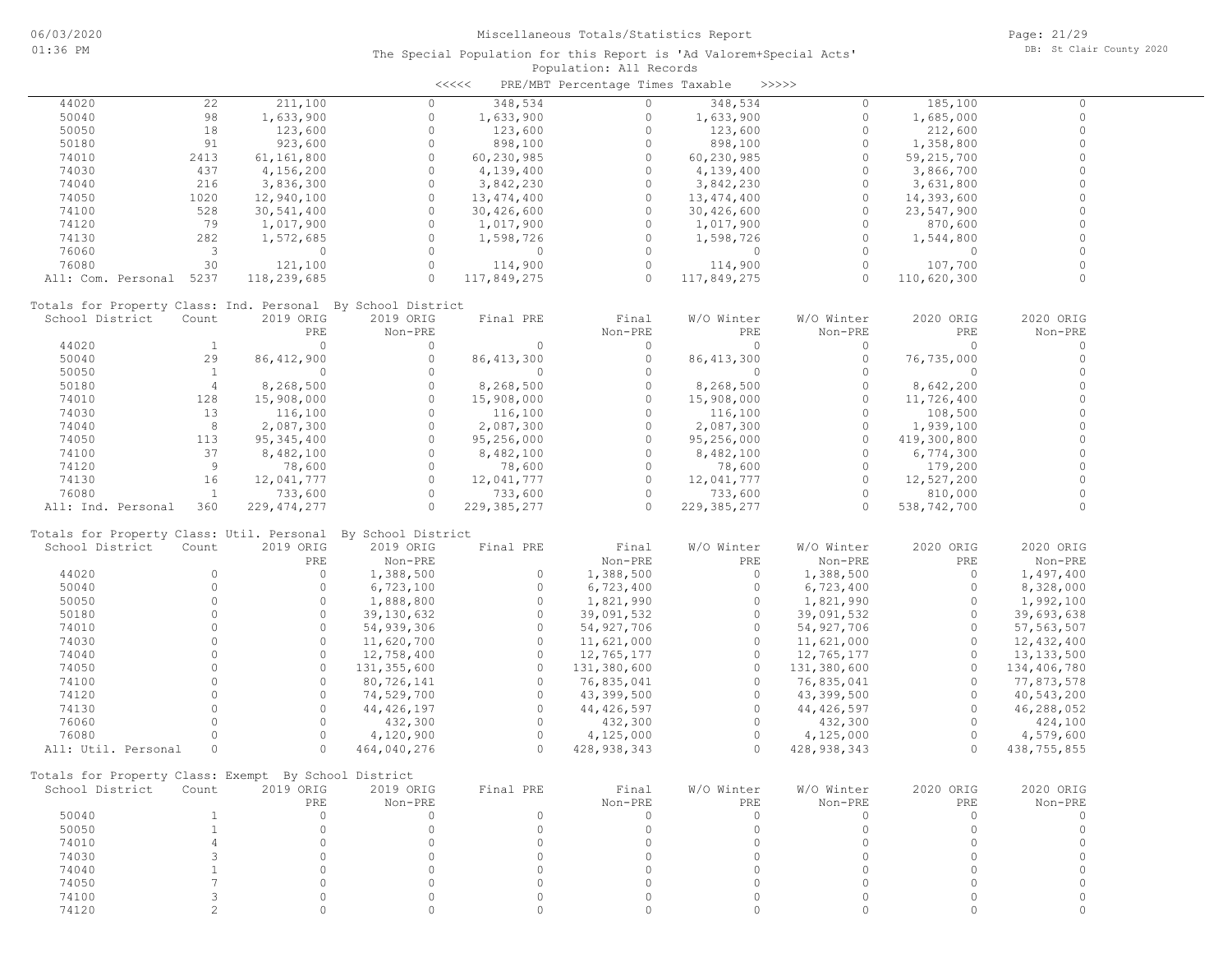|                 |        |                                    |                             | $<<<<<$       | PRE/MBT Percentage Times Taxable |               | >>>>>         |                             |               |
|-----------------|--------|------------------------------------|-----------------------------|---------------|----------------------------------|---------------|---------------|-----------------------------|---------------|
| 74130           |        |                                    |                             |               |                                  |               |               |                             |               |
| 76080           |        |                                    |                             |               |                                  |               |               |                             |               |
| All: Exempt     | 26     |                                    |                             |               |                                  |               |               |                             |               |
|                 |        |                                    |                             |               |                                  |               |               |                             |               |
| Totals          | Count  | 2019 ORIG                          | 2019 ORIG                   | Final PRE     | Final                            | W/O Winter    | W/O Winter    | 2020 ORIG                   | 2020 ORIG     |
|                 |        | PRE                                | Non-PRE                     |               | Non-PRE                          | PRE           | Non-PRE       | PRE                         | Non-PRE       |
| Real            | 56,417 |                                    | 3,622,685,939 1,904,361,284 | 3,633,693,346 | 1,887,023,900                    | 3,627,585,842 | 1,893,131,404 | 3,753,225,132               | 1,723,866,924 |
| Personal        | 5,597  | 347,713,962                        | 464,052,576                 | 347,234,552   | 428,950,643                      | 347,234,552   | 428,950,643   | 649,363,000                 | 438,768,855   |
| Real & Personal |        | 62,014 3,970,399,901 2,368,413,860 |                             | 3,980,927,898 | 2,315,974,543 3,974,820,394      |               | 2,322,082,047 | 4,402,588,132 2,162,635,779 |               |
| Exempt          | 26     |                                    |                             |               |                                  |               |               |                             |               |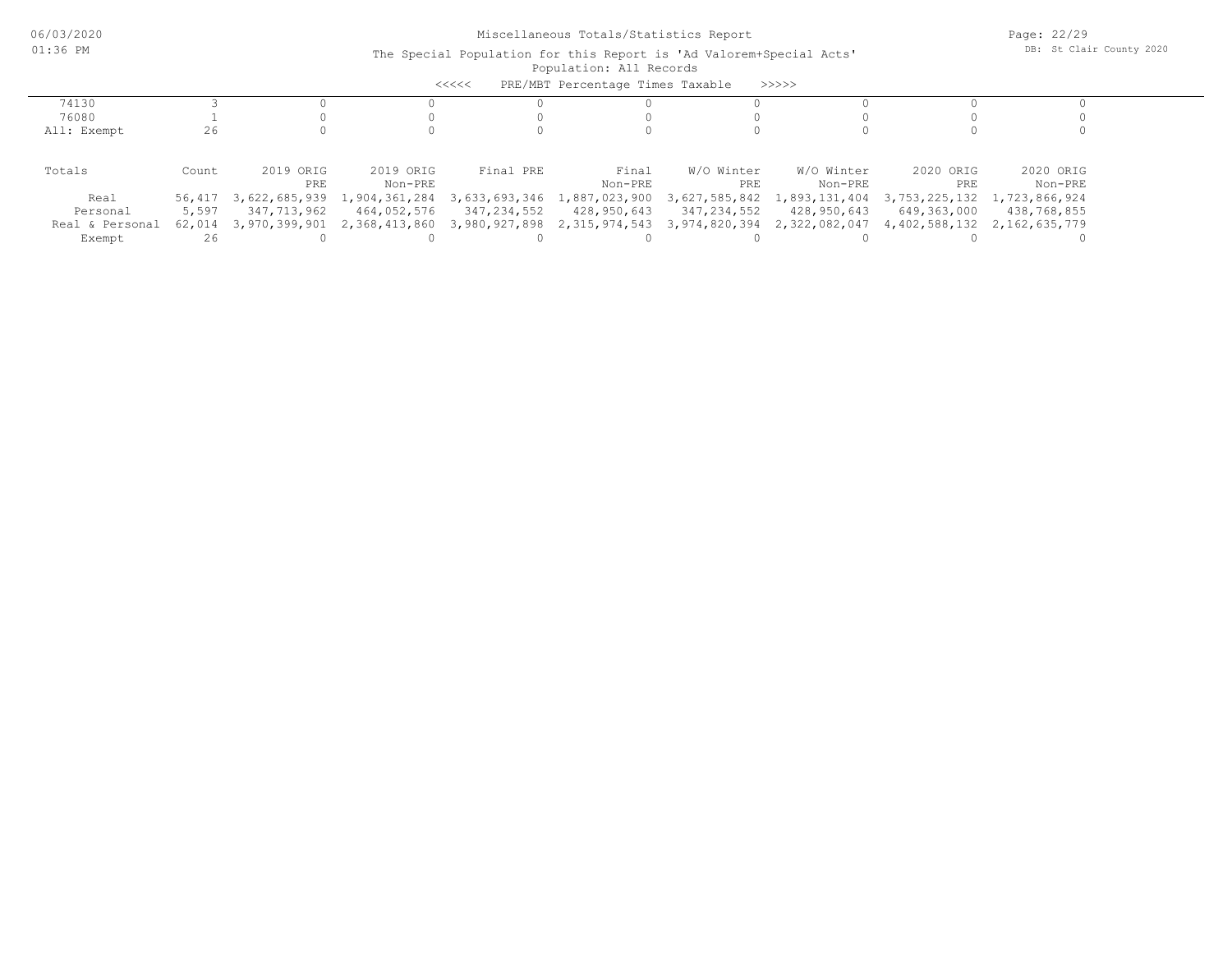\*\*\*\*\* DDA/LDFA Totals \*\*\*\*\*

|                     |       | Base        | Current      | Current      | Current      | Final        | Final        | Final          |
|---------------------|-------|-------------|--------------|--------------|--------------|--------------|--------------|----------------|
| DDA/LDFA            | Count | Value       | Assessed     | Taxable      | Captured     | Assessed     | Taxable      | Captured       |
| TIFA # 1            | 343   | 8,879,022   | 14,108,000   | 11,512,432   | 229,719      | 13,758,100   | 11, 414, 508 | 70,063         |
| $\circ$             | 306   | $\Omega$    | 2,048,800    | 1,512,424    | $\Omega$     | 3,020,200    | 2,552,131    | $\Omega$       |
| TIFA #3             | 258   | 4,408,700   | 11,596,100   | 8,466,155    | 4,057,455    | 11,227,500   | 8,405,574    | 3,996,874      |
| TIFA #2             | 65    | 2,789,000   | 4,824,700    | 3,668,609    | 921,609      | 4,883,100    | 3,672,861    | 925,861        |
| TIFA #1             | 141   | 2,381,225   | 7,755,600    | 6,268,742    | 3,577,946    | 7,446,400    | 5,927,884    | 3, 241, 474    |
| SCHEFENACKER        | 8     | 55,182      | 2,858,100    | 2,393,816    | $\Omega$     | 2,685,400    | 2,349,183    |                |
| CHRYSLER            | 18    | 0           | 38,128,100   | 36, 445, 228 | 1,692,958    | 40,310,600   | 38,687,183   | 1,661,392      |
| 09 EDISON REDEPMT # | 73    | 202,225     | 10,992,800   | 10,419,214   | 10,216,989   | 10,731,500   | 10,207,060   | 10,004,835     |
| 20 D.D.A.           | 1505  | $\Omega$    | 108,840,900  | 85,594,611   | 84,843,962   | 94,798,500   | 79, 415, 172 | 78,678,519     |
| 05 PEERLESS THOMAS  | 29    | 105,225     | 3,364,200    | 2,972,137    | 2,866,912    | 3,605,100    | 3,205,661    | 3,100,436      |
| 14 BROWNFIELD 381   | 18    | 1,708,500   | 3,364,200    | 2,972,137    | 1,263,637    | 3,605,100    | 3,205,661    | 1,497,161      |
| 03 PH PAPER COMPANY | 85    | 13,403,725  | 8,055,100    | 6,894,885    | $-6,508,840$ | 8,159,300    | 7,167,842    | $-6, 235, 883$ |
| 18 WATER ST MARINA  | 9     | 257,600     | 2,180,900    | 2,180,900    | 1,923,300    | 2,629,800    | 2,552,297    | 2,294,697      |
| 11 BROWNFIELD PLAN  | 72    | 1,887,480   | 14,881,200   | 12, 421, 352 | 10,533,872   | 13,228,400   | 11,892,384   | 10,004,904     |
| 12 BROWNFIELD PLAN  | 228   | 12,713,818  | 17,752,600   | 12,420,442   | $-776,025$   | 13,736,900   | 10,715,983   | $-2,466,488$   |
| 13 BROWNFIELD PLAN  | 66    | 2,210,799   | 2,708,200    | 1,963,700    | $-247,099$   | 2,383,300    | 1,922,613    | $-288,186$     |
| 02 IND. PARK (ORIGI | 439   | 15,577,591  | 40,814,100   | 36,693,815   | 21, 116, 224 | 39, 372, 400 | 35, 369, 463 | 19,791,872     |
| 04 KRAFFT-HOLLAND   | 320   | 2,286,075   | 30,710,500   | 26, 312, 962 | 24,026,887   | 30,185,900   | 25,738,936   | 23, 452, 861   |
| 10 IND. PARK (EXPAN | 50    | 57,175      | 6, 252, 300  | 5,718,514    | 5,661,339    | 7,477,800    | 6,884,601    | 6,827,426      |
| 01 T. H. - CROSS PT | 185   | 3,399,605   | 17,888,200   | 14,275,893   | 10,876,288   | 16,845,900   | 13,816,549   | 10,416,944     |
| 08 MAINSTREET #5    | 320   | 5, 138, 325 | 18,839,400   | 13,459,490   | 8,321,165    | 16,884,900   | 13, 353, 761 | 8,215,436      |
| 07 NBD, YMCA #2     | 52    | 500,000     | 6, 256, 000  | 5,668,877    | 5,168,877    | 3,265,400    | 3,015,196    | 2,515,196      |
| 21 BENS 314, LLC    | 3     | 85,200      | 334,800      | 89,583       | 4,383        | 298,900      | 87,914       | 2,714          |
| 19 HURON MAINSTREET | 45    | 1,047,400   | 3,083,500    | 1,255,938    | 208,538      | 2,543,400    | 1,239,962    | 192,562        |
| 17 BROWNFIELD SPERR | 5     | 381,352     | 5,793,100    | 5,581,100    | 5,199,748    | 5,767,400    | 5,663,100    | 5, 281, 748    |
| 16 BROWNFIELD HARKE | 9     |             |              |              |              |              |              |                |
| 15 BROWNFIELD SCST  | 5     |             |              |              |              |              |              |                |
| $2001 - 50$ YRS     | 33    | $\Omega$    | 133,600      | 113,312      | 113,312      | 136,600      | 111,201      | 111,201        |
| DDA DIST 2002       | 419   | 21,990,391  | 26,623,700   | 21,583,520   | $-459, 256$  | 25,013,100   | 21,287,495   | $-742,938$     |
| SAD #80-02 MULBERRY | -2    | $\Omega$    | 200,300      | 181,116      | 181,116      | 194,000      | 177,740      | 177,740        |
| 2013 DISTRICT       | 54    | 155,111     | 13,858,900   | 11,656,279   | 11,501,168   | 13,670,000   | 11,726,674   | 11,571,563     |
| YALE DDA            | 202   | 3,291,844   | 6,733,300    | 5, 151, 972  | 1,860,128    | 6,462,063    | 5,121,846    | 1,830,002      |
| LDFA                | 20    | 525,775     | 1,986,200    | 1,693,861    | 1,168,086    | 1,907,677    | 1,665,348    | 1,139,573      |
| LDFA NO CAPTURE     | 7     | $\Omega$    | 1,059,100    | 801,902      | 332,360      | 1,032,620    | 809,893      | 349,105        |
| DDA NO. 1           | 687   | 16,912,003  | 49, 911, 193 | 36,603,417   | 19,691,414   | 47,280,640   | 35, 263, 803 | 18,351,800     |
| TIFA DISTRICT #1    | 121   | 1,562,150   | 4,853,900    | 3,456,917    | 1,894,667    | 4,516,500    | 3, 342, 374  | 1,780,124      |
| 28-DDA/TIFA #1      | 839   | 19,046,150  | 44,176,100   | 35,408,027   | 16,361,877   | 42,290,100   | 33,897,791   | 14,851,641     |
| DDA/TIFA #1         | 58    | 2,952,525   | $\Omega$     | 0            | $-2,952,525$ | 0            | $\Omega$     | $-2,952,525$   |
| DDA DISTRICT        | 18    | $\Omega$    | 53,300       | 53,300       | 53,300       | 65,000       | 65,000       | 65,000         |

\*\*\*\*\* CFT/IFT/REHAB Totals \*\*\*\*\*

|                                                                                                                      | Count          | SEV Value | Taxable Value |
|----------------------------------------------------------------------------------------------------------------------|----------------|-----------|---------------|
| CFT - Pre 1994 Rates (Depr Real<br>CFT - Pre 1994 Rates (Depr Personal<br>CFT - Pre 1994 Rates (Depr Real & Personal | 19             |           |               |
| IFT - Pre 1994 Rates<br>Real<br>IFT - Pre 1994 Rates<br>Personal<br>IFT - Pre 1994 Rates<br>Real & Personal          | 45<br>13<br>58 |           |               |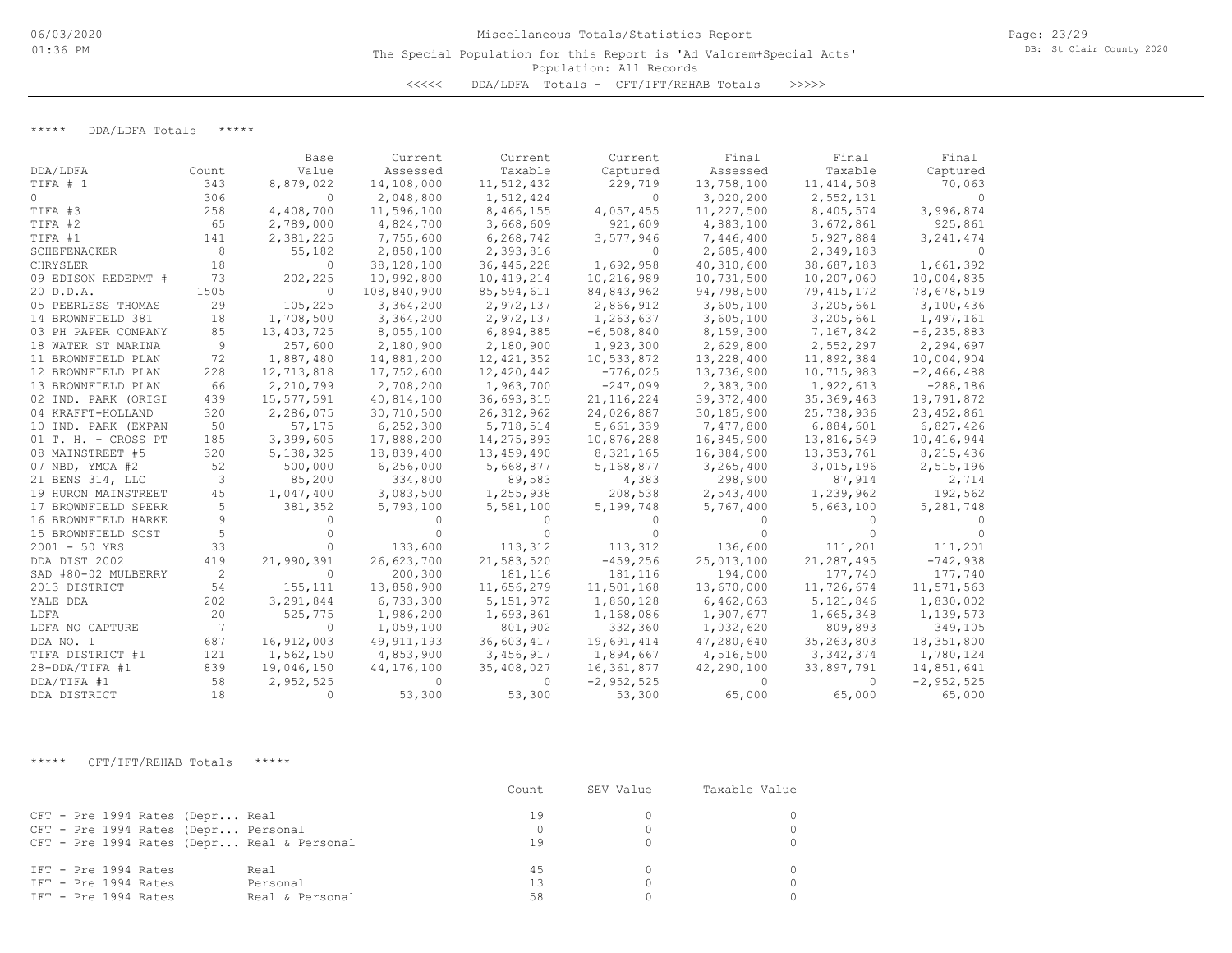|                                            |                 | <<<< |     |   | DDA/LDFA Totals - CFT/IFT/REHAB Totals | >>>>>        |
|--------------------------------------------|-----------------|------|-----|---|----------------------------------------|--------------|
| IFT - FZN AdVal Rates PA 2 Real            |                 |      |     | 6 | 2,100,000                              | 1,864,300    |
| IFT - FZN AdVal Rates PA 2 Personal        |                 |      |     | 0 |                                        |              |
| IFT - FZN AdVal Rates PA 2 Real & Personal |                 |      |     | 6 | 2,100,000                              | 1,864,300    |
| IFT - Post 1994 Rates                      | Real            |      | 329 |   | 27,110,900                             | 24,878,763   |
| IFT - Post 1994 Rates                      | Personal        |      | 143 |   | 29,404,400                             | 29,404,400   |
| IFT - Post 1994 Rates                      | Real & Personal |      | 472 |   | 56, 515, 300                           | 54, 283, 163 |
| OPRA - Frozen                              | Real            |      |     | 6 | 1,649,500                              | 869,583      |
| OPRA - Frozen                              | Personal        |      |     | 0 |                                        |              |
| OPRA - Frozen                              | Real & Personal |      |     | 6 | 1,649,500                              | 869,583      |
| PILT - Payment in Lieu of  Real            |                 |      |     |   | 276,400                                | 276,400      |
| PILT - Payment in Lieu of  Personal        |                 |      |     |   | 15,000                                 | 15,000       |
| PILT - Payment in Lieu of  Real & Personal |                 |      |     | 6 | 291,400                                | 291,400      |
| NEZ - REHAB (Frozen)                       | Real            |      |     | 5 | 1,068,800                              | 102,224      |
| NEZ - REHAB (Frozen)                       | Personal        |      |     | 0 |                                        | $\Omega$     |
| NEZ - REHAB (Frozen)                       | Real & Personal |      |     | 5 | 1,068,800                              | 102,224      |
| OPRA - Rehab                               | Real            |      |     | 6 | 5,366,900                              | 5,366,900    |
| OPRA - Rehab                               | Personal        |      |     | 0 | $\left($                               |              |
| OPRA - Rehab                               | Real & Personal |      |     | 6 | 5,366,900                              | 5,366,900    |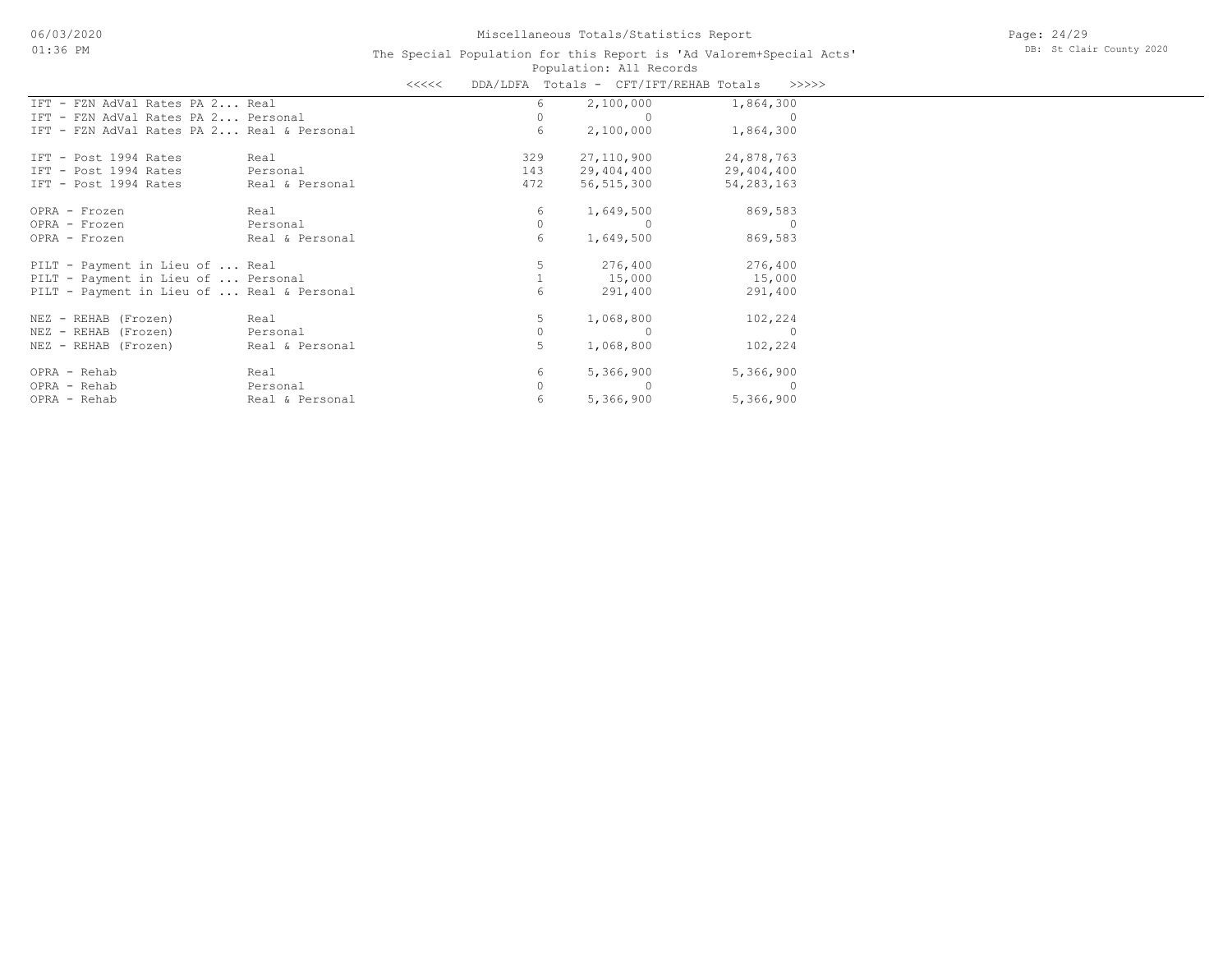Page: 25/29 DB: St Clair County 2020

### Population: All Records The Special Population for this Report is 'Ad Valorem+Special Acts'

<<<<< Special Act Totals >>>>>

\*\*\*\*\* DDA/LDFA Totals \*\*\*\*\*

|                       |       | Base        | Current      | Current      | Current      | Final        | Final        | Final          |
|-----------------------|-------|-------------|--------------|--------------|--------------|--------------|--------------|----------------|
| DDA/LDFA              | Count | Value       | Assessed     | Taxable      | Captured     | Assessed     | Taxable      | Captured       |
| TIFA # 1              | 343   | 8,879,022   | 14,108,000   | 11,512,432   | 229,719      | 13,758,100   | 11, 414, 508 | 70,063         |
| 0                     | 306   | $\Omega$    | 2,048,800    | 1,512,424    | $\Omega$     | 3,020,200    | 2,552,131    |                |
| TIFA #3               | 258   | 4,408,700   | 11,596,100   | 8,466,155    | 4,057,455    | 11,227,500   | 8,405,574    | 3,996,874      |
| TIFA #2               | 65    | 2,789,000   | 4,824,700    | 3,668,609    | 921,609      | 4,883,100    | 3,672,861    | 925,861        |
| TIFA #1               | 141   | 2,381,225   | 7,755,600    | 6,268,742    | 3,577,946    | 7,446,400    | 5,927,884    | 3, 241, 474    |
| SCHEFENACKER          | 8     | 55,182      | 2,858,100    | 2,393,816    | $\Omega$     | 2,685,400    | 2,349,183    |                |
| CHRYSLER              | 18    | $\Omega$    | 38,128,100   | 36,445,228   | 1,692,958    | 40,310,600   | 38,687,183   | 1,661,392      |
| 09 EDISON REDEPMT #   | 73    | 202,225     | 10,992,800   | 10,419,214   | 10,216,989   | 10,731,500   | 10,207,060   | 10,004,835     |
| 20 D.D.A.             | 1505  | $\Omega$    | 108,840,900  | 85,594,611   | 84,843,962   | 94,798,500   | 79, 415, 172 | 78,678,519     |
| 05 PEERLESS THOMAS    | 29    | 105,225     | 3,364,200    | 2,972,137    | 2,866,912    | 3,605,100    | 3,205,661    | 3,100,436      |
| 14 BROWNFIELD 381     | 18    | 1,708,500   | 3,364,200    | 2,972,137    | 1,263,637    | 3,605,100    | 3,205,661    | 1,497,161      |
| 03 PH PAPER COMPANY   | 85    | 13,403,725  | 8,055,100    | 6,894,885    | $-6,508,840$ | 8,159,300    | 7,167,842    | $-6, 235, 883$ |
| 18 WATER ST MARINA    | 9     | 257,600     | 2,180,900    | 2,180,900    | 1,923,300    | 2,629,800    | 2,552,297    | 2,294,697      |
| 11 BROWNFIELD PLAN    | 72    | 1,887,480   | 14,881,200   | 12, 421, 352 | 10,533,872   | 13,228,400   | 11,892,384   | 10,004,904     |
| 12 BROWNFIELD PLAN    | 228   | 12,713,818  | 17,752,600   | 12,420,442   | $-776,025$   | 13,736,900   | 10,715,983   | $-2,466,488$   |
| 13 BROWNFIELD PLAN    | 66    | 2,210,799   | 2,708,200    | 1,963,700    | $-247,099$   | 2,383,300    | 1,922,613    | $-288,186$     |
| 02 IND. PARK (ORIGI   | 439   | 15,577,591  | 40,814,100   | 36,693,815   | 21, 116, 224 | 39, 372, 400 | 35,369,463   | 19,791,872     |
| 04 KRAFFT-HOLLAND     | 320   | 2,286,075   | 30,710,500   | 26, 312, 962 | 24,026,887   | 30,185,900   | 25,738,936   | 23, 452, 861   |
| 10 IND. PARK (EXPAN   | 50    | 57,175      | 6, 252, 300  | 5,718,514    | 5,661,339    | 7,477,800    | 6,884,601    | 6,827,426      |
| $01$ T. H. - CROSS PT | 185   | 3,399,605   | 17,888,200   | 14,275,893   | 10,876,288   | 16,845,900   | 13,816,549   | 10,416,944     |
| 08 MAINSTREET #5      | 320   | 5, 138, 325 | 18,839,400   | 13,459,490   | 8,321,165    | 16,884,900   | 13,353,761   | 8,215,436      |
| 07 NBD, YMCA #2       | 52    | 500,000     | 6, 256, 000  | 5,668,877    | 5,168,877    | 3,265,400    | 3,015,196    | 2,515,196      |
| 21 BENS 314, LLC      | 3     | 85,200      | 334,800      | 89,583       | 4,383        | 298,900      | 87,914       | 2,714          |
| 19 HURON MAINSTREET   | 45    | 1,047,400   | 3,083,500    | 1,255,938    | 208,538      | 2,543,400    | 1,239,962    | 192,562        |
| 17 BROWNFIELD SPERR   | 5     | 381,352     | 5,793,100    | 5,581,100    | 5,199,748    | 5,767,400    | 5,663,100    | 5,281,748      |
| 16 BROWNFIELD HARKE   | 9     |             |              |              |              |              |              |                |
| 15 BROWNFIELD SCST    | 5     |             |              |              |              |              |              |                |
| $2001 - 50$ YRS       | 33    |             | 133,600      | 113,312      | 113,312      | 136,600      | 111,201      | 111,201        |
| DDA DIST 2002         | 419   | 21,990,391  | 26,623,700   | 21,583,520   | $-459, 256$  | 25,013,100   | 21,287,495   | $-742,938$     |
| SAD #80-02 MULBERRY   | 2     | $\Omega$    | 200,300      | 181,116      | 181,116      | 194,000      | 177,740      | 177,740        |
| 2013 DISTRICT         | 54    | 155,111     | 13,858,900   | 11,656,279   | 11,501,168   | 13,670,000   | 11,726,674   | 11,571,563     |
| YALE DDA              | 202   | 3,291,844   | 6,733,300    | 5, 151, 972  | 1,860,128    | 6,462,063    | 5, 121, 846  | 1,830,002      |
| LDFA                  | 20    | 525,775     | 1,986,200    | 1,693,861    | 1,168,086    | 1,907,677    | 1,665,348    | 1,139,573      |
| LDFA NO CAPTURE       | 7     | $\Omega$    | 1,059,100    | 801,902      | 332,360      | 1,032,620    | 809,893      | 349,105        |
| DDA NO. 1             | 687   | 16,912,003  | 49, 911, 193 | 36,603,417   | 19,691,414   | 47,280,640   | 35, 263, 803 | 18,351,800     |
| TIFA DISTRICT #1      | 121   | 1,562,150   | 4,853,900    | 3,456,917    | 1,894,667    | 4,516,500    | 3, 342, 374  | 1,780,124      |
| 28-DDA/TIFA #1        | 839   | 19,046,150  | 44,176,100   | 35,408,027   | 16,361,877   | 42,290,100   | 33,897,791   | 14,851,641     |
| DDA/TIFA #1           | 58    | 2,952,525   | $\Omega$     | $\Omega$     | $-2,952,525$ | ∩            | $\Omega$     | $-2,952,525$   |
| DDA DISTRICT          | 18    | $\Omega$    | 53,300       | 53,300       | 53,300       | 65,000       | 65,000       | 65,000         |

\*\*\*\*\* Special Act Totals \*\*\*\*\*

|                                    |                 | Count     | SEV Value | Taxable Value |
|------------------------------------|-----------------|-----------|-----------|---------------|
| $DNR - DNR - PTI.T$                | Real            | 99        | 46850200  | 19376564      |
| $DNR - DNR - PTI.T$                | Personal        |           |           |               |
| DNR - DNR-PILT                     | Real & Personal | 99        | 46850200  | 19376564      |
| State Land Bank Sale               | Real            |           | 78800     | 67355         |
| State Land Bank Sale               | Personal        |           |           |               |
| State Land Bank Sale               | Real & Personal | $\hat{ }$ | 78800     | 67355         |
| CFT - PA255 of 1978 - New Facility | Real            |           | 885100    | 885100        |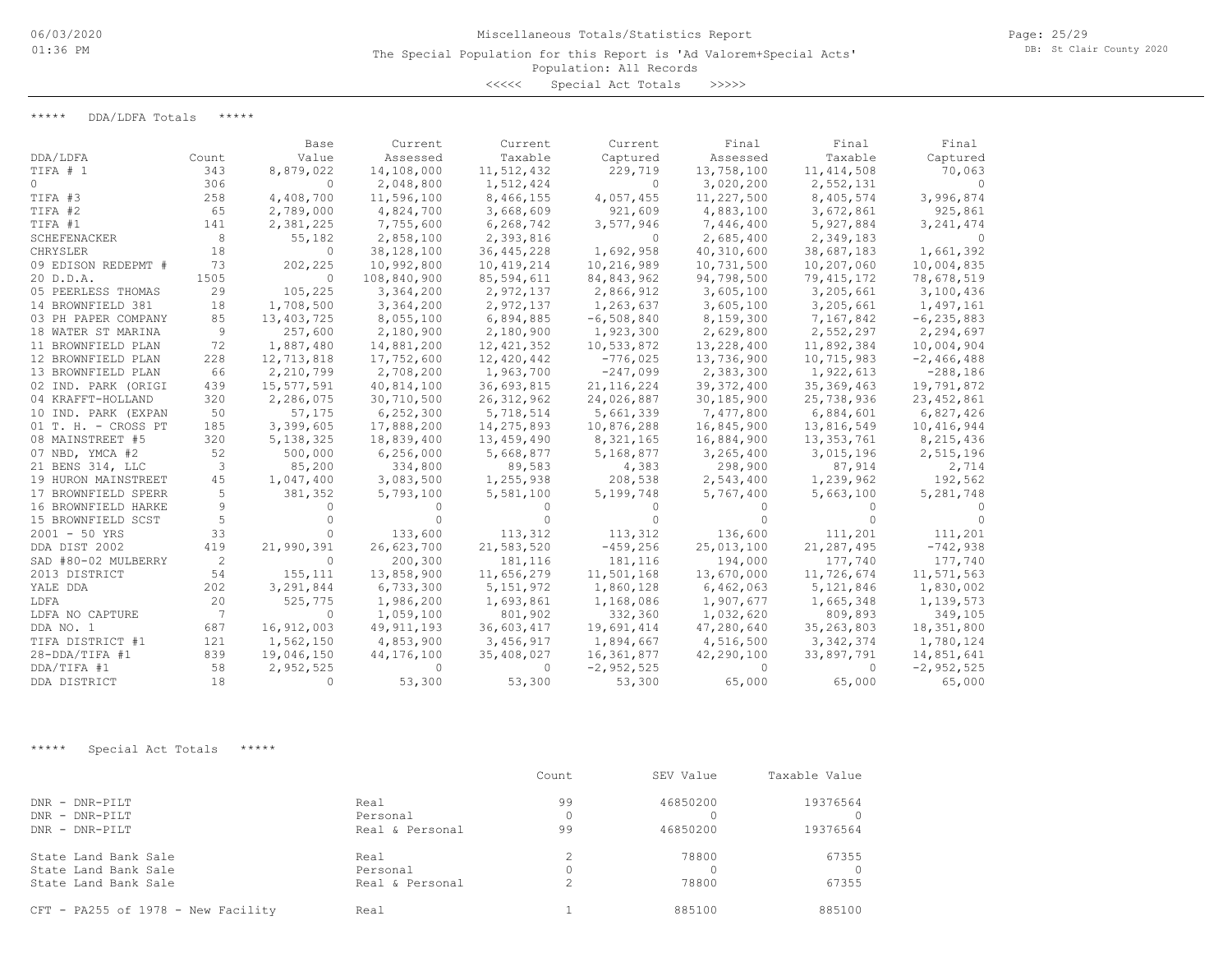Page: 26/29 DB: St Clair County 2020

|                                     |                 | <<<<           | Special Act Totals<br>>>>>> |              |
|-------------------------------------|-----------------|----------------|-----------------------------|--------------|
| CFT - PA255 of 1978 - New Facility  | Personal        | $\Omega$       | $\circ$                     | $\circ$      |
| CFT - PA255 of 1978 - New Facility  | Real & Personal | $\mathbf{1}$   | 885100                      | 885100       |
|                                     |                 |                |                             |              |
| IFT - Pre 1994 Rates                | Real            | 45             | $\circ$                     | $\circ$      |
| IFT - Pre 1994 Rates                | Personal        | 13             | $\circ$                     | $\circ$      |
| IFT - Pre 1994 Rates                | Real & Personal | 58             | $\circ$                     | $\circ$      |
|                                     |                 |                |                             |              |
| IFT - Post 1994 Rates               | Real            | 329            | 27110900                    | 24878763     |
| IFT - Post 1994 Rates               | Personal        | 143            | 29404400                    | 29404400     |
| IFT - Post 1994 Rates               | Real & Personal | 472            | 56515300                    | 54283163     |
|                                     |                 |                |                             |              |
| PILT - Payment in Lieu of Taxes     | Real            | $\overline{4}$ | $\circ$                     | $\circ$      |
| PILT - Payment in Lieu of Taxes     | Personal        | $\circ$        | $\circ$                     | $\circ$      |
| PILT - Payment in Lieu of Taxes     | Real & Personal | $\overline{4}$ | $\mathbf{0}$                | $\mathbf{0}$ |
|                                     |                 |                |                             |              |
| PA 328                              | Real            | 5              | $\circ$                     | $\circ$      |
| PA 328                              | Personal        | $\overline{4}$ | $\mathbf{0}$                | $\circ$      |
|                                     |                 |                |                             |              |
| PA 328                              | Real & Personal | 9              | $\mathbf{0}$                | $\mathbf{0}$ |
|                                     |                 |                |                             |              |
| IFT - FZN AdVal Rates PA 210 2005   | Real            | $\overline{4}$ | 668800                      | 668800       |
| IFT - FZN AdVal Rates PA 210 2005   | Personal        | $\circ$        | $\circ$                     | $\circ$      |
| IFT - FZN AdVal Rates PA 210 2005   | Real & Personal | $\overline{4}$ | 668800                      | 668800       |
|                                     |                 |                |                             |              |
| IFT - Rehab (Frozen)                | Real            | 2              | 1431200                     | 1195500      |
| IFT - Rehab (Frozen)                | Personal        | $\circ$        | $\circ$                     | $\circ$      |
| IFT - Rehab (Frozen)                | Real & Personal | 2              | 1431200                     | 1195500      |
|                                     |                 |                |                             |              |
| OPRA - Frozen                       | Real            | 6              | 1649500                     | 869583       |
| OPRA - Frozen                       | Personal        | $\circ$        | $\circ$                     | $\circ$      |
| OPRA - Frozen                       | Real & Personal | 6              | 1649500                     | 869583       |
|                                     |                 |                |                             |              |
| OPRA - Rehab                        | Real            | 6              | 5366900                     | 5366900      |
| OPRA - Rehab                        | Personal        | $\mathbf{0}$   | $\circ$                     | $\circ$      |
| OPRA - Rehab                        | Real & Personal | 6              | 5366900                     | 5366900      |
|                                     |                 |                |                             |              |
| NEZ - REHAB (Frozen)                | Real            | 5              | 1068800                     | 102224       |
| NEZ - REHAB (Frozen)                | Personal        | $\circ$        | $\circ$                     | $\mathbf{0}$ |
| NEZ - REHAB (Frozen)                | Real & Personal | 5              | 1068800                     | 102224       |
|                                     |                 |                |                             |              |
| $NEZ - .625$                        | Real            | $\mathbf{1}$   | 235800                      | 28022        |
| $NEZ - .625$                        | Personal        | $\circ$        | 0                           | $\mathbf{0}$ |
|                                     |                 |                |                             |              |
| $NEZ - .625$                        | Real & Personal | $\mathbf{1}$   | 235800                      | 28022        |
|                                     |                 |                |                             |              |
| NEZ - .875                          | Real            | 6              | $\circ$                     | $\circ$      |
| $NEZ - .875$                        | Personal        | $\circ$        | $\circ$                     | $\circ$      |
| $NEZ - .875$                        | Real & Personal | 6              | $\mathbf{0}$                | $\circ$      |
|                                     |                 |                |                             |              |
| OPRA Frozen 1/2 rate                | Real            | 3              | 969900                      | 553600       |
| OPRA Frozen 1/2 rate                | Personal        | $\circ$        | $\circ$                     | $\circ$      |
| OPRA Frozen 1/2 rate                | Real & Personal | 3              | 969900                      | 553600       |
|                                     |                 |                |                             |              |
| OPRA Rehab 1/2 rate                 | Real            | 3              | 1109000                     | 1109000      |
| OPRA Rehab 1/2 rate                 | Personal        | $\circ$        | $\circ$                     |              |
| OPRA Rehab 1/2 rate                 | Real & Personal | 3              | 1109000                     | 1109000      |
|                                     |                 |                |                             |              |
| CFT - Pre 1994 Rates (Depreciated)  | Real            | 19             | $\circ$                     | $\circ$      |
| CFT - Pre 1994 Rates (Depreciated)  | Personal        | $\circ$        | $\circ$                     | $\circ$      |
| CFT - Pre 1994 Rates (Depreciated)  | Real & Personal | 19             | $\circ$                     | $\circ$      |
|                                     |                 |                |                             |              |
| CRA/CFT-FZN AdVal Rates PA210&PA255 | Real            | 3              | 1583000                     | 870882       |
| CRA/CFT-FZN AdVal Rates PA210&PA255 | Personal        | $\circ$        | $\circ$                     | $\circ$      |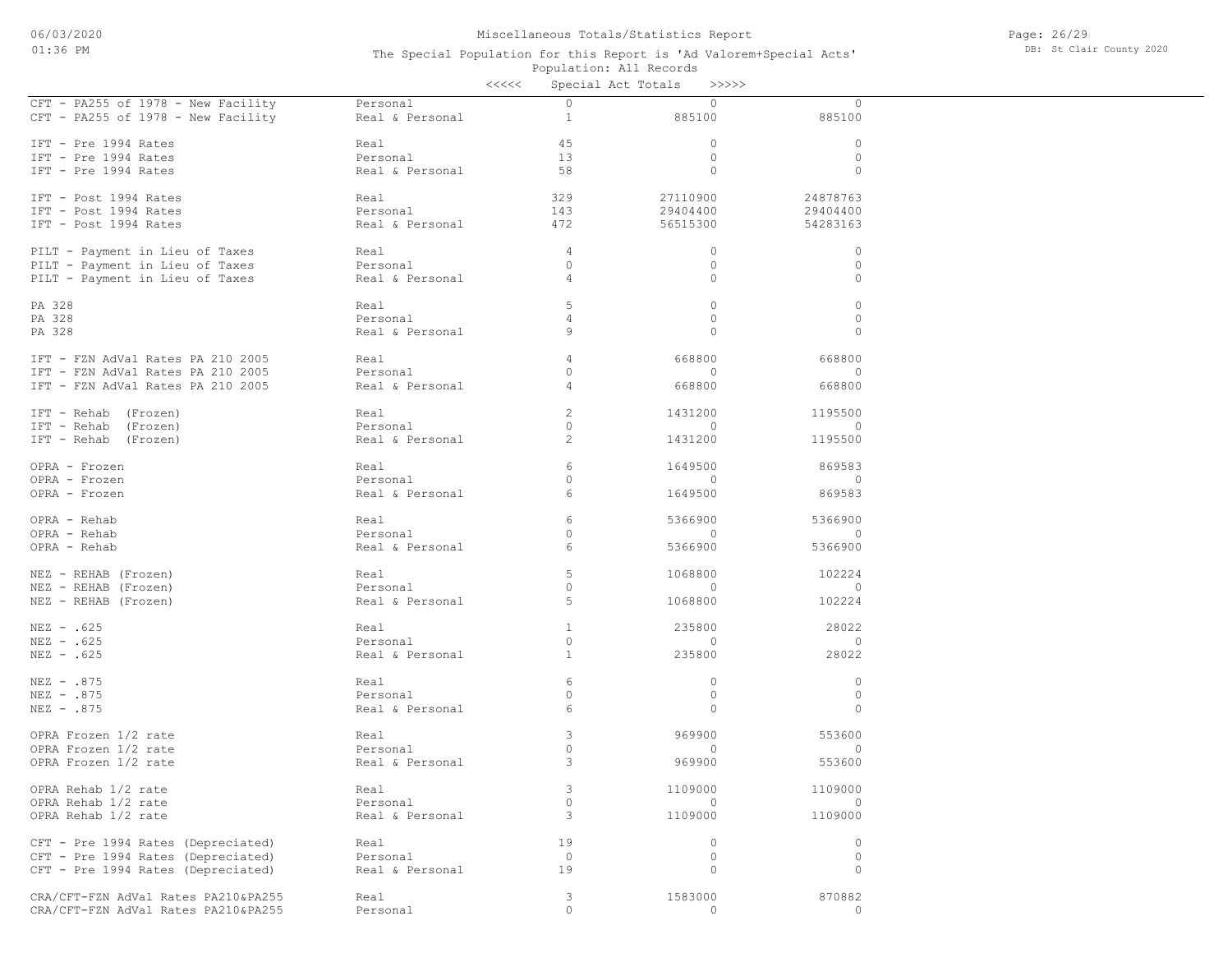06/03/2020 01:36 PM

## Miscellaneous Totals/Statistics Report

Page: 27/29 DB: St Clair County 2020

### Population: All Records The Special Population for this Report is 'Ad Valorem+Special Acts' <<<<< Special Act Totals >>>>>

|                                     | ヽヽヽヽヽ           | ODCCIGI NCC IOCGIO |         |        |  |
|-------------------------------------|-----------------|--------------------|---------|--------|--|
| CRA/CFT-FZN AdVal Rates PA210&PA255 | Real & Personal |                    | 1583000 | 870882 |  |
| Charitable Nonprofit Housing        | Real            |                    |         |        |  |
| Charitable Nonprofit Housing        | Personal        |                    |         |        |  |
| Charitable Nonprofit Housing        | Real & Personal |                    |         |        |  |
| PA 494/204 - Developmental Property | Real            | 10                 | 171900  | 139972 |  |
| PA 494/204 - Developmental Property | Personal        |                    |         |        |  |
| PA 494/204 - Developmental Property | Real & Personal | 10                 | 171900  | 139972 |  |
| County Land Bank Sale               | Real            |                    | 80700   | 68241  |  |
| County Land Bank Sale               | Personal        |                    |         |        |  |
| County Land Bank Sale               | Real & Personal |                    | 80700   | 68241  |  |
| Sr Ctzn/Dis Fam Hsq-PILT 2008 Rates | Real            |                    | 276400  | 276400 |  |
| Sr Ctzn/Dis Fam Hsq-PILT 2008 Rates | Personal        |                    | 15000   | 15000  |  |
| Sr Ctzn/Dis Fam Hsq-PILT 2008 Rates | Real & Personal |                    | 291400  | 291400 |  |
| Land Bank (Not a Special Act)       | Real            |                    |         |        |  |
| Land Bank (Not a Special Act)       | Personal        |                    |         |        |  |
| Land Bank (Not a Special Act)       | Real & Personal |                    |         |        |  |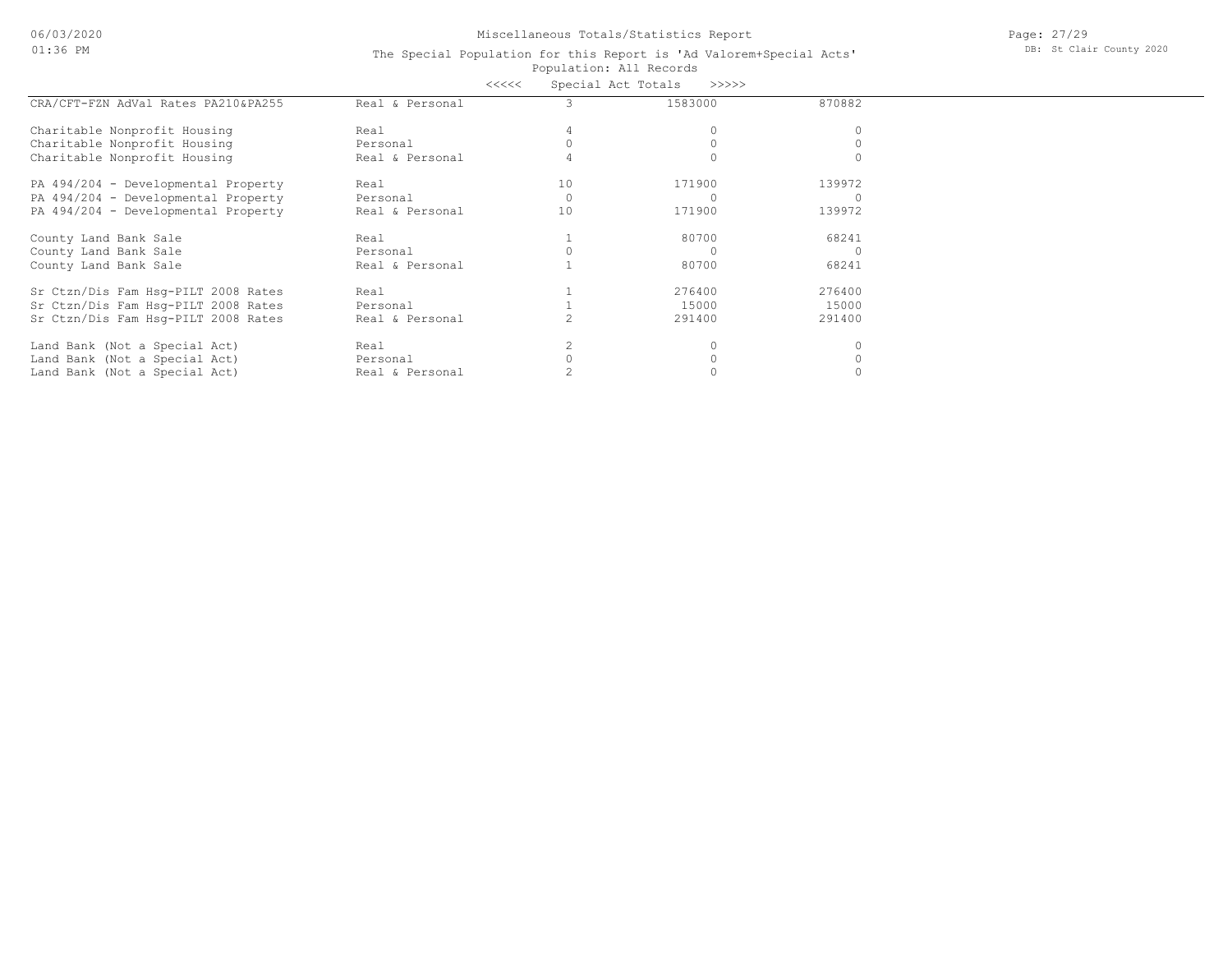Population: All Records <<<<< Top 20 Statistics >>>>>

| ***** Top 20 S.E.V.s *****         |                                         |                            |                                    |
|------------------------------------|-----------------------------------------|----------------------------|------------------------------------|
| 13-999-0220-000                    | DTE ELECTRIC COMPANY                    |                            | \$210,000,000                      |
| 18-051-0001-000                    | DETROIT EDISON CO                       |                            | \$146,532,400                      |
| 22-021-1002-000                    | DETROIT EDISON CO                       |                            | \$77,563,400                       |
| 23-999-0029-000                    | CONSUMERS ENERGY COMPANY                |                            | \$75,058,700                       |
| 18-999-0600-010                    | DTE ELECTRIC COMPANY                    |                            | \$60,768,600                       |
| 13-013-1001-000                    | DETROIT EDISON CO                       |                            | $\ddot{\mathsf{S}}$<br>46,736,800  |
| 18-999-0600-020                    | DTE ELECTRIC COMPANY                    |                            | \$44, 195, 300                     |
| 13-999-0410-500                    | DTE GAS COMPANY                         | \$                         | 41,050,300                         |
| 18-998-0010-200                    | DETROIT EDISON CO                       |                            | $\ddot{\varsigma}$<br>38, 455, 800 |
| 18-018-3001-000                    | DTE ELECTRIC COMPANY                    |                            | \$34,716,500                       |
| 13-013-1001-001                    | DETROIT EDISON CO                       | \$                         | 27,533,100                         |
| $03 - 999 - 0420 - 300$            | ITC TRANSMISSION                        | \$                         | 24,066,900                         |
| $30 - 999 - 0360 - 000$            | ENBRIDGE ENERGY LIMITED PART            | \$                         | 20, 113, 900                       |
| $03 - 901 - 0053 - 000$            | ZF MARYSVILLE LLC                       | \$                         | 19,868,000                         |
| $22 - 999 - 0004 - 100$            | INTERNATIONAL TRANSMISSION CO           |                            | \$19,853,000                       |
| 30-999-0370-000                    | ENBRIDGE ENERGY LIMITED PART            |                            | $\ddot{\varsigma}$<br>19,819,900   |
| 31-999-0101-000                    | ITC HOLDINGS TRANSMISSION               |                            | \$18,580,700                       |
| $16 - 999 - 0021 - 000$            | ENBRIDGE ENERGY LTD                     |                            | 16, 211, 700                       |
| 13-999-0215-000                    | DTE ELECTRIC COMPANY                    | $\frac{1}{2}$              | 15,750,000                         |
| 18-999-0019-800                    | ITC TRANSMISSION                        | $\mathsf{S}$               | 15,166,100                         |
|                                    |                                         |                            |                                    |
|                                    |                                         |                            |                                    |
| ***** Top 20 Taxable Values *****  |                                         |                            |                                    |
| 13-999-0220-000                    | DTE ELECTRIC COMPANY                    |                            | \$210,000,000                      |
| 18-051-0001-000                    | DETROIT EDISON CO                       |                            | \$146,532,400                      |
| $22 - 021 - 1002 - 000$            | DETROIT EDISON CO                       |                            | \$76, 218, 078                     |
| $23 - 999 - 0029 - 000$            | CONSUMERS ENERGY COMPANY                |                            | \$75,058,700                       |
| 18-999-0600-010                    | DTE ELECTRIC COMPANY                    |                            | \$60, 768, 600                     |
| 13-013-1001-000                    | DETROIT EDISON CO                       |                            | \$46, 736, 800                     |
| 18-999-0600-020                    | DTE ELECTRIC COMPANY                    |                            | \$44, 195, 300                     |
| 13-999-0410-500                    | DTE GAS COMPANY                         | \$                         | 41,050,300                         |
| 13-013-1001-001                    | DETROIT EDISON CO                       | \$                         | 27,533,100                         |
| 18-018-3001-000                    | DTE ELECTRIC COMPANY                    | \$                         | 27,097,483                         |
| $03 - 999 - 0420 - 300$            | ITC TRANSMISSION                        | \$                         | 24,066,900                         |
| 18-998-0010-200                    | DETROIT EDISON CO                       | \$                         | 23,861,031                         |
| $30 - 999 - 0360 - 000$            | ENBRIDGE ENERGY LIMITED PART            | $\frac{1}{2}$              | 20,113,900                         |
| $03 - 901 - 0053 - 000$            | ZF MARYSVILLE LLC                       | \$                         | 19,868,000                         |
| $22 - 999 - 0004 - 100$            | INTERNATIONAL TRANSMISSION CO           | \$                         | 19,853,000                         |
| $30 - 999 - 0370 - 000$            | ENBRIDGE ENERGY LIMITED PART            | \$                         | 19,819,900                         |
| $31 - 999 - 0101 - 000$            | ITC HOLDINGS TRANSMISSION               | $\dot{\tilde{\mathbf{S}}}$ | 18,580,700                         |
| 13-999-0215-000                    | DTE ELECTRIC COMPANY                    |                            | 15,750,000                         |
| 16-999-0021-000<br>18-999-0019-800 | ENBRIDGE ENERGY LTD<br>ITC TRANSMISSION | $\frac{1}{2}$<br>Ś         | 15,532,038<br>15,166,100           |

| *****<br>Top 20 Owners by Taxable Value |     | ***** |  |                                             |
|-----------------------------------------|-----|-------|--|---------------------------------------------|
| DTE ELECTRIC COMPANY                    | has |       |  | $477,449,685$ Taxable Value in 64 Parcel(s) |
| DETROIT EDISON CO                       | has |       |  | 343,831,457 Taxable Value in 123 Parcel(s)  |
| DTE GAS COMPANY                         | has |       |  | 77,610,800 Taxable Value in 10 Parcel(s)    |
| CONSUMERS ENERGY COMPANY                | has |       |  | 75, 393, 253 Taxable Value in 8 Parcel(s)   |
| ITC TRANSMISSION                        | has |       |  | 55,231,000 Taxable Value in 18 Parcel(s)    |
| ENBRIDGE ENERGY LIMITED PART            | has |       |  | 39,933,800 Taxable Value in 2 Parcel(s)     |
| SEMCO ENERGY INC                        | has |       |  | 25,994,491 Taxable Value in 33 Parcel(s)    |
| INTERNATIONAL TRANSMISSION CO           | has |       |  | $25,504,700$ Taxable Value in 9 Parcel(s)   |
| ENBRIDGE ENERGY LTD                     | has |       |  | 23, 286, 938 Taxable Value in 2 Parcel(s)   |
| ZF MARYSVILLE LLC                       | has |       |  | 22,654,900 Taxable Value in 2 Parcel(s)     |
| ITC HOLDINGS TRANSMISSION               | has |       |  | 18,580,700 Taxable Value in 1 Parcel(s)     |
| MI DEPT OF NATURAL RESOURCES            | has |       |  | 16,294,564 Taxable Value in 77 Parcel(s)    |
| MARYSVILLE HYDROCARBON LLC              | has |       |  | 14,402,200 Taxable Value in 3 Parcel(s)     |